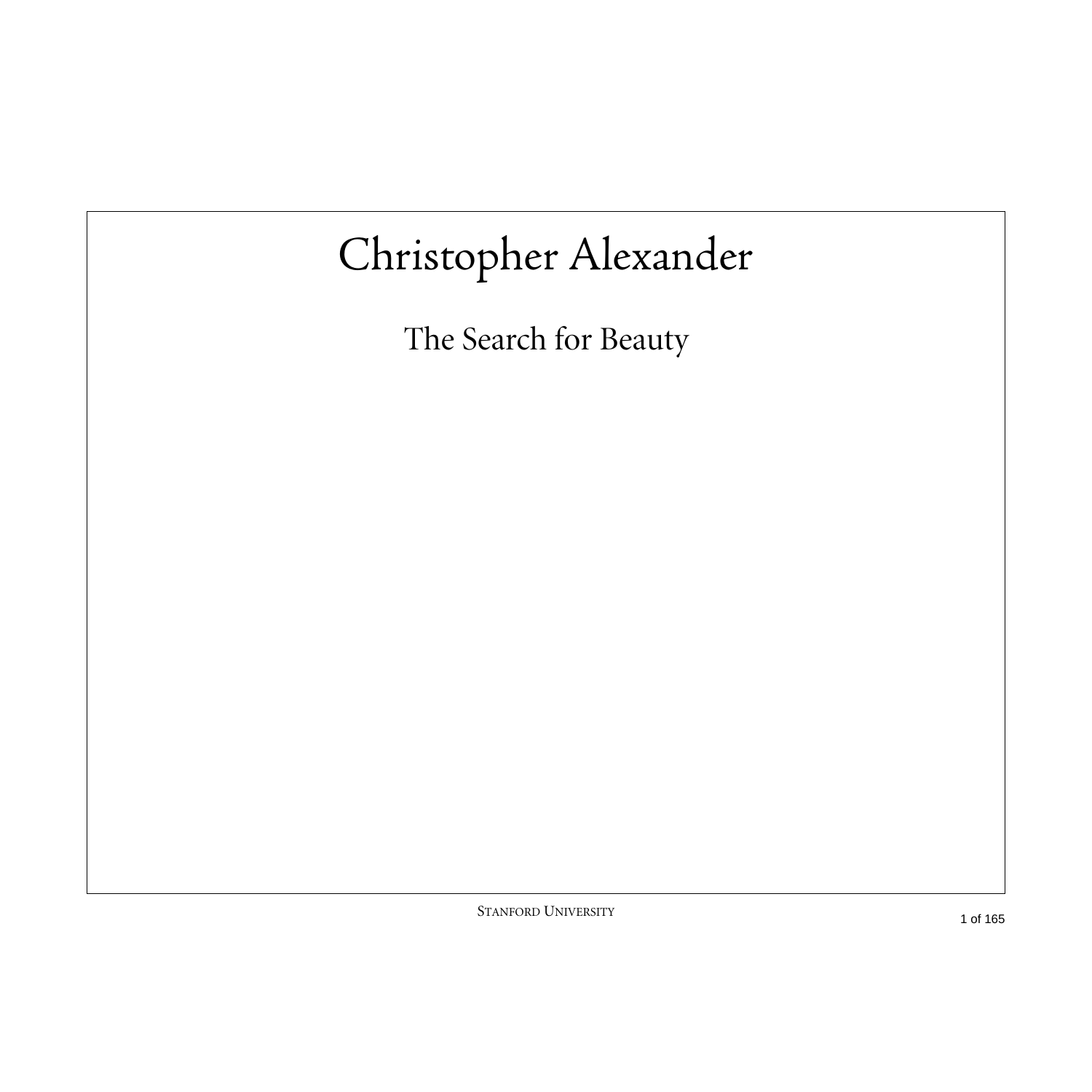#### Patterns

- **•** Patterns and pattern languages for software
- **• P**attern **L**anguages **o**f **P**rograms
- **•** Hillside Group
- **•** "Pattern Languages of Program Design" (Coplien and Schmidt)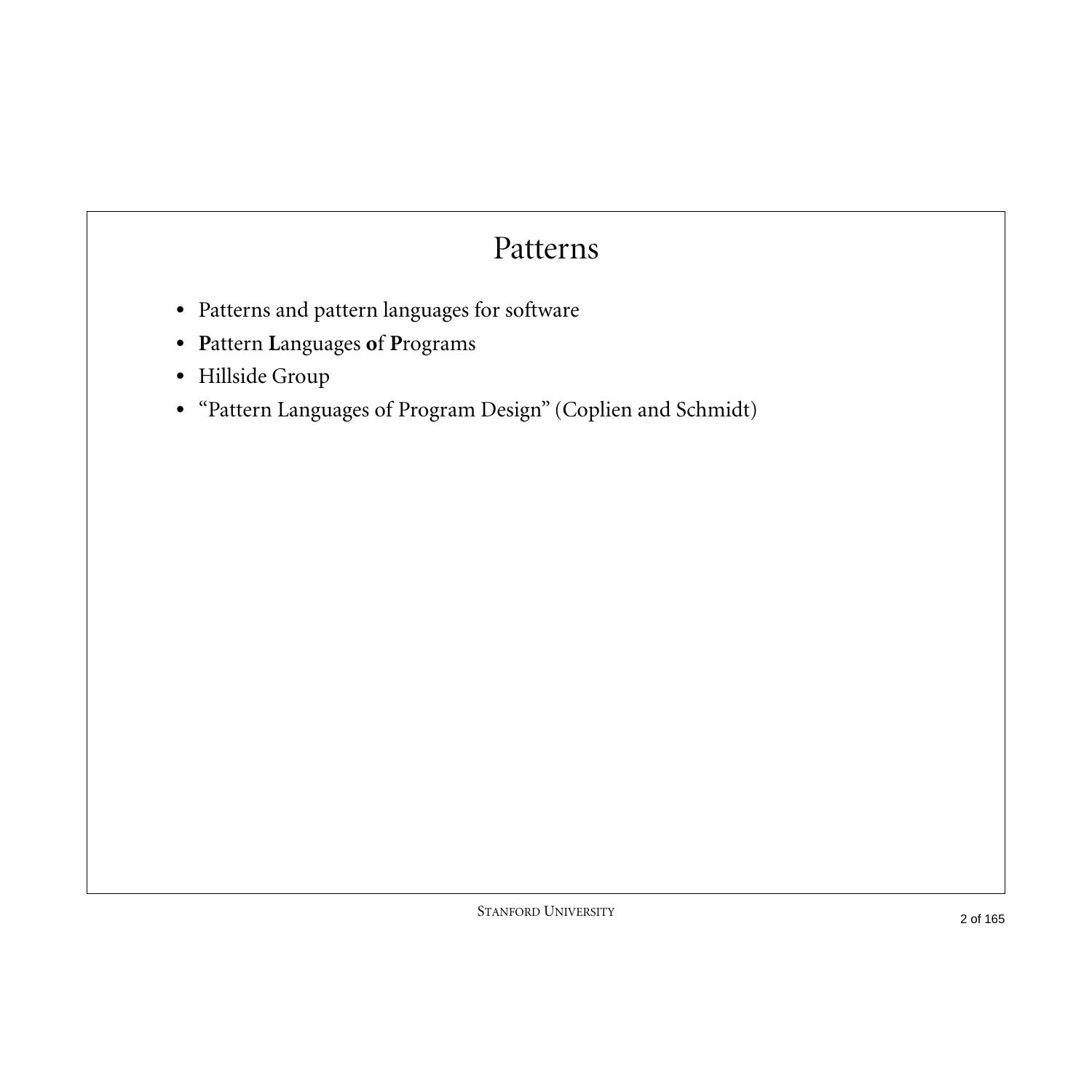#### Christopher Alexander

- **• Notes on the Synthesis of Form**, 1964
- **• The Oregon Experiment**, 1975
- **• A Pattern Language**, 1977
- **• The Timeless Way of Building**, 1979
- **• The Production of Houses**, 1985
- **• A New Theory of Urban Design**, 1987
- **• A Foreshadowing of 21st Century Art: The Color and Geometry of Very Early Turkish Carpets**, 1993
- **• The Nature of Order**, 199x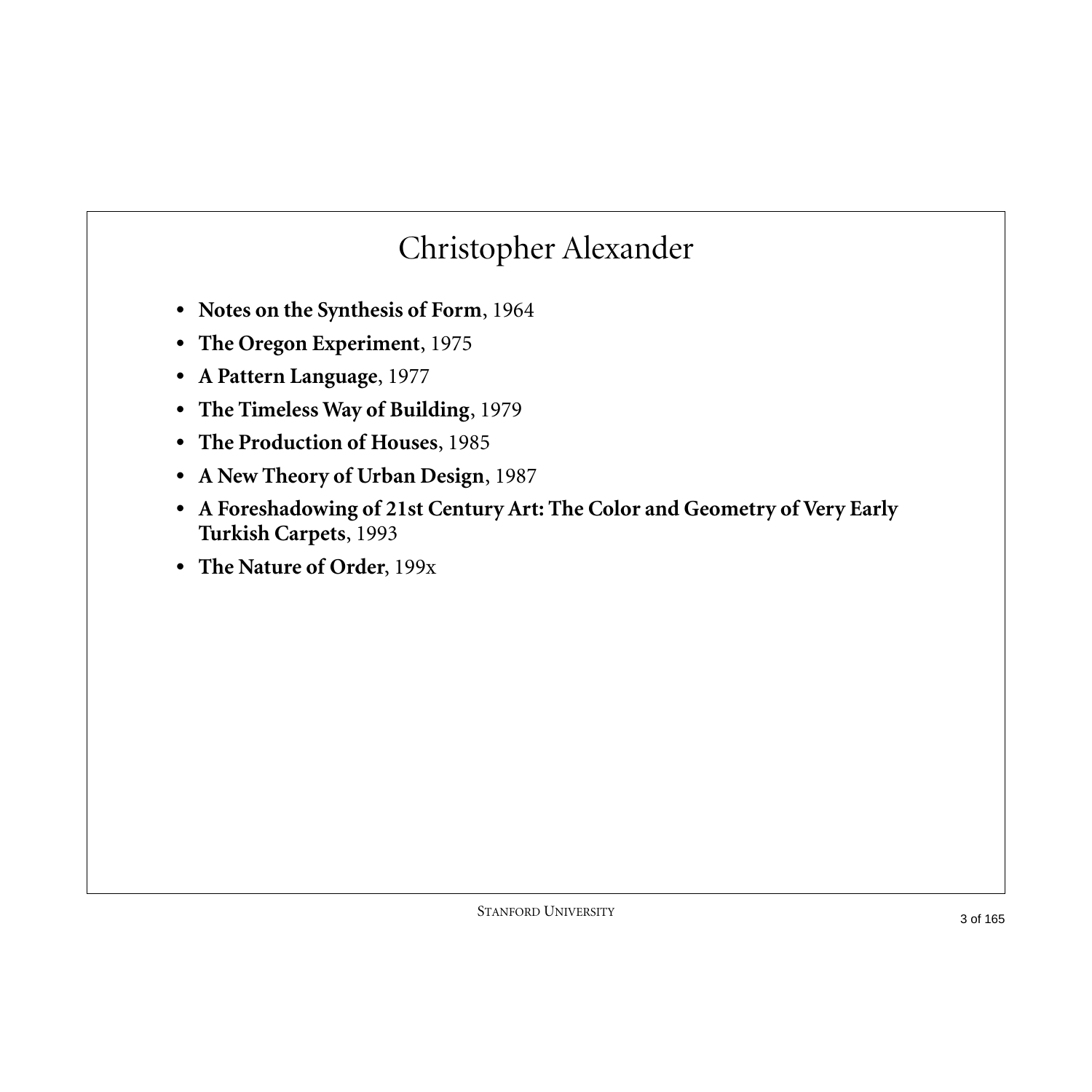#### Fact and Value

- Mind and matter separated by philosophy and science in the 17<sup>th</sup> and 18<sup>th</sup> centuries
- **•** Descartes
- **•** Science searched for what was, not for what made things beautiful
- **•** Contingency—a thing is beautiful *to* some observer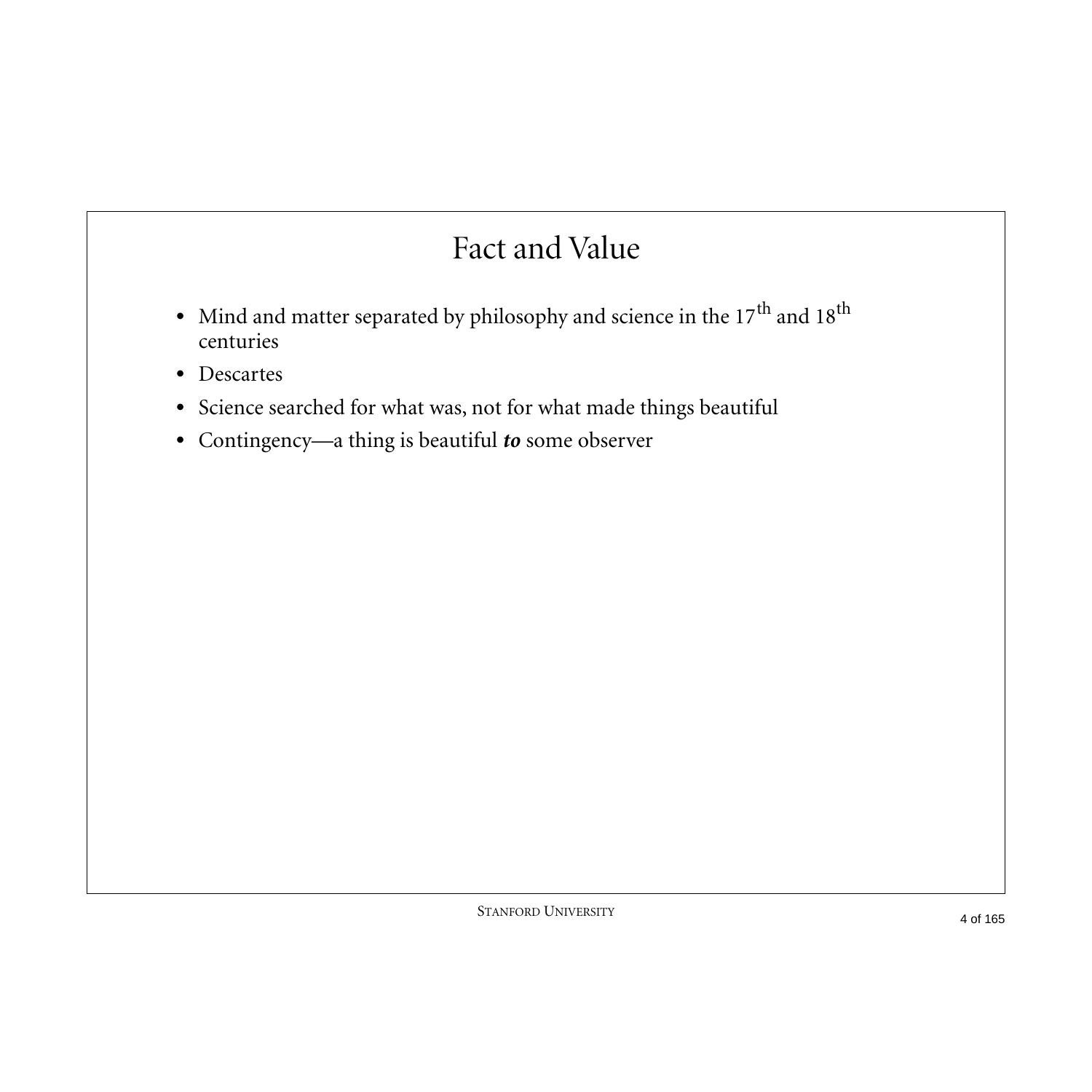# Fact and Value

*Myself, as some of you know, originally a mathematician, I spent several years, in the early sixties, trying to define a view of design, allied with science, in which values were also let in by the back door. I too played with operations research, linear programming, all the fascinating toys, which mathematics and science have to offer us, and tried to see how these things can give us a new view of design, what to design, and how to design.*

*Finally, however, I recognized that this view is essentially not productive, and that for mathematical and scientific reasons, if you like, it was essential to find a theory in which value and fact are one, in which we recognize that here is a central value, approachable through feeling, and approachable by loss of self, which is deeply connected to facts, and forms a single indivisible world picture,* within which productive results can be obtained*.*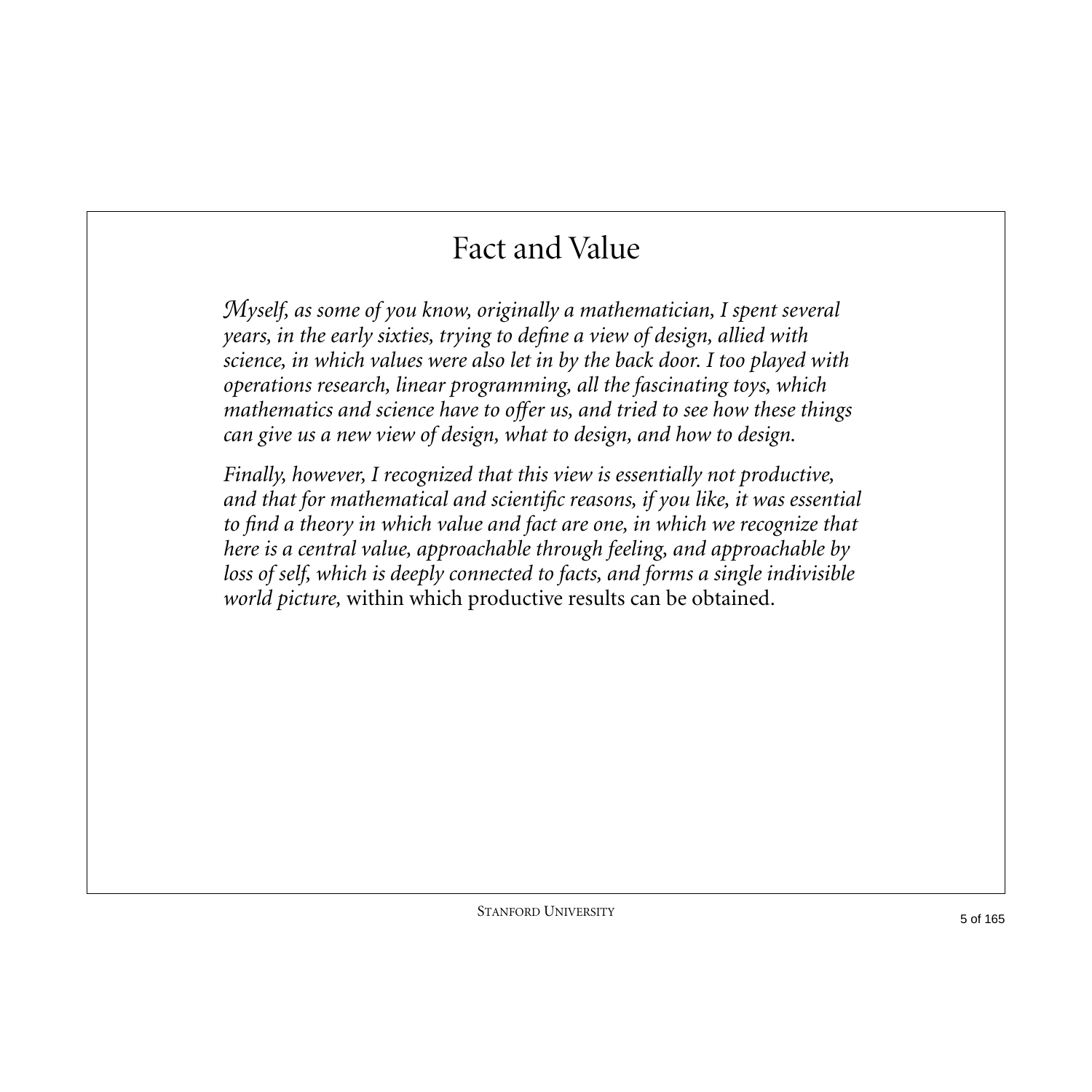# The Timeless Way of Building

*There is one timeless way of building.*

*It is thousands of years old, and the same today as it has always been.*

*The great traditional buildings of the past, the villages and tents and temples in which man feels at home, have always been made by people who were very close to the center of this way. It is not possible to make great buildings, or great towns, beautiful places, places where you feel yourself, places where you feel alive, except by following this way. And, as you will see, this way will lead anyone who looks for it to buildings which are themselves as ancient in their form, as the trees and hills, and as our faces are.*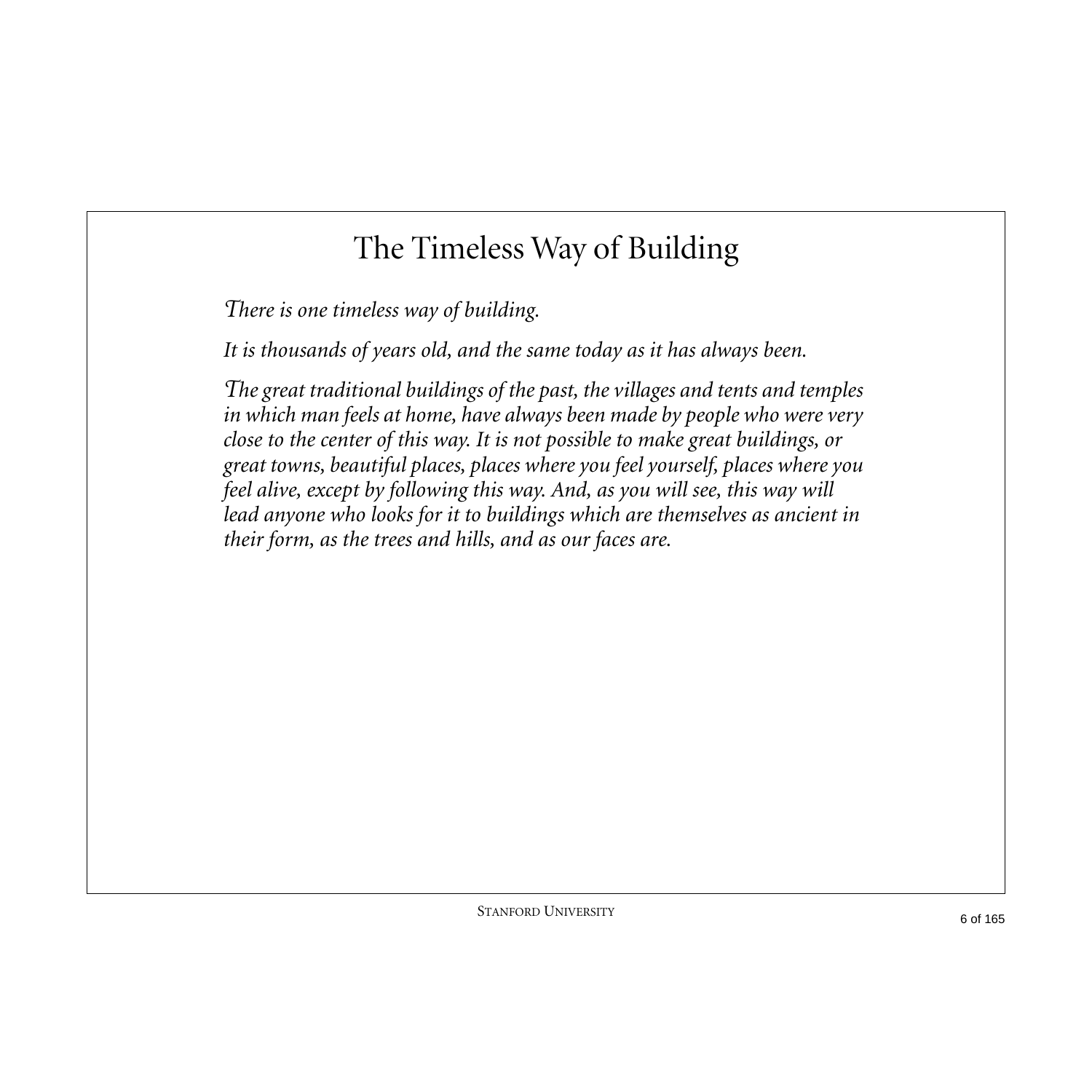*To seek the timeless way we must first know the quality without a name.*

*There is a central quality which is the root criterion of life and spirit in a man, a town, a building, or a wilderness. This quality is objective and precise, but it cannot be named.*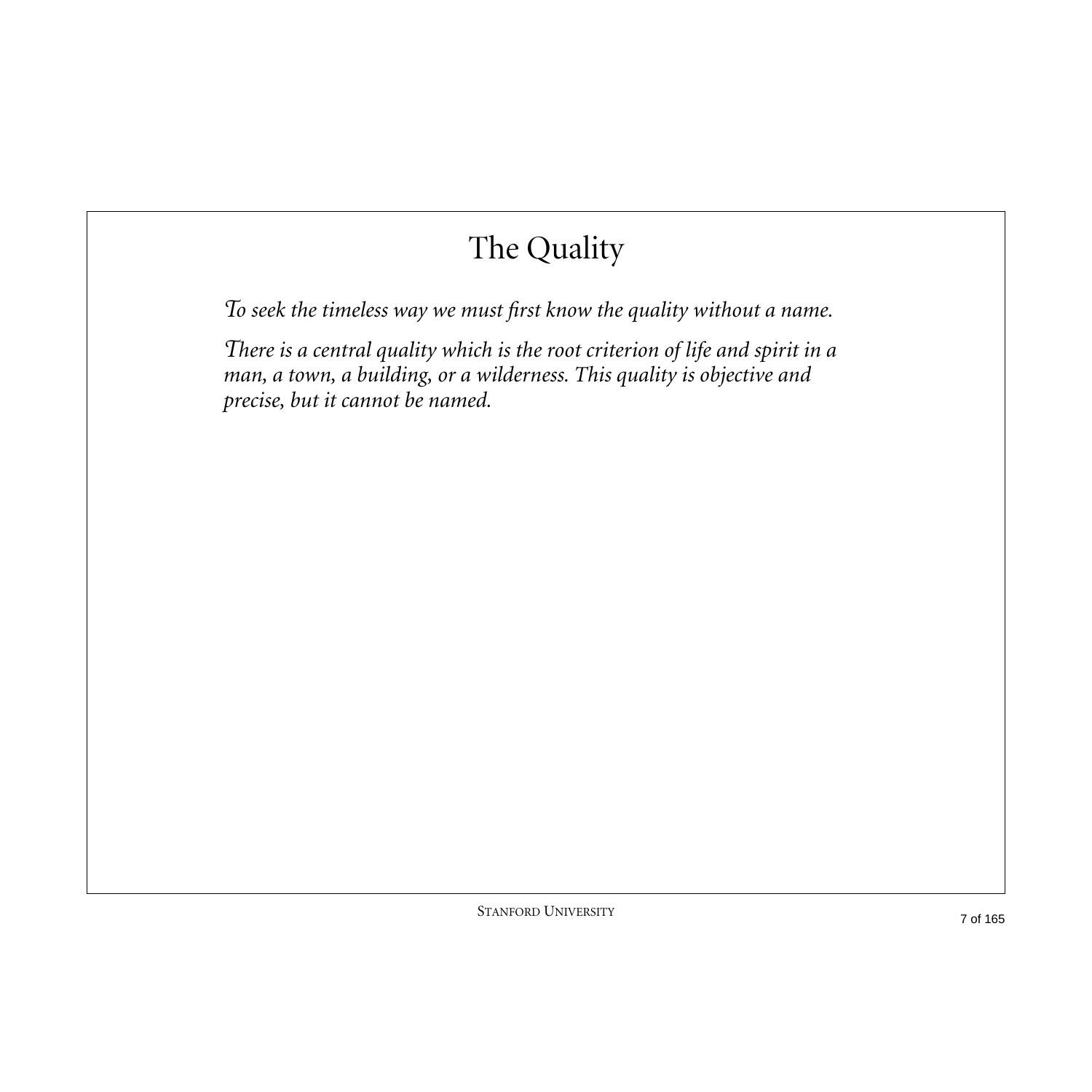# The Gate

*To reach the quality without a name we must then build a living pattern language as a gate.*

*This quality in buildings and in towns cannot be made, but only generated, indirectly, by the ordinary actions of the people, just as a flower cannot be made, but only generated from the seed.*

*The people can shape buildings for themselves, and have done it for centuries, by using languages I call pattern languages. A pattern language gives each person who uses it the power to create an infinite variety of new and unique buildings, just as his ordinary language gives him the power to create an infinite variety of sentences.*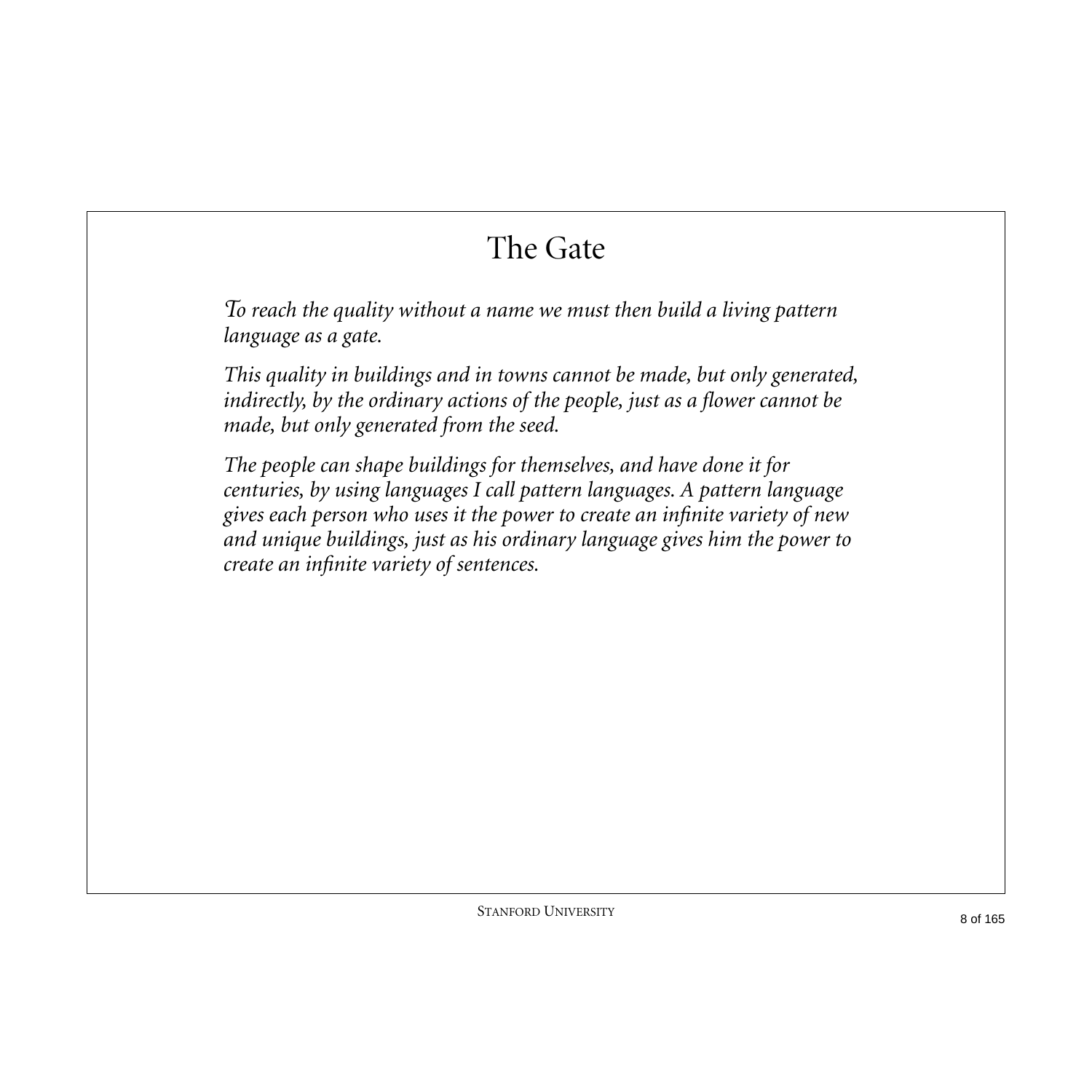# The Way

*Once we have built the gate, we can pass through it to the practice of the timeless way.*

*Now we shall begin to see in detail how the rich and complex order of a town can grow from thousands of creative acts. For once we have a common pattern language in our town, we shall all have the power to make our streets and buildings live, through our most ordinary acts. The language, like a seed, is the genetic system which gives our millions of small acts the power to form a whole.*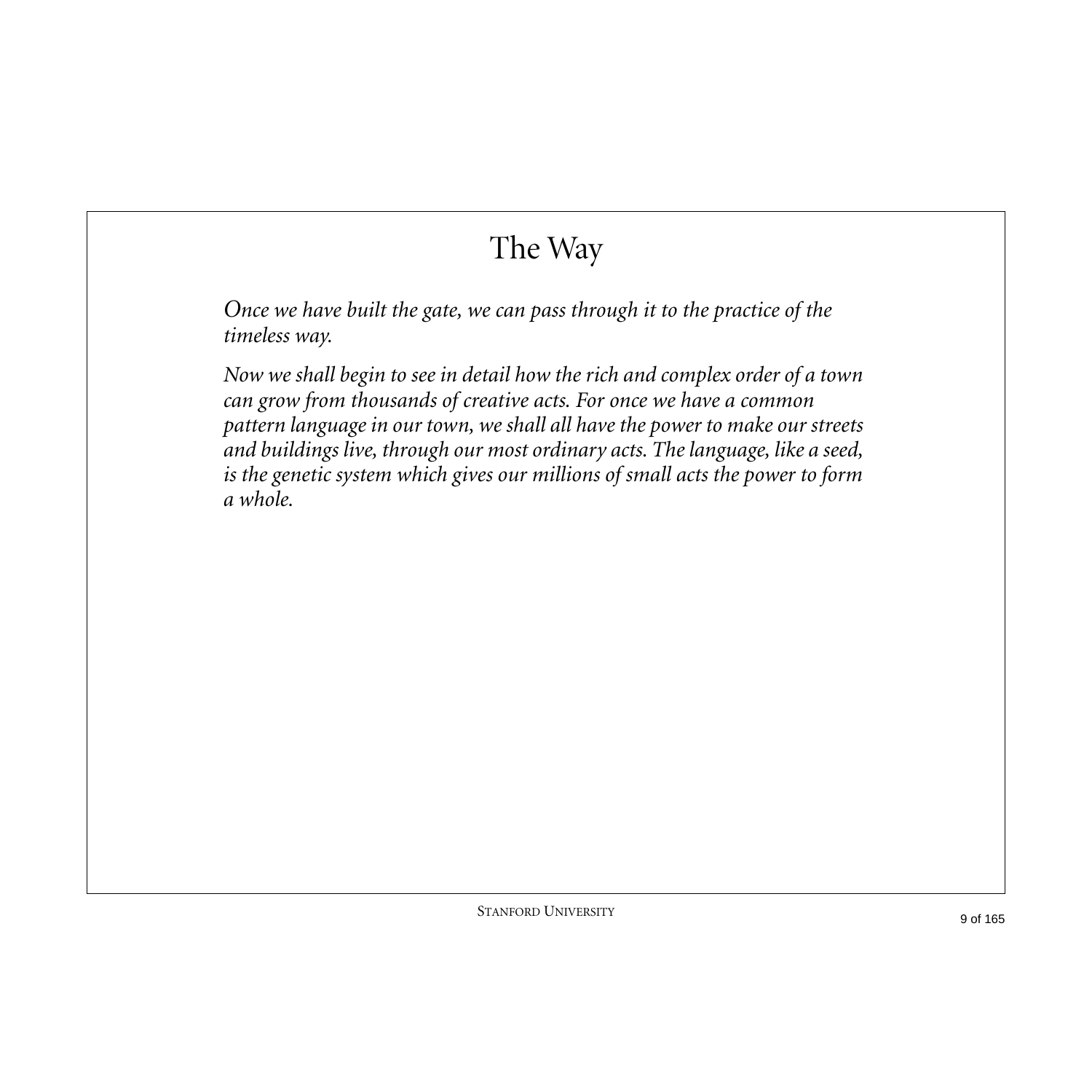*I was no longer willing to start looking at any pattern unless it presented itself to me as having the capacity to connect up with some part of this quality [the quality without a name]. Unless a particular pattern actually was capable of generating the kind of life and spirit that we are now discussing, and that it had this quality itself, my tendency was to dismiss it, even though we explored many, many patterns.*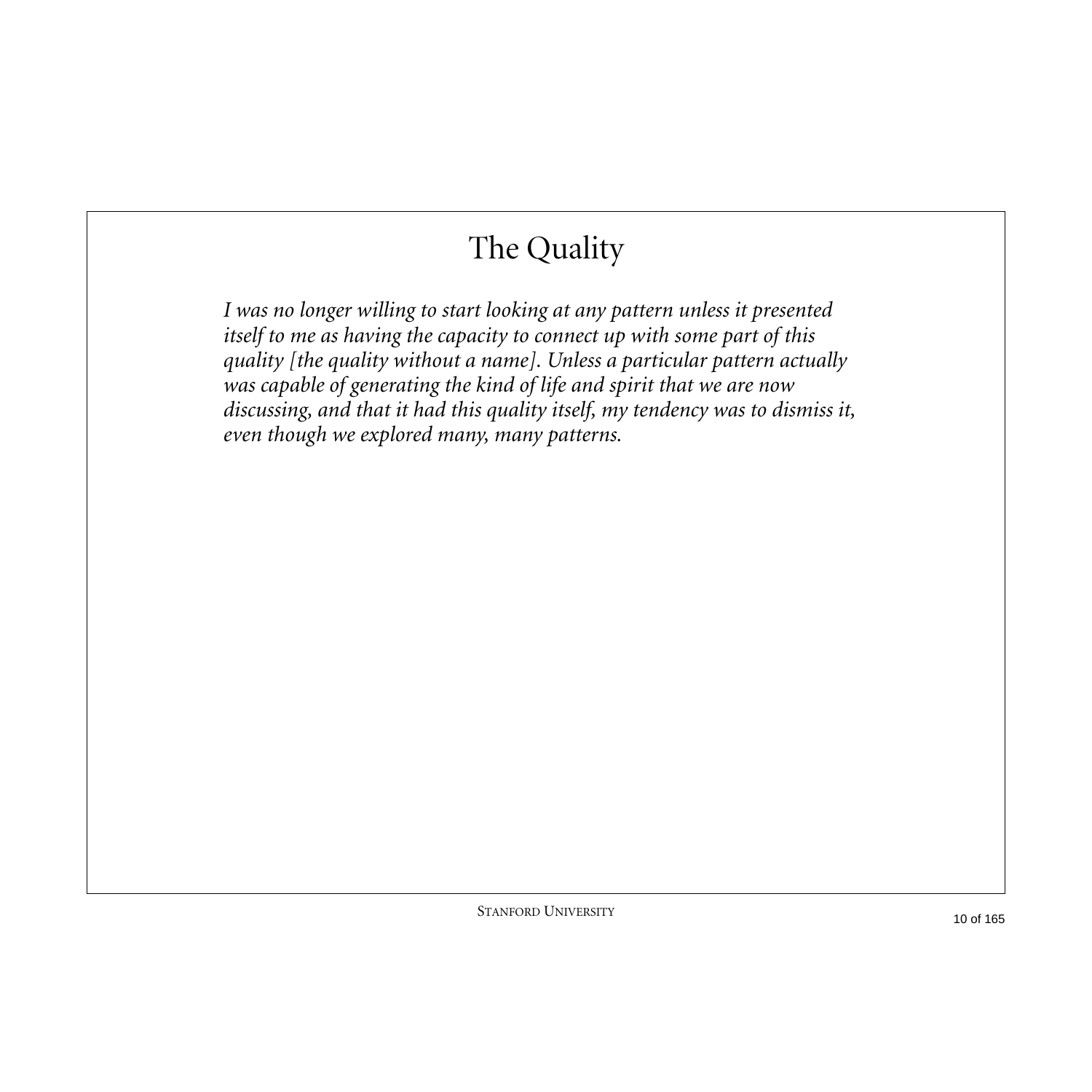*The first place I think of when I try to tell someone about this quality is a corner of an English country garden where a peach tree grows against a wall.*

*The wall runs east to west; the peach tree grows flat against the southern side. The sun shines on the tree and, as it warms the bricks behind the tree, the warm bricks themselves warm the peaches on the tree. It has a slightly dozy quality. The tree, carefully tied to grow flat against the wall; warming the bricks; the peaches growing in the sun; the wild grass growing around the roots of the tree, in the angle where the earth and roots and wall all meet.*

*This quality is the most fundamental quality there is in anything.*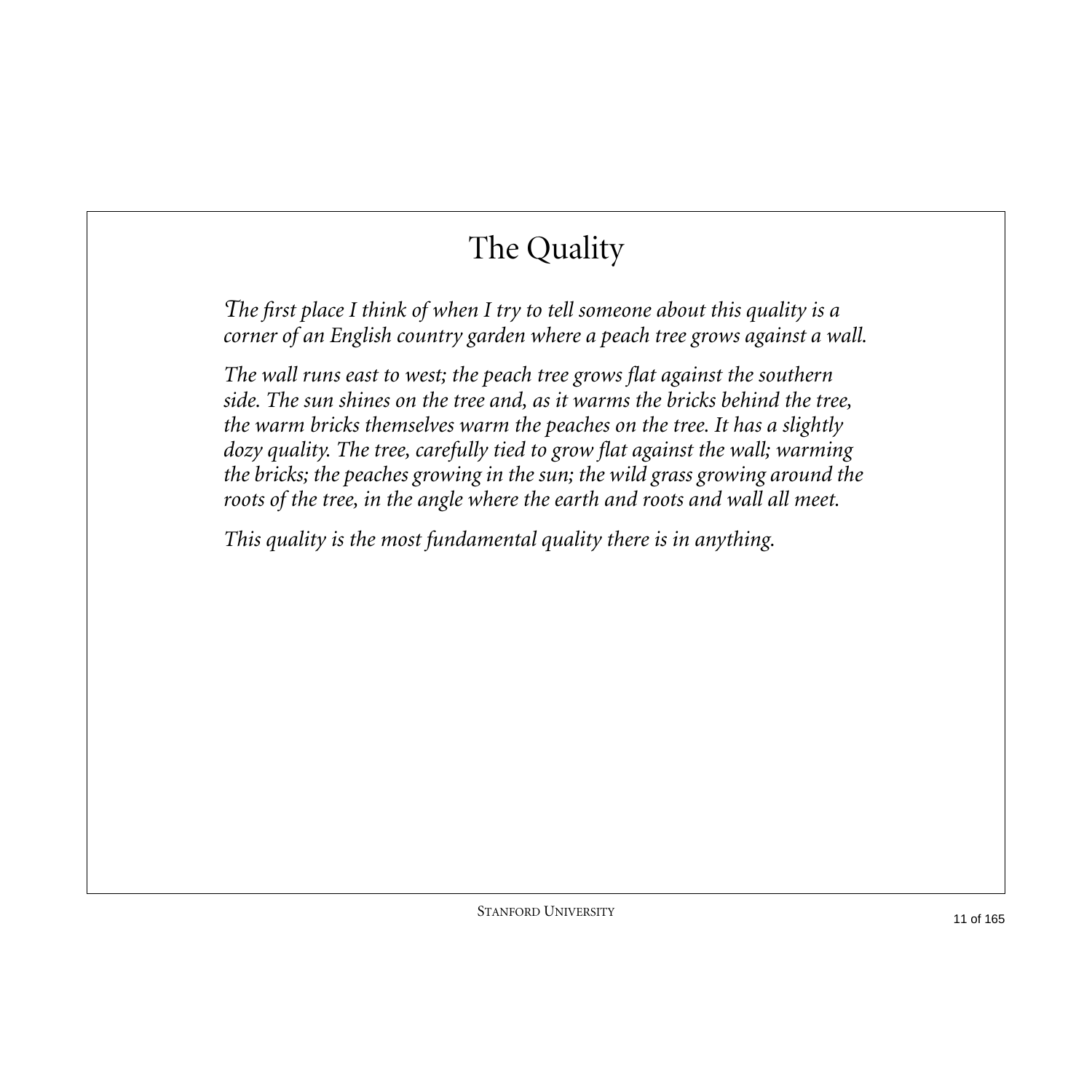*It is a subtle kind of freedom from inner contradictions.*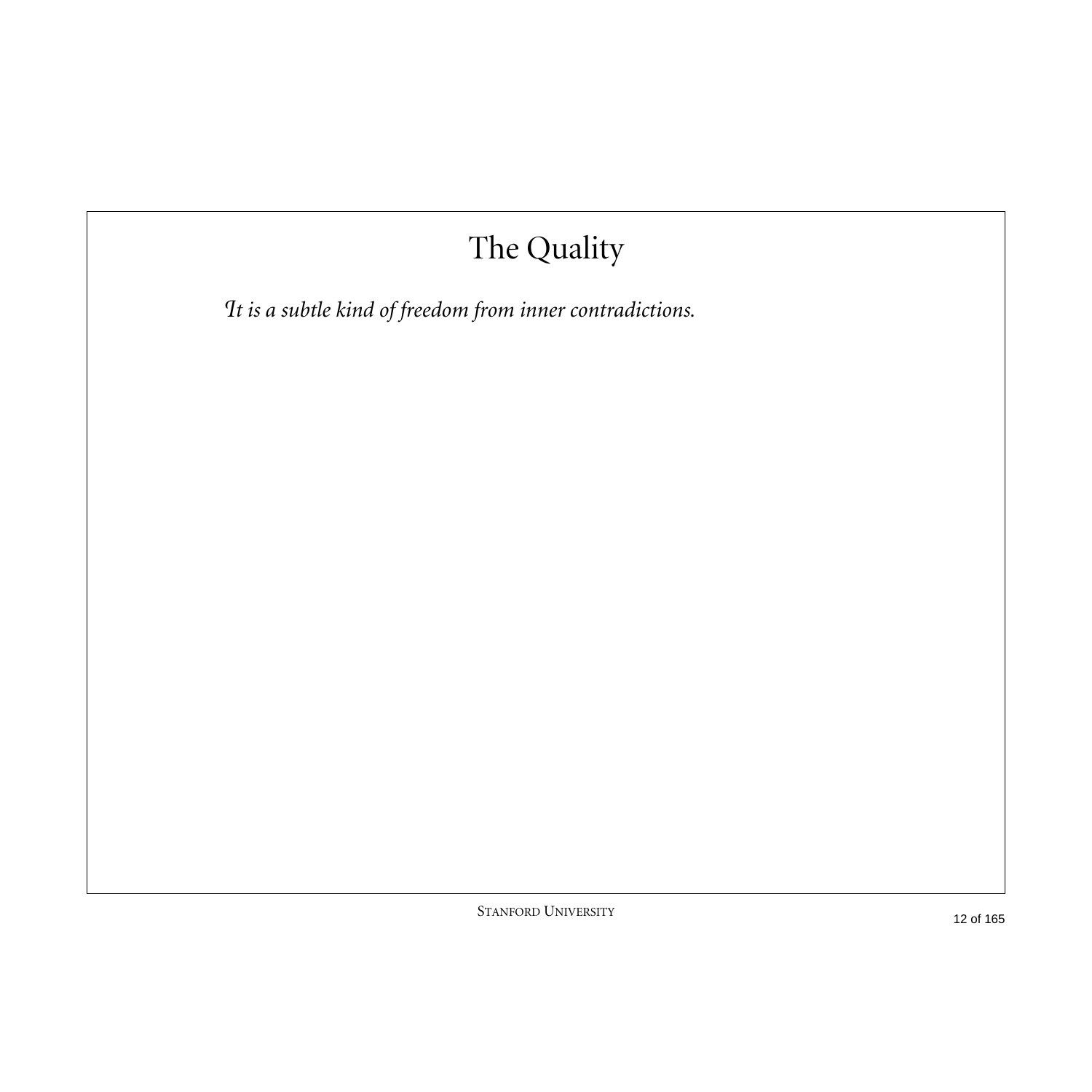# BART Study

#### **Notes on the Synthesis of Form**

**•** in a good design there must be an underlying correspondence between the structure of the problem and the structure of the solution— good design proceeds by writing down the requirements, analyzing their interactions on the basis of potential misfits, producing a hierarchical decomposition of the parts, and piecing together a structure whose

*structural hierarchy is the exact counterpart of the functional hierarchy established during the analysis of the program.*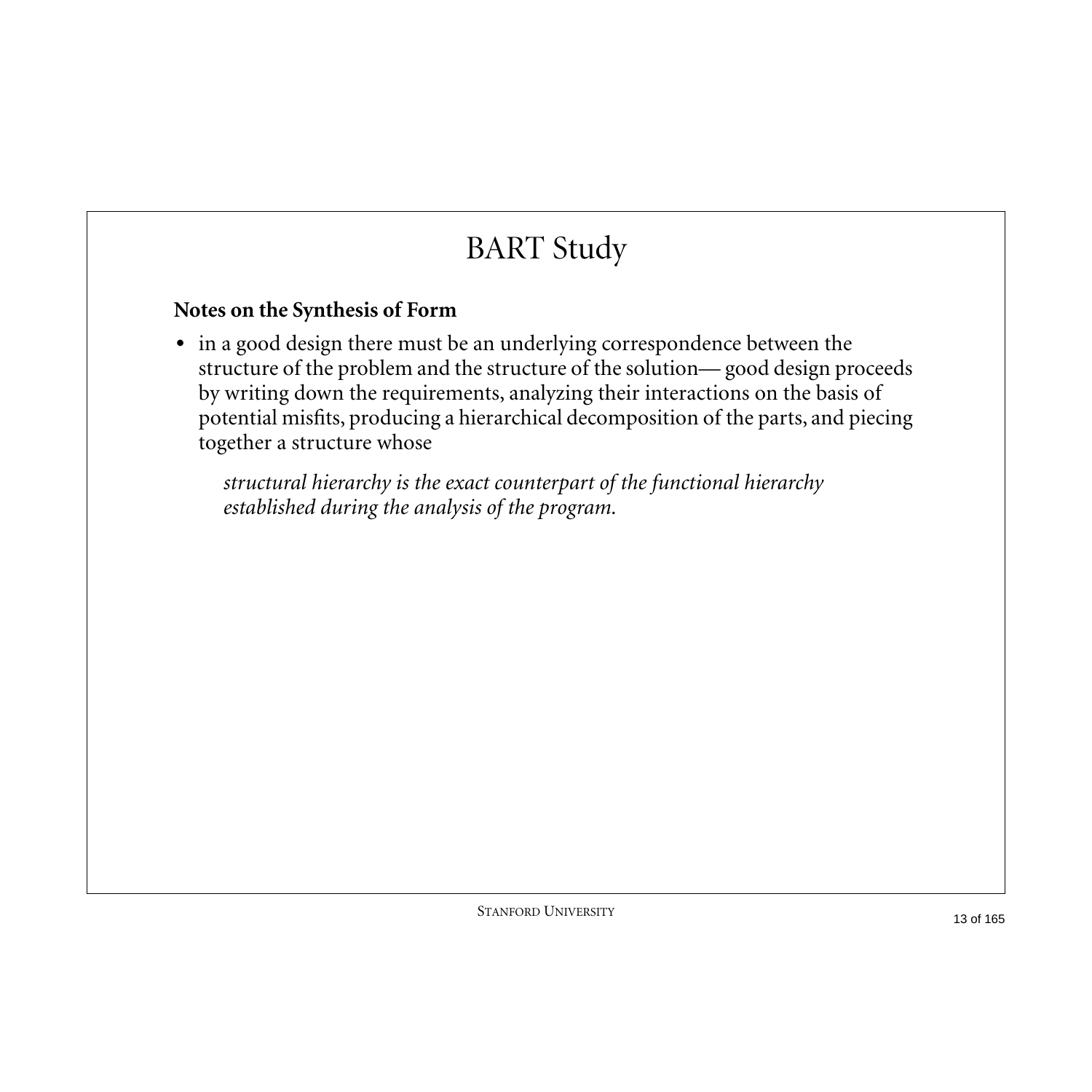# BART Study

- **•** study the system of forces surrounding a ticket booth
- **•** 390 requirements about what ought to be happening near it
	- being there to get tickets
	- $\bullet\,$  being able to get change
	- being able to move past people waiting in line to get tickets
	- not having to wait too long for tickets
- **•** certain parts of the system were not subject to the requirements, and the system itself could become bogged down because these other forces—forces not subject to control by requirements—acted to come to their own balance within the system
	- For example, if one person stopped and another also stopped to talk with the first, congestion could build up that would defeat the mechanisms designed to keep traffic flow smooth. Of course there was a requirement that there not be congestion, but there was nothing the designers could do to prevent it with designed mechanism.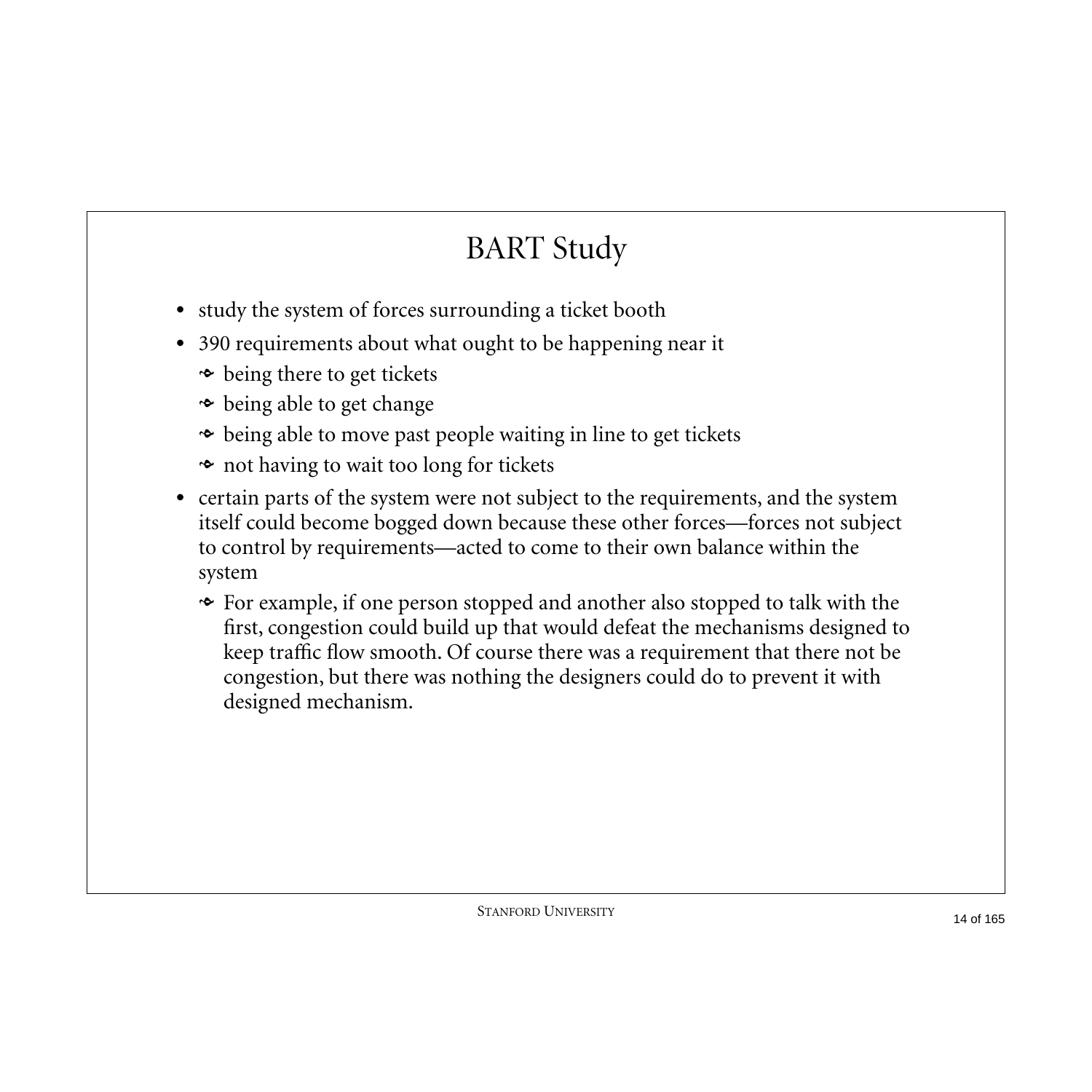# BART Study

*So it became clear that the free functioning of the system did not purely depend on meeting a set of requirements. It had to do, rather, with the system coming to terms with itself and being in balance with the forces that were generated internal to the system, not in accordance with some arbitrary set of requirements we stated. I was very puzzled by this because the general prevailing idea at the time [1964] was that essentially everything was based on goals. My whole analysis of requirements was certainly quite congruent with the operations research point of view that goals had to be stated and so on. What bothered me was that the correct analysis of the ticket booth could not be based purely on one's goals, that there were realities emerging from the center of the system itself and that whether you succeeded or not had to do with whether you created a configuration that was stable with respect to these realities.*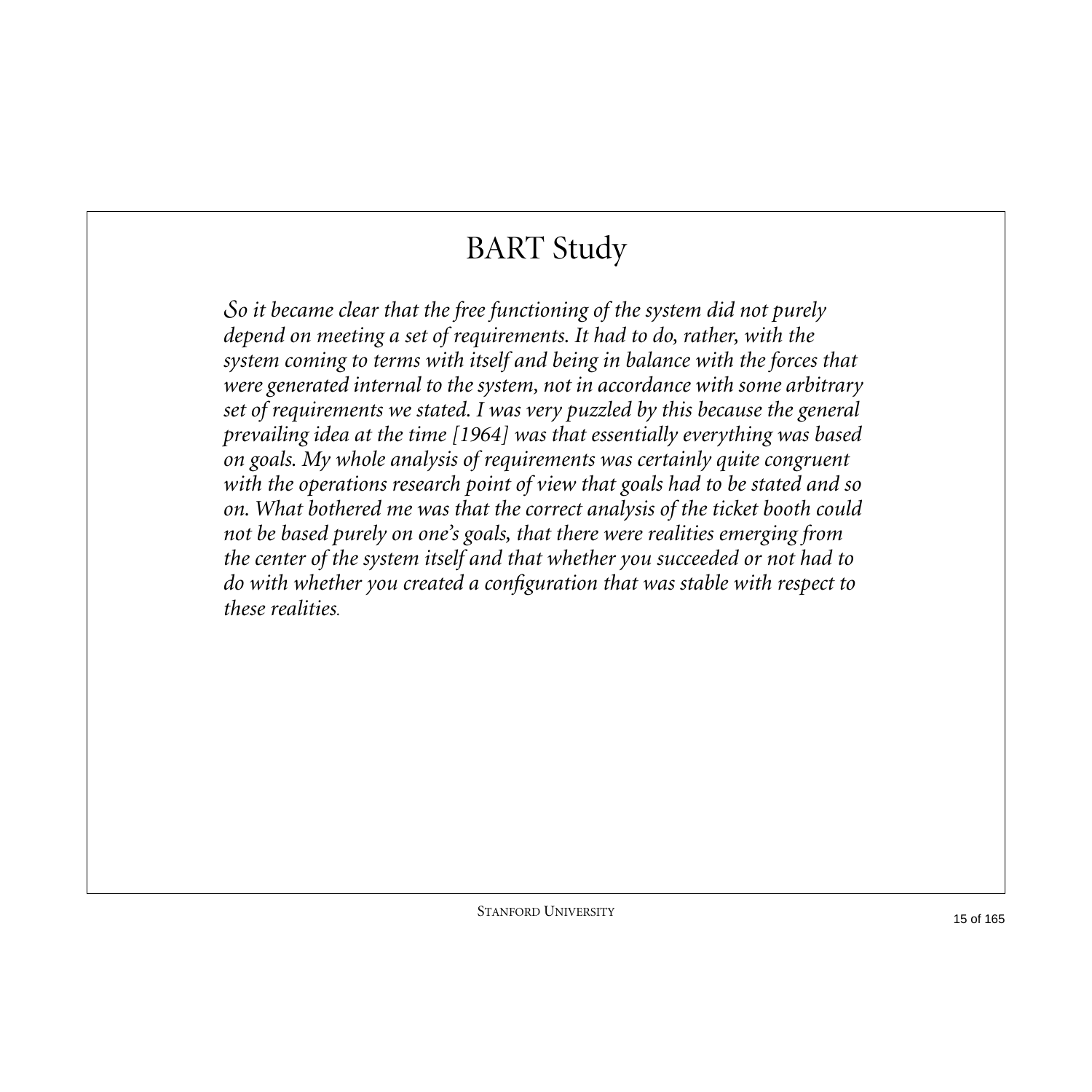# The Quality—Alive

• "alive" captures some of the meaning when you think about a fire that is alive.

*Such a fire is not just a pile of burning logs, but a structure of logs in which there are sufficient and well-placed air chimneys within the structure of logs. When someone has built such a fire you don't see them push the logs about*  with a poker but you see them lift a particular log and move it an inch or *maybe a half inch, so that the air flows more smoothly or the flame curls around the log in a specific way to catch a higher-up log. Such a fire burns down to a small quantity of ash. This fire has the quality without a name.*  [rpg]

**•** The problem with this word is that it is a metaphor—it is hard to know whether something literally not alive, like a fire, is *alive*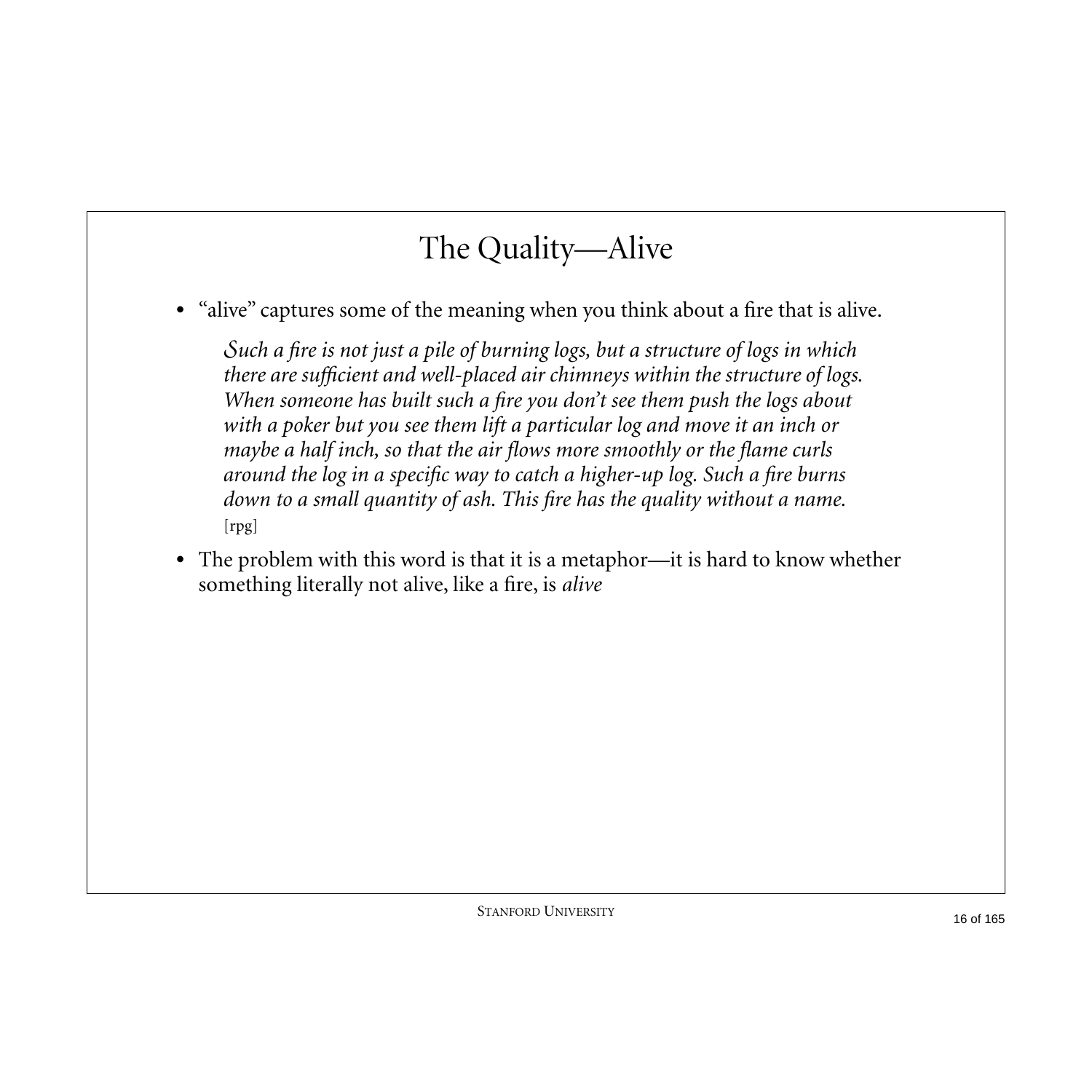#### The Quality—Whole

**•** "Whole" captures part of the meaning—a thing that is whole is free from internal contradictions or inner forces that can tear it apart.

*...a ring of trees around the edge of a windblown lake: the trees bend in a strong wind, and the roots of the trees keep the bank from eroding, and the water in the lake helps nourish the trees. Every part of the system is in harmony with every other part. On the other hand, a steep bank with no trees is easily eroded—the system is not whole, and the system can destroy itself: the grasses and trees are destroyed by the erosion, the bank is torn down, and the lake is filled with mud and disappears. The first system of trees, bank, and lake has the quality without a name.* [rpg]

• The problem with this word is that "whole" implies, to some, being enclosed or separate. A lung is whole but it is not whole while still completely within a person—a lung requires air to breathe, which requires plants to absorb carbon dioxide and to produce oxygen.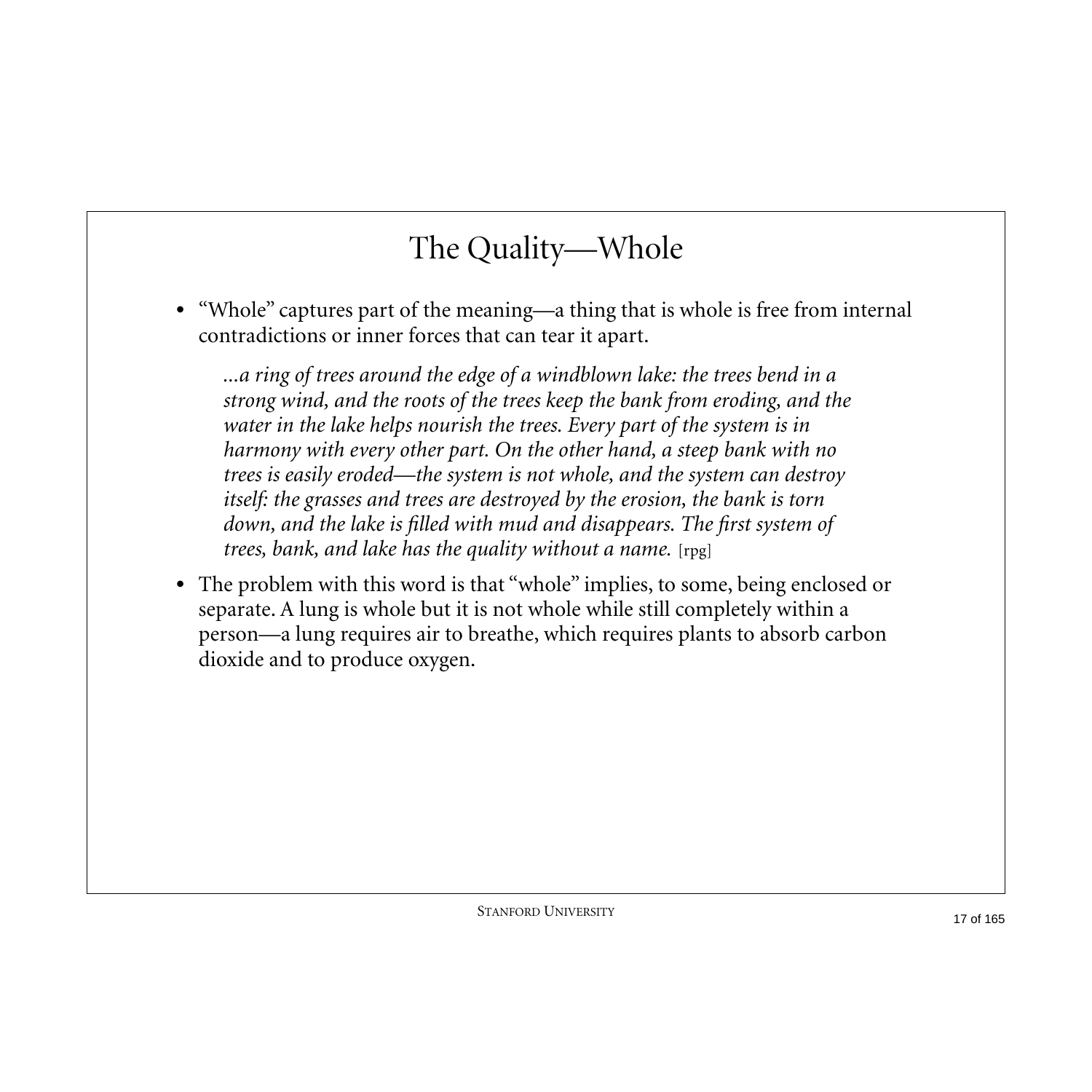# The Quality—Comfortable

*Imagine yourself on a winter afternoon with a pot of tea, a book, a reading*  light, and two or three huge pillows to lean back against. Now, make yourself *comfortable. Not in some way you can show to other people and say how much you like it. I mean so that you really like it for yourself.*

*You put the tea where you can reach it; but in a place where you can't possibly knock it over. You pull the light down to shine on the book, but not too brightly, and so that you can't see the naked bulb. You put the cushions behind you and place them, carefully, one by one, just where you want them, to support your back, your neck, your arm: so that you are supported just comfortably, just as you want to sip your tea, and read, and dream.*

*When you take the trouble to do all that, and you do it carefully, with much attention, then it may begin to have the quality with no name.*

**•** The problem with "comfortable" is that it has too many other meanings. For example, a family with too much money and a house that is too warm is also comfortable.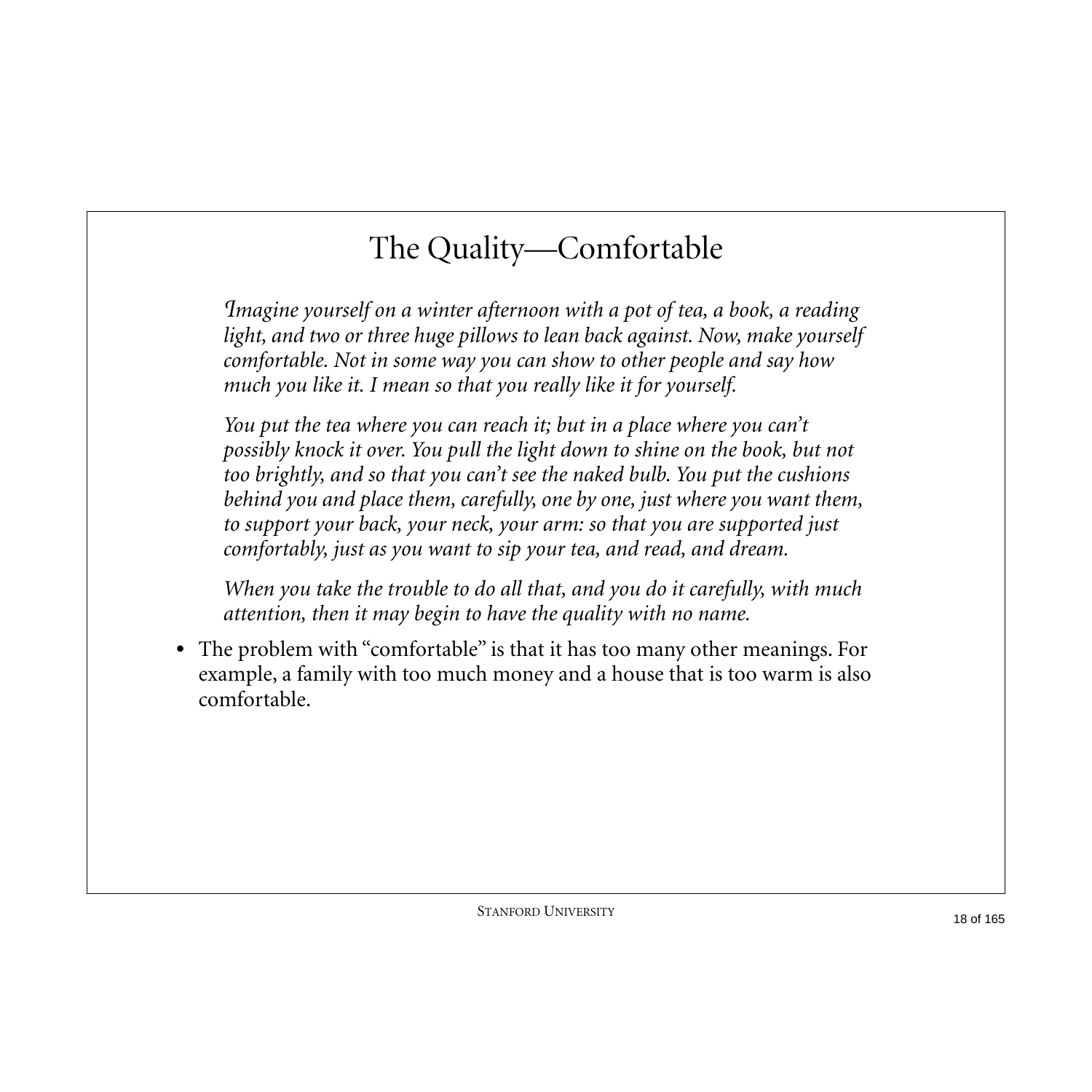## The Quality—Free

- **•** The word "free" helps define the quality by implying that things that are not completely perfect or over-planned or precise can have the quality too. It also frees us from the confines and limitations of "whole" and "comfortable."
- **•** "Free" is not correct because it can imply reckless abandon or not having roots in its own nature.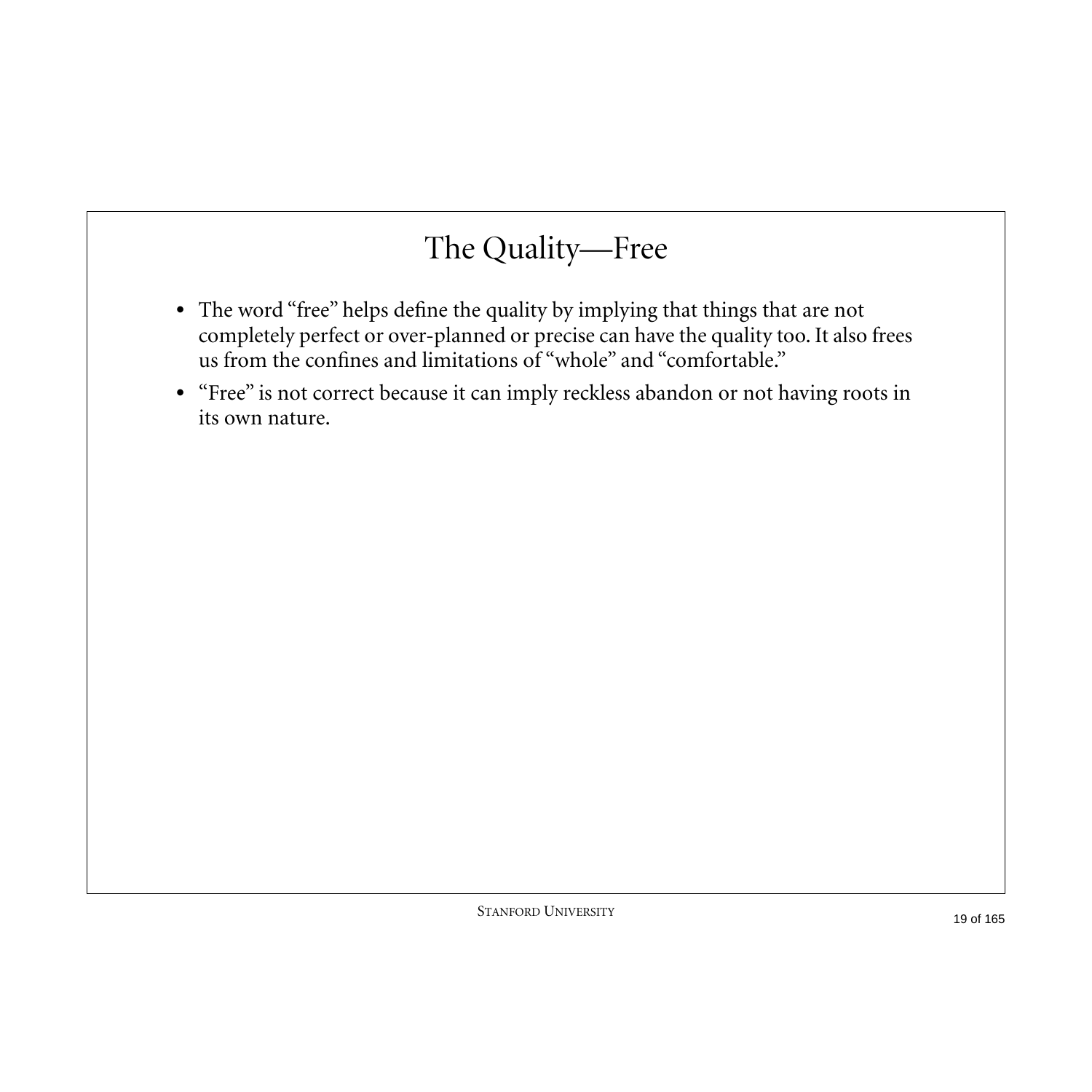#### The Quality—Exact

**•** The word "exact" counterbalances "comfortable" and "free", which can give the impression that there is a fuzziness or over-looseness.

*The quality is loose and fluid, but it involves precise, exact forces acting in balance. If you try to build a small table on which to put birdseed in the winter for blackbirds, you must know the exact forces that determine the blackbirds' behavior so that they will be able to use the table as you planned. The table cannot be too low, because blackbirds don't like to swoop down near the ground, and it cannot be too high because the wind might blow them off course, it cannot be too near to things that could frighten the birds like clotheslines, and it cannot be too exposed to predators. Almost every size for the table and every place to put it you can think of won't work. When it does work, the birdseed table has the quality with no name.* [rpg]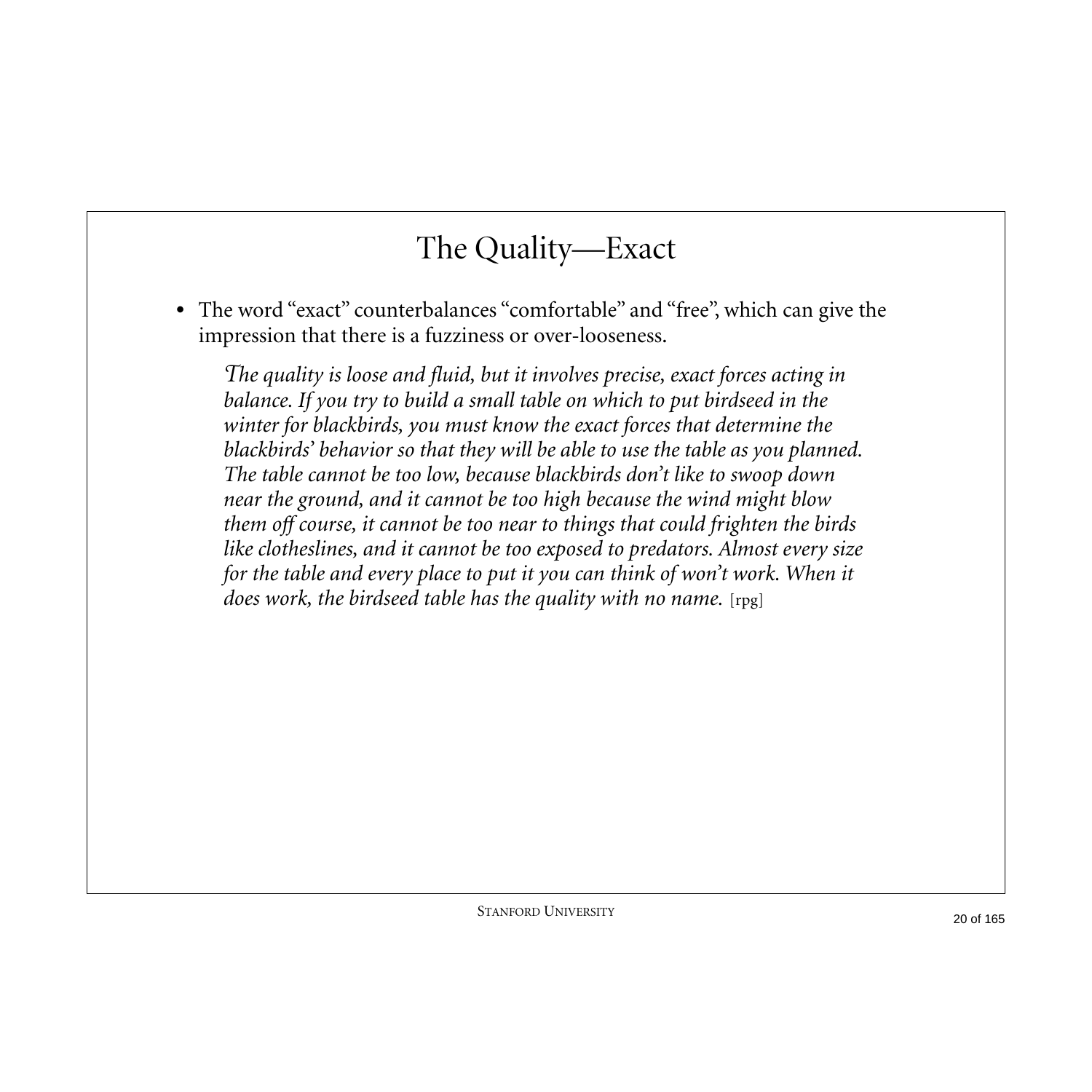#### The Quality—Exact

**•** "Exact" fails because it means the wrong sort of thing to many people.

*Usually when we say something is exact, we mean that it fits some abstract image exactly. If I cut a square of cardboard and make it perfectly exact, it means that I have made the cardboard perfectly square: its sides are exactly equal: and its angles are exactly ninety degrees. I have matched the image perfectly.*

*The meaning of the work "exact" which I use here is almost the opposite. A thing which has the quality without a name never fits any image exactly. What is exact is its adaptation to the forces which are in it.*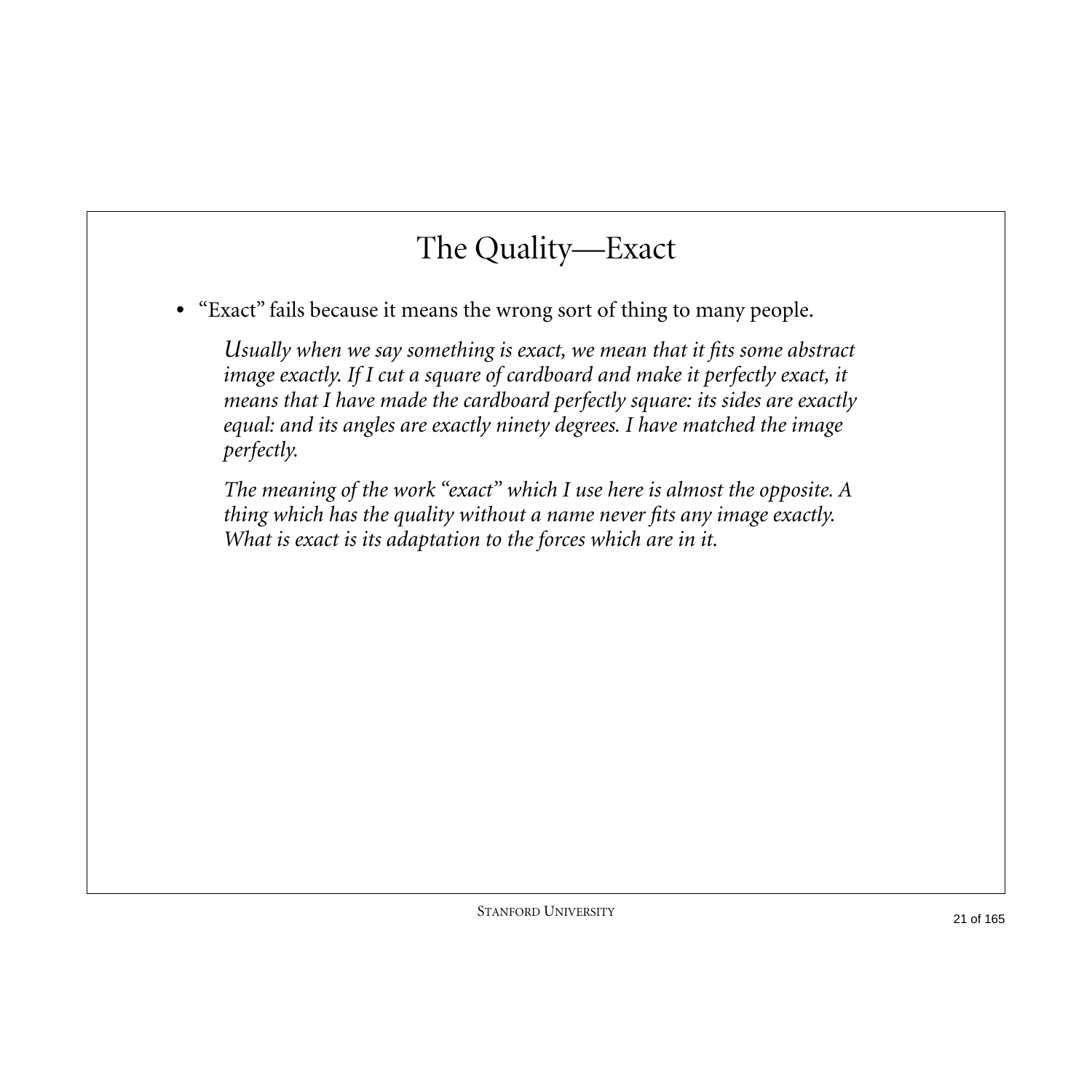# The Quality—Egoless

*When a place is lifeless or unreal, there is almost always a mastermind behind it. It is so filled with the will of the maker that there is no room for its own nature.*

*Think, by contrast, of the decoration on an old bench—small hearts carved in it; simple holes cut out while it was being put together—these can be egoless.*

*They are not carved according to some plan. They are carefree, carved into it wherever there seems to be a gap.* 

**•** The word "egoless" is wrong because it is possible to build something with the quality without a name while retaining some of the personality of its builder.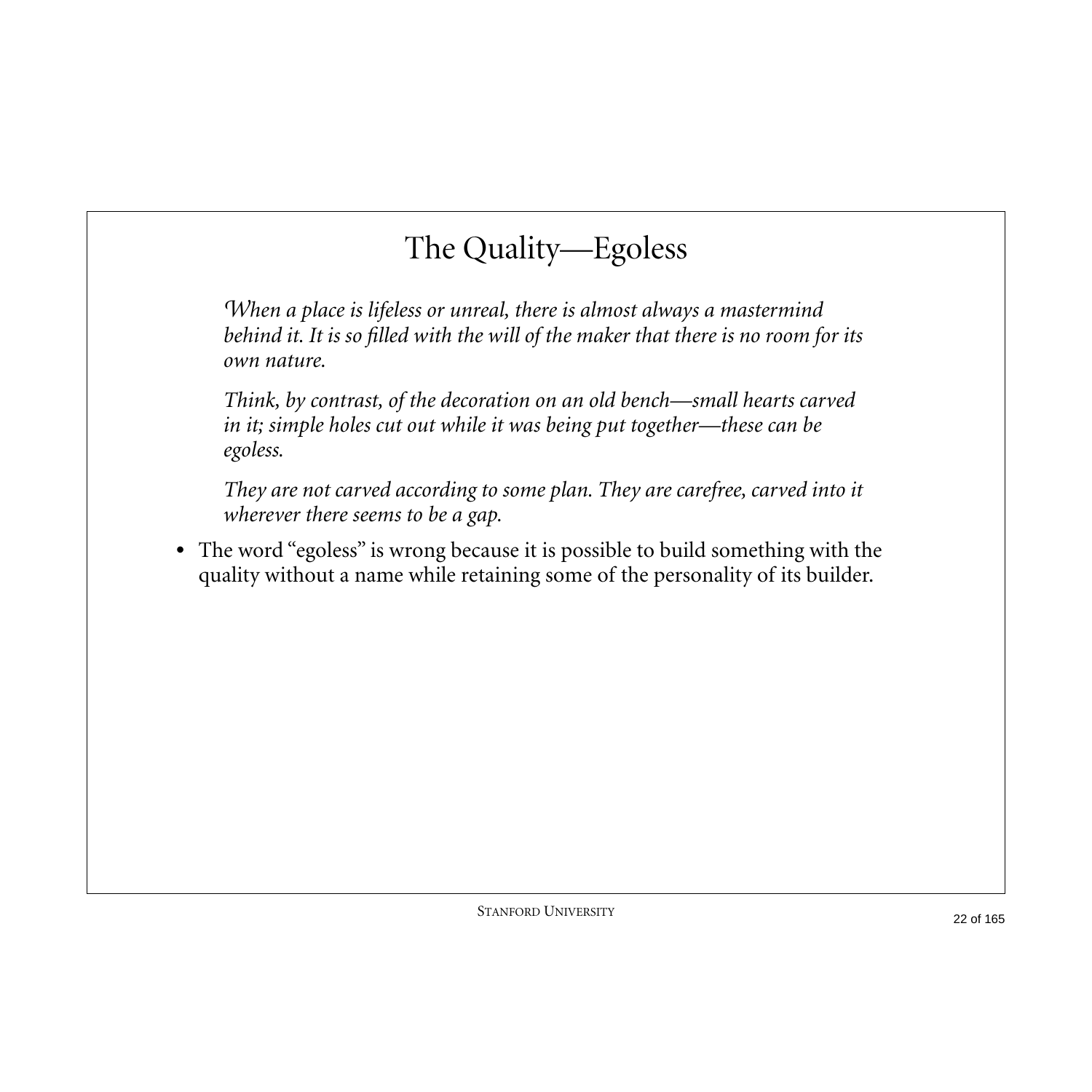#### The Quality—Eternal

- **•** Finally is the word "eternal"—something with the quality is so strong, so balanced, so clearly self-maintaining that it reaches into the realm of eternal truth, even if it lasts for only an instant.
- **•** But "eternal" hints at the mysterious, and there is nothing mysterious about the quality.

*The quality which has no name includes these simpler sweeter qualities. But it is so ordinary as well that it somehow reminds us of the passing of our life.*

*It is a slightly bitter quality.*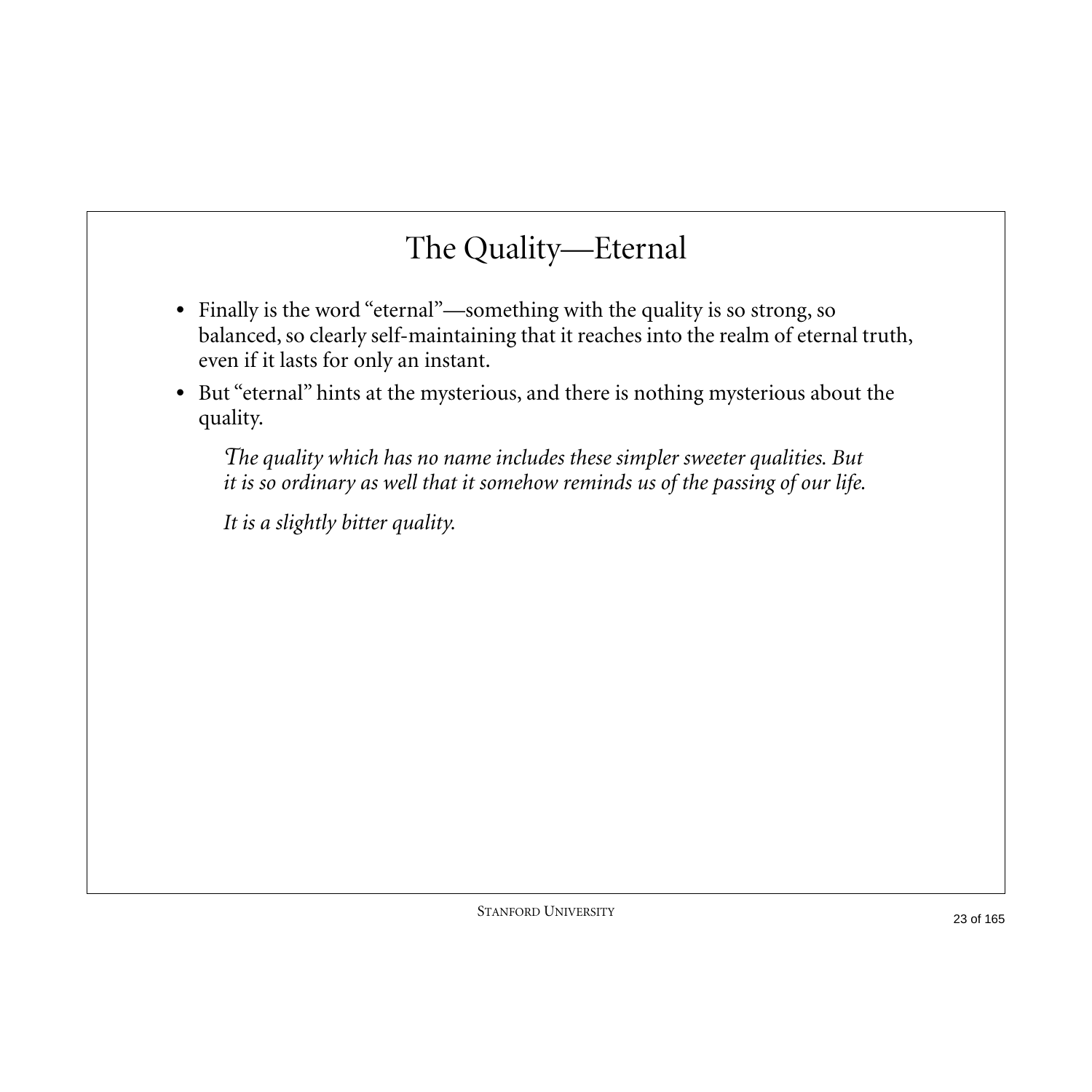### The Quality—What About Software?

- **•** Is Alexander merely pining after the days when quaint villages and eccentric buildings were the norm?
- **•** Architecture has a very long history and the artifacts of architecture from a lot of that history are visible today
- **•** We in software are not so lucky—all of our artifacts were conceived and constructed firmly within the system of fact separated from value.
- **•** But, there are programs we can look at and about which we say, "no way I'm maintaining that kluge"
- And there are other programs about which we can say, "wow, who wrote this!"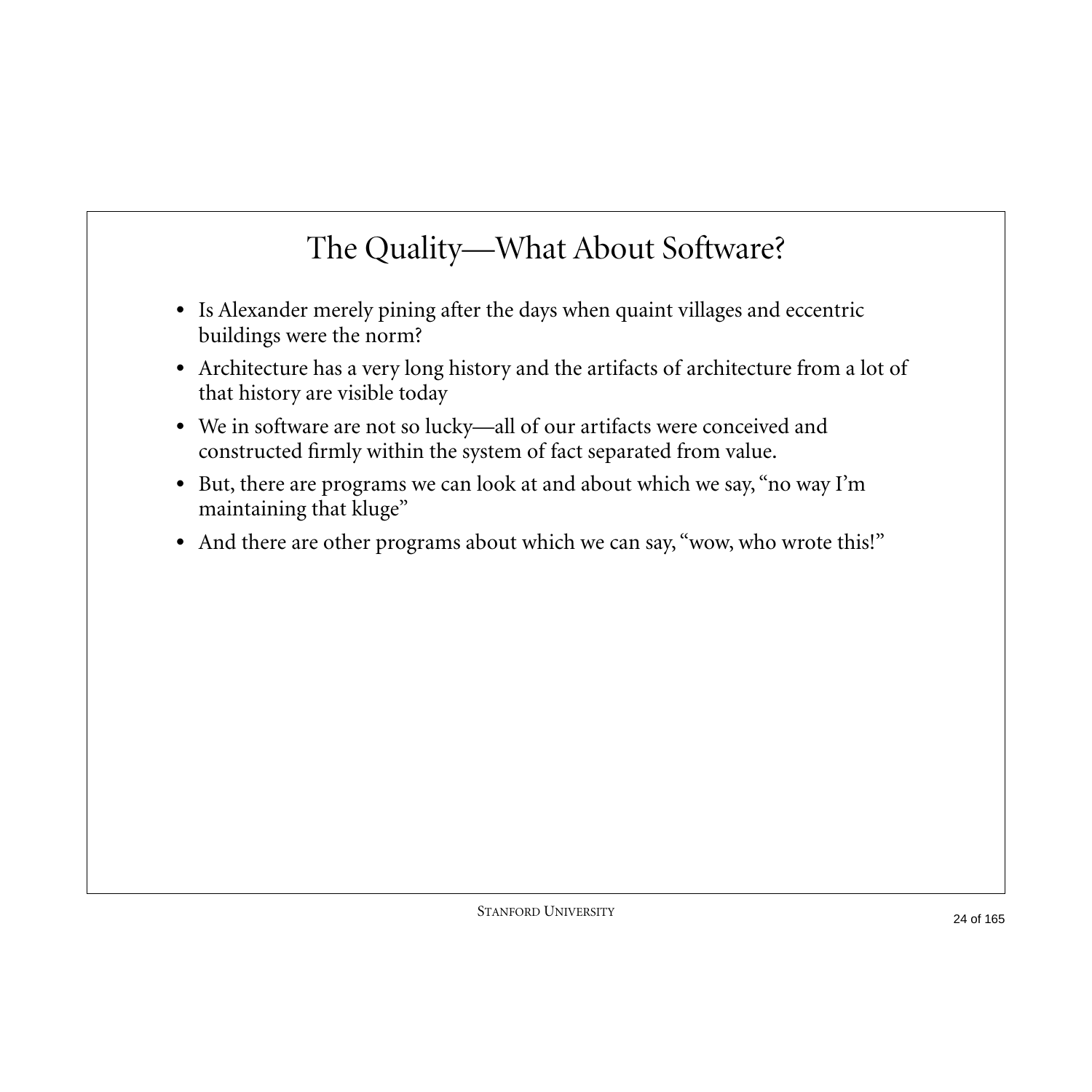#### The Quality in Software—Modularity?

*Suppose, for example, that an architect makes the statement that buildings have to be made of modular units. This statement is already useless to me because I know that quite a few things are not made of modular units, namely people, trees, and stars, and so therefore the statement is completely uninteresting—aside from the tremendous inadequacies revealed by a critical analysis on its own terms. But even before you get to those inadequacies, my hackles are already up because this statement cannot possibly apply to everything there is in the universe and therefore we are in the wrong ballgame....In other words, I actually do not accept buildings as a special class of things unto themselves, although of course I take them very seriously as a special species of forms. But beyond that is my desire to see them belong with people, trees, and stars as part of the universe.*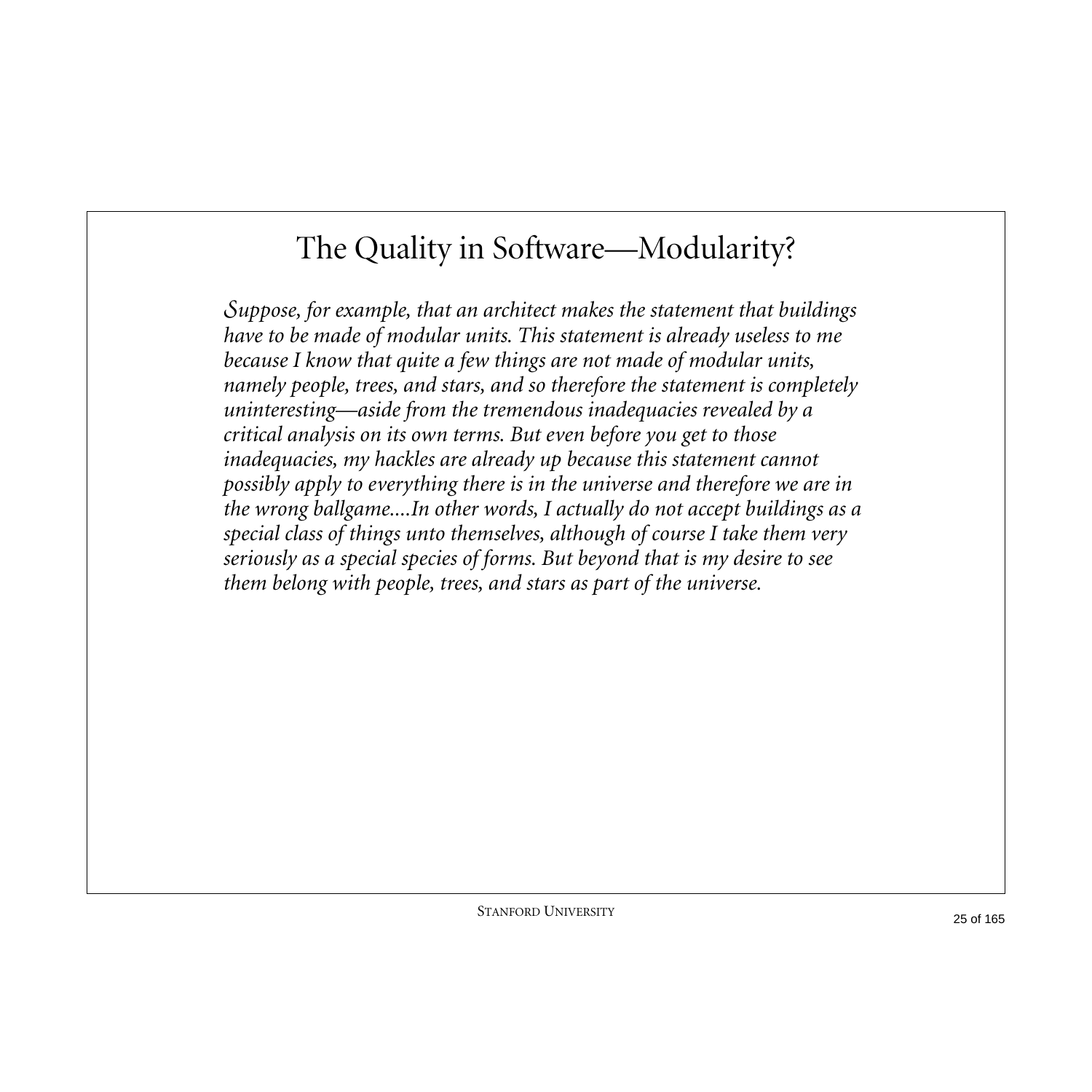### The Quality in Software—Modularity?

*In order for the building to be alive, its construction details must be unique and fitted to their individual circumstances as carefully as the larger parts....The details of a building cannot be made alive when they are made from modular parts.*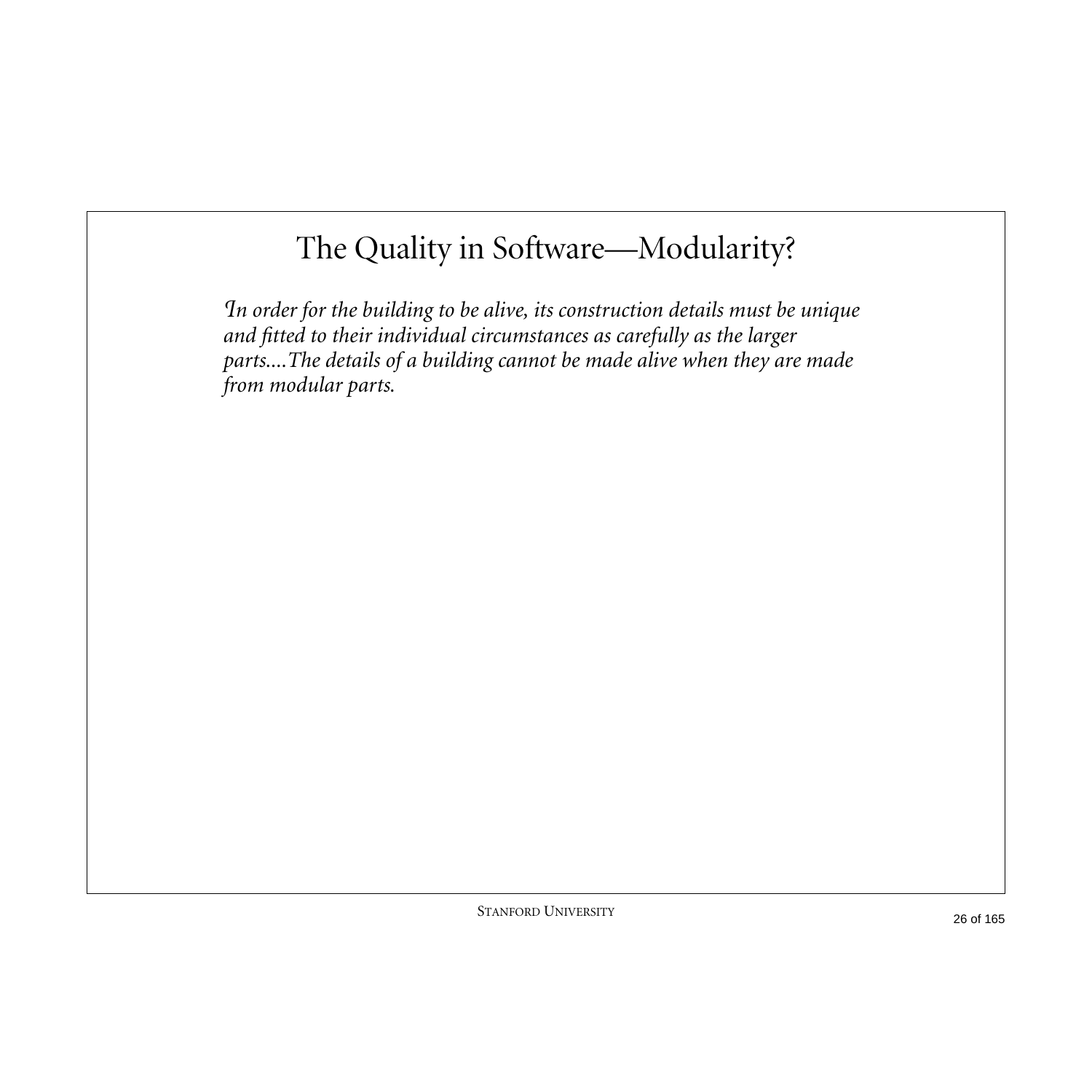# The Quality in Software

- **•** it was not written to an unrealistic deadline
- **•** its modules and abstractions are not too big—if they were too big their size and inflexibility would have created forces that would over-govern the overall structure of the software; every module, function, class, and abstraction is small and named so I know what it is without looking at its implementation
- **•** any bad parts were repaired during maintenance, or are being repaired now
- **•** if it was small, it was written by an extraordinary person, someone I would like as a friend; if it was large, it was not designed by one person, but over time in a slow, careful, incremental way
- **•** if I look at any small part of it, I can see what is going on—I don't need to refer to other parts to understand what something is doing; this tells me that the abstractions make sense for themselves—they are whole
- if I look at any large part in overview, I can see what is going on—I don't need to see all the details to get it
- **•** it is like a fractal, in which every level of detail is as locally coherent and as wellthought-out as any other level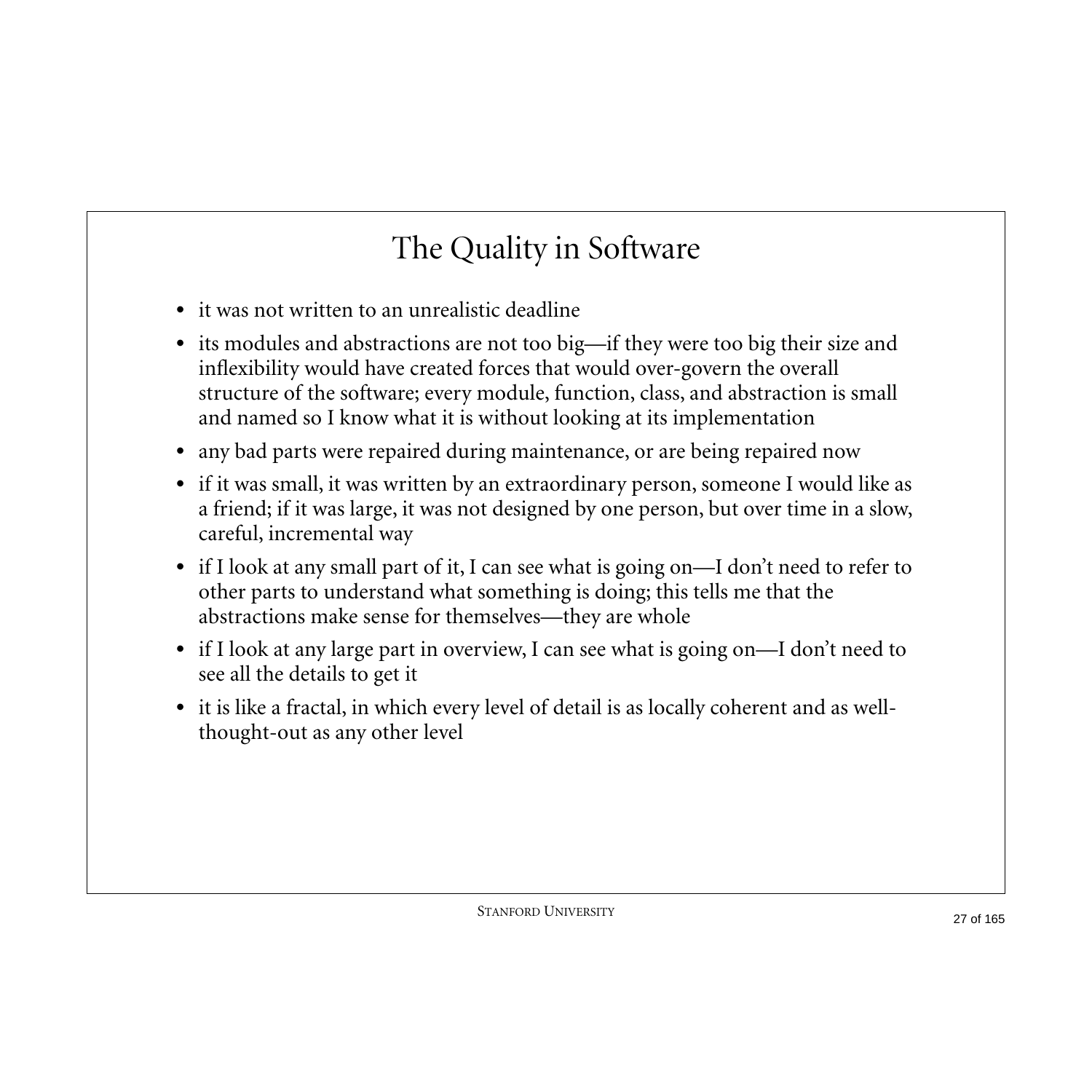# The Quality in Software

- **•** every part of the code is transparently clear—there are no sections that are obscure to gain efficiency
- **•** everything about it seems familiar
- **•** I can imagine changing it, adding some functionality
- **•** I am not afraid of it, I will remember it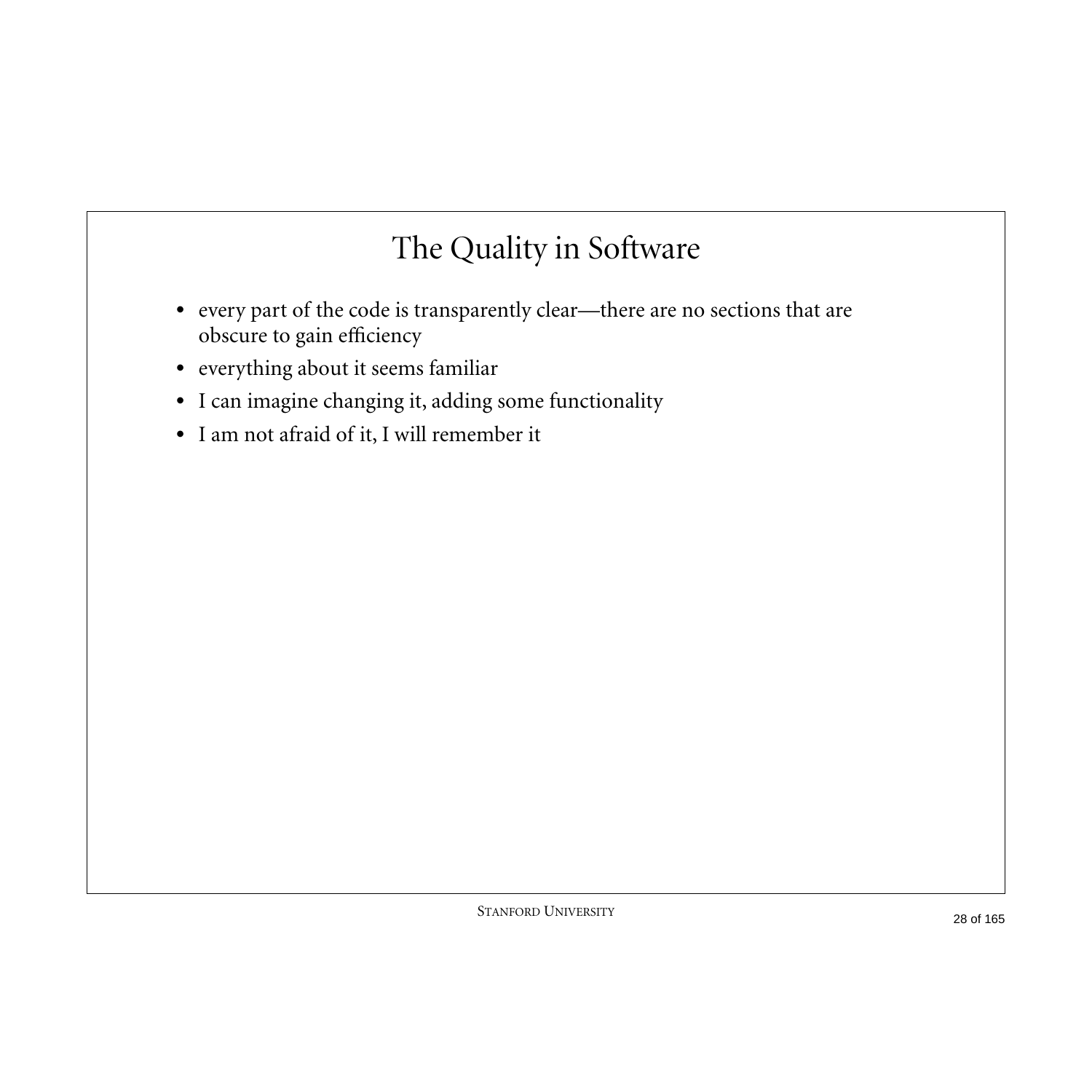# Pattern Languages

- **•** *A farmer in a particular Swiss valley wishes to build a barn....*
	- a double door to accommodate the haywagon
	- a place to store hay, a place to house the cows
	- $\bullet\,$  a place to put the cows so they can eat the hay
	- this last place must be convenient to hay storage
	- there must be a good way to remove the cow excrement
	- the whole building has to be structurally sound enough to withstand harsh winter snow and wind.
- **•** *If each farmer were to design and build a barn based on these functional requirements, each barn would be different, probably radically different. Some would be round, the sizes would vary wildly, some would have double naves, doubly pitched roofs.*
- **•** *Alexander says that each farmer is copying a set of patterns which have evolved to solve the Swiss-valley-barn problem.*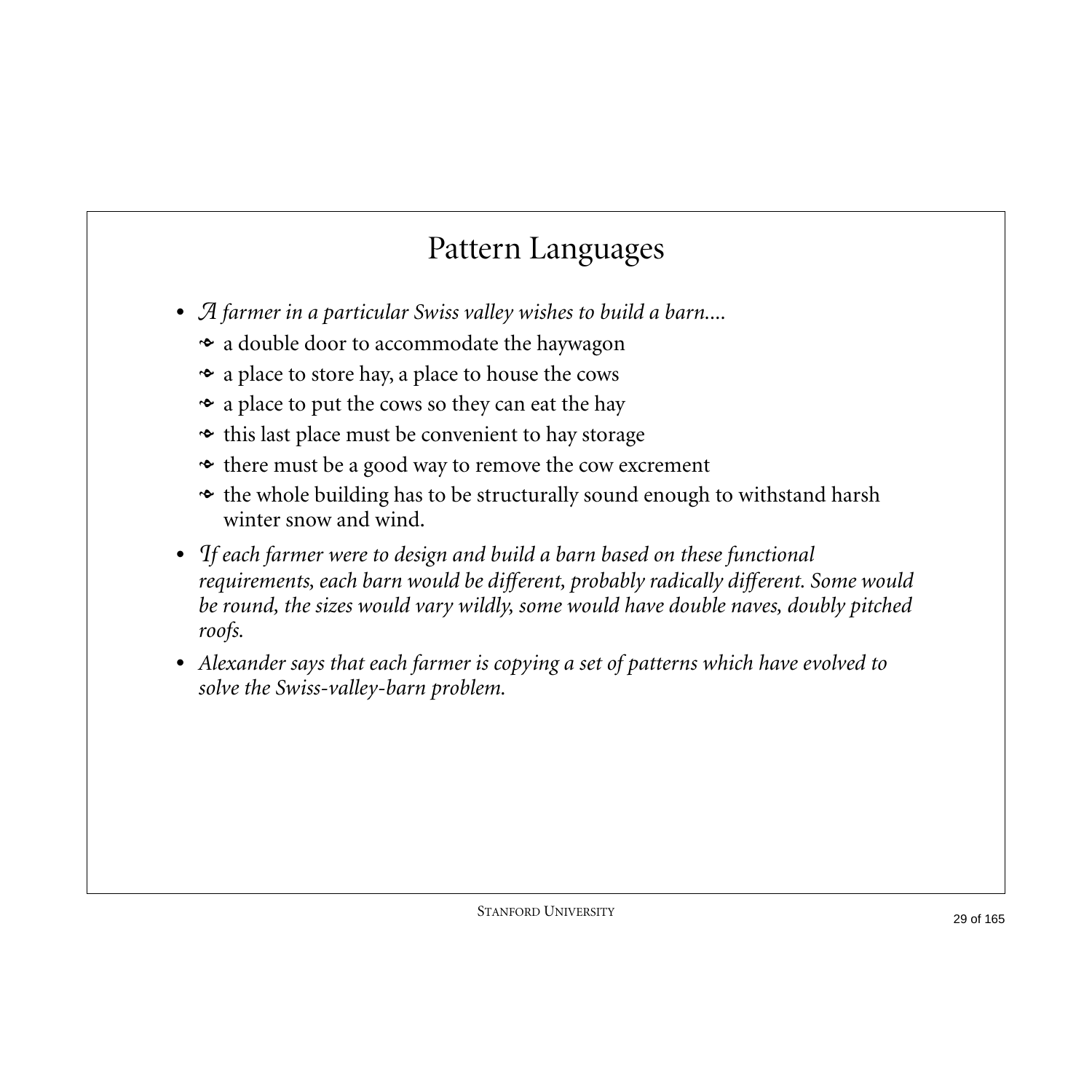#### Patterns

- **•** *a picture, which shows an archetypal example of that pattern*
- **•** *an introductory paragraph, which sets the context for the pattern by explaining how it helps to complete certain larger patterns*
- **•** *three diamonds to mark the beginning of the problem*
- **•** *a headline, in bold type—this headline gives the essence of the problem in one or two sentences*
- **•** *the body of the problem—it describes the empirical background of the pattern, the evidence for its validity, the range of different ways the pattern can be manifested in a building, and so on*
- **•** *the solution—the heart of the pattern—which describes the field of physical and social relationships which are required to solve the stated problem, in the stated context. This solution is always stated in the form of an instruction—so that you know exactly what you need to do, to build the pattern*
- **•** *a diagram, which shows the solution in the form of a diagram, with labels to indicate its main components*
- **•** *another three diamonds, to show that the main body of the pattern is finished*
- **•** *a paragraph which ties the pattern to all those smaller patterns in the language, which are needed to complete the pattern, to embellish it, to fill it out*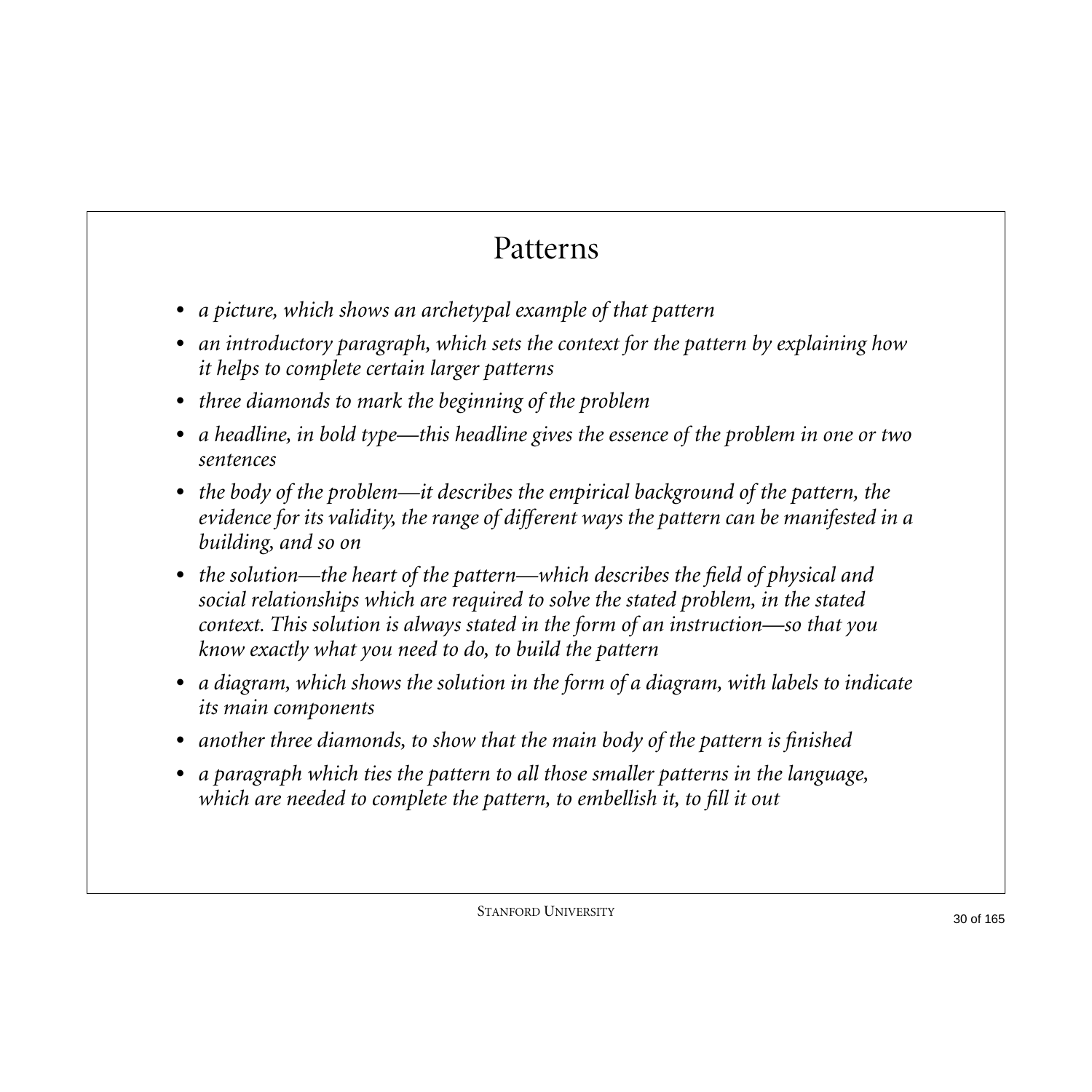#### Patterns

*And yet, we do believe, of course, that this language which is printed here is something more than a manual, or a teacher, or a version of a possible pattern language. Many of the patterns here are archetypal—so deep, so deeply rooted in the nature of things, that it seems likely that they will be a part of human nature, and human action, as much in five hundred years, as they are today....*

*In this sense, we have also tried to penetrate, as deep as we are able, into the nature of things in the environment....*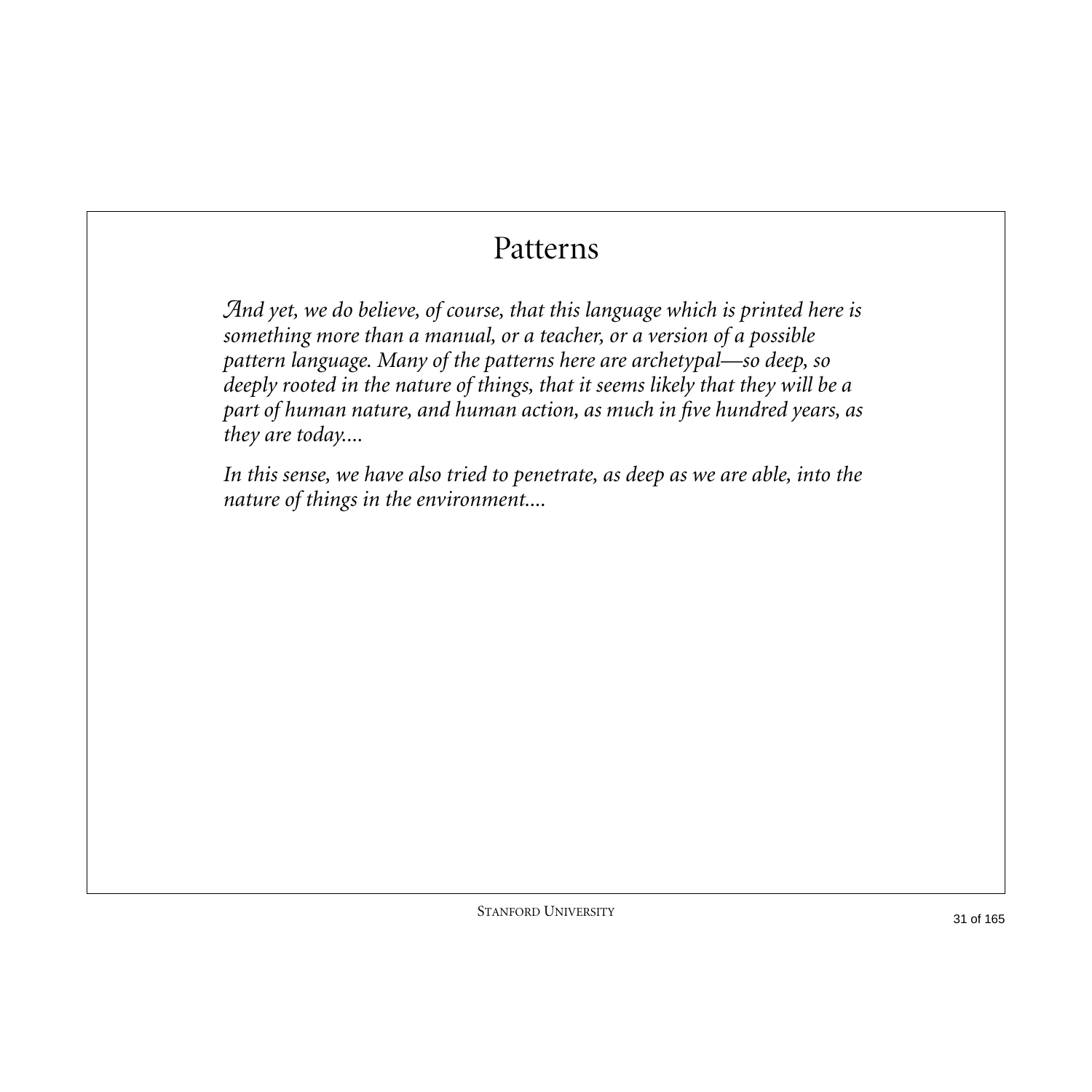#### A Pattern

*179. Alcoves\*\**

*...many large rooms are not complete unless they have smaller rooms and alcoves opening off them....*

✥ ✥ ✥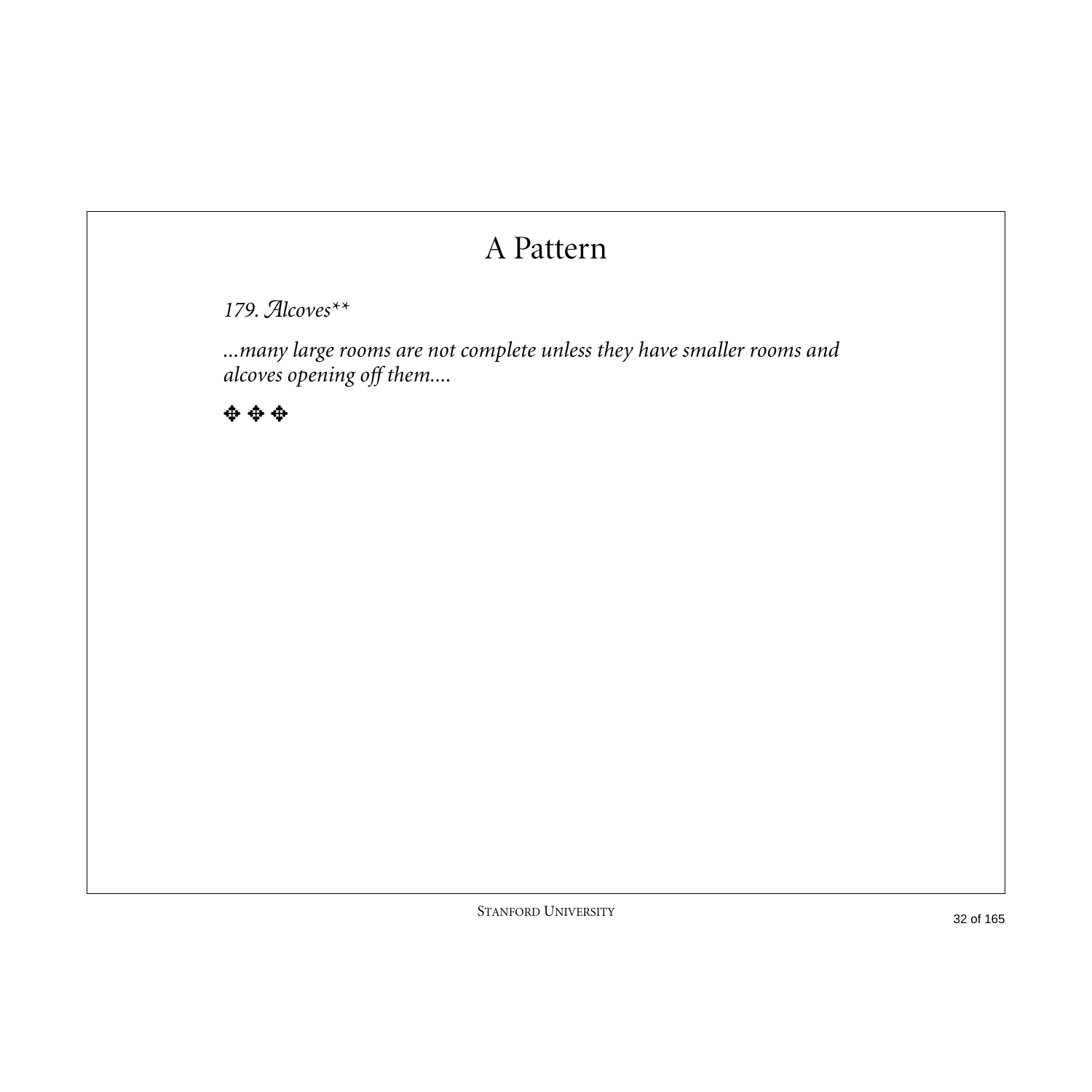# A Pattern

*No homogeneous room, of homogeneous height, can serve a group of people well. To give a group a chance to be together, as a group, a room must also give them the chance to be alone, in one's and two's in the same space.*

*This problem is felt most acutely in the common rooms of a house—the kitchen, the family room, the living room. In fact, it is so critical there, that the house can drive the family apart when it remains unsolved....*

In modern life, the main function of a family is emotional; it is a source of *security and love. But these qualities will only come into existence if the members of the house are* physically able to be together as a family*.*

*This is often difficult. The various members of the family come and go at different times of day; even when they are in the house, each has his own private interests.... In many houses, these interests force people to go off to their own rooms, away from the family. This happens for two reasons. First, in a normal family room, one person can easily be disturbed by what the others are doing....Second, the family room does not usually have any space where people can leave things and not have them disturbed....*

*To solve the problem, there must be some way in which the members of the family can be together, even when they are doing different things.*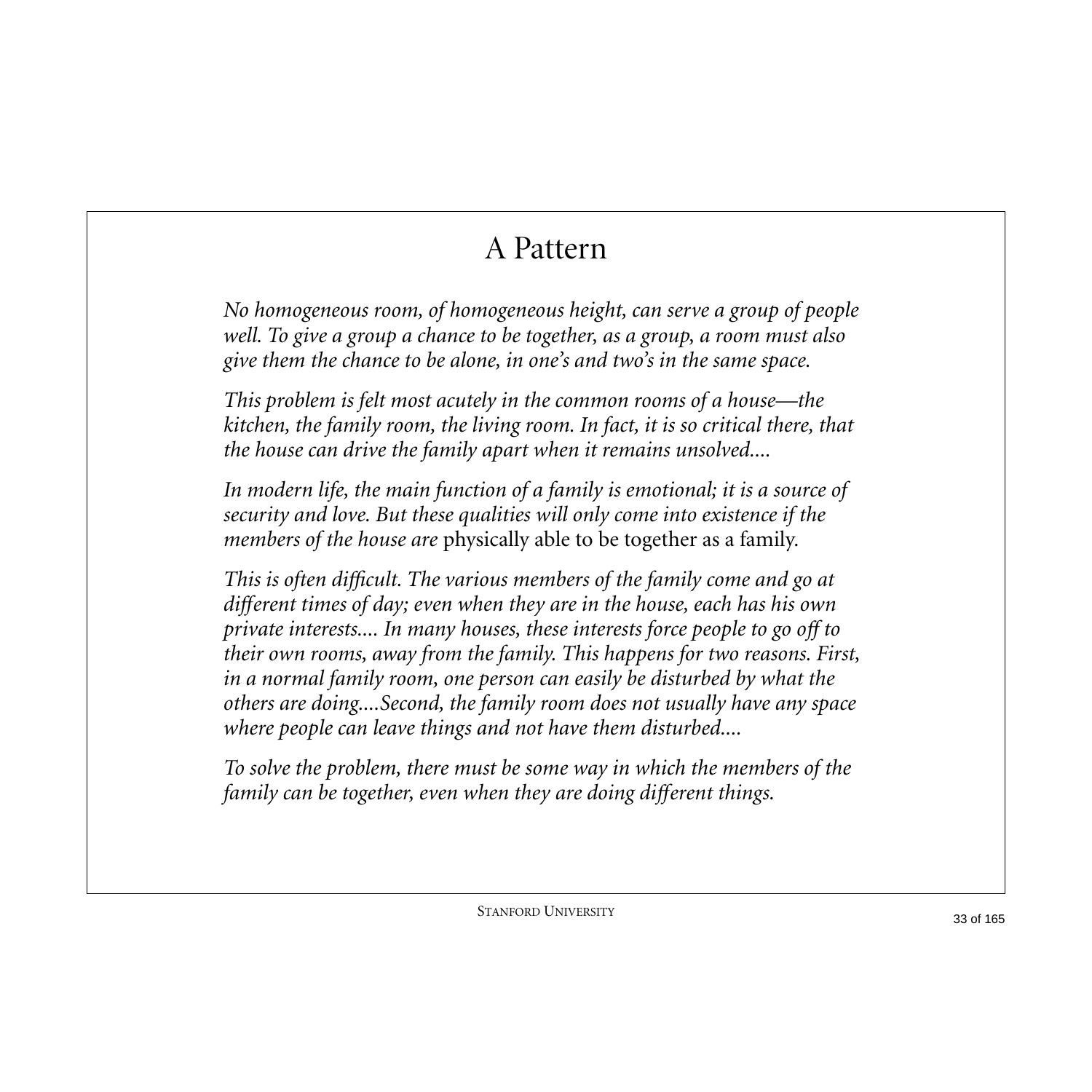# A Pattern

#### *Therefore:*

*Make small places at the edge of any common room, usually no more than 6 feet wide and 3 to 6 feet deep and possibly much smaller. These alcoves should be large enough for two people to sit, chat, or play and sometimes large enough to contain a desk or table.*



#### ✥ ✥ ✥

*Give the alcove a ceiling which is markedly lower than the ceiling height in the main room....*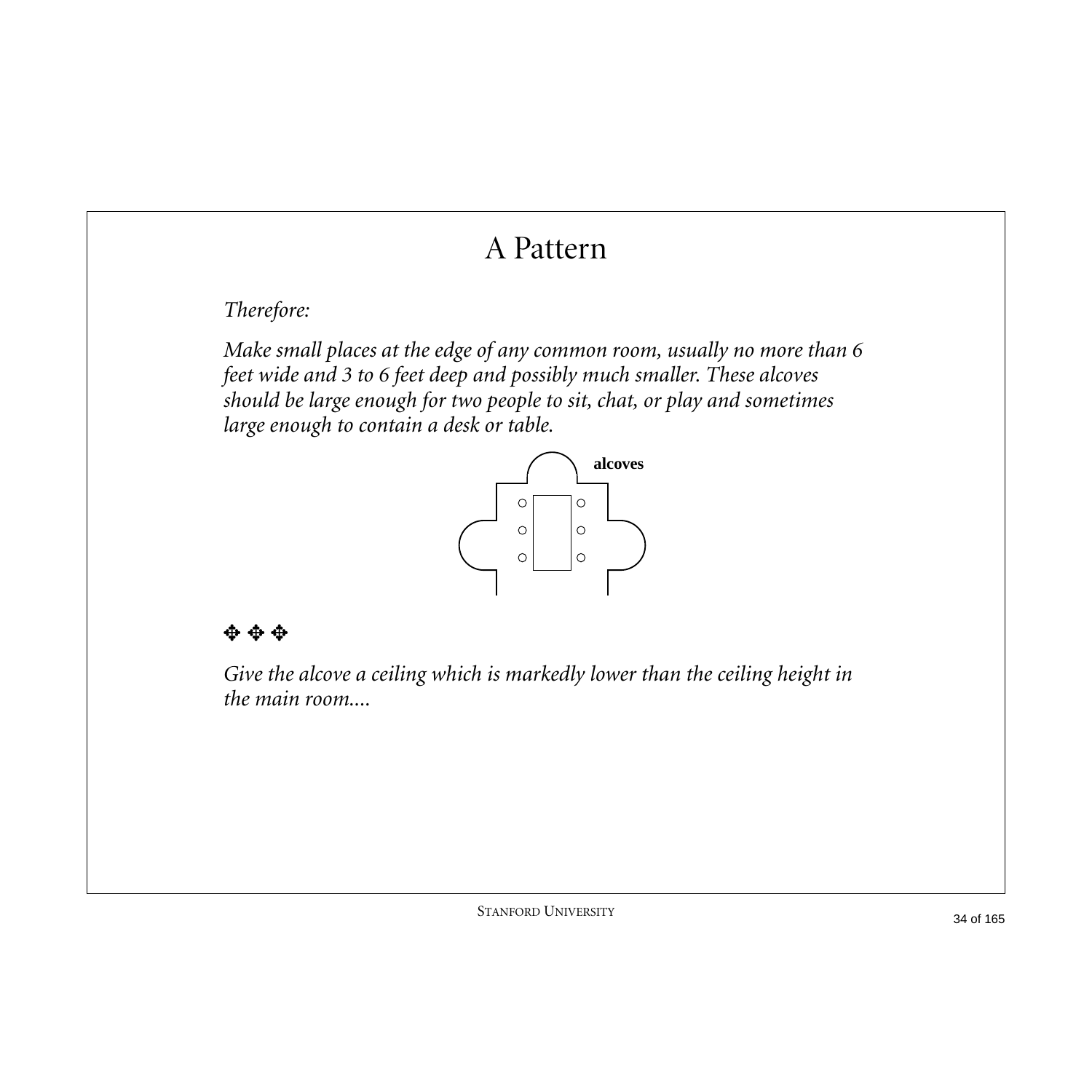#### Other Patterns

- **•** Ring Roads (17)
- **•** Quiet Backs (59)
- **•** Small Public Squares (61)
- **•** Sleeping in Public (94)
- **•** Wings of Light (107)
- **•** Sheltering Roof (117)
- **•** Common Areas at the Heart (129)
- **•** Zen View (134)
- **•** Light on Two Sides of Every Room (159)
- **•** Low Sill (222)
- **•** Climbing Plants (246)
- **•** Things From Your Life (253)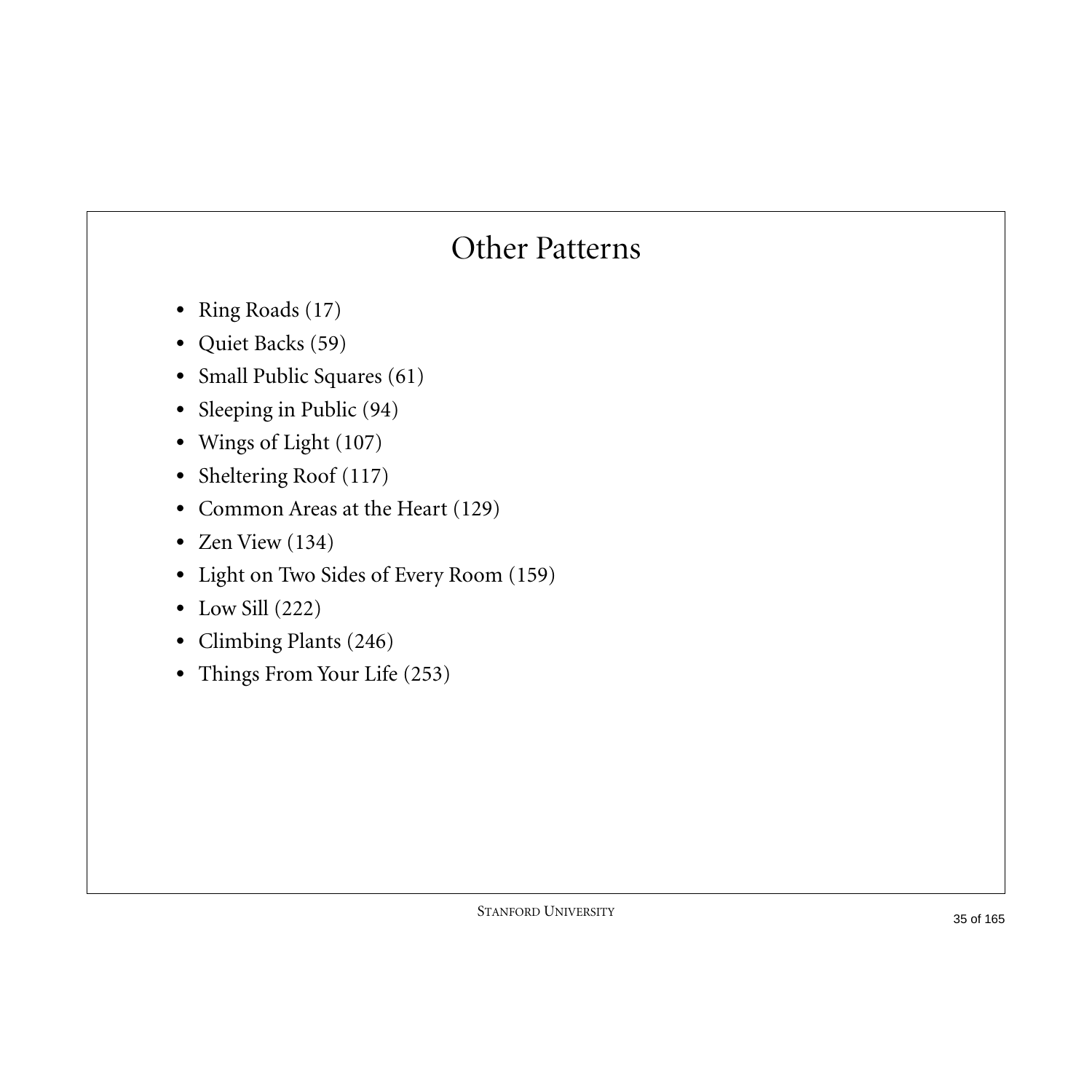#### Generativeness

*Generative* patterns—patterns that generate the quality without a name

- **•** hit a point beyond the tennis ball in the direction the racket is moving
- **•** random number generator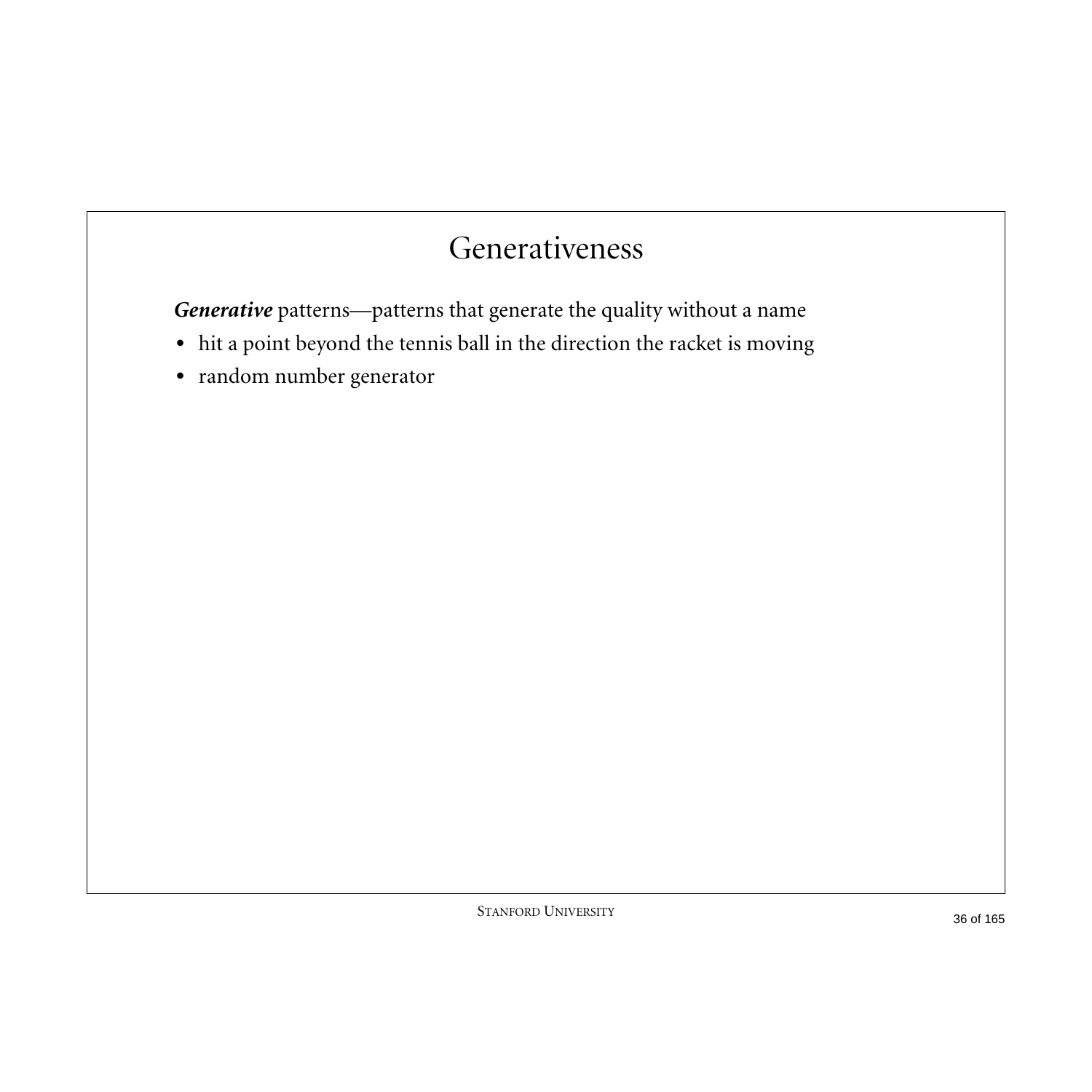#### Patterns and Software

People have done the obvious thing:

- **•** develop patterns that are a prescription of how to solve particular problems that come up in development
- **•** Knuth

What do pattern languages provide?

- **•** common vocabulary
- **•** common base of understanding what's important in programming
- **•** a large corpus of solutions makes developers more effective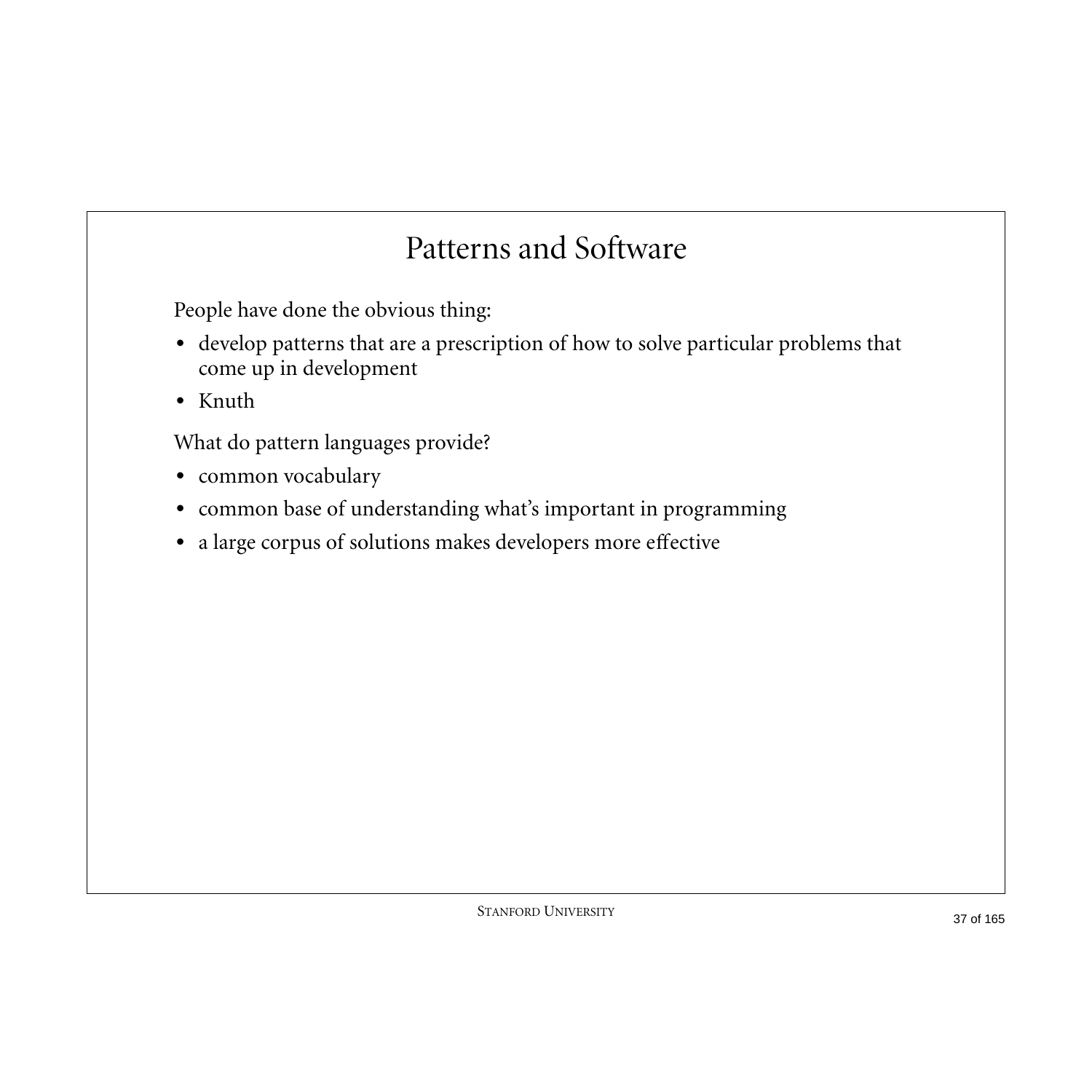### A Software Pattern

*Pattern: Concrete Behavior in a Stateless Object*

*Context: You have developed an object. You discover that its behavior is just one example of a family of behaviors you need to implement.*

*Problem: How can you cleanly make the concrete behavior of an object flexible without imposing an unreasonable space or time cost, and with minimal effect on the other objects in the system?*

*Constraints: No more complexity in the object.... Flexibility—the solution should be able to deal with system-wide, class-wide, and instance-level behavior changes. The changes should be able to take place at any time.... Minimal time and space impact....*

*Solution: Move the behavior to be specialized into a stateless object which is invoked when the behavior is invoked.*

*Example: The example is debug printing....*[Beck 1993]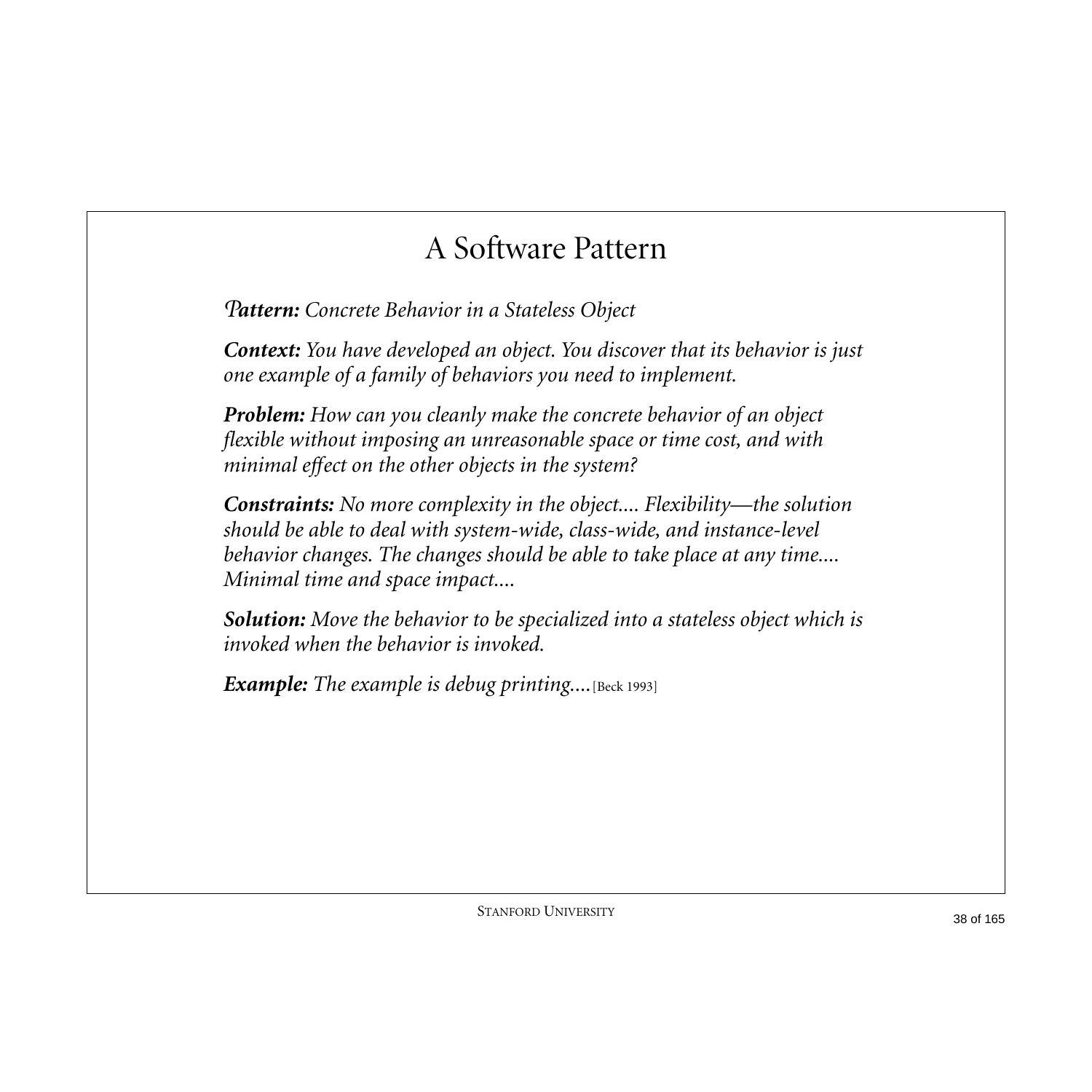## A Software Pattern

*The idea is that you define a side object (and a class) that has the behavior you want by defining methods on it. All the methods take an extra argument which is the real object on which to operate. Then you implement the desired behavior on the original object by first sending a message to self to determine the appropriate side object and then sending the side object a message with the real object as an extra argument. By defining the method that returns the side object you can get either instance-level, class-level, or global changes in behavior.*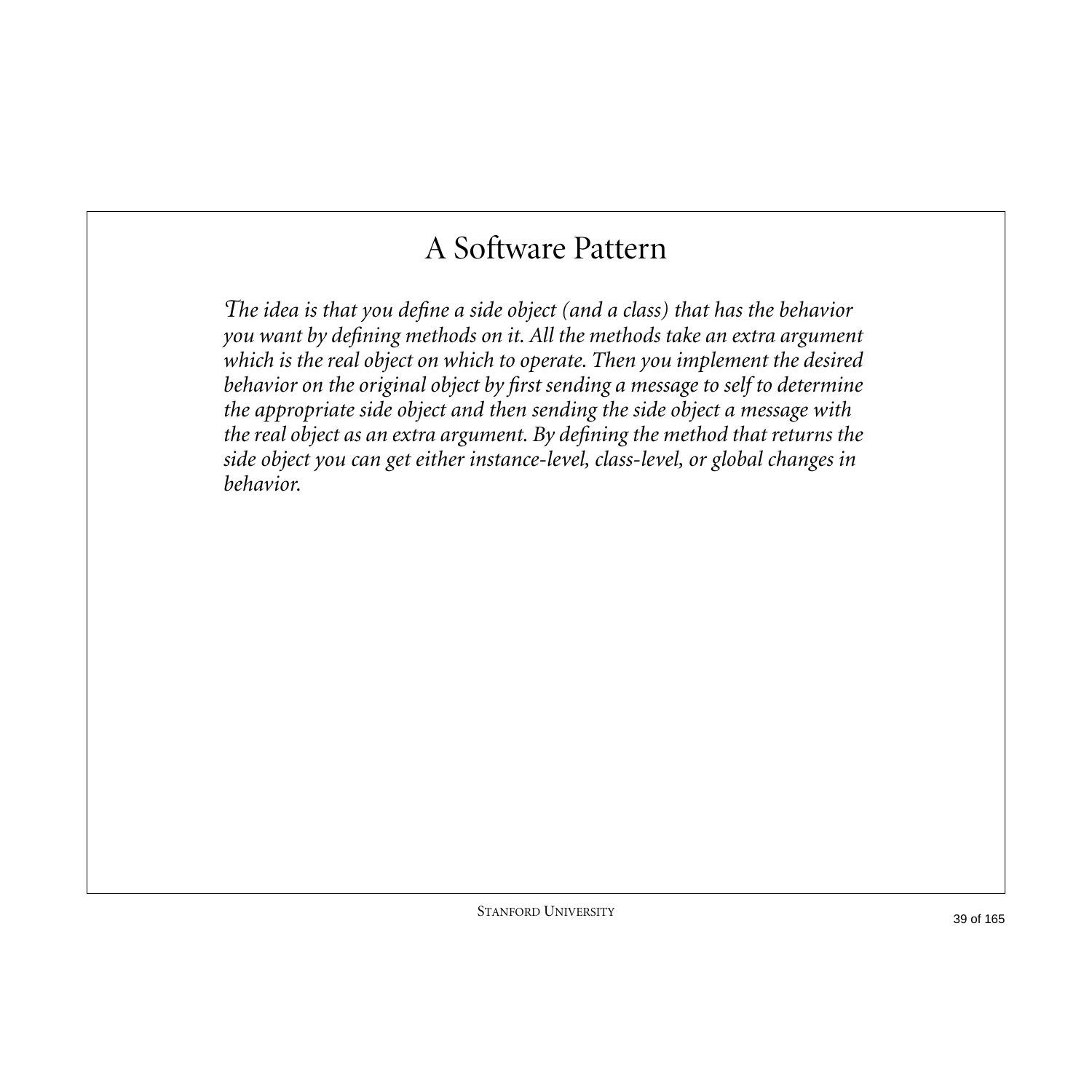### Patterns in Software

- **•** take advantage of common patterns without building costly, confusing, and unnecessary abstractions when the goal is merely to write something understandable. That is, when there are more idioms to use, using them is far better than inventing a new vocabulary
- **•** most useful patterns are quite large—architecture patterns
- **•** patterns interact with larger and smaller patterns in such a way that the actual manifestation of any given pattern is influenced by and influences several or many other patterns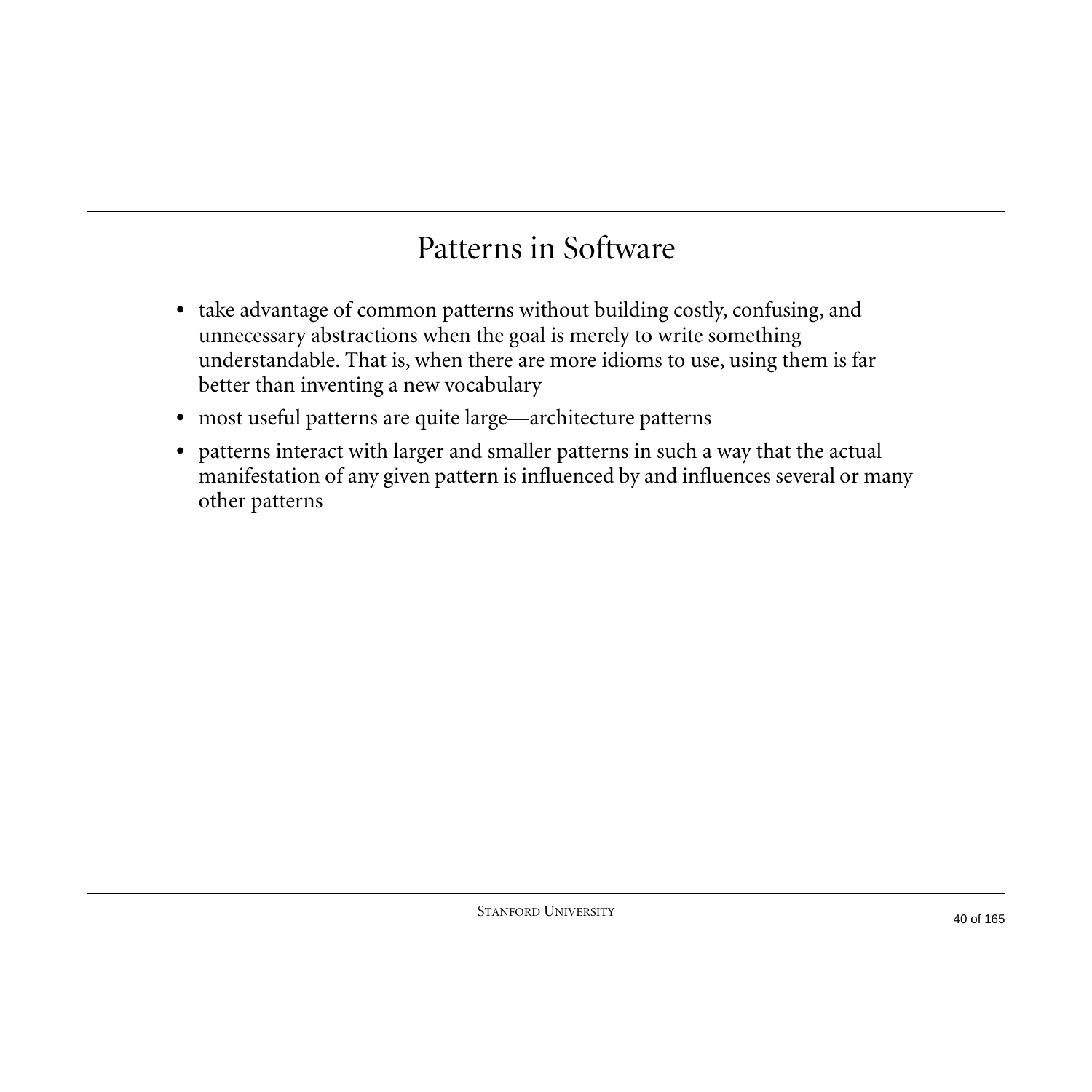# A Danger in Software Patterns

#### **Compression**

*It is quite possible that all the patterns for a house might, in some form, be present, and overlapping, in a simple one-room cabin. The patterns do not need to be strung out, and kept separate. Every building, every room, every garden is better, when all the patterns which it needs are compressed as far as it is possible for them to be. The building will be cheaper; and the meanings in it will be denser.*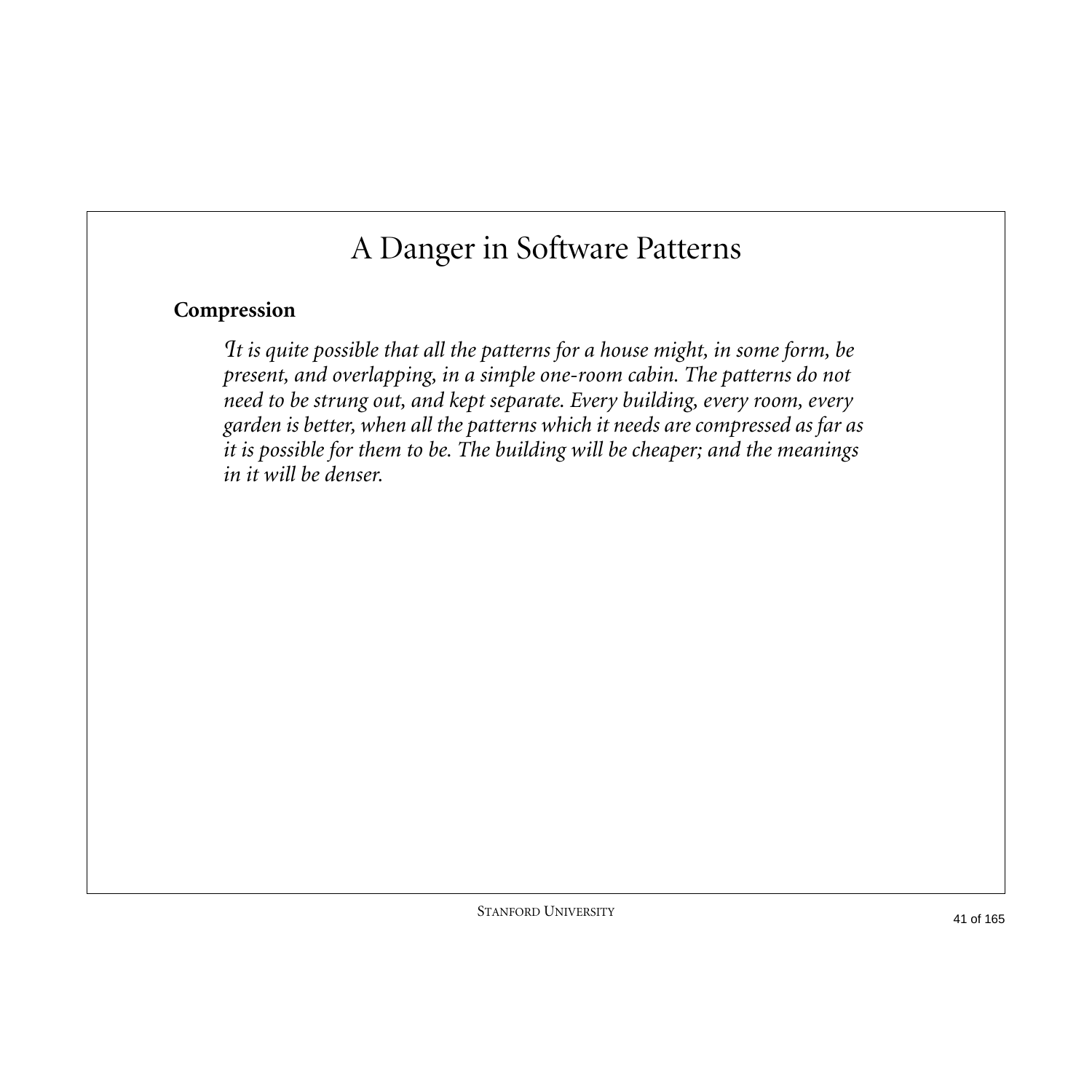# OK, So What's With Alexander?

- **•** Alexander is merely pining after the days when quaint villages and eccentric buildings were the norm
- **•** Alexander likes buildings that have survived for centuries and are hence selected for beauty
- **•** Alexander likes (old) European and third-world buildings
	- small space implies mistakes and imperfections are small and hence nice
	- small space implies things packed in
	- small space implies constraints and the Poetry Effect
	- small space implies you should use nonflammable materials which are harder to work with and look more natural
- **•** Alexander likes things that look like nature—fractal-like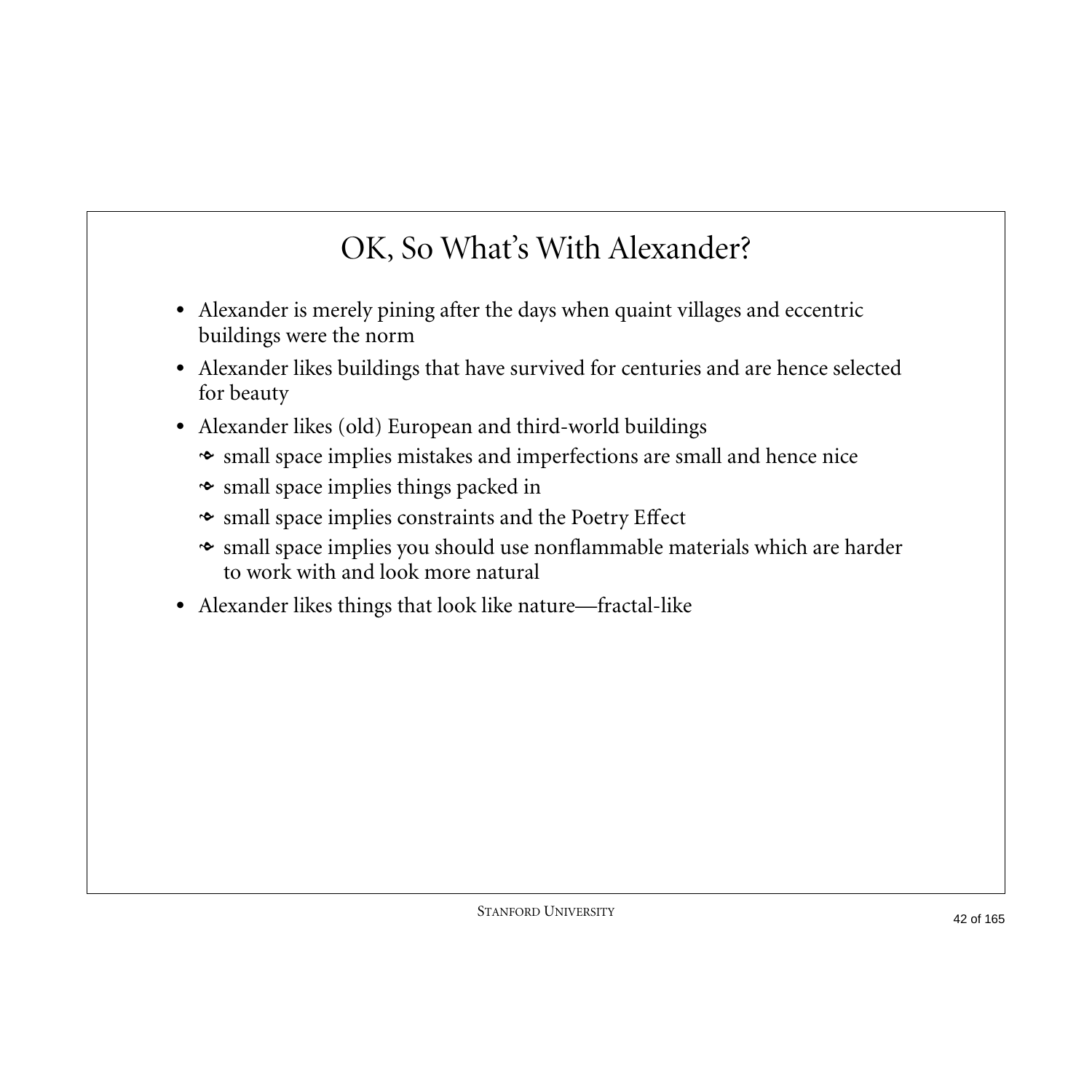# The Perfection of Imperfection

House of Tiles in Mexico City:

*We have become used to almost fanatical precision in the construction of buildings. Tile work, for instance, must be perfectly aligned, perfectly square, every tile perfectly cut, and the whole thing accurate on a grid to a tolerance of a sixteenth of an inch. But our tilework is dead and ugly, without soul.*

*In this Mexican house the tiles are roughly cut, the wall is not perfectly plumb, and the tiles don't even line up properly. Sometimes one tile is as much as half an inch behind the next one in the vertical plane.*

*And why? Is it because these Mexican craftsmen didn't know how to do precise work? I don't think so. I believe they simply knew what is important and what is not, and they took good care to pay attention only to what is important: to the color, the design, the feeling of one tile and its relationship to the next—the important things that create the harmony and feeling of the wall. The plumb and the alignment can be quite rough without making any difference, so they didn't bother to spend too much effort on these things. They spent their effort in the way that made the most difference. And so they produced this wonderful quality, this harmony...simply because* that is what they paid attention to, and what they tried to produce*.*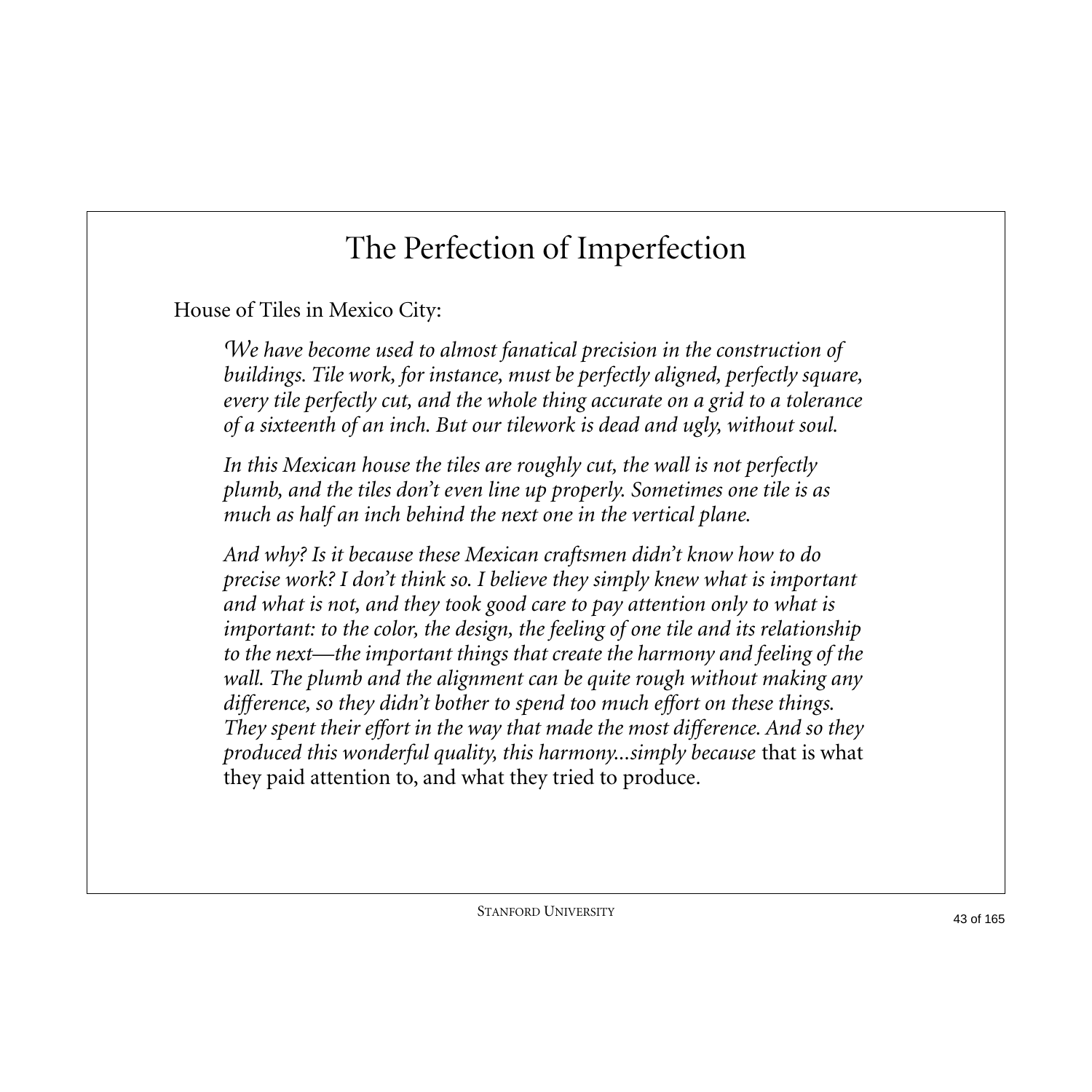# The Perfection of Imperfection

The reason that American craftsmen cannot achieve the same thing is that they are concerned with perfection and plumb, and it is not possible to concentrate on two things at the same time—perfection and the field of centers.

*In our time, many of us have been taught to strive for an insane perfection that means nothing. To get wholeness, you must try instead to strive for this kind of perfection, where things that don't matter are left rough and unimportant, and the things that really matter are given deep attention. This is a perfection that seems imperfect. But it is a far deeper thing.*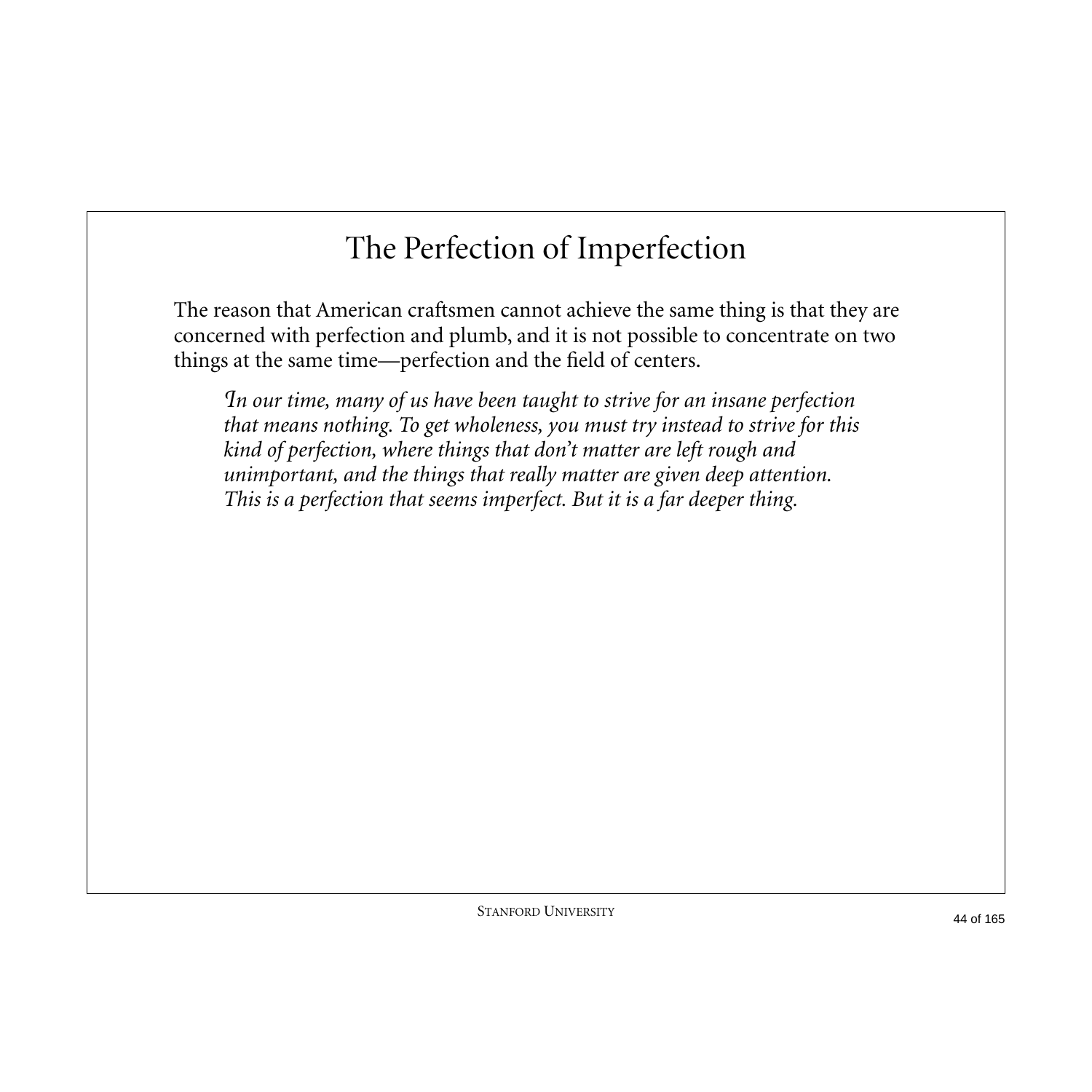The Modesto Clinic

*All the architects and planners in christendom, together with The Timeless Way of Building and the Pattern Language, could still not make buildings that are alive because it is other processes that play a more fundamental role, other changes that are more fundamental.* 

*...*

*Up until that time I assumed that if you did the patterns correctly, from a social point of view, and you put together the overall layout of the building in terms of those patterns, it would be quite alright to build it in whatever contemporary way that was considered normal. But then I began to realize that it was not going to work that way.* 

*...*

*It's somewhat nice in plan, but it basically looks like any other building of this era. One might wonder why its plan is so nice, but in any really fundamental terms there is nothing to see there. There was hardly a trace of what I was looking for.*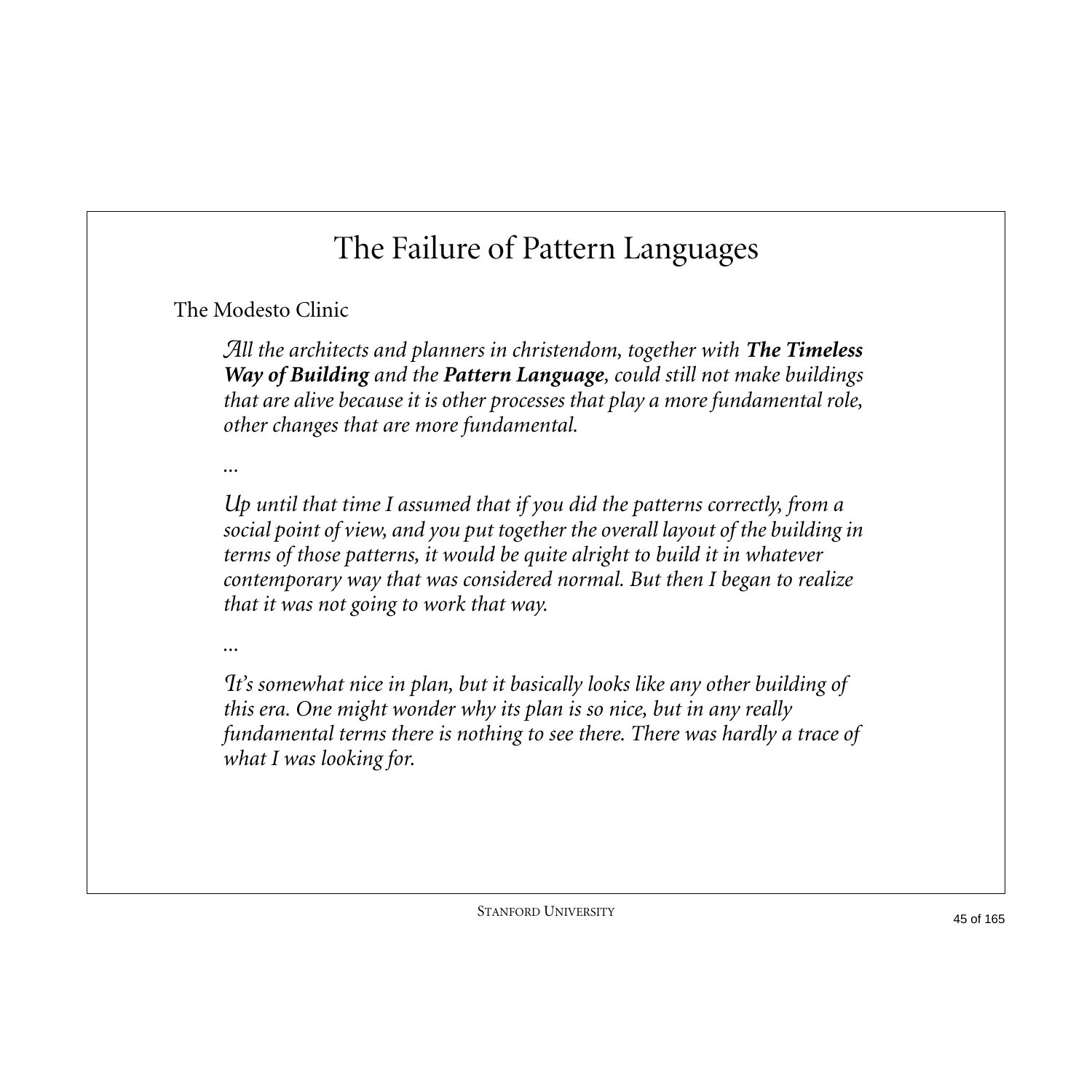Architects were trying it out on the sly:

*Bootleg copies of the pattern language were floating up and down the West Coast and people would show me projects they had done and I began to be more and more amazed to realize that, although it worked, all of these projects basically looked like any other buildings of our time. They had a few differences. They were more like the buildings of Charles Moore or Joseph Esherick, for example, than the buildings of S.O.M. or I. M. Pei; but basically, they still belonged perfectly within the canons of mid-twentieth century architecture. None of them whatsoever crossed the line.*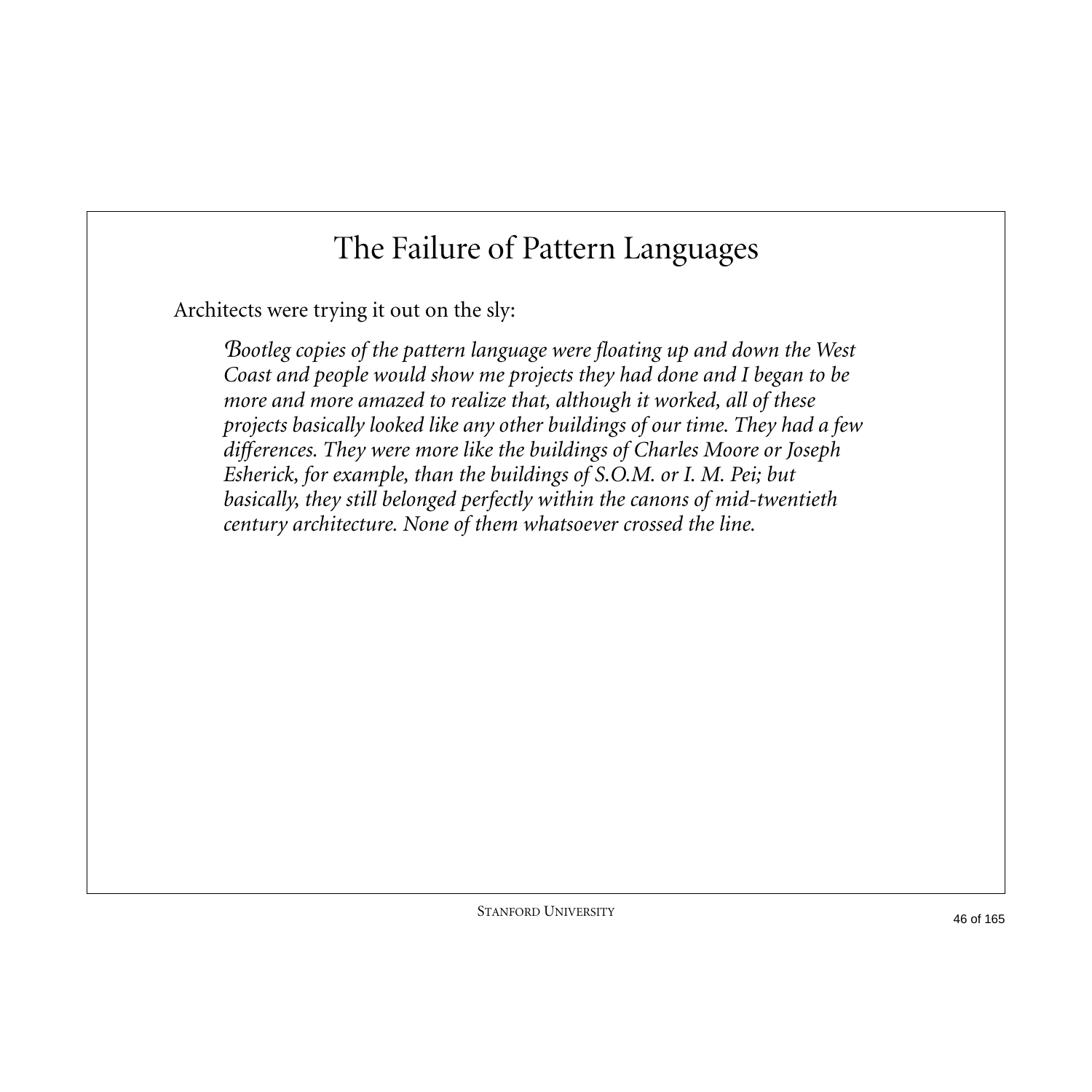These architects thought it was working, but Alexander didn't:

*They thought the buildings were physically different. In fact, the people who did these projects thought that the buildings were quite different from any they had designed before, perhaps even outrageously so. But their perception was incredibly wrong; and I began to see this happening over and over again—that even a person who is very enthusiastic about all of this work will still be perfectly capable of making buildings that have this mechanical death-like morphology, even with the intention of producing buildings that are alive.*

*So there is the slightly strange paradox that, after all those years of work, the first three books are essentially complete and, from a theoretical point of view, do quite a good job of identifying the difference but actually do not accomplish anything. The conceptual structures that are presented are just not deep enough to actually break down the barrier. They actually do not do anything.*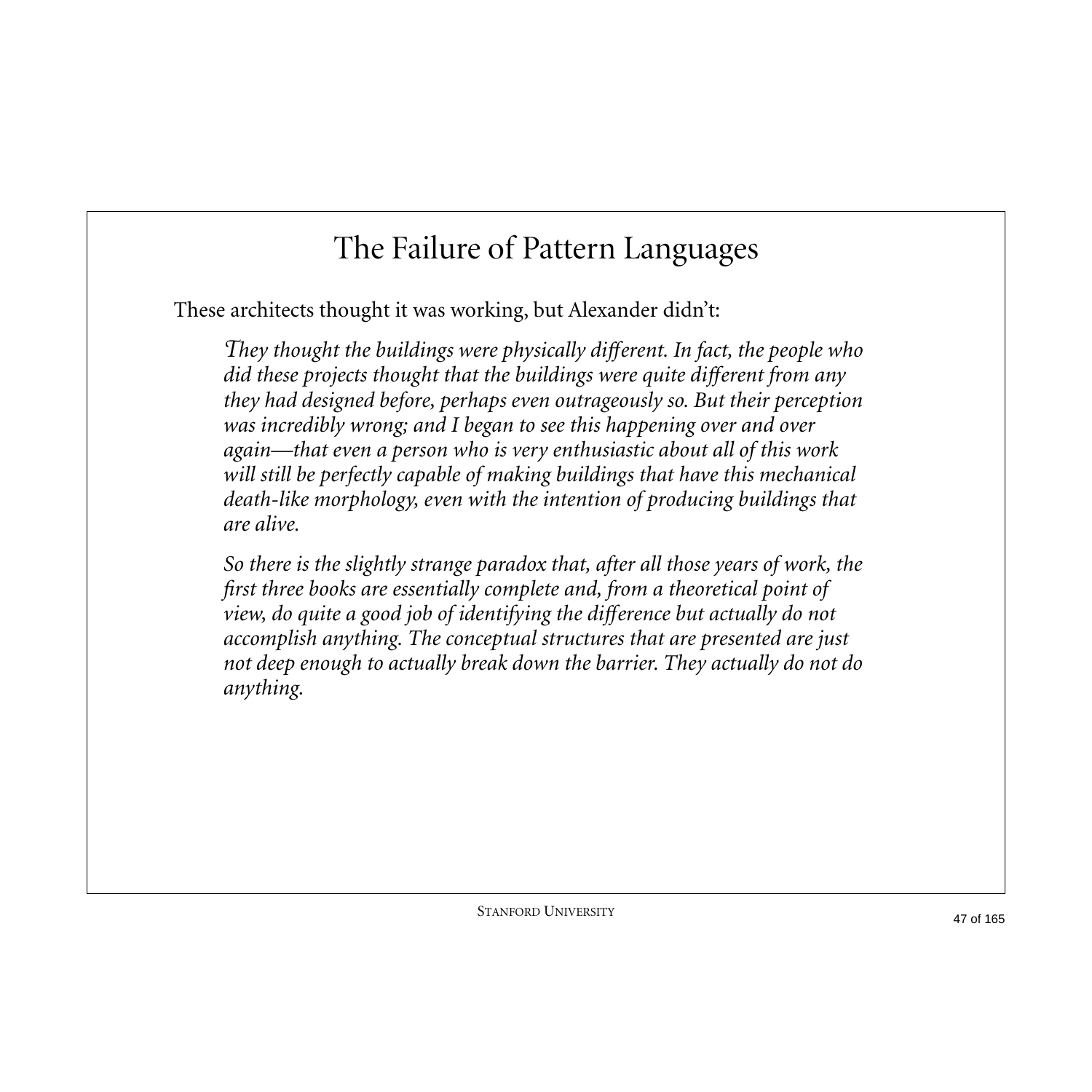#### Geometry is central:

*...the majority of people who read the work, or tried to use it, did not realize that the conception of geometry had to undergo a fundamental change in order to come to terms with all of this. They thought they could essentially graft all the ideas about life, and patterns, and functions on to their present conception of geometry. In fact, some people who have read my work actually believe it to be somewhat independent of geometry, independent of style even of architecture.*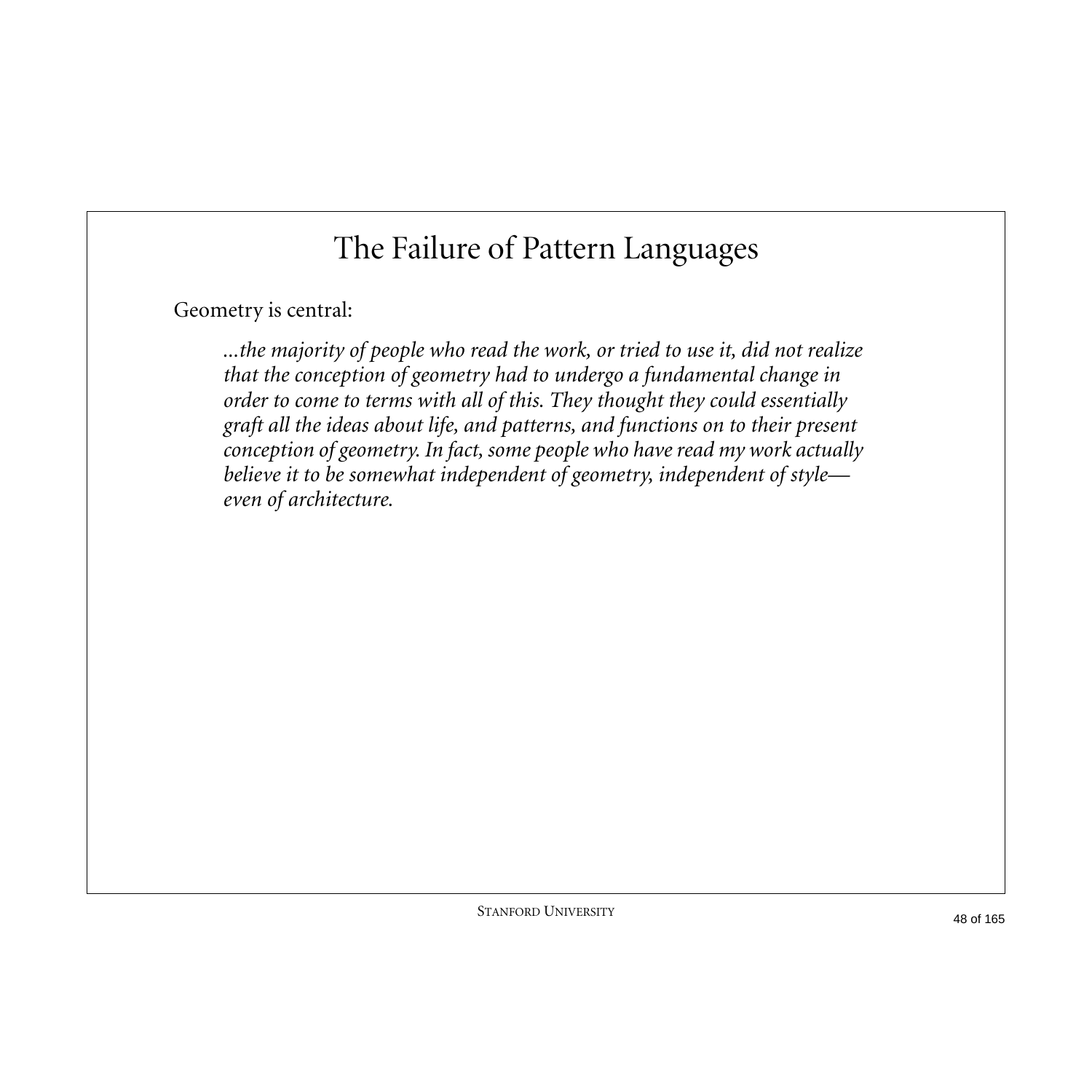## Growth Process

*What (D'Arcy) Thompson insisted on was that every form is basically the end result of a certain growth process. When I first read this I felt that of course the form in a purely static sense is equilibrating certain forces and that you could say that it was even the product of those forces—in a nontemporal, non-dynamic sense, as in the case of a raindrop, for example, which in the right here and now is in equilibrium with the air flow around it, the force of gravity, its velocity, and so forth—but that you did not really have to be interested in how it actually got made. Thompson however was saying that everything is the way it is today because it is the result of a certain history—which of course includes how it got made. But at the time I read this I did not really understand it very well; whereas I now realize that he is completely right.*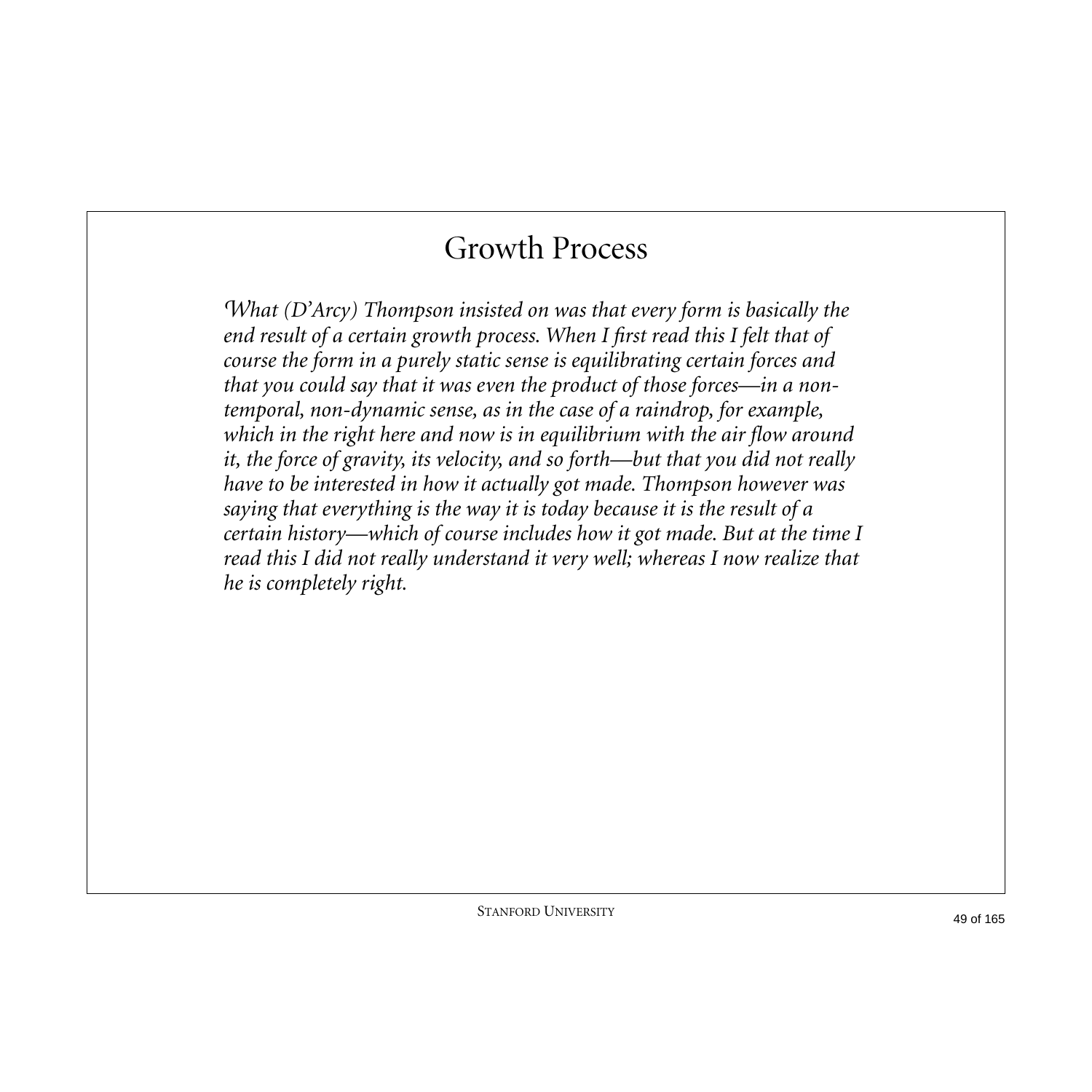## Development Process

The ideal process has to answer the following questions satisfactorily:

- **•** *What kind of person is in charge of the building operation itself?* An architect-builder is in charge
- **•** *How local to the community is the construction firm responsible for building?* Each site has its own builder's yard, each responsible for local development
- **•** *Who lays out and controls the common land between the houses, and the array of lots and houses?*

This is handled by the community itself, in groups small enough to come to agreement in face-to-face meetings

**•** *Who lays out the plans of individual houses?* Families design their own homes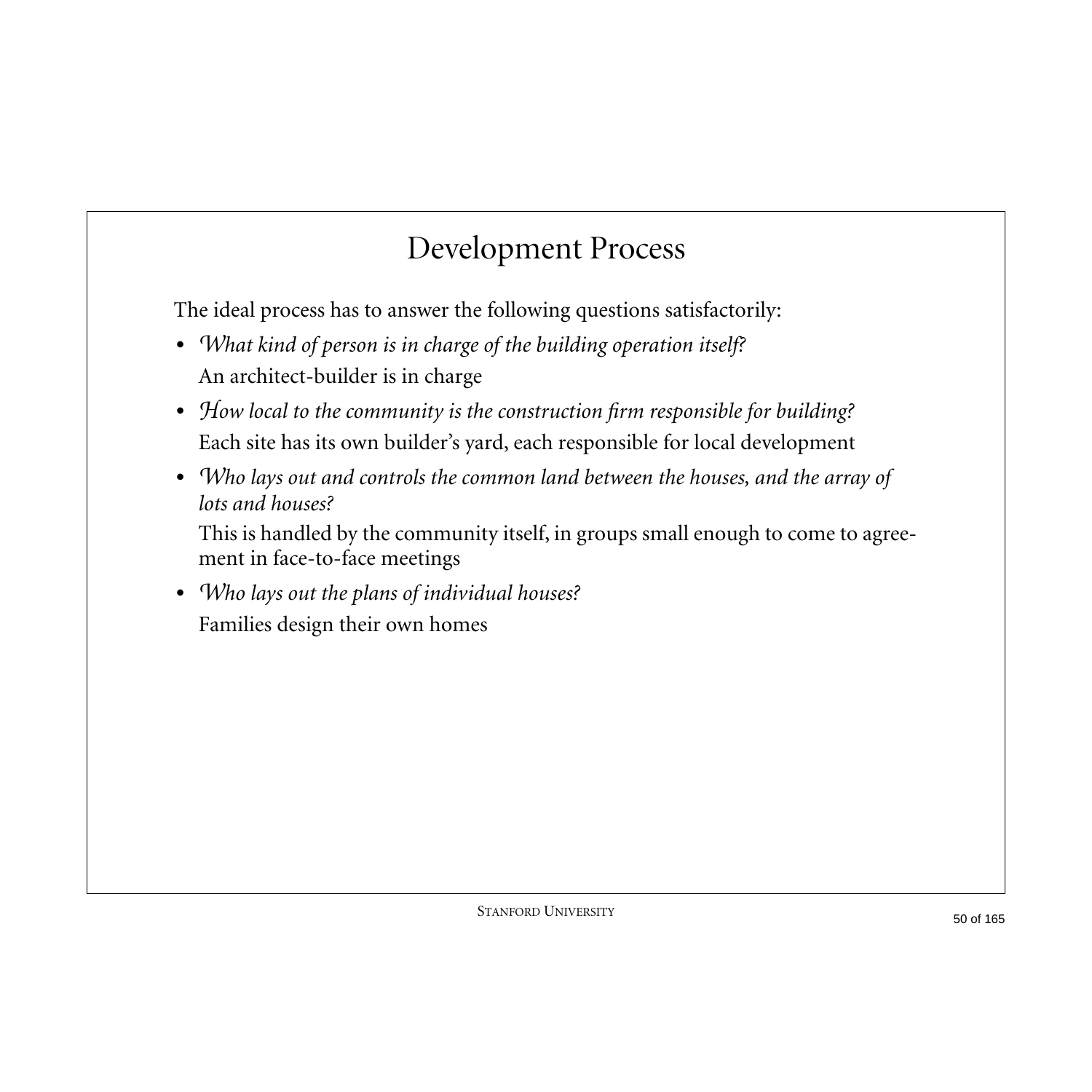## Development Process

- **•** *Is the construction system based on the assembly of standard* components*, or is it based on acts of creation which use standard* processes*?* Construction is based on a standard process rather than by standard components
- How is cost controlled? Cost is controlled flexibly so that local decisions and trade-offs can be made
- **•** *What is the day-to-day life like, on-site, during the construction operation?* It is not just a place where the job is done, but a place where the importance of the houses themselves as homes infuses the everyday work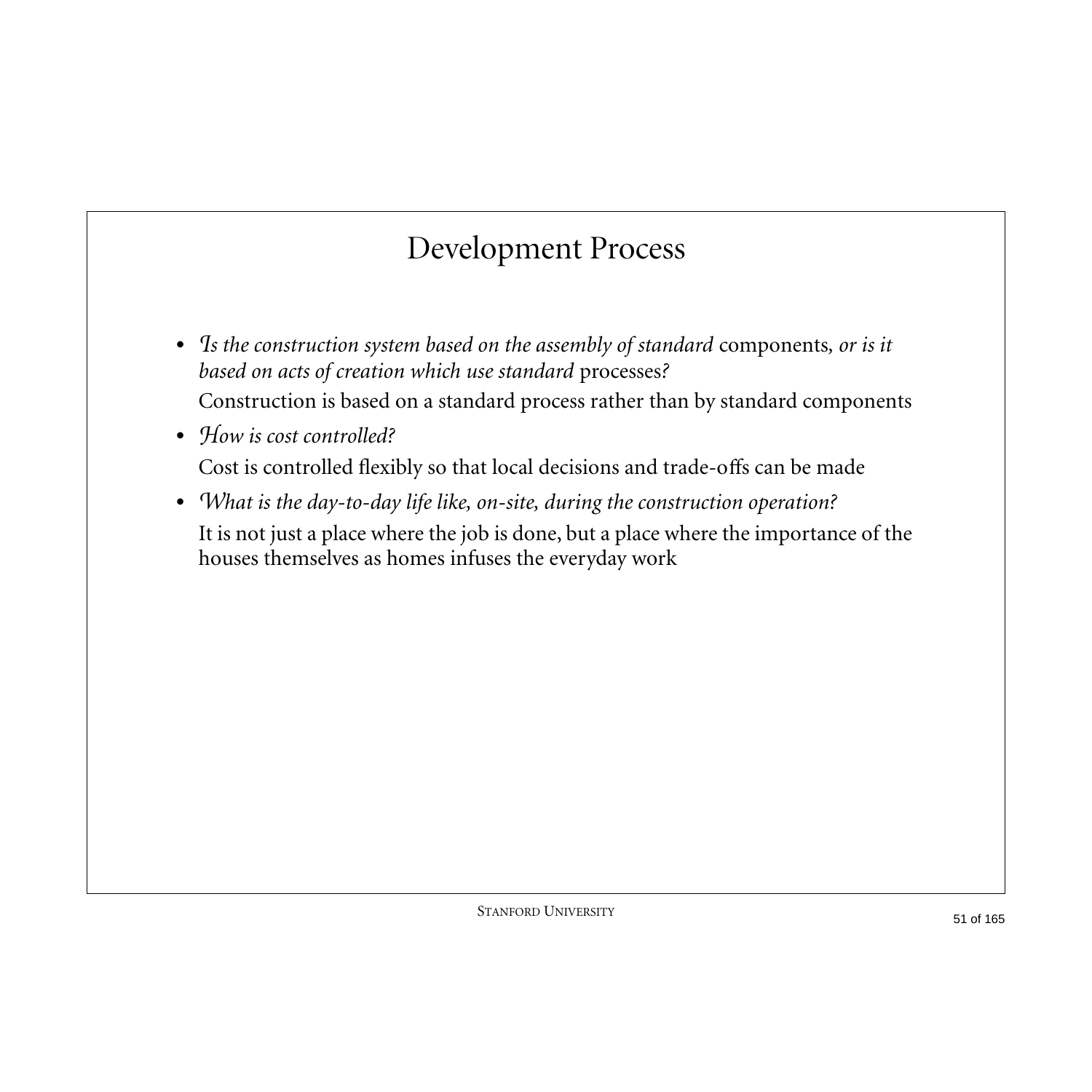# Organic Order

Alexander's philosophy extends to the building process, through a series of principles:

*Organic Order: ...the kind of order that is achieved when there is a perfect balance between the needs of the parts and the needs of the whole.*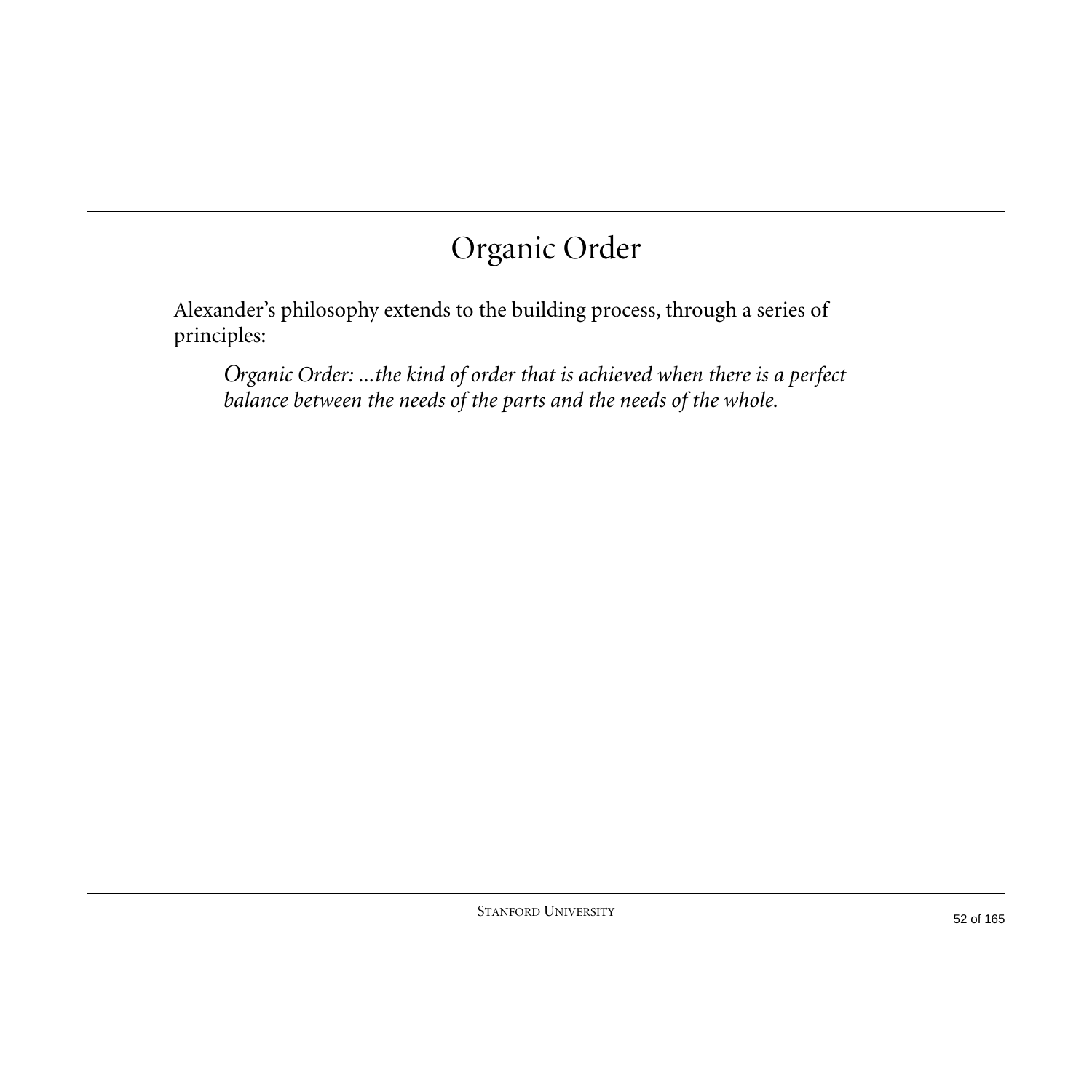# The Principle of Organic Order

*The principle of organic order: Planning and construction will be guided by a process which allows the whole to emerge gradually from local acts.*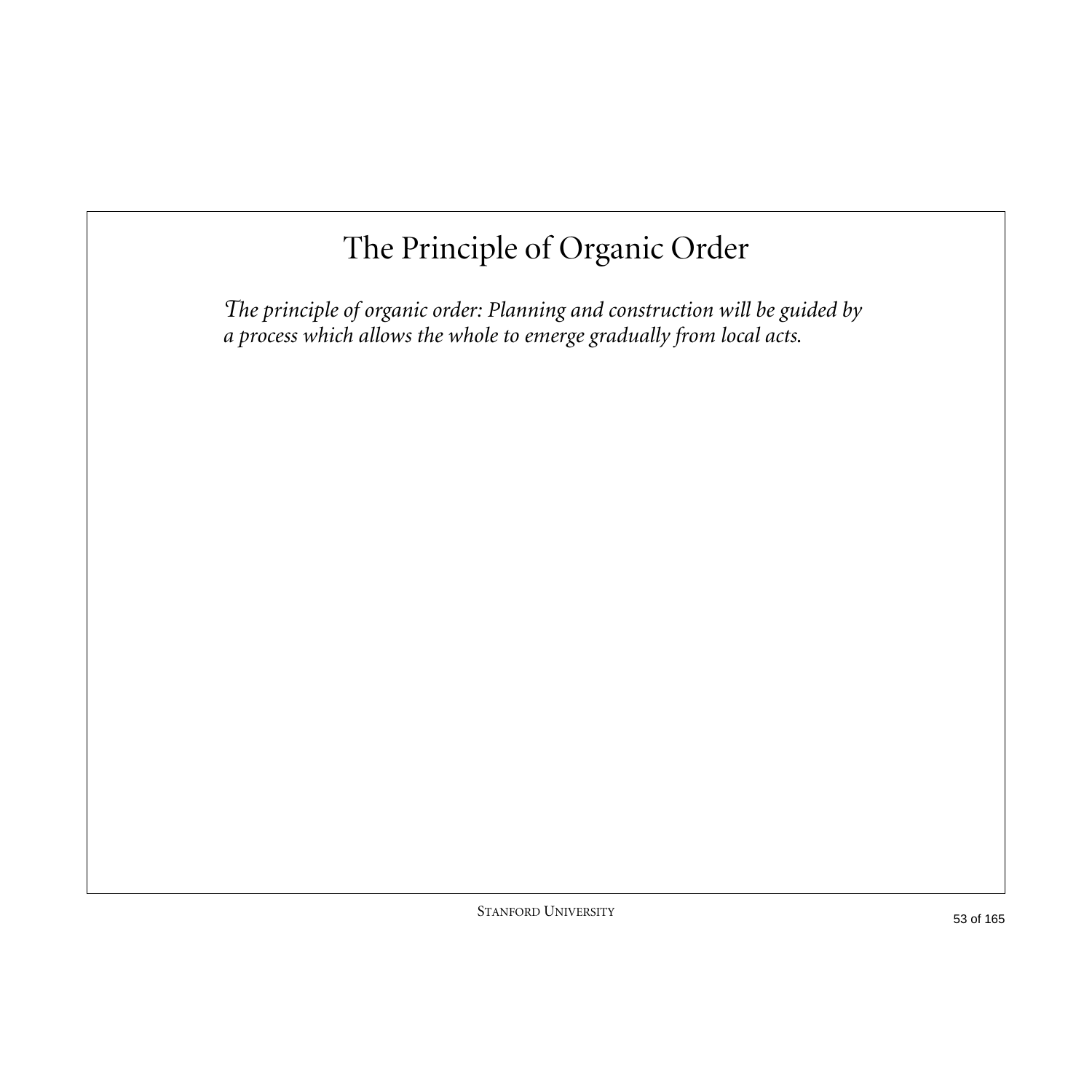# The Principle of Participation

*The Principle of Participation: All decisions about what to build, and how to build it, will be in the hands of the users.*

- **•** Who is a user in software?
	- **→** the end-user?
	- the developer (inhabitant)?
	- $\sim$  both?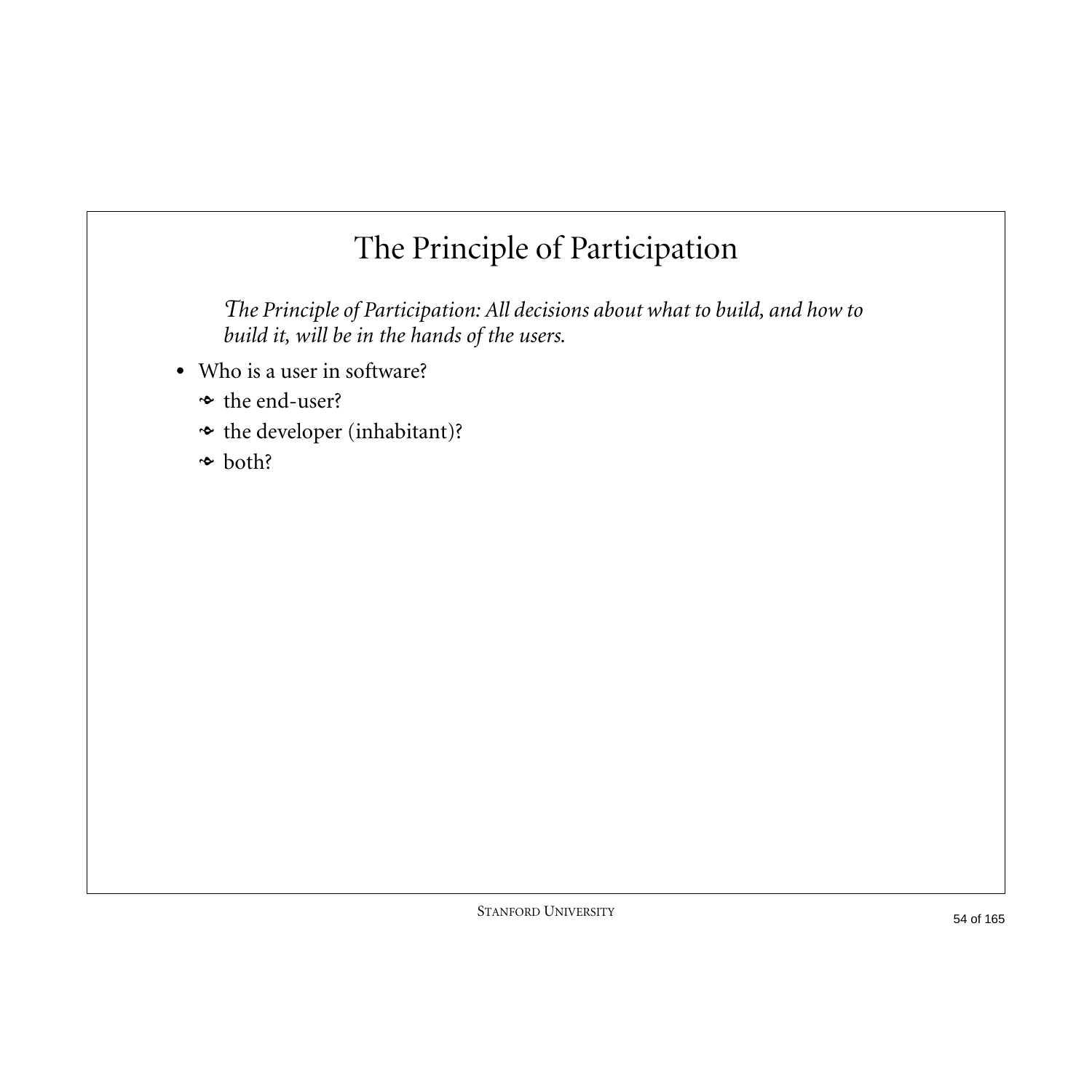## Master Plans

It is not possible to produce a master plan for building:

*It is simply not possible to fix today what the environment should be like* [in the future]*, and then to steer the piecemeal process of development toward that fixed, imaginary world.*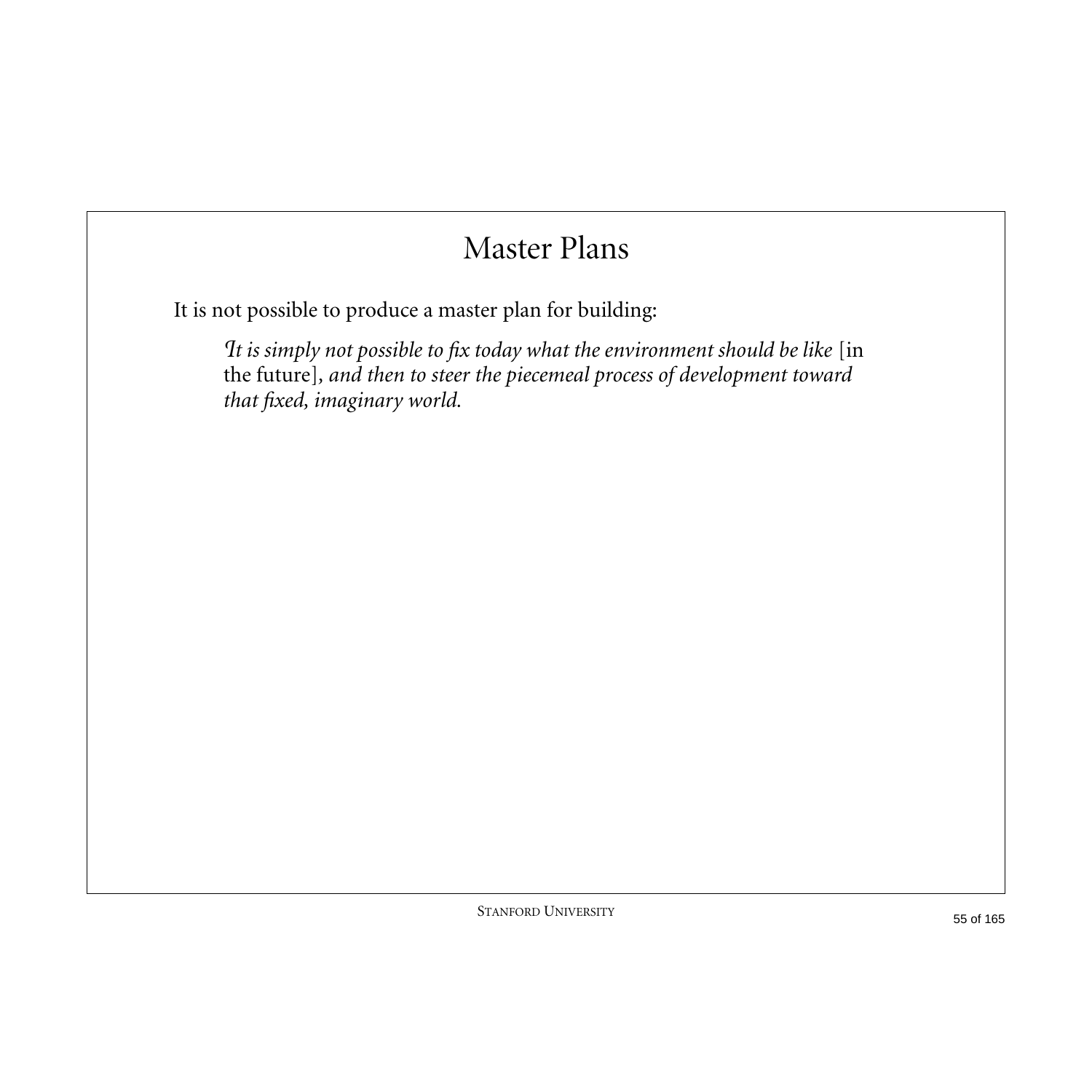#### Master Plans

*Master plans have two additional unhealthy characteristics. To begin with, the existence of a master plan alienates the users.... After all, the very existence of a master plan means, by definition, that the members of the community can have little impact on the future shape of their community, because most of the important decisions have already been made. In a sense, under a master plan people are living with a frozen future, able to affect only relatively trivial details. When people lose the sense of responsibility for the environment they live in, and realize that there are merely cogs in someone else's machine, how can they feel any sense of identification with the community, or any sense of purpose there?* 

*Second, neither the users nor the key decision makers can visualize the actual implications of the master plan.*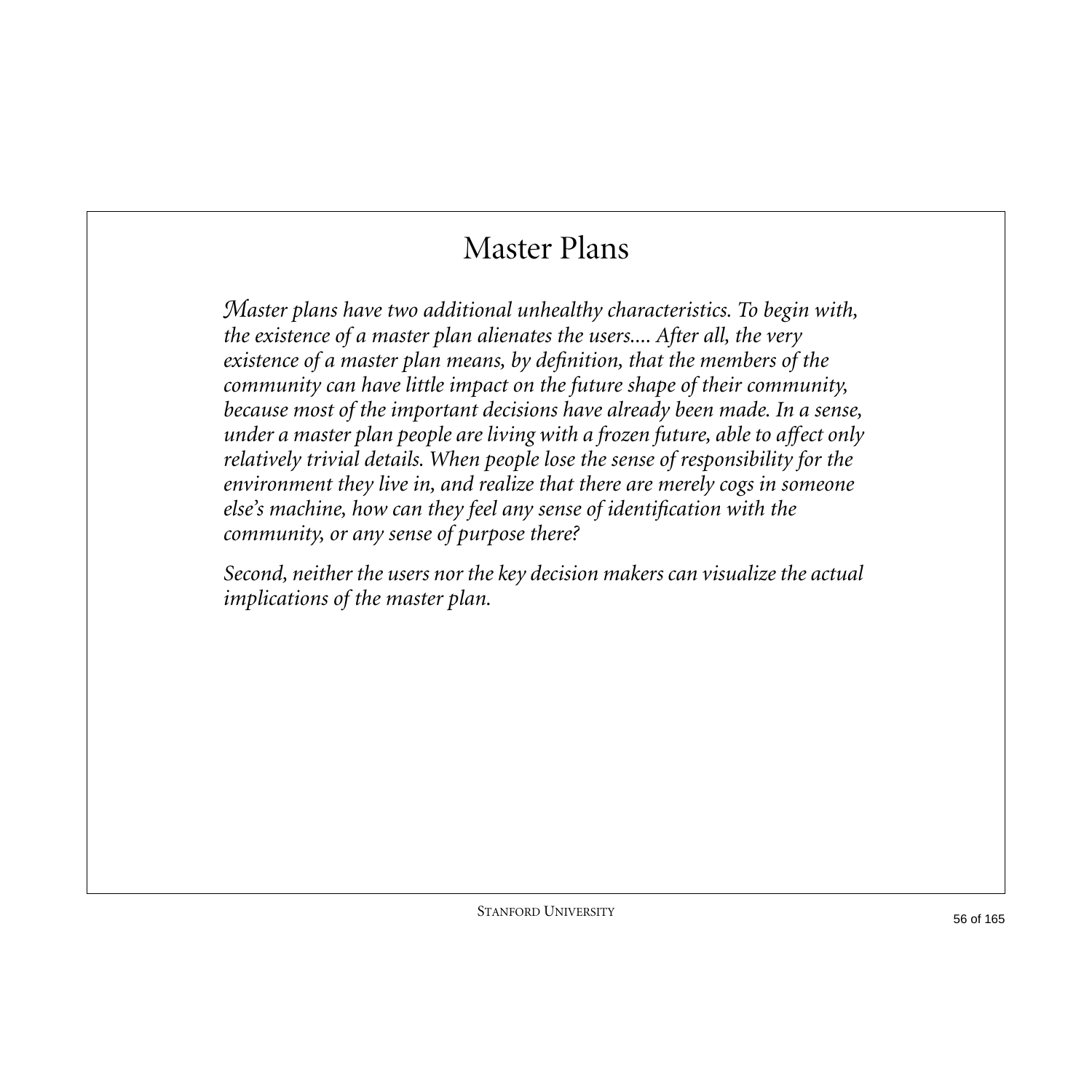## Piecemeal Growth

*...each new building is not a "finished" thing....They are never torn down, never erased; instead they are always embellished, modified, reduced, enlarged, improved. This attitude to the repair of the environment has been commonplace for thousands of years in traditional cultures. We may summarize the point of view behind this attitude in one phrase:* piecemeal growth*.*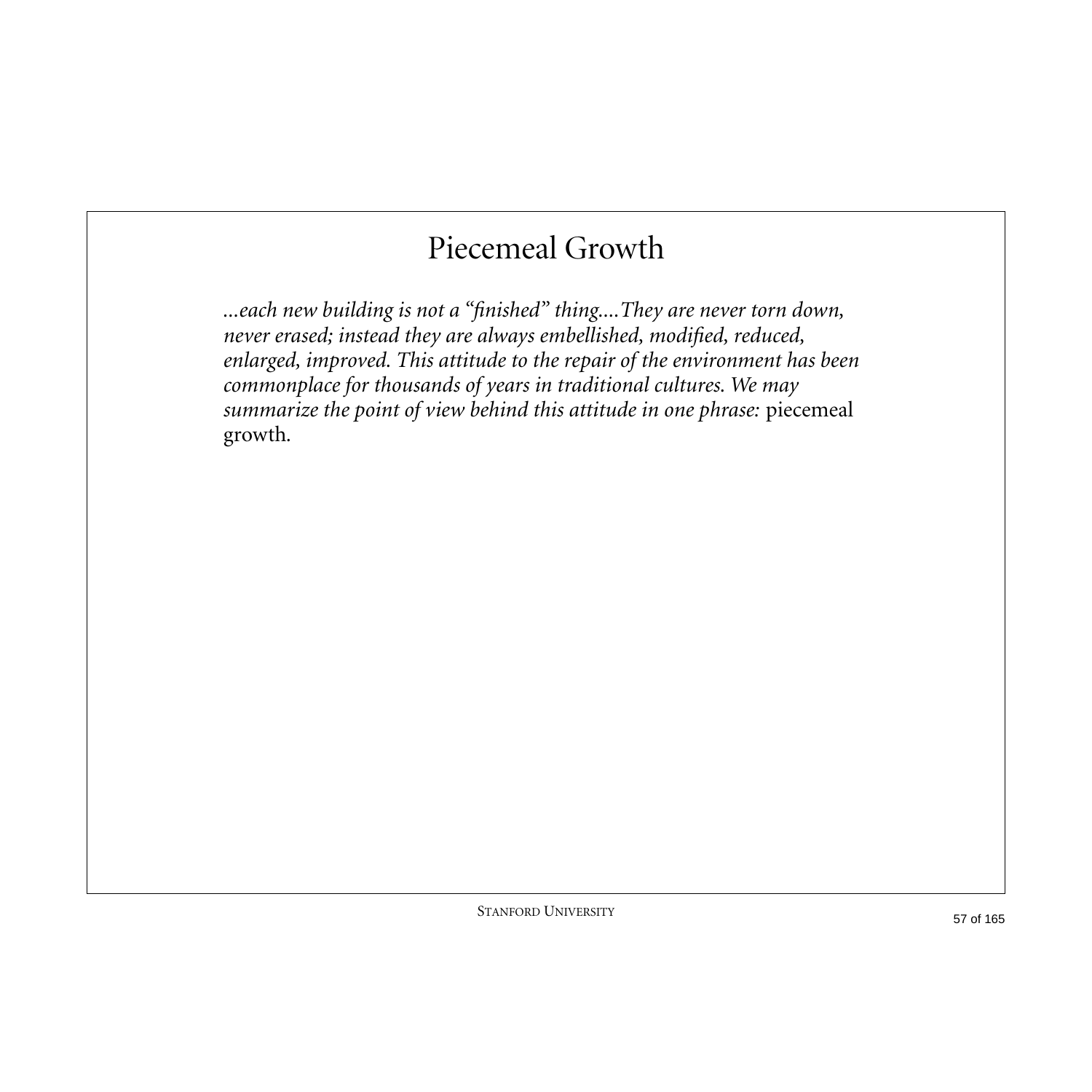# Large Lump Development

*Large lump development hinges on a view of the environment which is static and discontinuous; piecemeal growth hinges on a view of the environment which is dynamic and continuous....According to the large lump point of view, each act of design or construction is an isolated event which creates an isolated building—"perfect" at the time of its construction, and then abandoned by its builders and designers forever. According to the piecemeal point of view, every environment is changing and growing all the time, in order to keep its use in balance; and the quality of the environment is a kind of semi-stable equilibrium in the flux of time....Large lump development is based on the idea of replacement. Piecemeal growth is based on the idea of repair.*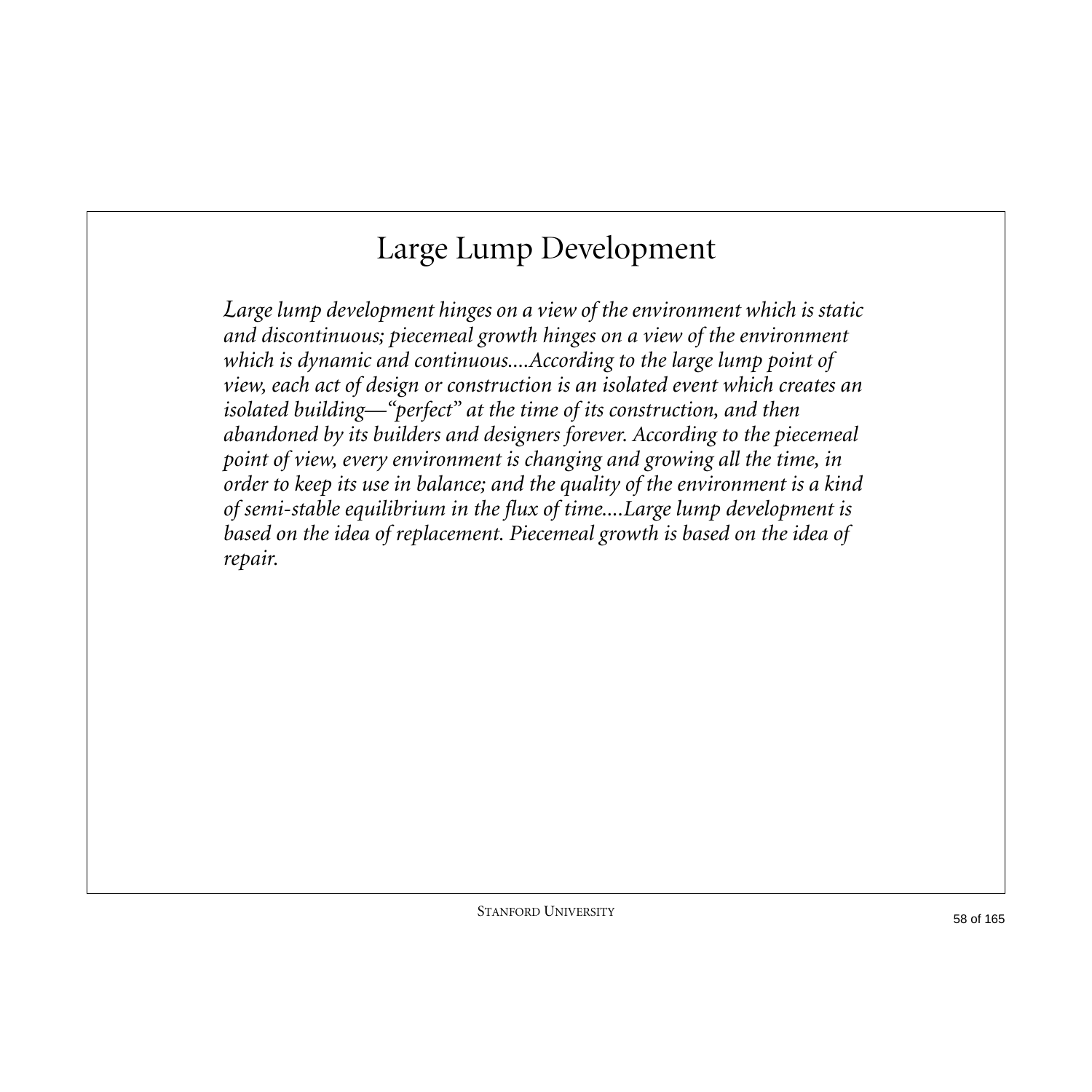# The Principle of Piecemeal Growth

*The principle of piecemeal growth: The construction undertaken in each budgetary period will be weighted overwhelmingly toward small projects.*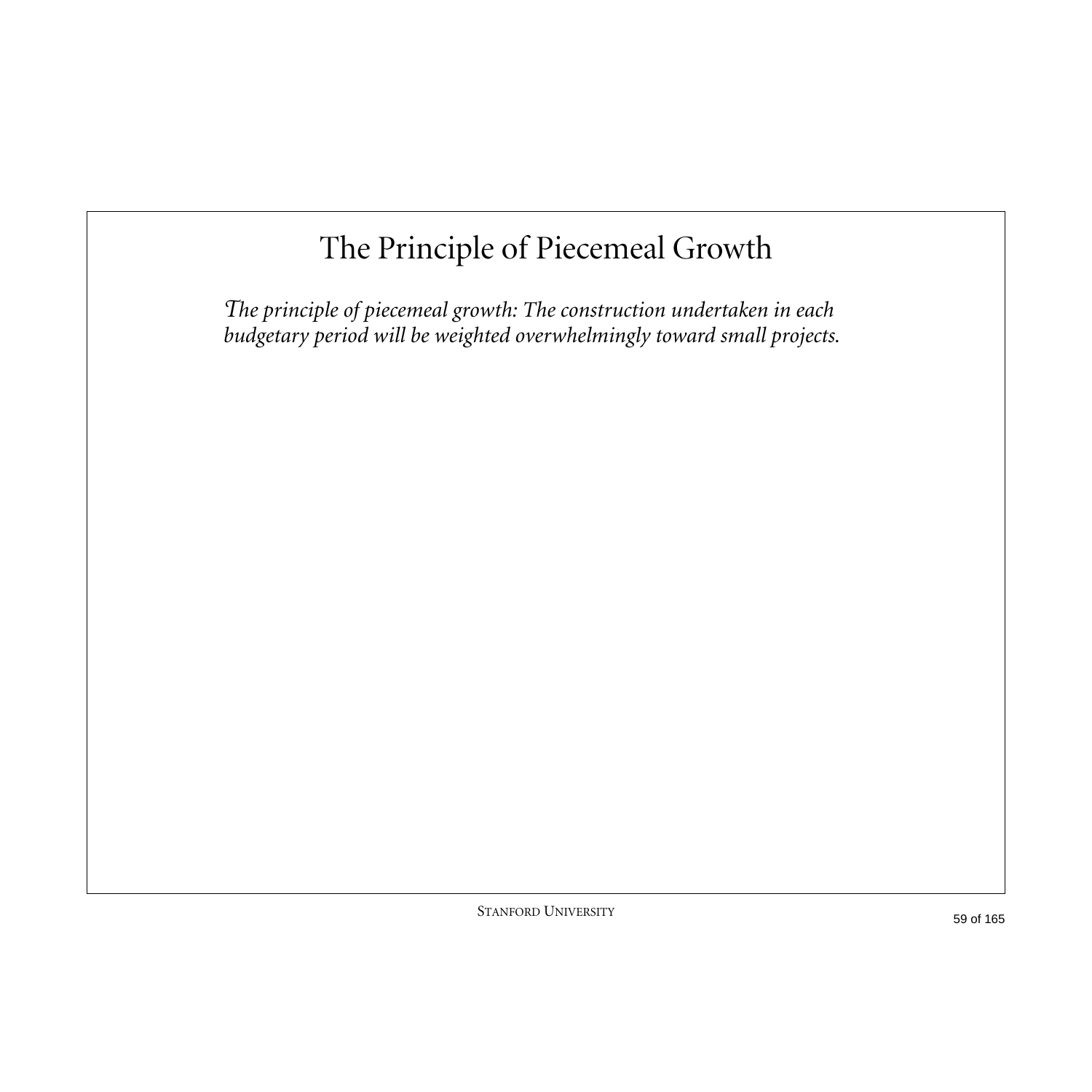# The Principle of Patterns

*The principle of patterns: All design and construction will be guided by a collection of communally adopted planning principles called patterns.*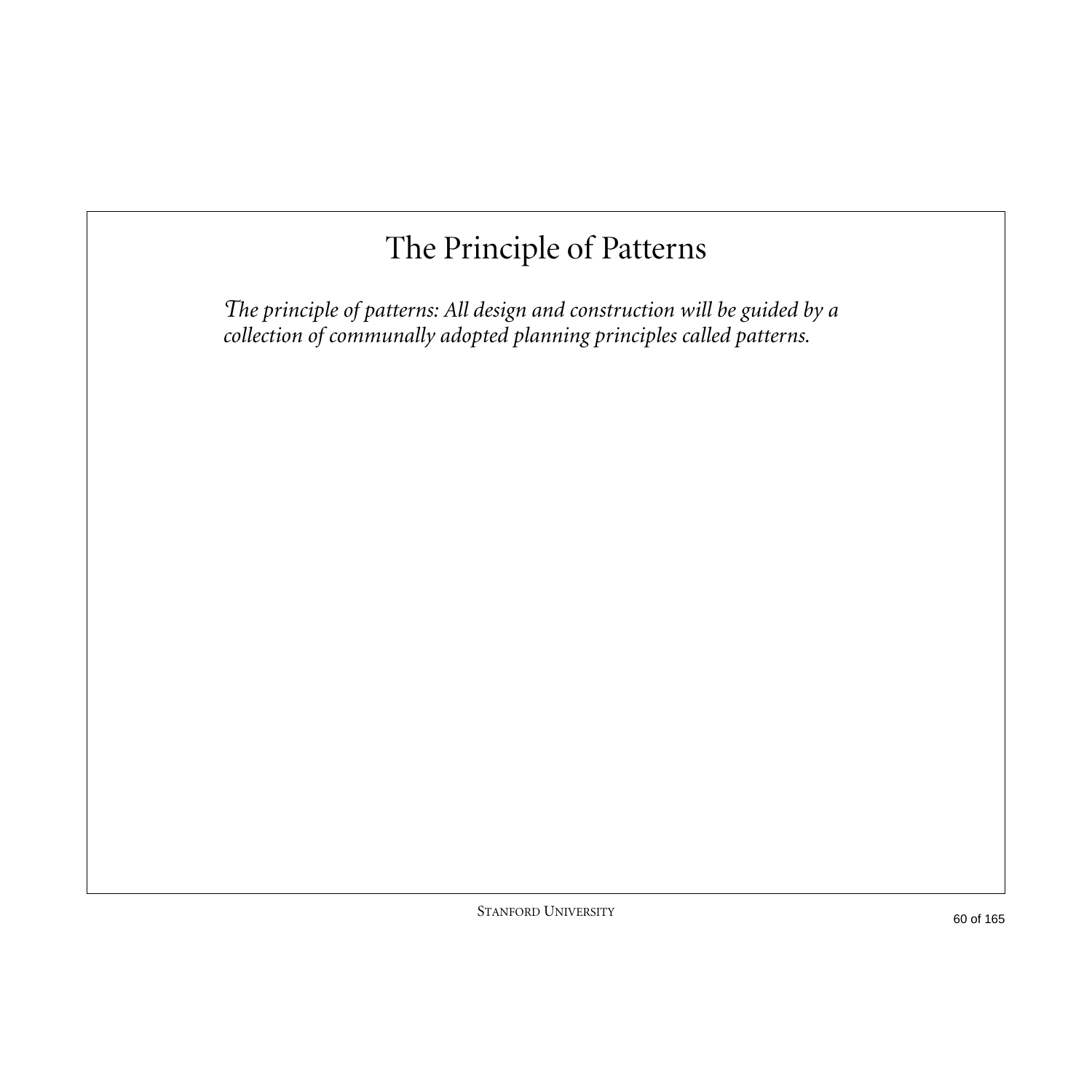# The Principle of Diagnosis

*The principle of diagnosis: The well being of the whole will be protected by an annual diagnosis which explains, in detail, which spaces are alive and which ones are dead, at any given moment in the history of the community.*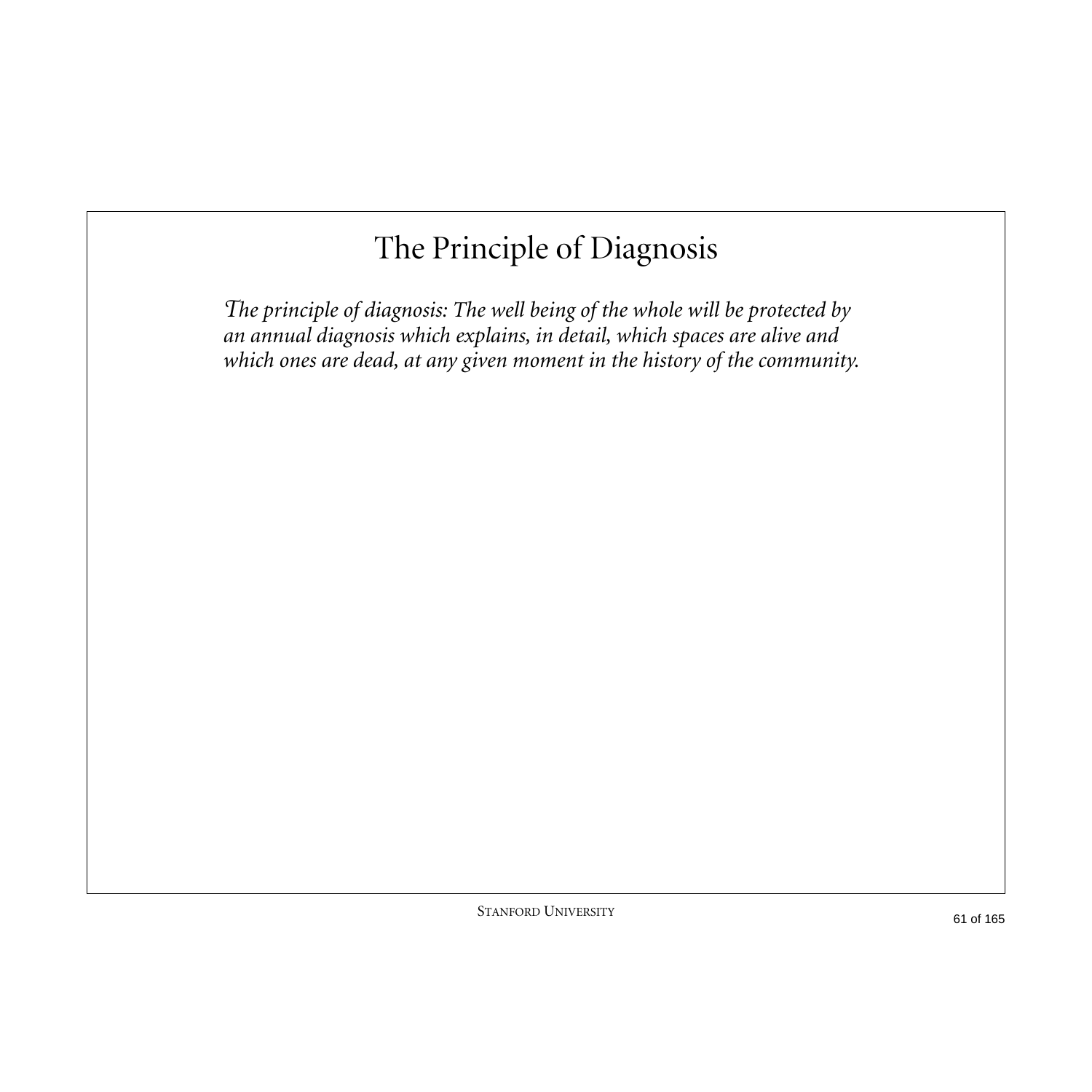# The Principle of Coordination

*The principle of coordination: Finally, the slow emergence of organic order in the whole will be assured by a funding process which regulates the stream of individual projects put forward by users.*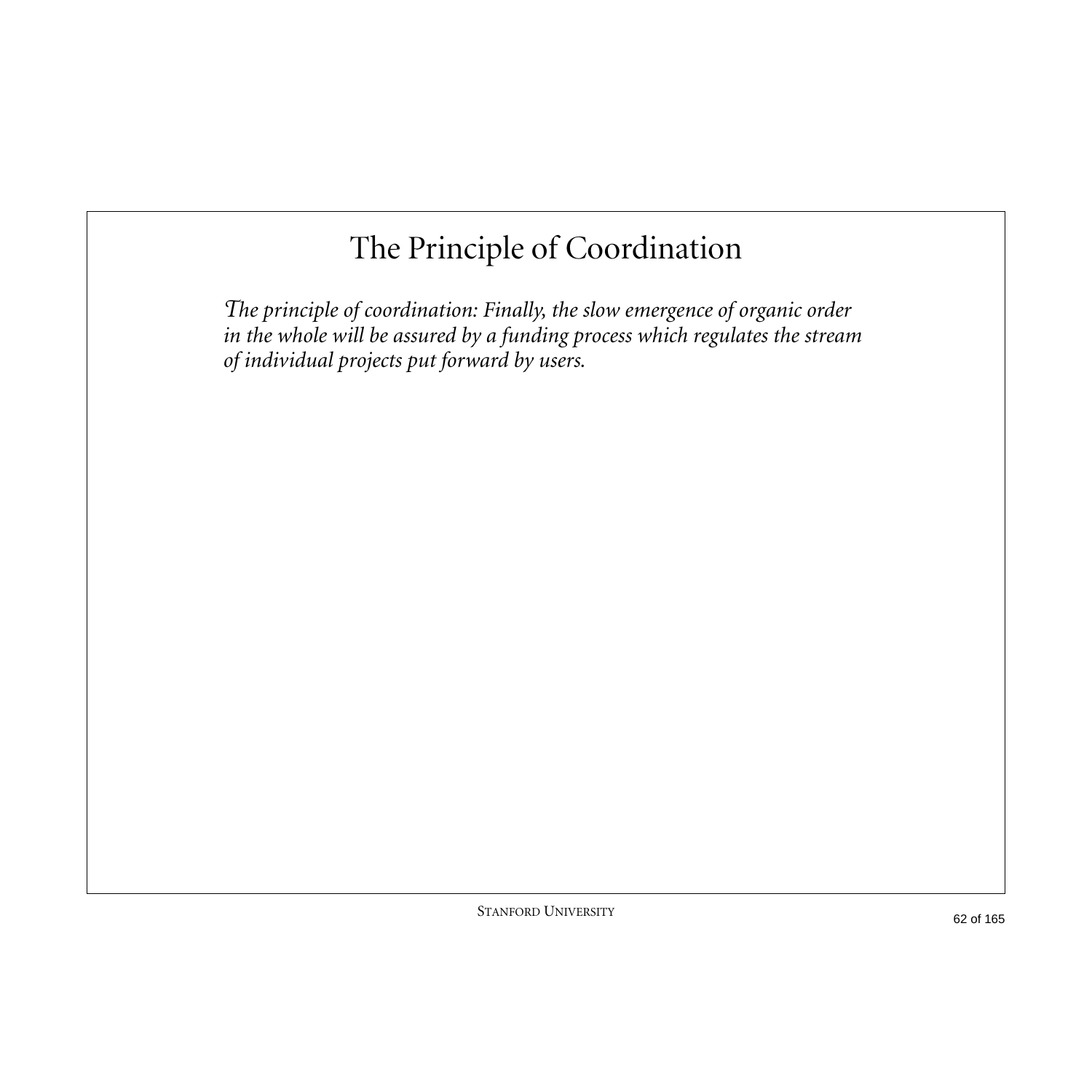# Grassroots Housing Process

- **•** a sponsor—a group of people, a corporation—would provide land at a reasonable price.
- **•** a builder who is actually an architect, a builder, and a manager rolled into one
- **•** families would get an allotment of money to begin construction
- **•** the builder would help and with the pattern language each family would build its own home
- **•** each family pays a fee per year with the following characteristics.
	- the fee is based on square footage and the fee declines from a very high rate in the early years to very low in later years
	- $\bullet\,$  it is assumed to take around 13 years to pay off things
	- materials for building are free to families (of course, it is paid for by the fees)

*This means that families are encouraged to initially build small homes. Because materials are free and the only fees are for square footage, each family is encouraged to improve or embellish its existing space and the cluster's common space. As time goes on and the fees drop in later years, homes can be enlarged. These clusters would nest in the sense that there would be a larger "political" unit responsible for enhancing structures larger than any particular cluster. For example, roads would be handled this way and the political unit would be a sort of representative government.* [rpg]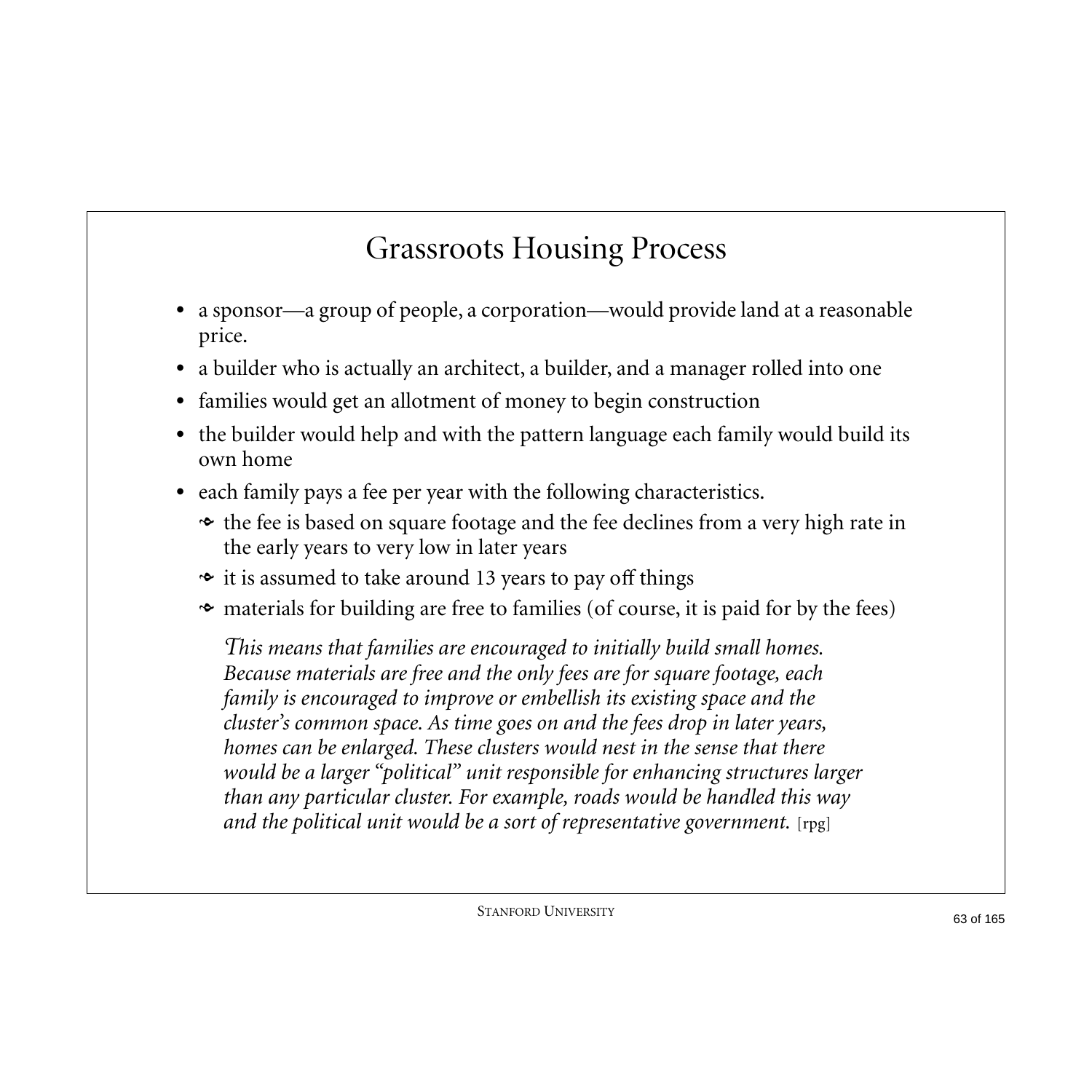## The Mexicali Housing Project

Alexander gets to try his entire process:

*The Mexican government became convinced that Alexander would be able to build a community housing project for far less than the usual cost. So they gave him the power he needed to organize the project as he felt proper. The land was provided in such a way that the families together owned the encompassed public land and each family owned the land on which their home was built. The point of the experiment was to see whether, with a proper process and a pattern language, a community could be built that demonstrated the quality without a name. Because of the expected low cost of the project and the strong recommendation of the University of Mexico regarding Alexander's work, the Mexican government was willing to allow Alexander to put essentially his grassroots system of production into practice.*  [rpg]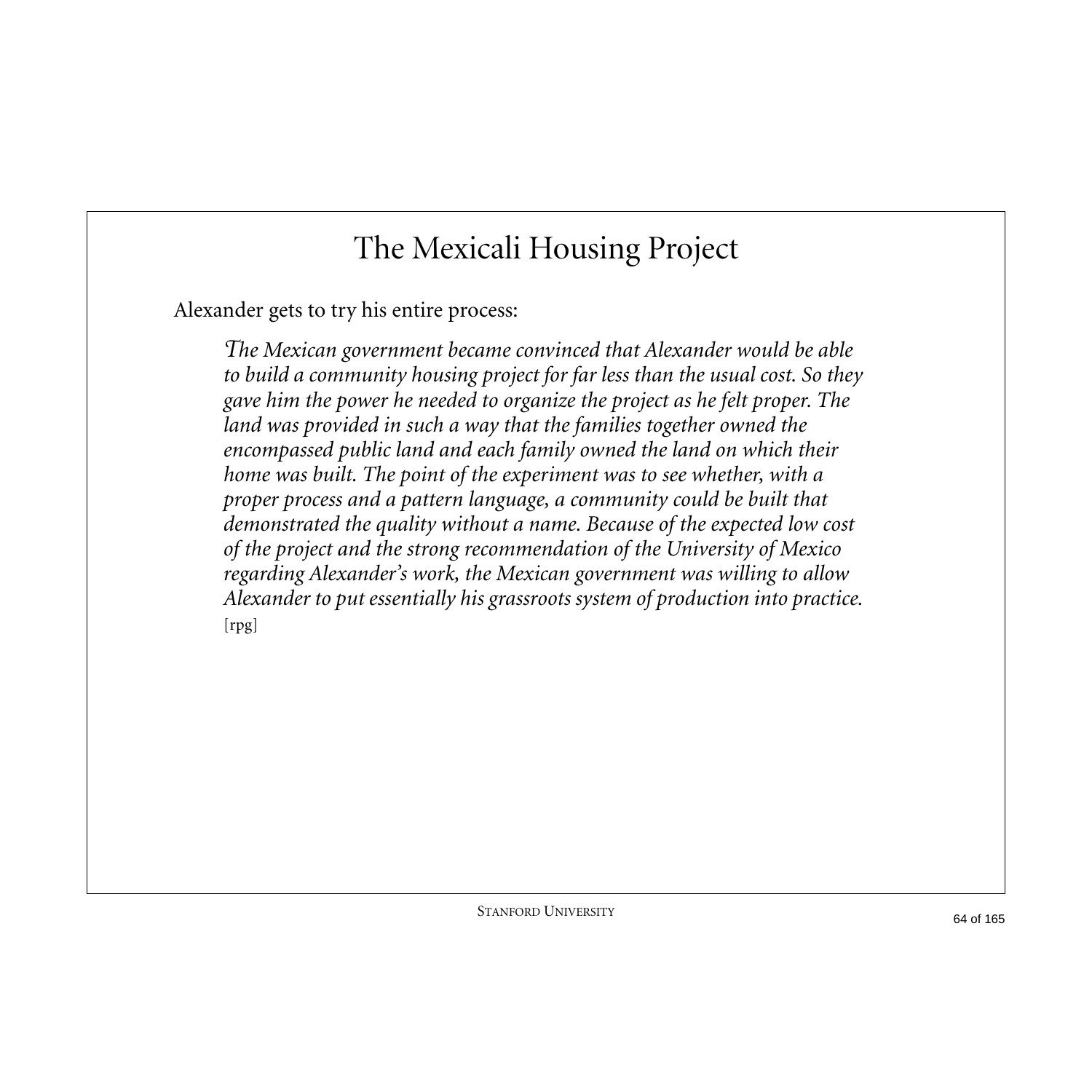# The Failure of Pattern Languages and Grassroots Process

First the Mexican government:

*The almost naïve, childish, rudimentary outward character of the houses disturbed them extremely. (Remember that the families, by their own frequent testimony, love their houses.)* 

The builder's yard was abandoned within 3 years of the end of the project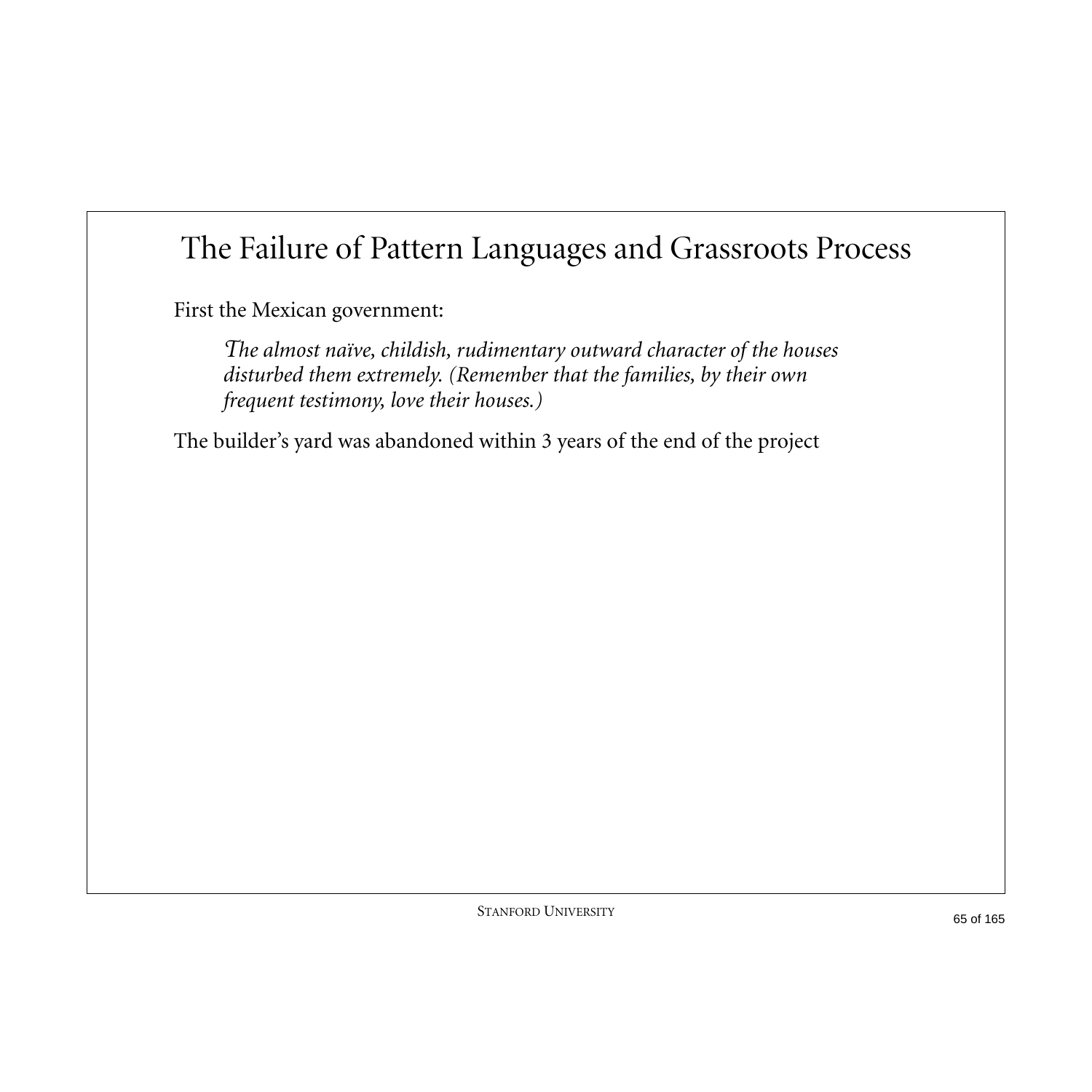The quality without a name is not apparent:

*The buildings, for example, are very nice, and we are very happy that they so beautifully reflect the needs of different families. But they are still far from the limpid simplicity of traditional houses, which was our aim. The roofs are still a little awkward, for example. And the plans, too, have limits. The houses are very nice internally, but they do not form outdoor space which is as pleasant, or as simple, or as profound as we can imagine it. For instance, the common land has a rather complex shape, and several of the gardens are not quite in the right place. The freedom of the pattern language, especially in the hands of our apprentices, who did not fully understand the deepest ways of making buildings simple, occasionally caused a kind of confusion compared with what we now understand, and what we now will do next time.*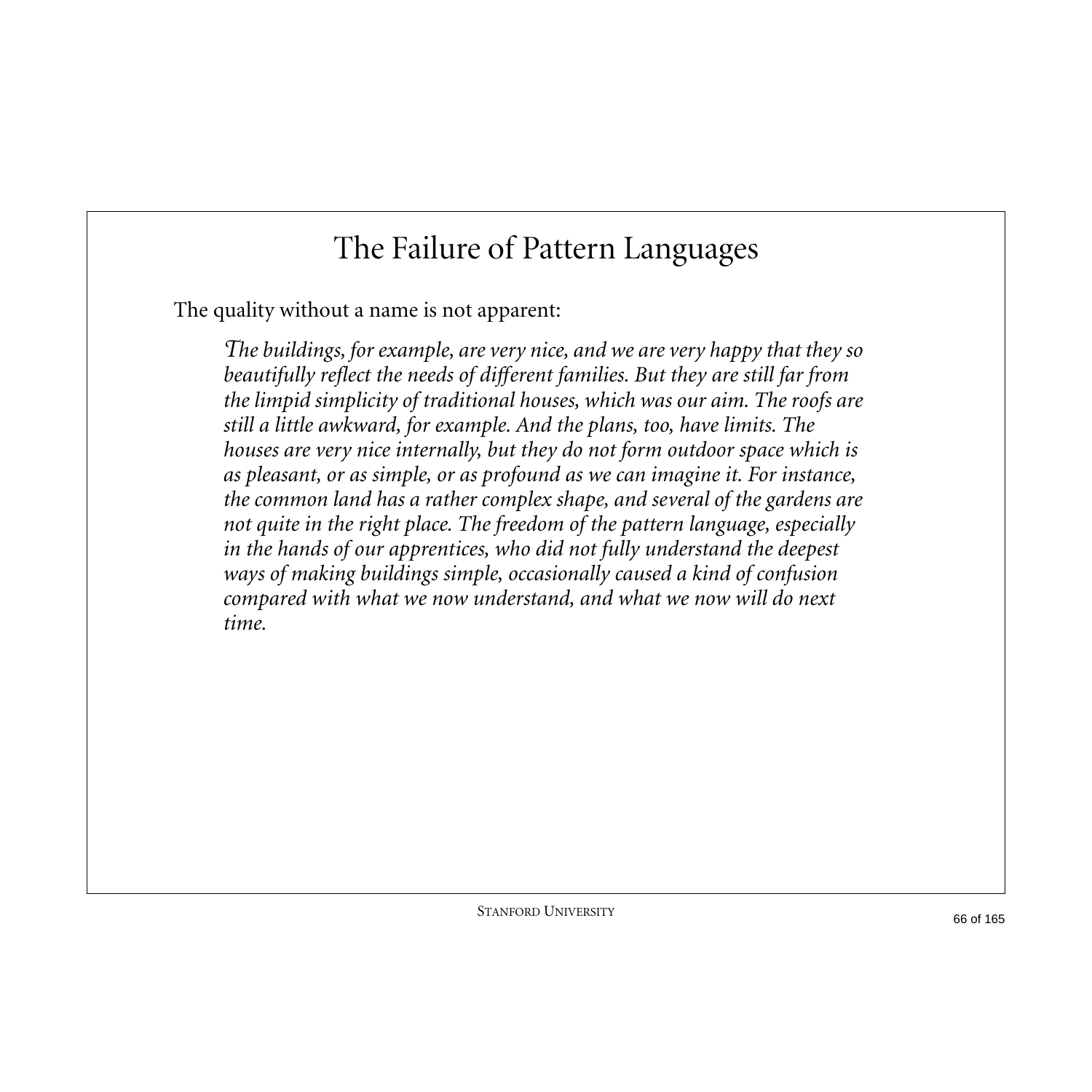Maybe artistry has something to do with it:

*When their [the government's] support faded, the physical buildings of the builder's yard had no clear function, and, because of peculiarities in the way the land was held, legally, were not transferred to any other use, either; so now, the most beautiful part of the buildings which we built stand idle. And yet these buildings, which we built first, with our own deeper understanding of the pattern language, were the most beautiful buildings in the project. That is very distressing, perhaps the most distressing of all.*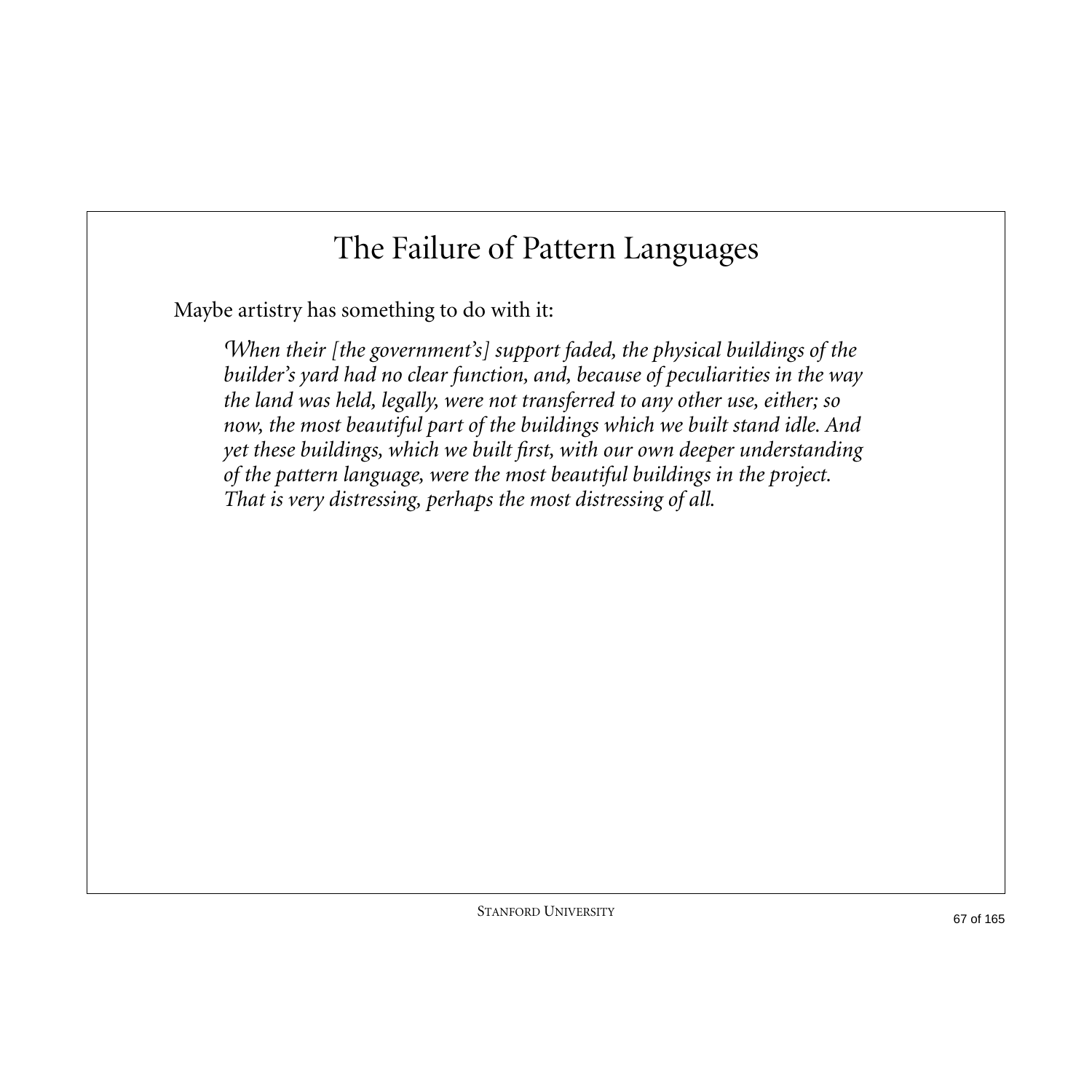The patterns produce nice homes and buildings, but not the Quality:

*There was one fact above everything else I was aware of, and that was that the buildings were still a bit more funky than I would have liked. That is, there are just a few little things that we built down there that truly have that sort of limpid beauty that have been around for ages and that, actually, are just dead right. That's rare; and it occurred in only a few places. Generally speaking, the project is very delightful—different of course from what is generally being built, not just in the way of low-cost housing—but it doesn't quite come to the place where I believe it must.*

*...But what I am saying now is that, given all that work (or at least insofar as it came together in the Mexican situation) and even with us doing it (so there is no excuse that someone who doesn't understand it is doing it), it only works partially. Although the pattern language worked beautifully—in the sense that the families designed very nice houses with lovely spaces and which are completely out of the rubric of modern architecture—this very magical quality is only faintly showing through here and there.*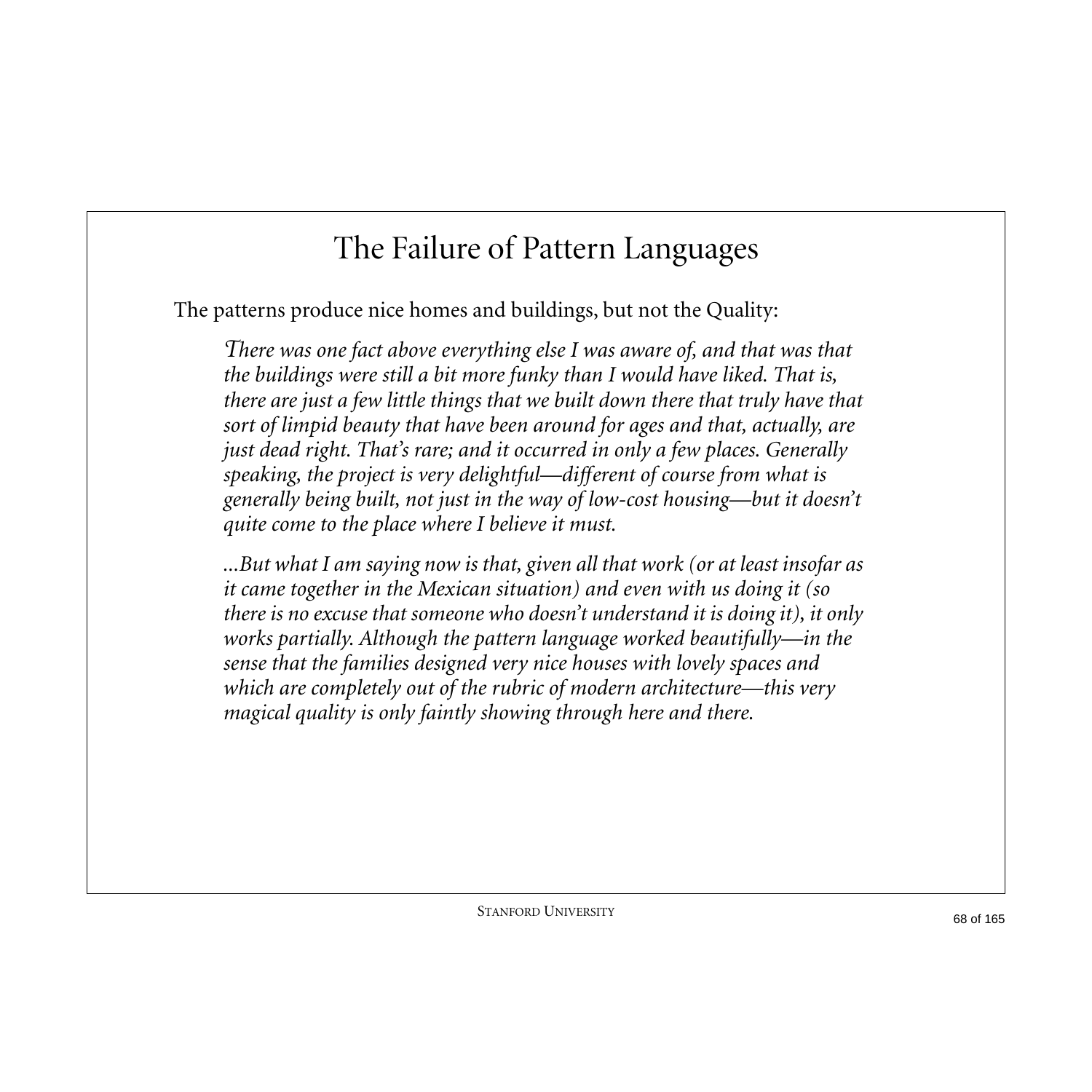Simplicity is not quite what it seems:

*We were running several little experiments in the builder's yard. There is an arcade around the courtyard with each room off of the arcade designed by a different person. Some of the rooms were designed by my colleagues at the Center and they also had this unusual funkiness—still very charming, very delightful, but not calm at all. In that sense, vastly different from what is going on in the four-hundred year old Norwegian farm where there is an incredible clarity and simplicity that has nothing to do with its age. But this was typical of things that were happening. Here is this very sort of limpid simplicity and yet the pattern language was actually encouraging people to be a little bit crazy and to conceive of much more intricate relationships than were necessary. They were actually disturbing. Yet in all of the most wonderful buildings, at the same time that they have all of these patterns in them, they are incredibly simple. They are not simple like an S.O.M. building;—sometimes they are incredibly ornate—so I'm not talking about that kind of simplicity. There is however a kind of limpidity which is very crucial; and I felt that we just cannot keep going through this problem. We must somehow identify what it is and how to do it—because I knew it was not just my perception of it.*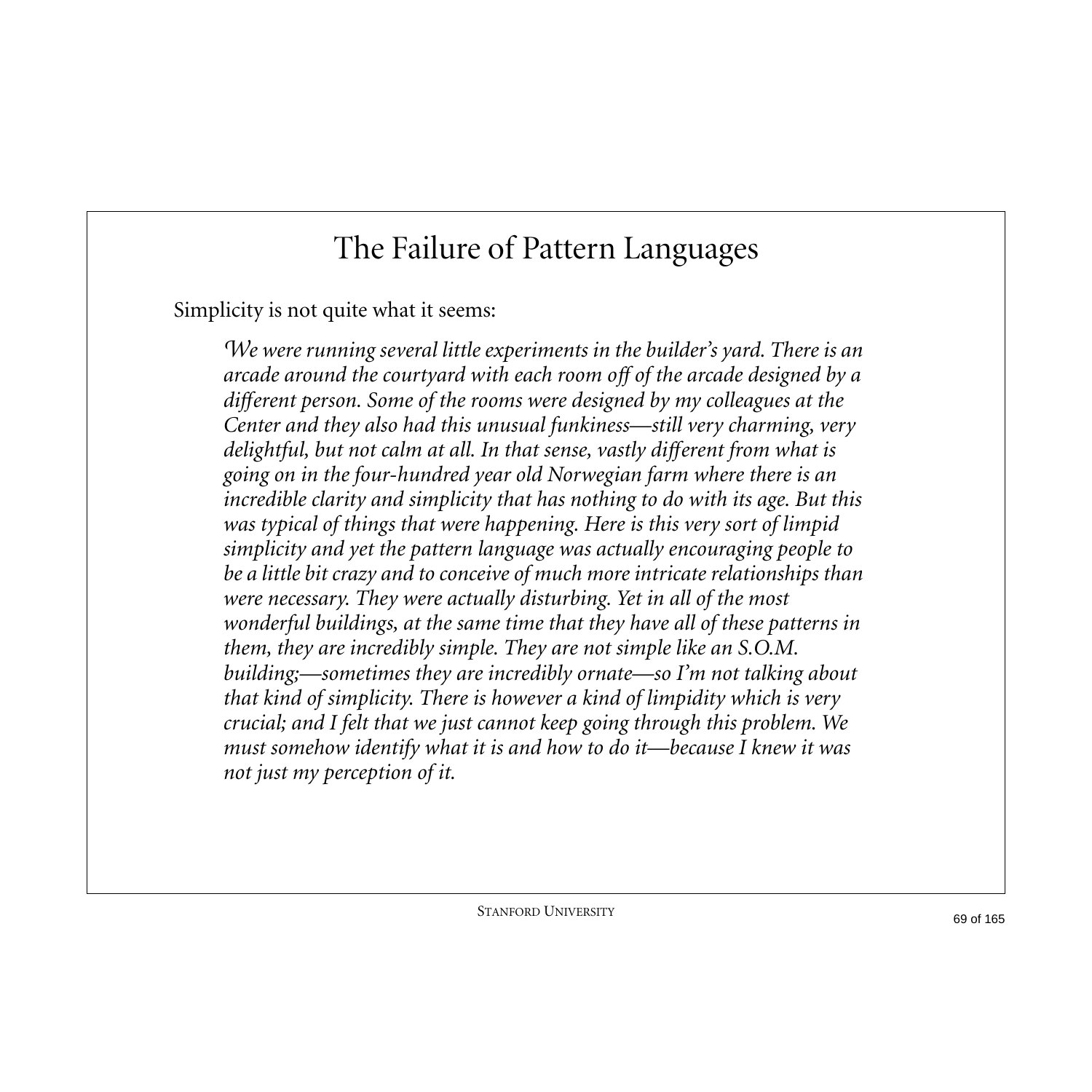Simplicity:

*...The problem is complicated because the word simplicity completely fails to cover it; at another moment it might be exactly the opposite. Take the example of the columns. If you have the opportunity to put a capital or a foot on it, it is certainly better to do those two things than not—which is different from what the modern architectural tradition tells you to do. Now, in a peculiar sense, the reasons for it being better that way are the same as the reasons for being very simple and direct in the spacing of those same columns around the courtyard. I'm saying that, wherever the source of that judgment is coming from, it is the same in both cases.... The word simplicity is obviously not the relevant word. There is something which in one instance tells you to be simple and which in another tells you to be more complicated. It's the same thing which is telling you those two things.*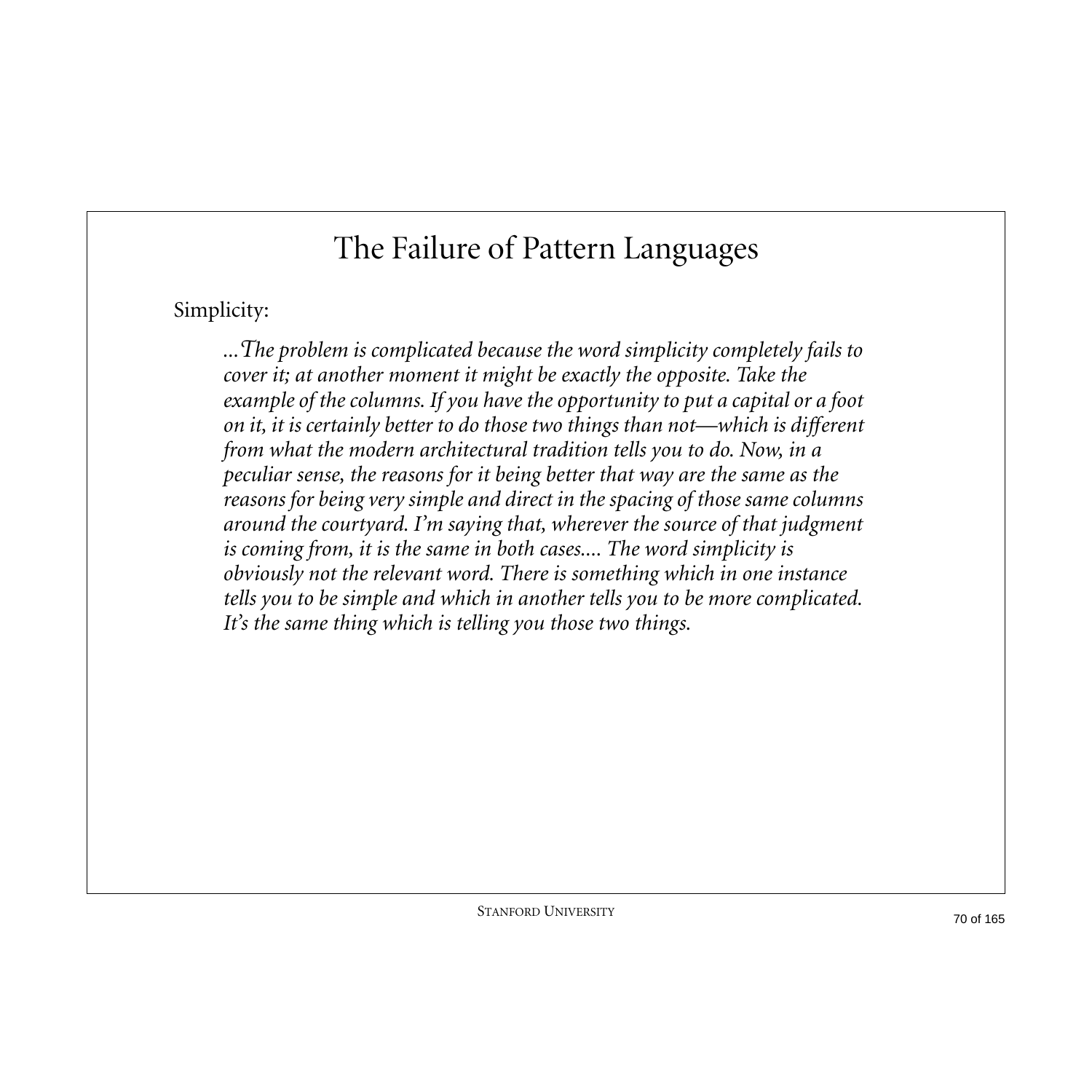#### Skill and artistry:

*Only recently have I begun to realize that the problem is not merely one of technical mastery or the competent application of the rules—like trowelling a piece of concrete so that it's really nice—but that there is actually something else which is guiding these rules. It actually involves a different level of mastery. It's quite a different process to do it right; and every single act that you do can be done in that sense well or badly. But even assuming that you have got the technical part clear, the creation of this quality is a much more complicated process of the most utterly absorbing and fascinating dimensions. It is in fact a major creative or artistic act—every single little thing you do—and it is only in the years since the Mexican project that I have begun to see the dimensions of that fact.*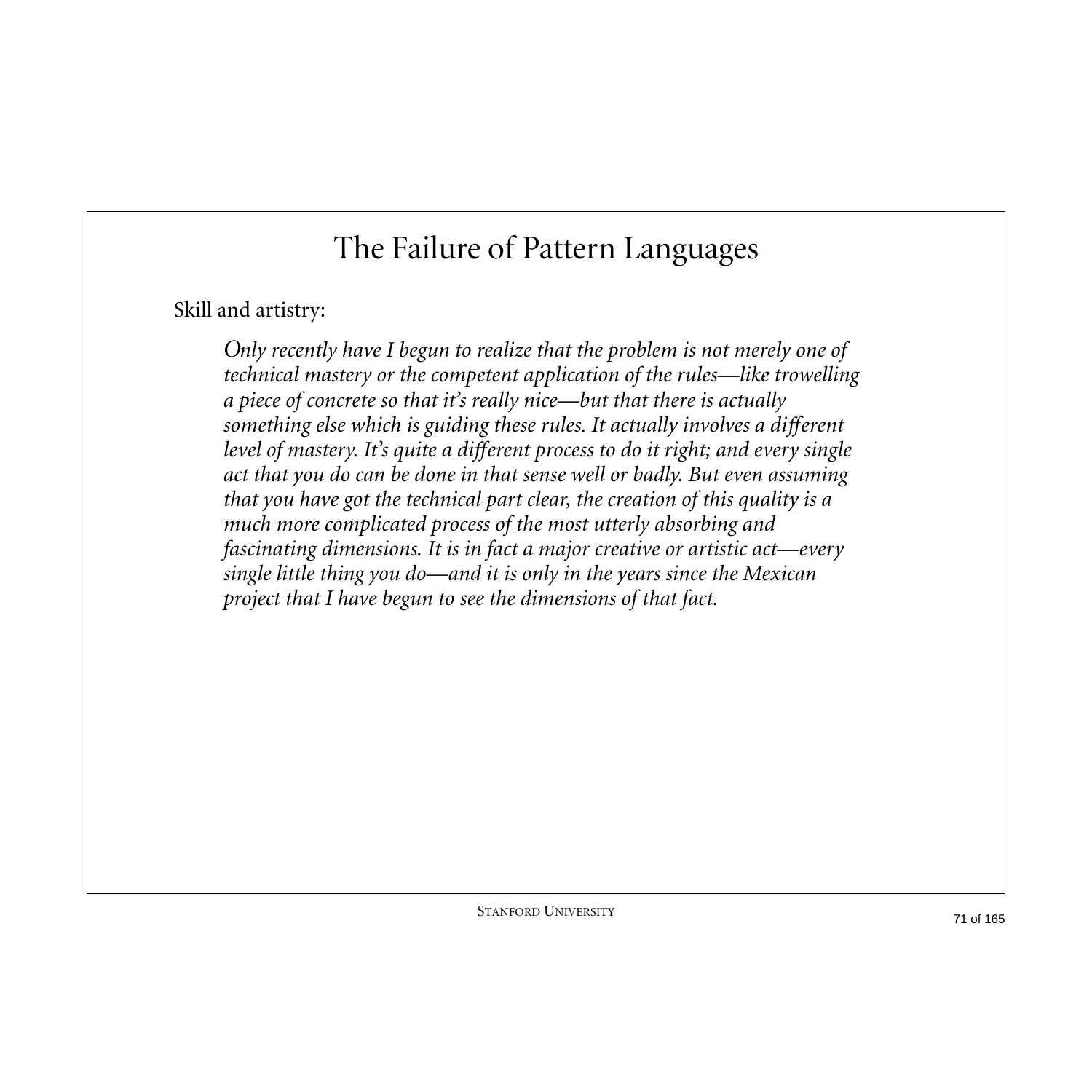*I had been watching what happens when one uses pattern languages to design buildings and became uncomfortably aware of a number of shortcomings. The first is that the buildings are slightly funky—that is, although it is a great relief that they generate these spontaneous buildings that look like agglomerations of traditional architecture when compared with some of the concrete monoliths of modern architecture, I noticed an irritatingly disorderly funkiness. At the same time that it is lovely, and has many of these beautiful patterns in it, it's not calm and satisfying. In that sense it is quite different from traditional architecture which appears to have this looseness in the large but is usually calm and peaceful in the small.*

*To caricature this I could say that one of the hallmarks of pattern language architecture, so far, is that there are alcoves all over the place or that the windows are all different. So I was disturbed by that—especially down in Mexico. I realized that there were some things about which the people putting up the buildings did not know—and that I knew, implicitly, as part of my understanding of pattern languages (including members of my own team). They were just a bit too casual about it and, as a result, the work was in danger of being too relaxed. As far as my own efforts were concerned, I realized that there was something I was tending to put in it in order to introduce a more formal order—to balance this otherwise labyrinthine looseness.*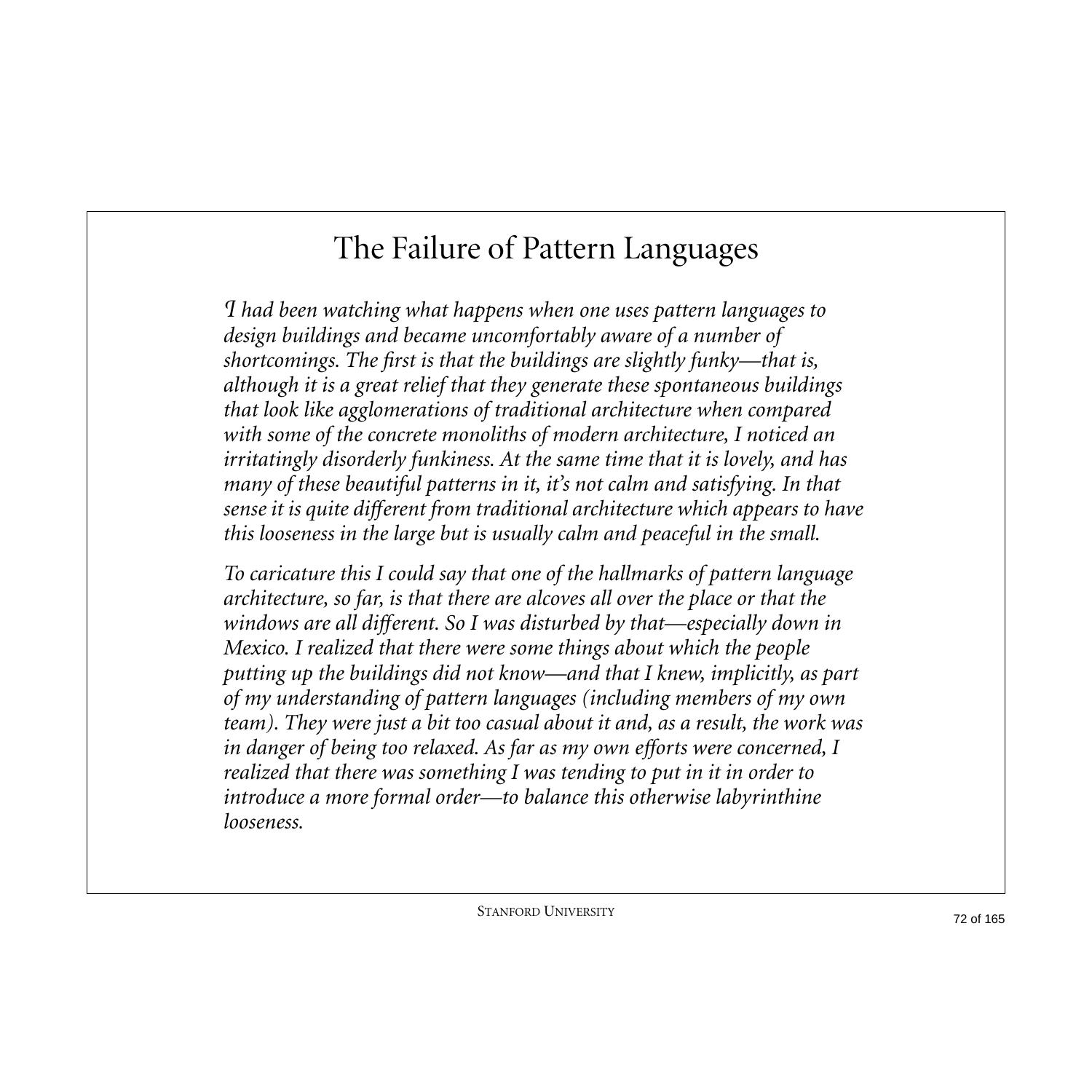### The Failure of Pattern Languages

*...*

*The other point is that even although the theory of pattern languages in traditional society clearly applies equally to very great buildings—like cathedrals—as well as to cottages, there was the sense that, somehow, our own version of it was tending to apply more to cottages. In part, this was a matter of the scale of the projects we were working on; but it also had to do with something else. It was almost as if the grandeur of a very great church was inconceivable within the pattern language as it was being presented. It's not that the patterns don't apply; just that, somehow, there is a wellspring for that kind of activity which was not present in either A Pattern Language or The Timeless Way of Building.*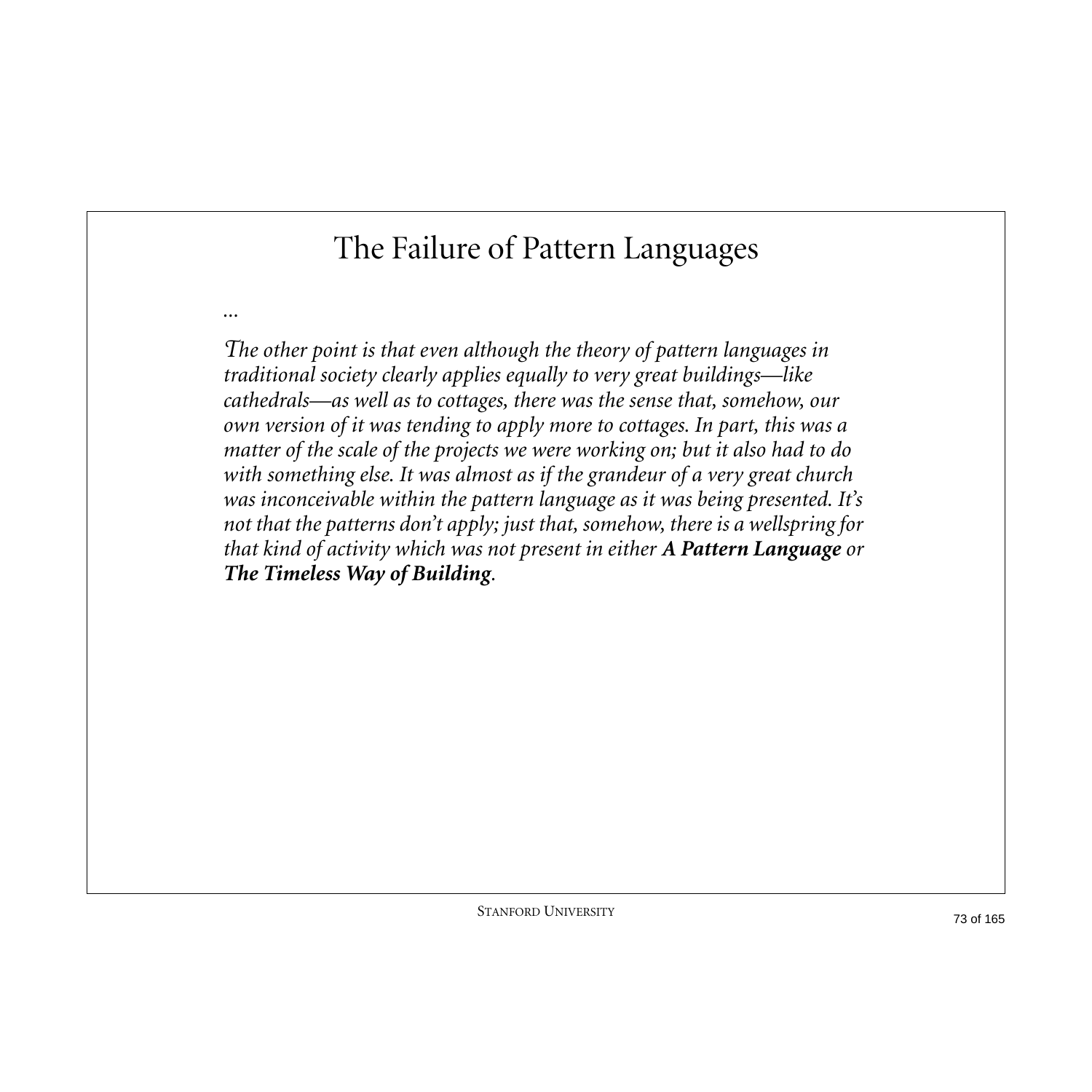## The Search for Beauty

- **•** Alexander went off in search of a universal formative principle, a generative principle governing form that would be shared by both the laws of nature and great art.
- **•** If the principle could be written down and was truly formative then aesthetic judgment and beauty would be objective and not subjective, and it would be possible to produce art and buildings with the quality without a name
- **•** If there were such a universal principle, any form that stirs us would do so at a deep cognitive level rather than at a representational level where its correspondence to reality is most important.

That is, the feeling great form in art gives us would be a result of the form operating directly on us and in us rather than indirectly through nature; and nature would share the same forms because the principle is universal.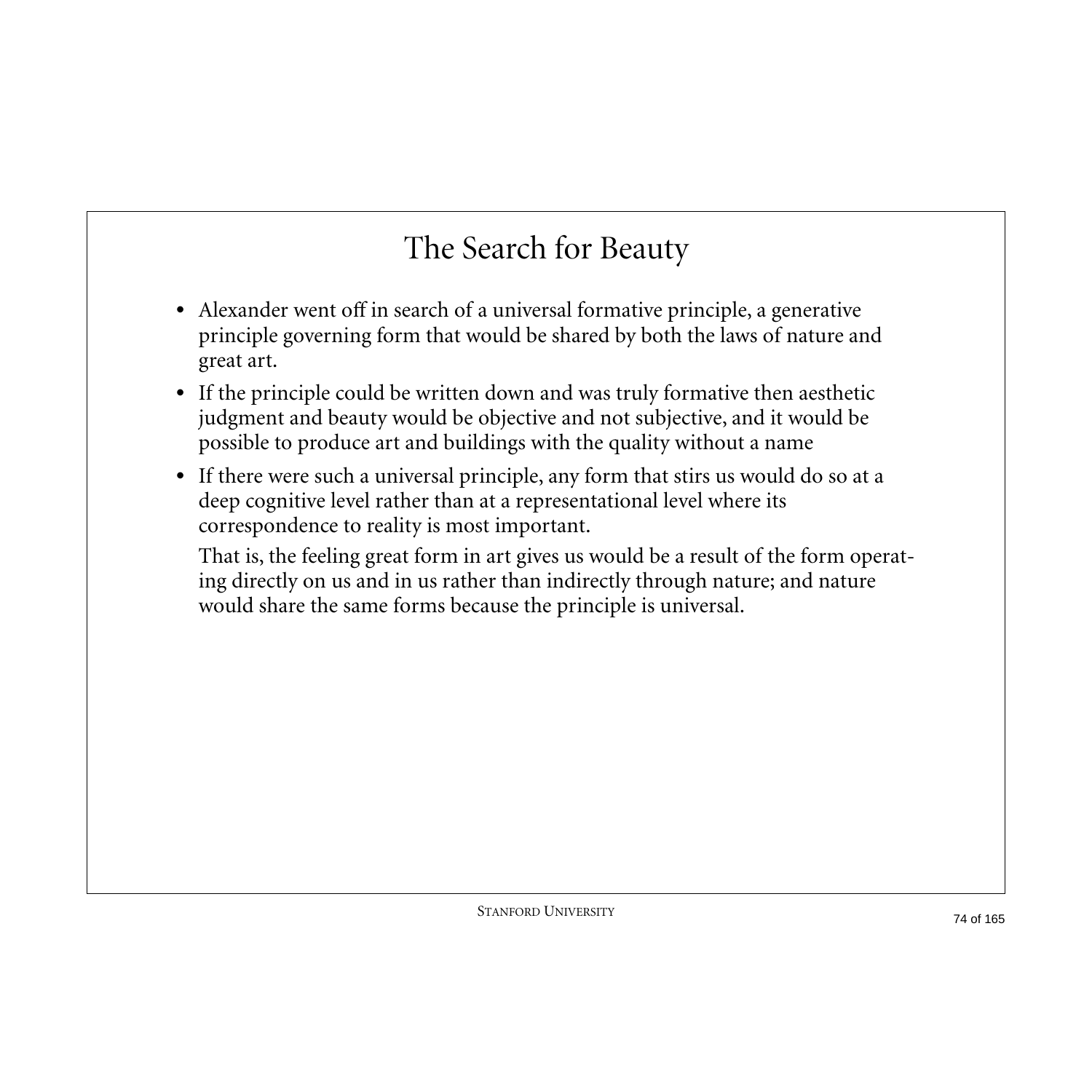## The Bead Game Conjecture

*That it is possible to invent a unifying concept of structure within which all the various concepts of structure now current in different fields of art and science, can be seen from a single point of view. This conjecture is not new. In one form or another people have been wondering about it, as long as they have been wondering about structure itself; but in our world, confused and fragmented by specialisation, the conjecture takes on special significance. If our grasp of the world is to remain coherent, we need a bead game; and it is therefore vital for us to ask ourselves whether or not a bead game can be invented.*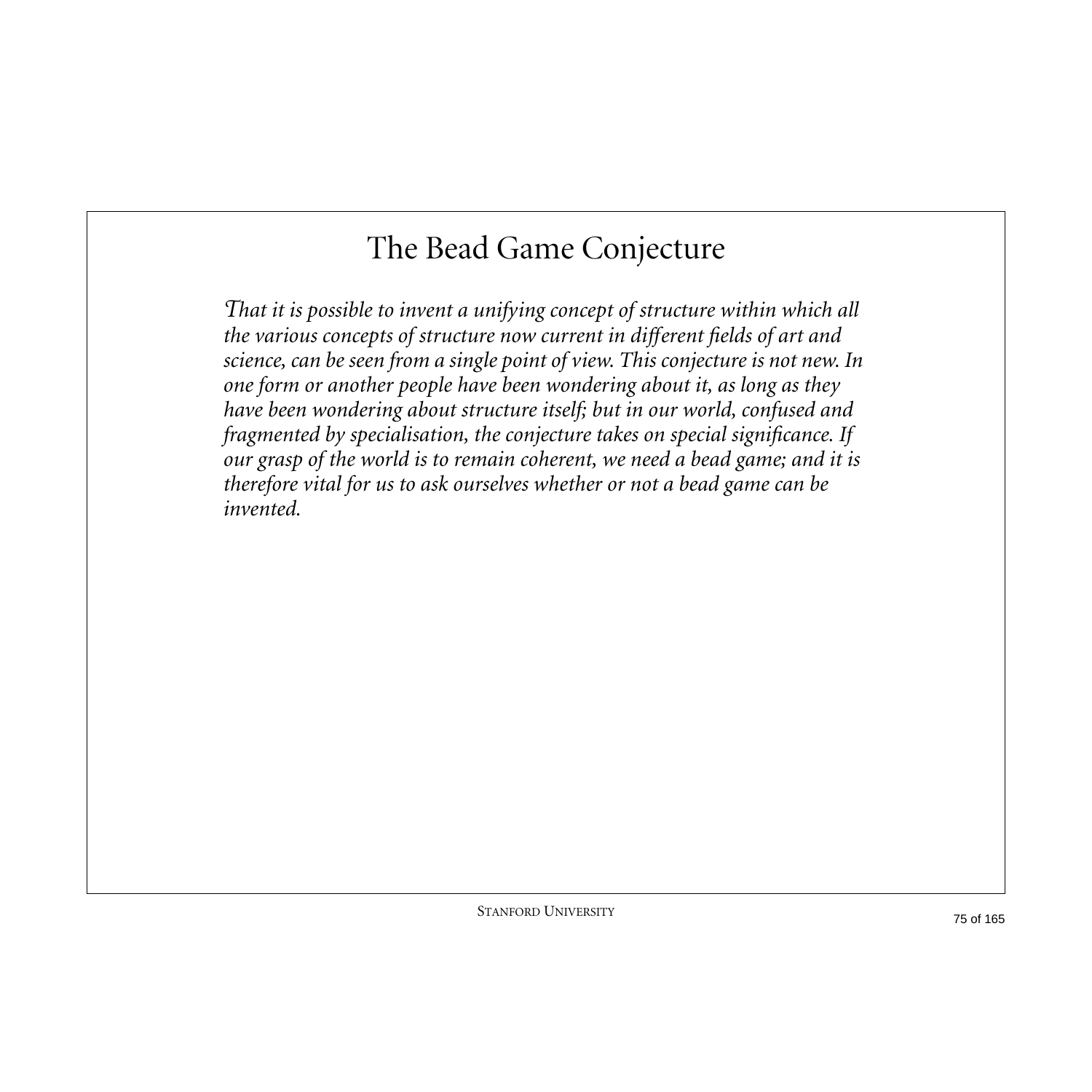### The Search for Beauty

One problem with the pattern language is that the importance of geometry is not explicit:

*The point is that I was aware of some sort of field of stuff—some geometrical stuff—which I had actually had a growing knowledge of for years and years, had thought that I had written about or explained, and realized that, although I knew a great deal about it, I had never really written it down....*

*In a diagnostic sense, I can say that if this geometrical field is not present in something then there is something wrong there and I can assess that fact within a few seconds.*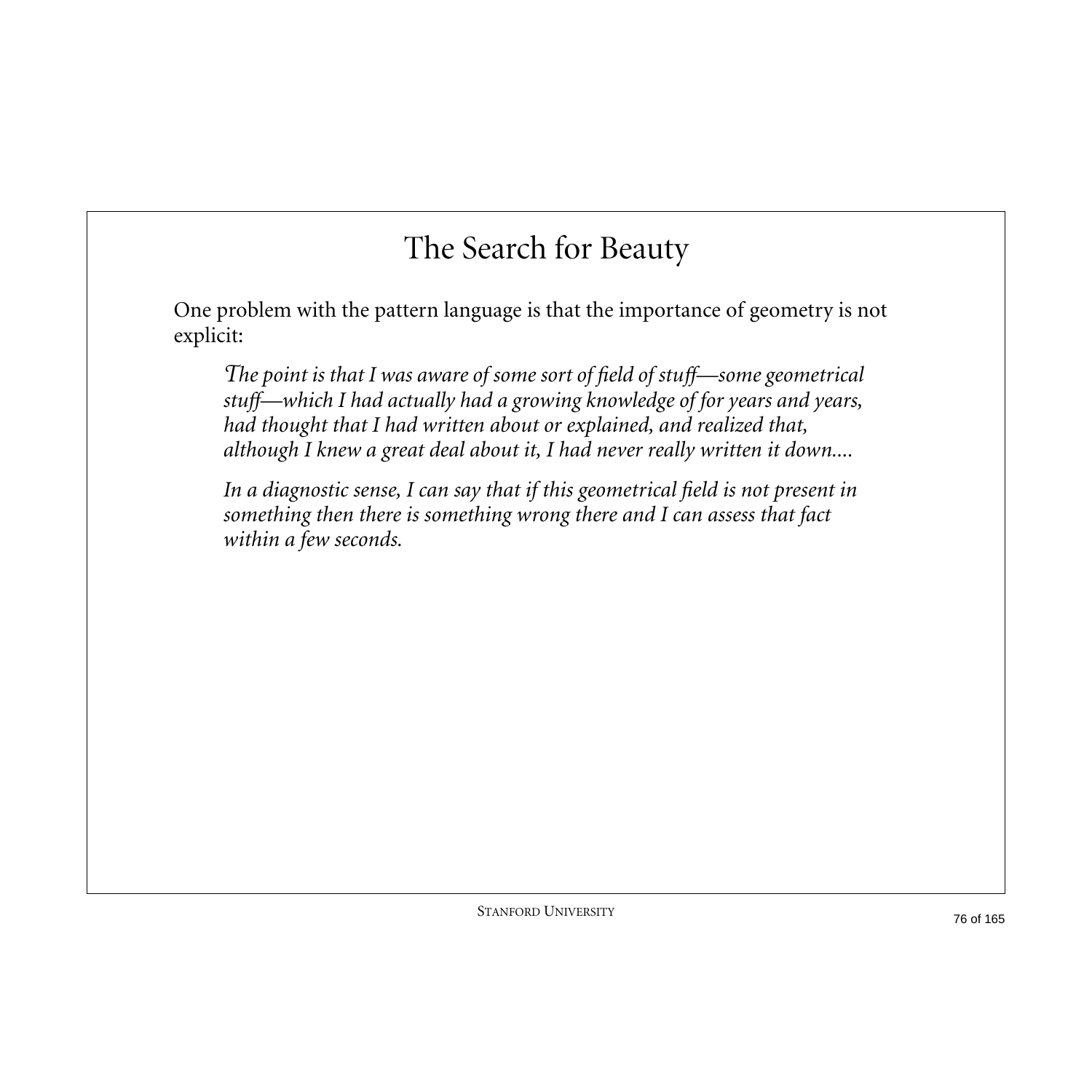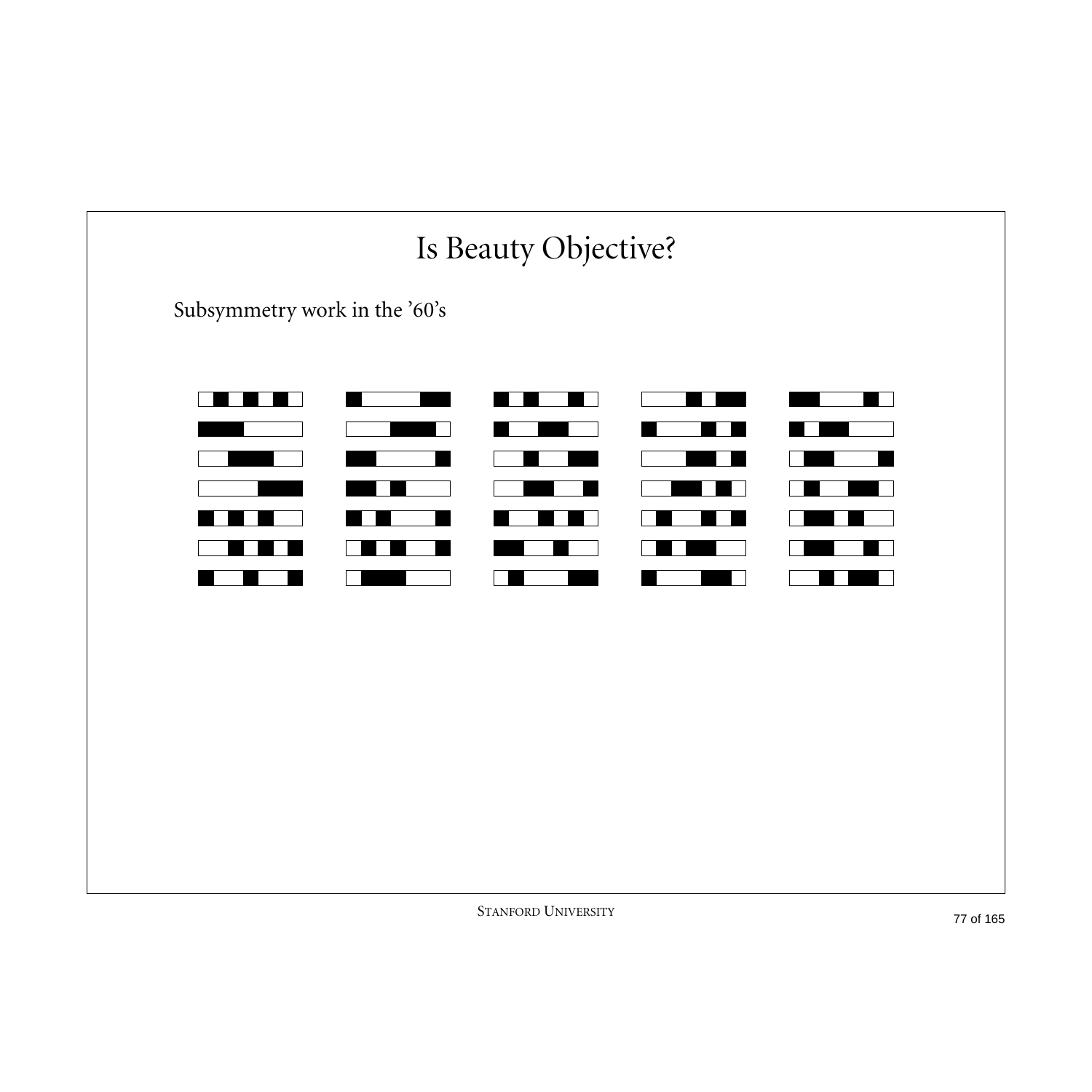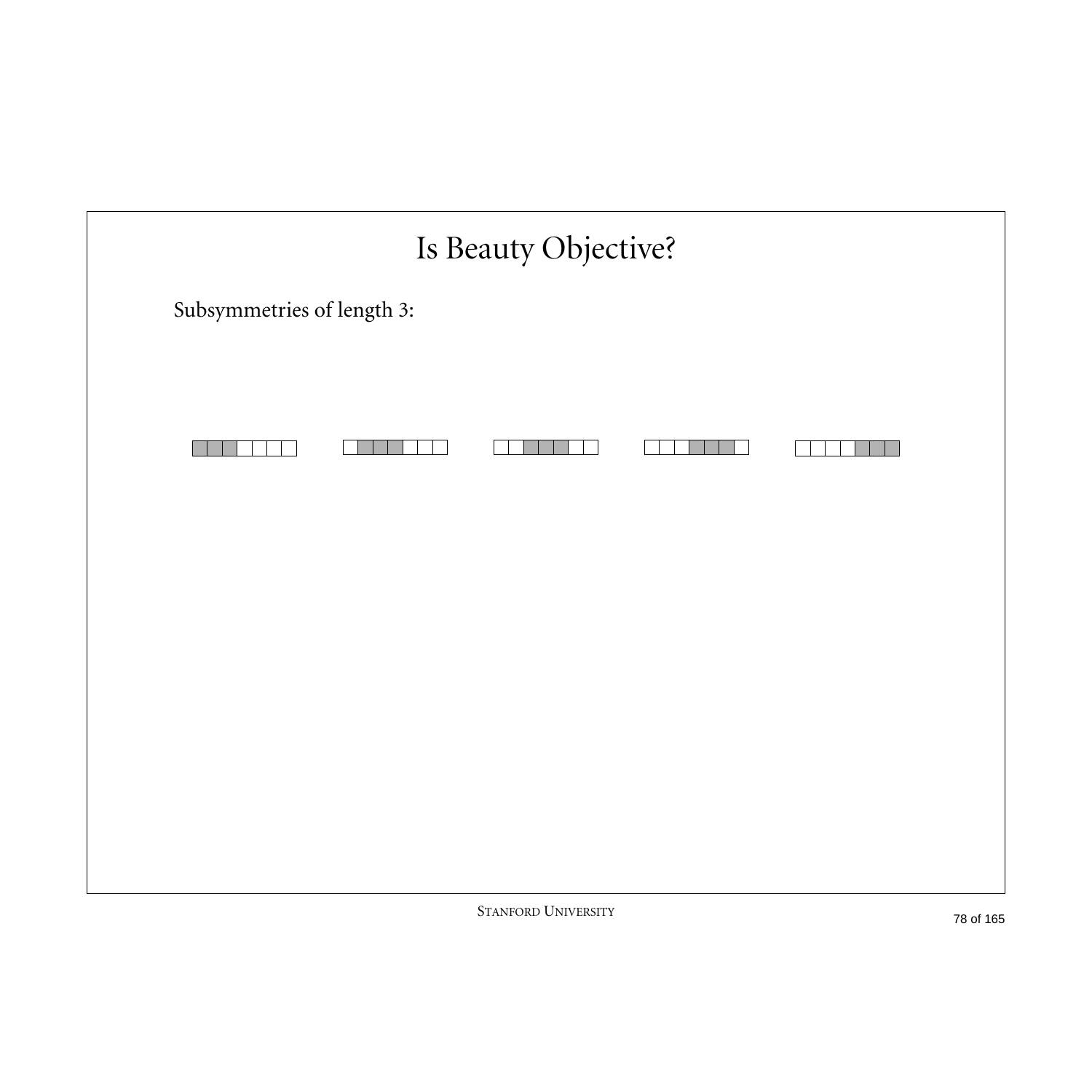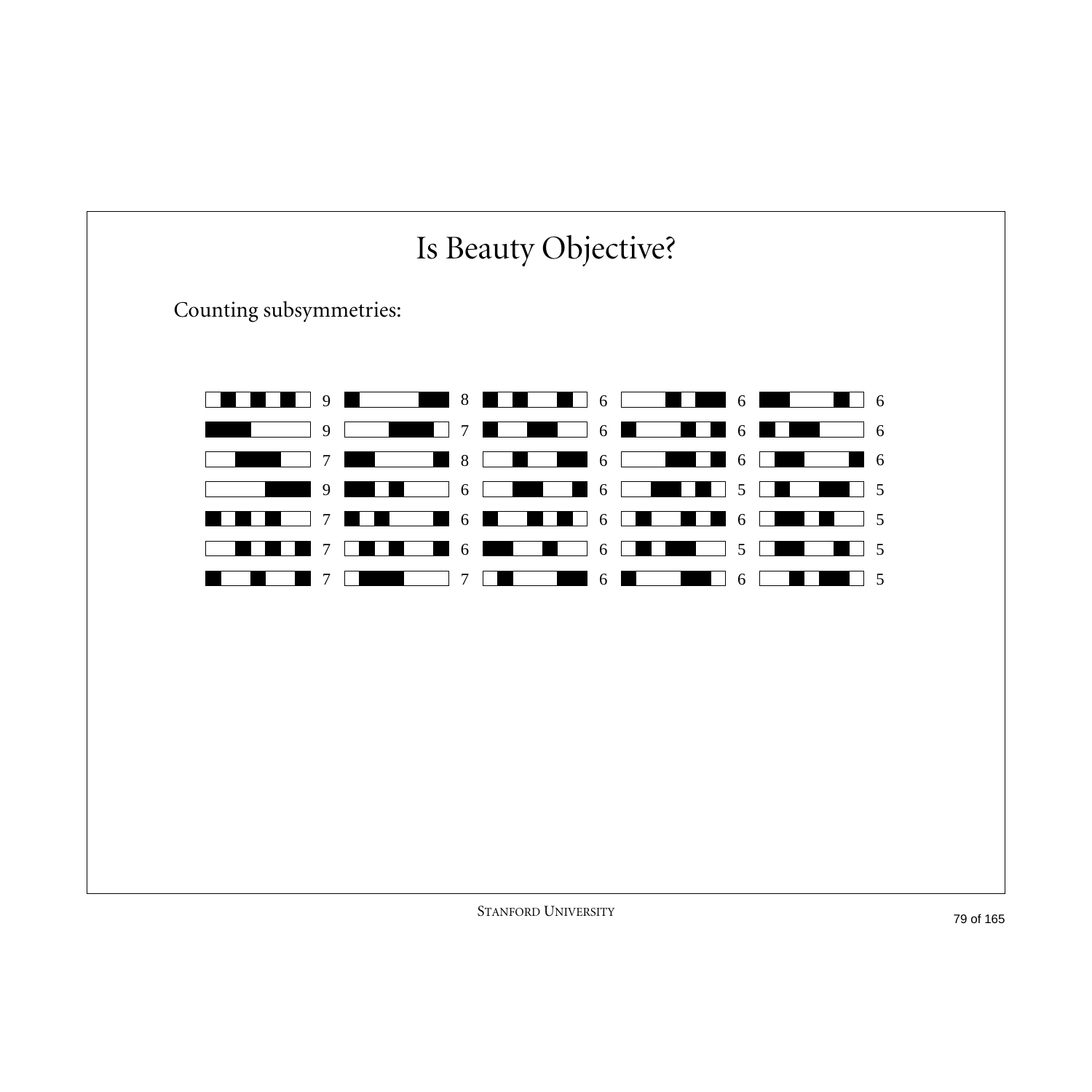## Turkish Carpets

His friends mentioned to him that his carpets had some special something:

*When people started telling me this I began to look more carefully to discover that there was indeed something I was attracted to in a halfconscious way. It seemed to me that the rugs I tended to buy exuded or captured an incredible amount of power which I did not understand but which I obviously recognized.*

In the course of buying so many rugs I made a number of discoveries. First, I *discovered that you could not tell if a rug had this special property—a spiritual quality—until you had been with it for about a week.... So, as a short cut, I began to be aware that there were certain geometrical properties that were predictors of this spiritual property. In other words, I made the shocking discovery that you could actually look at the rug in a sort of superficial way and just see if it had certain geometrical properties, and if it did, you could be almost certain that it had this spiritual property as well.*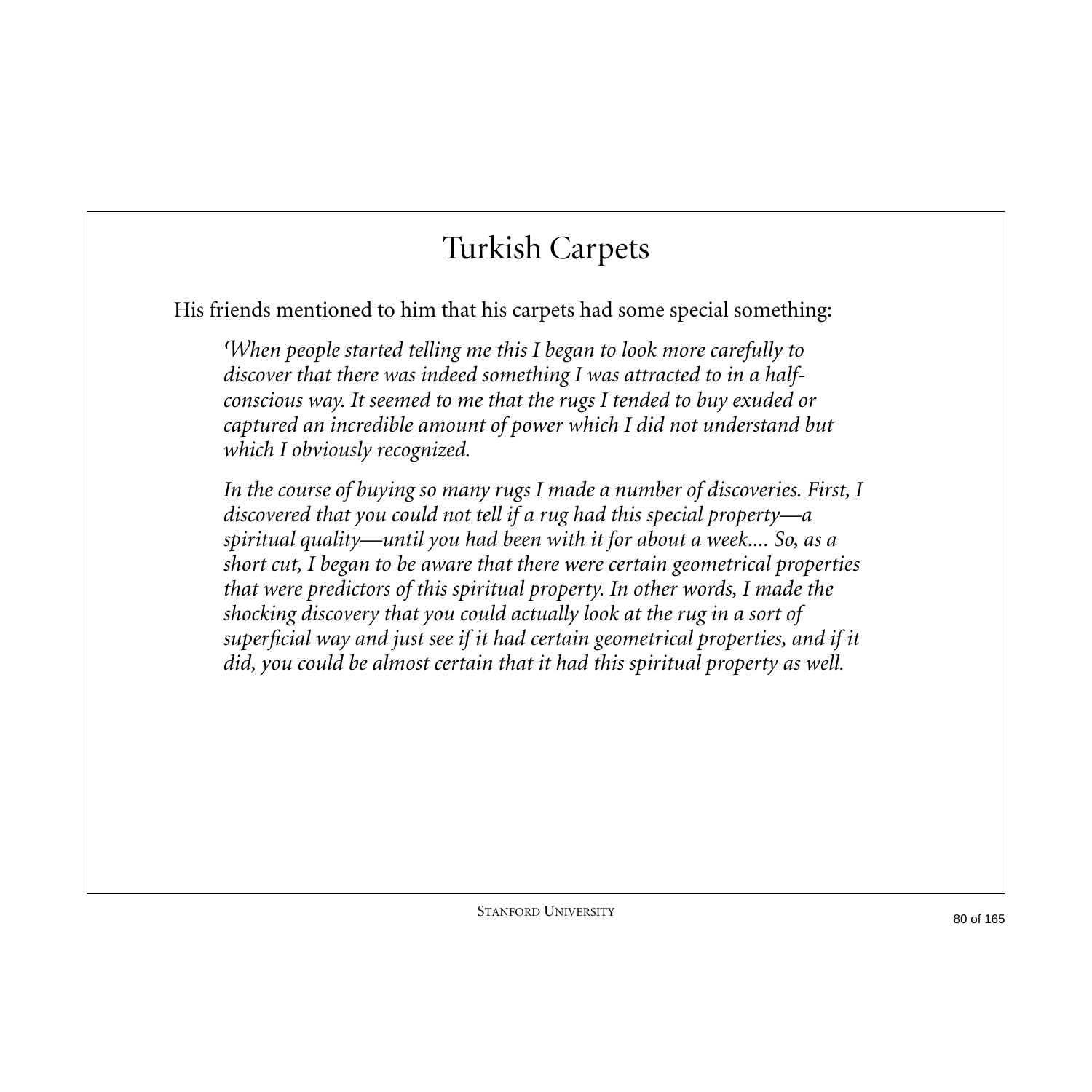## Small Scale

*In short, the small structure, the detailed organization of matter—controls the macroscopic level at a way that architects have hardly dreamed of.*

*But twentieth century art has been very bad at handling this level. We have become used to a "conceptual" approach to building, in which like cardboard, large superficial slabs of concrete, or glass, or painted sheetrock or plywood create very abstract forms at the big level. But they have no soul, because they have no fine structure at all....*

*It means, directly, that if we hope to make buildings in which the rooms and building feel harmonious—we too, must make sure that the structure is correct down to ⅛th of an inch. Any structure which is more gross, and which leaves this last eighth of an inch, rough, or uncalculated, or inharmonious will inevitably be crude.*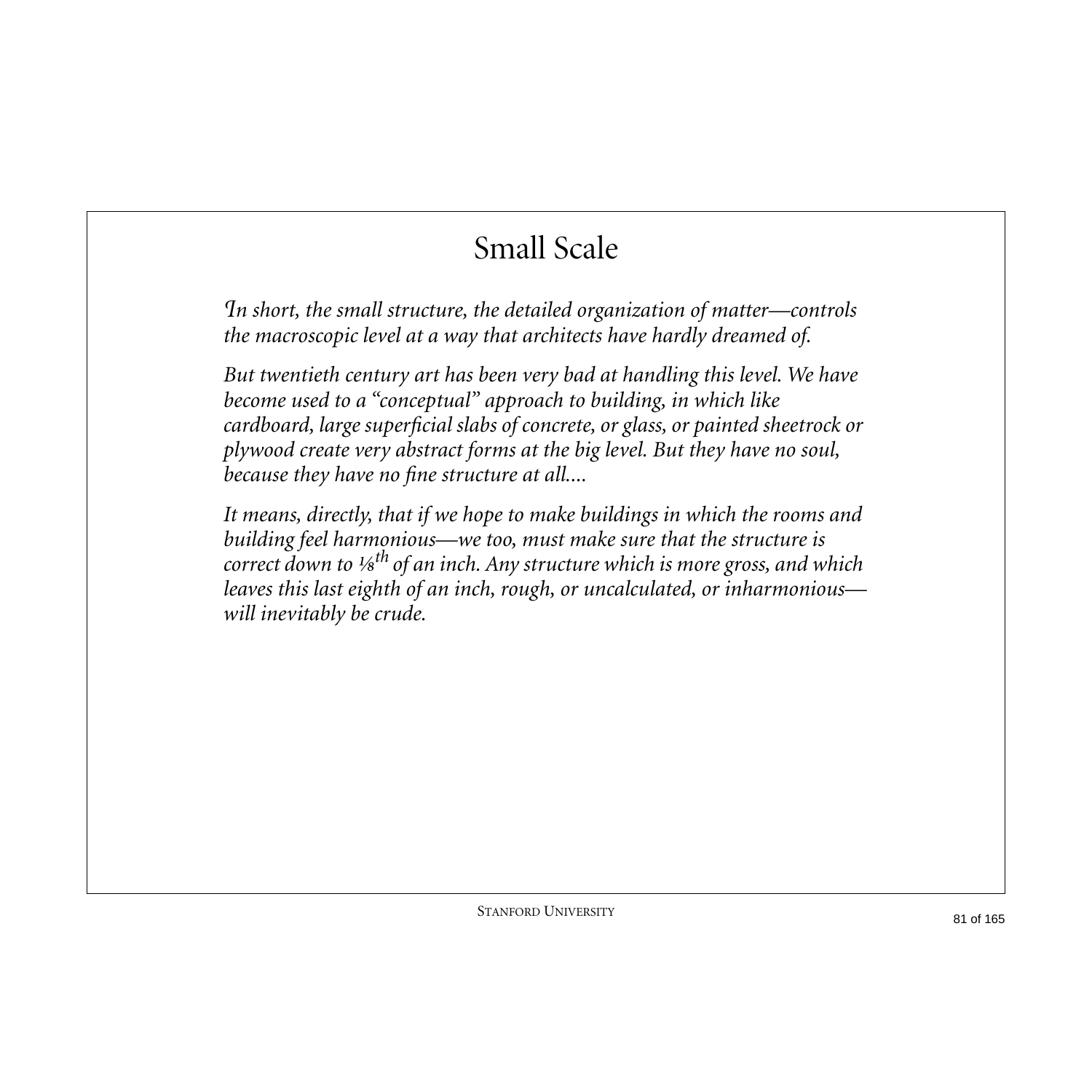### Detail Leads to Color

*The geometric micro-organization which I have described leads directly to the glowing color which we find in carpets. It is this achievement of color which makes the carpet have the intense "being" character that leads us to the soul.*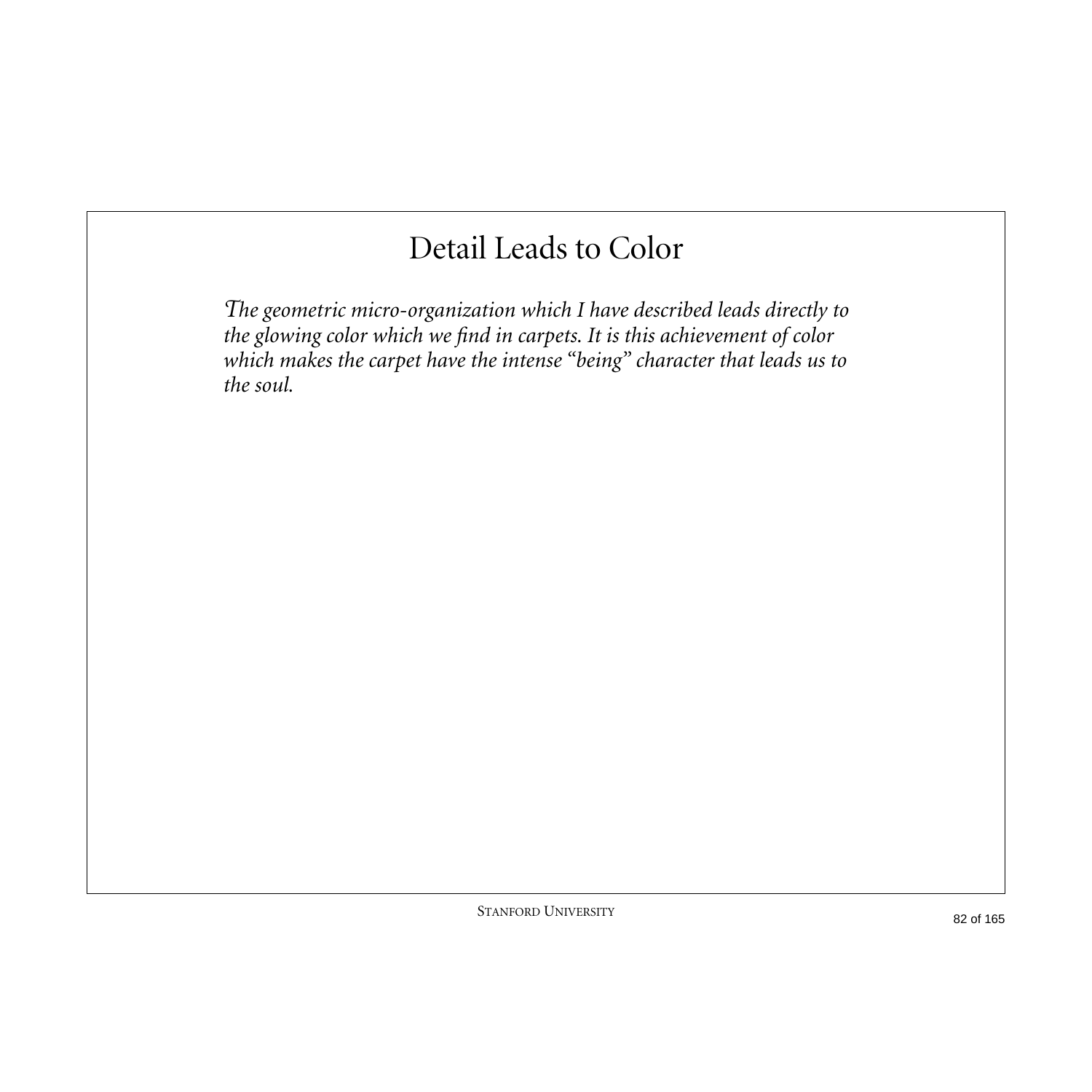## A Carpet is a Picture of God

*A carpet is a picture of God. That is the essential fact, fundamental to the people who produced the carpets, and fundamental to any proper understanding of these carpets....*

*The Sufis, who wove most of these carpets, tried to reach union with God. And, in doing it, in contemplating this God, the carpet actually tries, itself, to be a picture of the all seeing everlasting stuff. We may also call it the infinite domain or pearl-stuff.*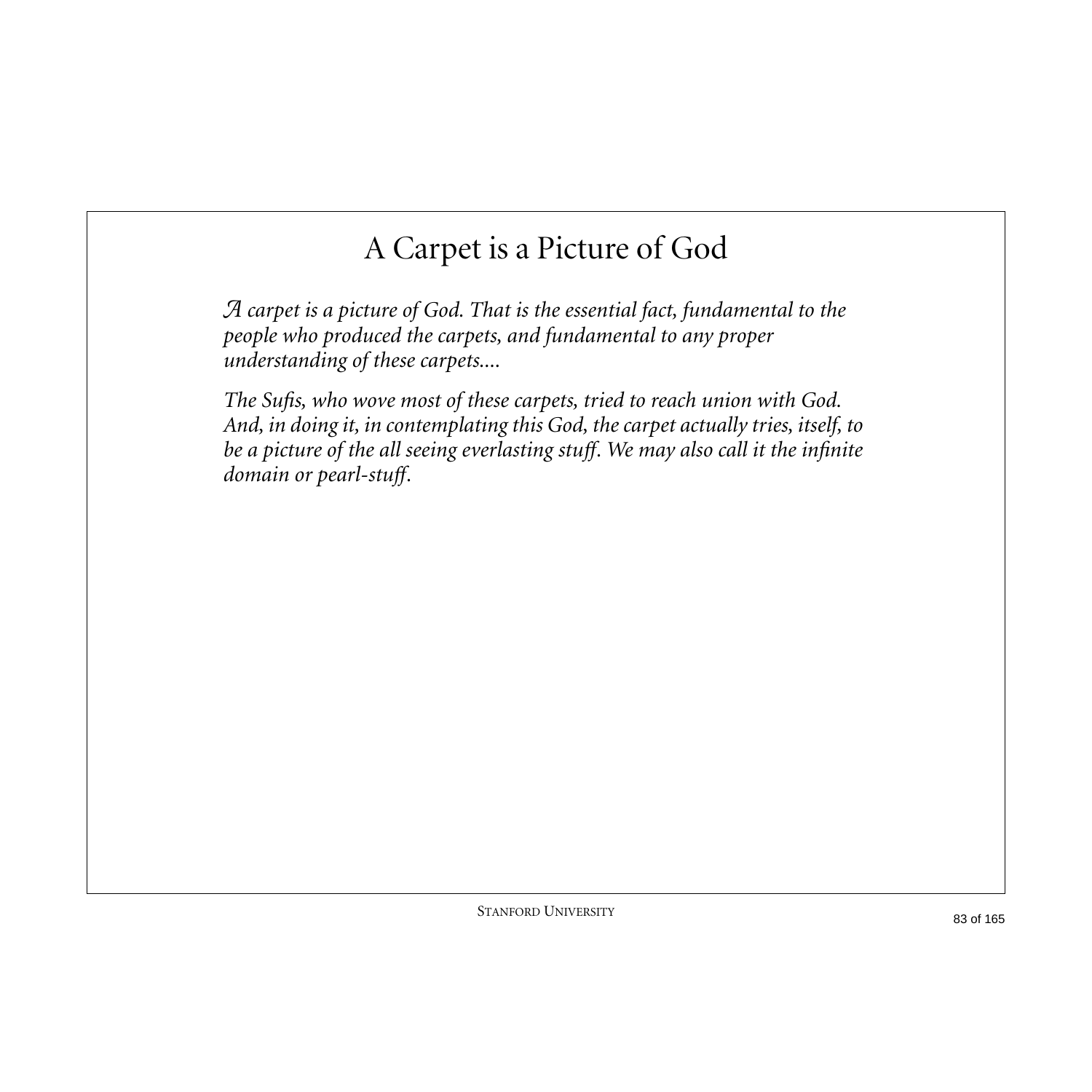## Wholeness

The depth of feeling in a carpet is related to *wholeness*:

*Both the animal-being which comes to life in a carpet, and the inner light of its color, depend directly on the extent to which the carpet achieves wholeness in its geometry. The greatest carpets—the ones which are most valuable, most profound—are, quite simply, the carpets which achieve the greatest degree of this wholeness within themselves.*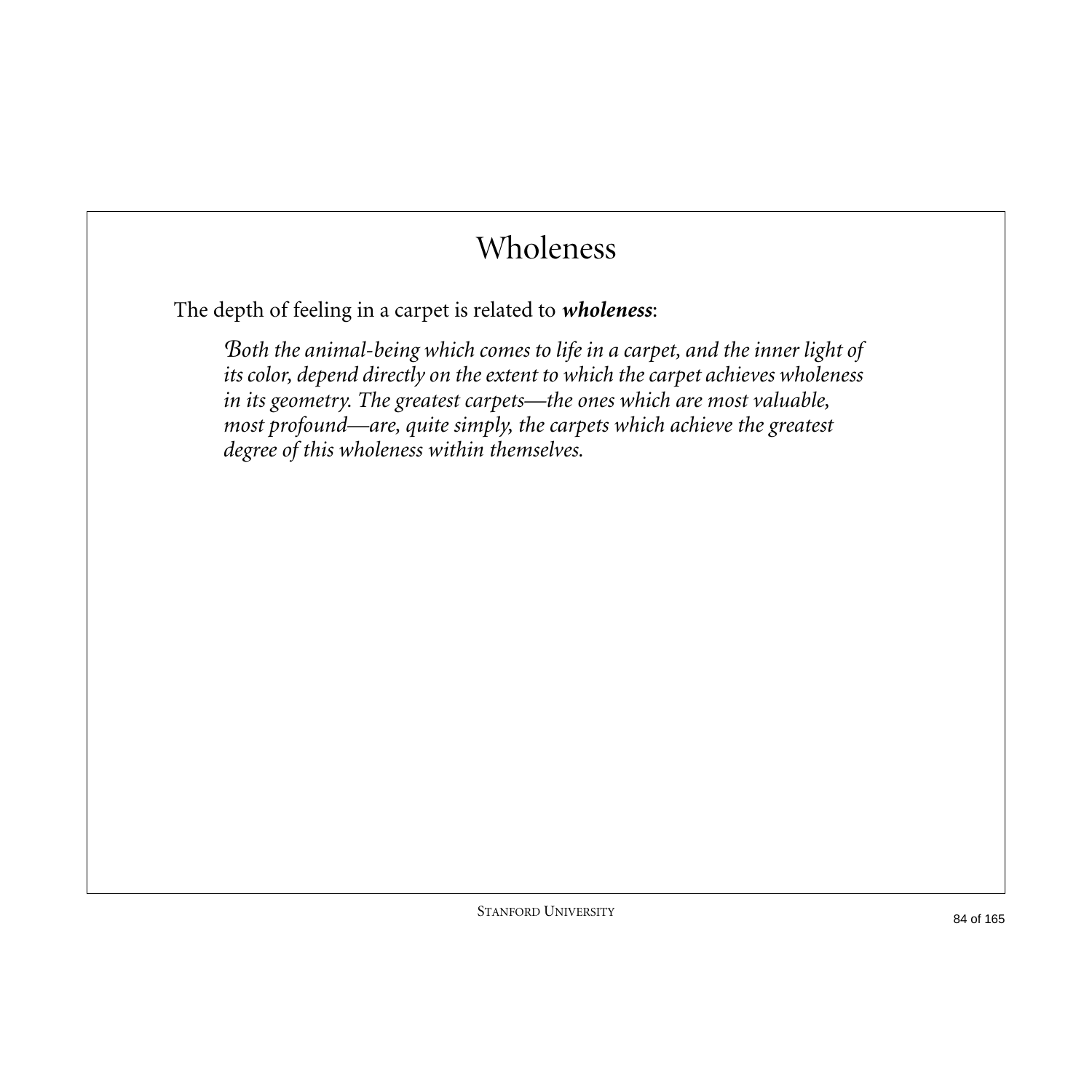## Alexander's Test of the Objective Quality of Beauty

*If you had to choose one of these two carpets, as a picture of your own self, then which one of the two carpets would you choose?...*

*In case you find it hard to ask the question, let me clarify by asking you to choose the one which seems better able to represent your whole being, the essence of yourself, good and bad, all that is human in you.*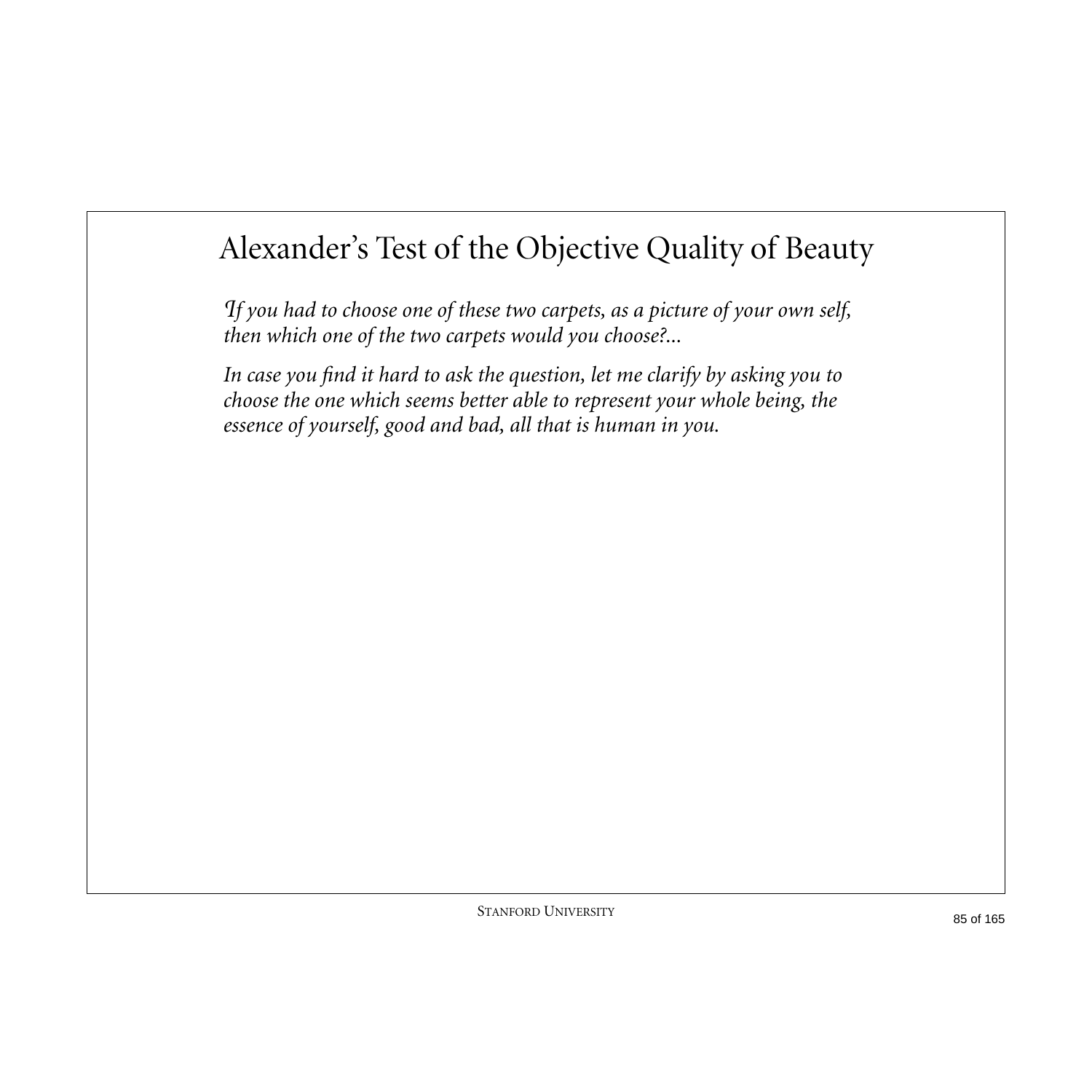### Alexander's Test of the Objective Quality of Beauty





Flowered Carpet Waving Border Carpet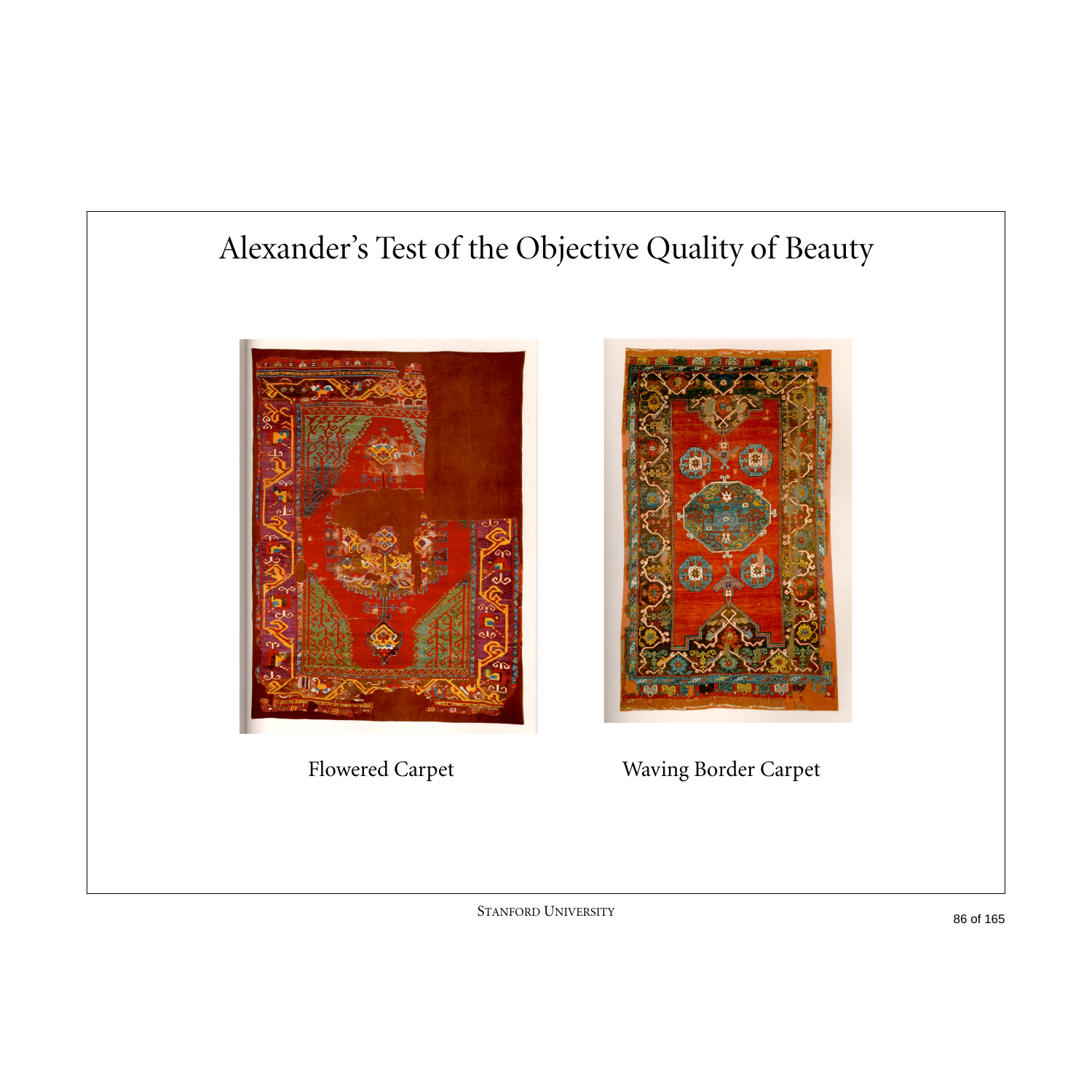#### Alexander's Test of the Objective Quality of Beauty

*I believe that almost everyone, after careful thought, will choose the lefthand example. Even though the two are of roughly equal importance, and of comparable age, I believe most people will conclude that the left-hand one is more profound: that one feels more calm looking at it; that one could look at it, day after day, for more years, that it fills one more successfully, with a calm and peaceful feeling. All this is what I mean by saying that, objectively, the left-hand carpet is the greater—and the more whole, of the two.*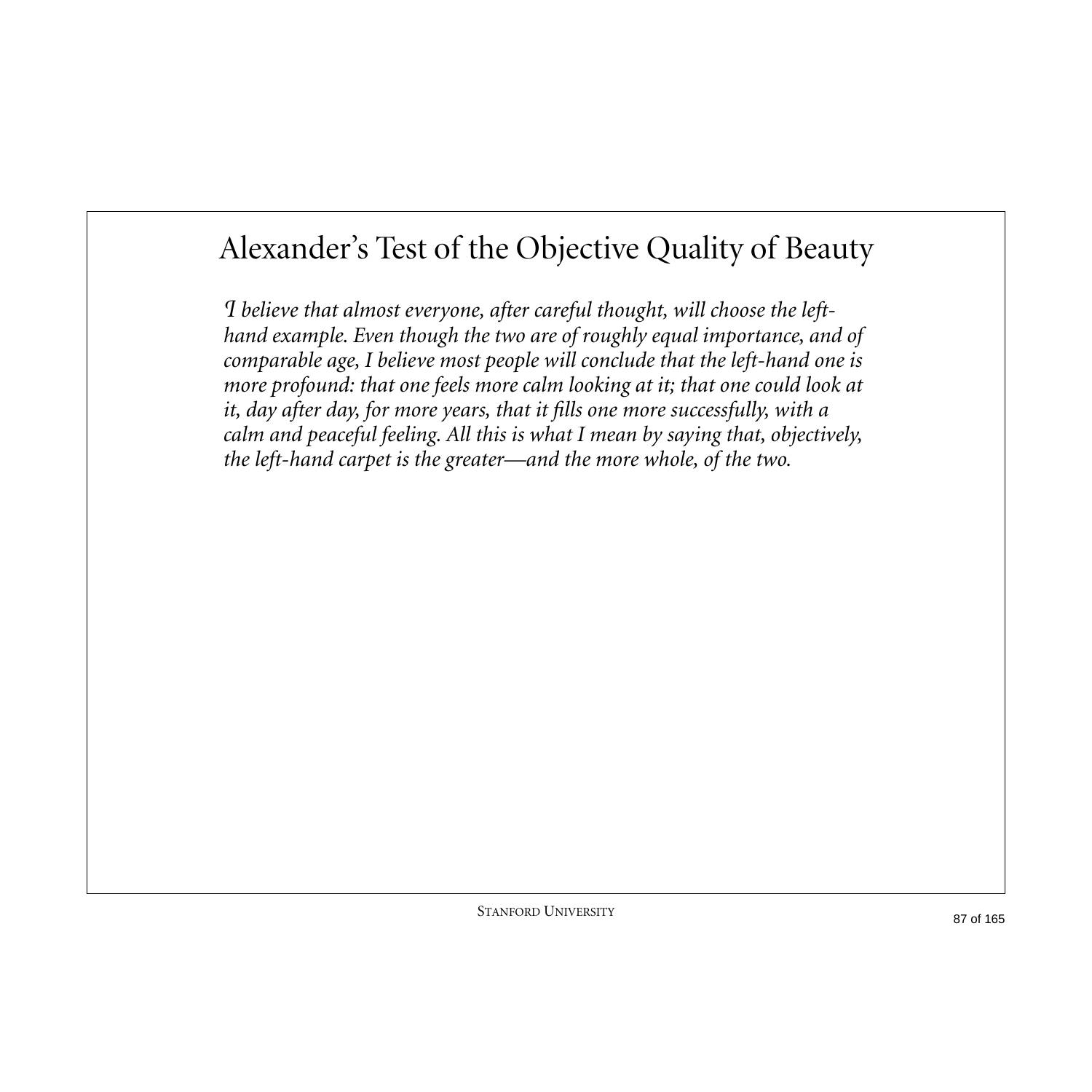## Where Does this Quality Come From?

Centers:

*As a first approximation, a "center" may be defined as a psychological entity which is perceived as a whole, and which creates the feeling of a center, in the visual field.*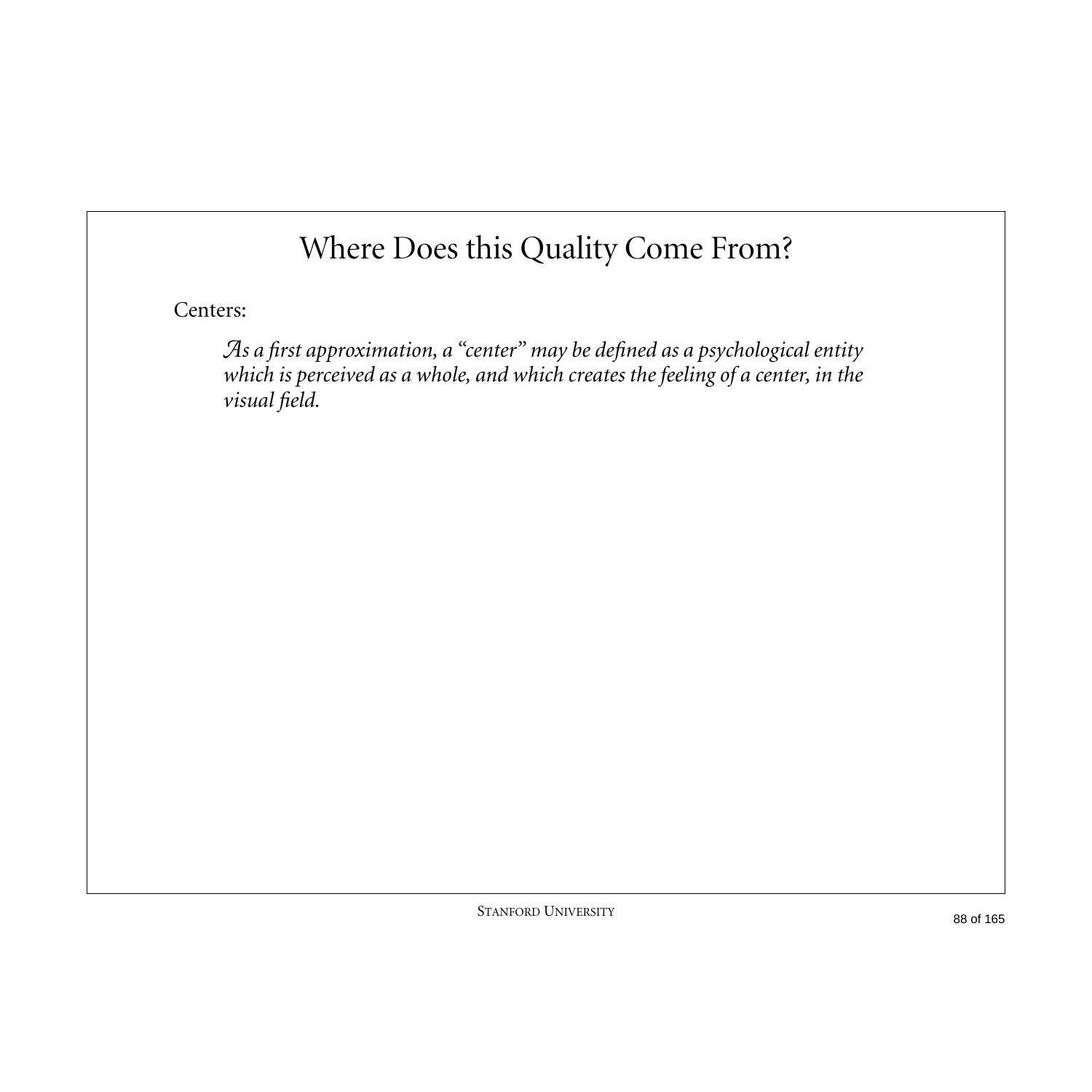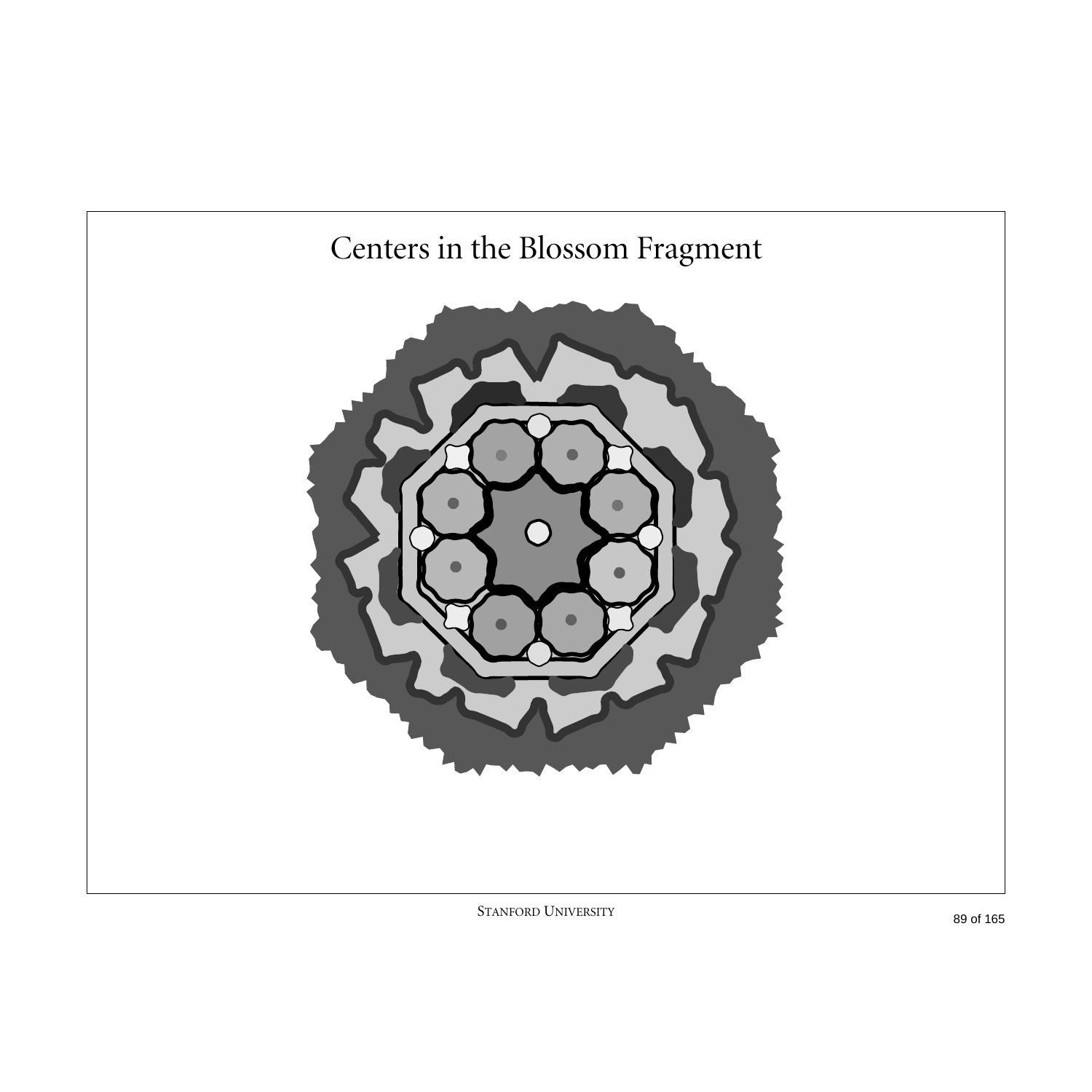### Centers in the Blossom Fragment:



*Notice that this figure has a strong center—in the very middle. But that's not the main point. Each of the lighter octagons and diamonds forms another center, the darker dots at the centers of the smaller blossoms form others. The asymmetrical black leaves are kinds of centers. The sharp indentations of the outer press towards the middle, reinforcing the center.*  [rpg]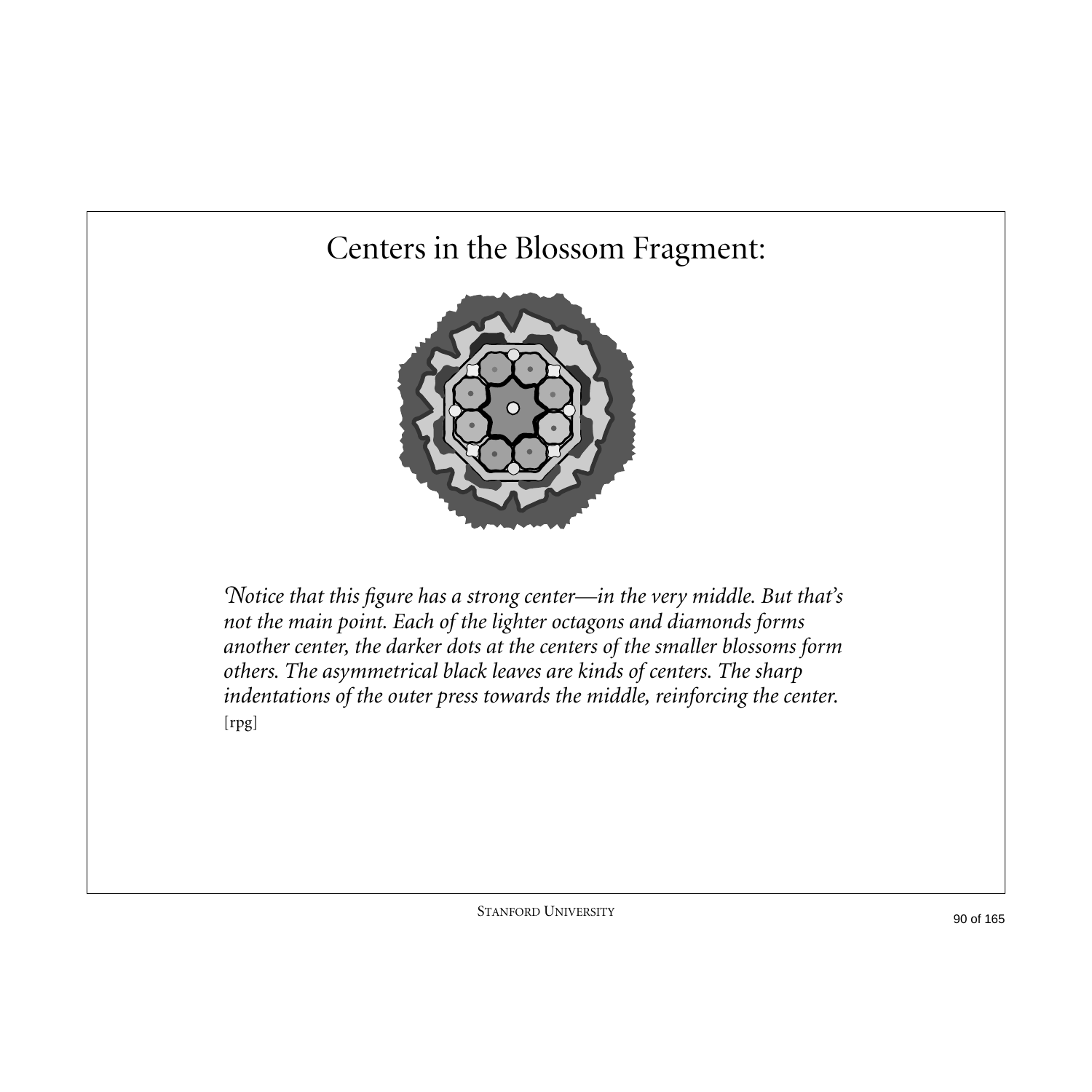## Niche of the Coupled Column Prayer Rug

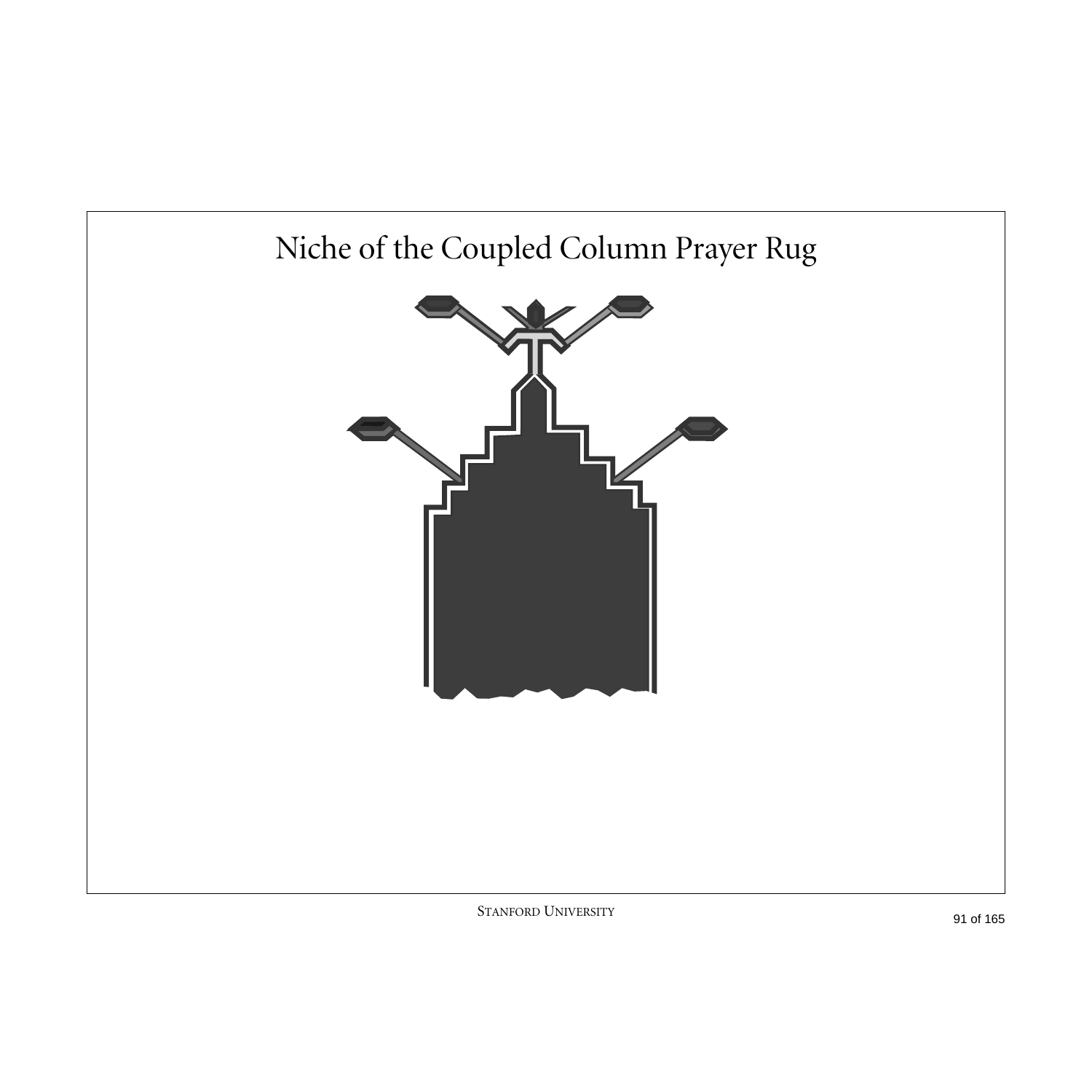## Multiplicity of Centers

*The degree of wholeness which a carpet achieves is directly correlated to the number of centers which it contains. The more centers it has in it, the more powerful and deep its degree of wholeness.*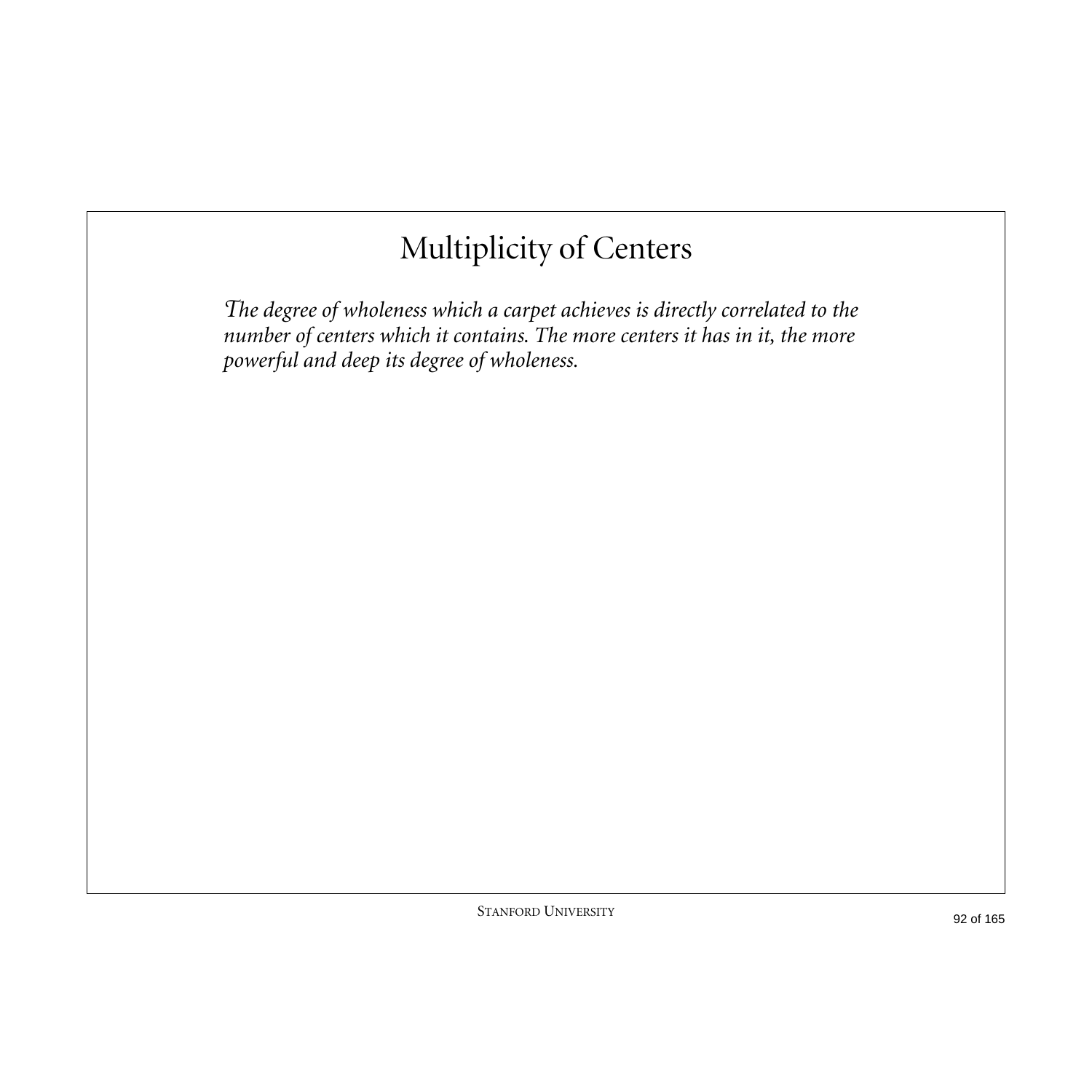

*Here both the dark design elements and the lighter background form centers wherever there is a convex spot, wherever linear parts cross, and at bends.*  There are perhaps a dozen or more centers here. [rpg]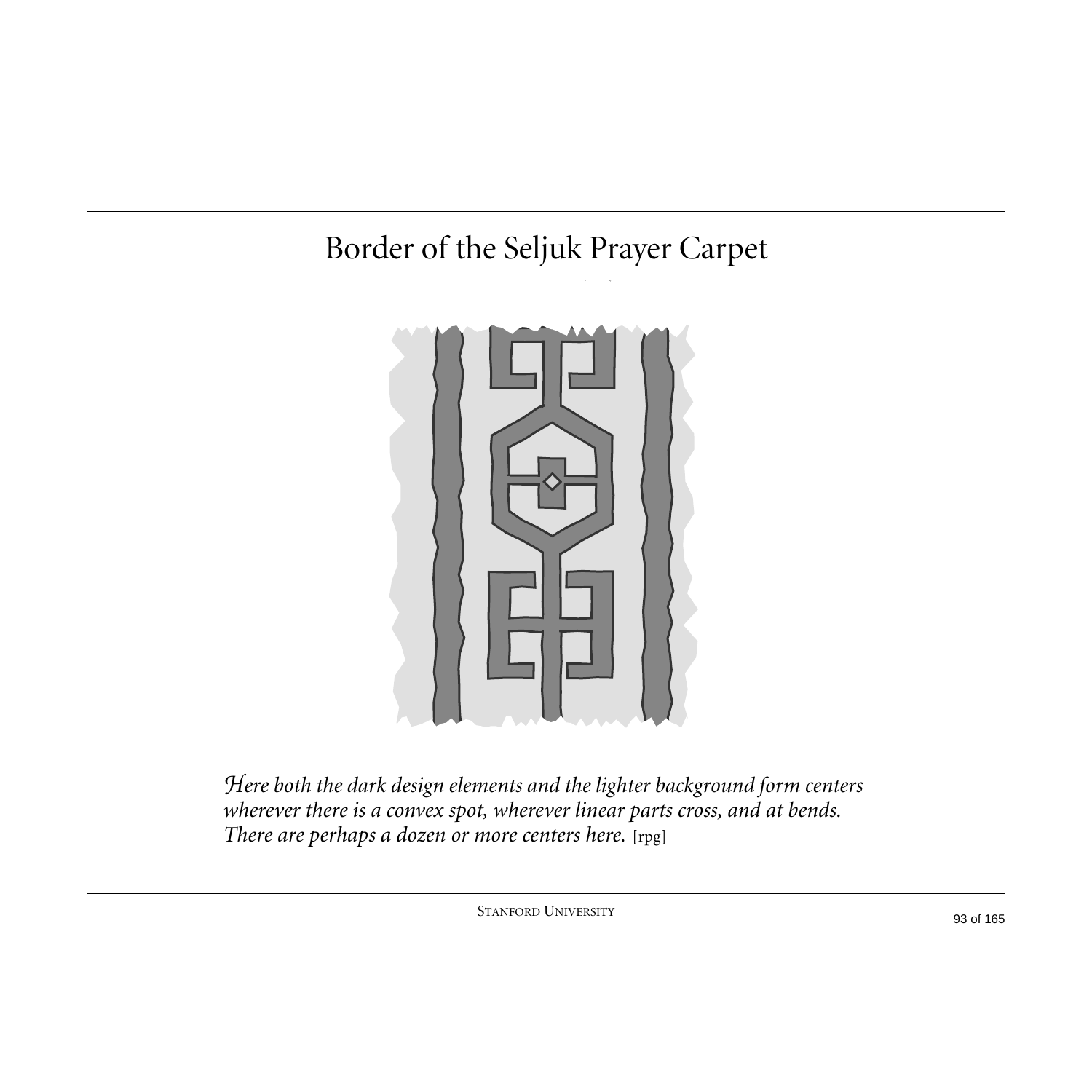### Local Symmetries

Centers are made up of local symmetries

*1. Most centers are symmetrical. This means they have at least one bilateral symmetry.*

*2. Even when centers are asymmetrical, they are always composed of smaller elements or centers which are symmetrical.*

*3. All centers are made of many internal local symmetries, which produce smaller centers within the larger center (most of them not on the main axis of the larger center), and have a very high internal density of local symmetries. It is this property which gives them their power.*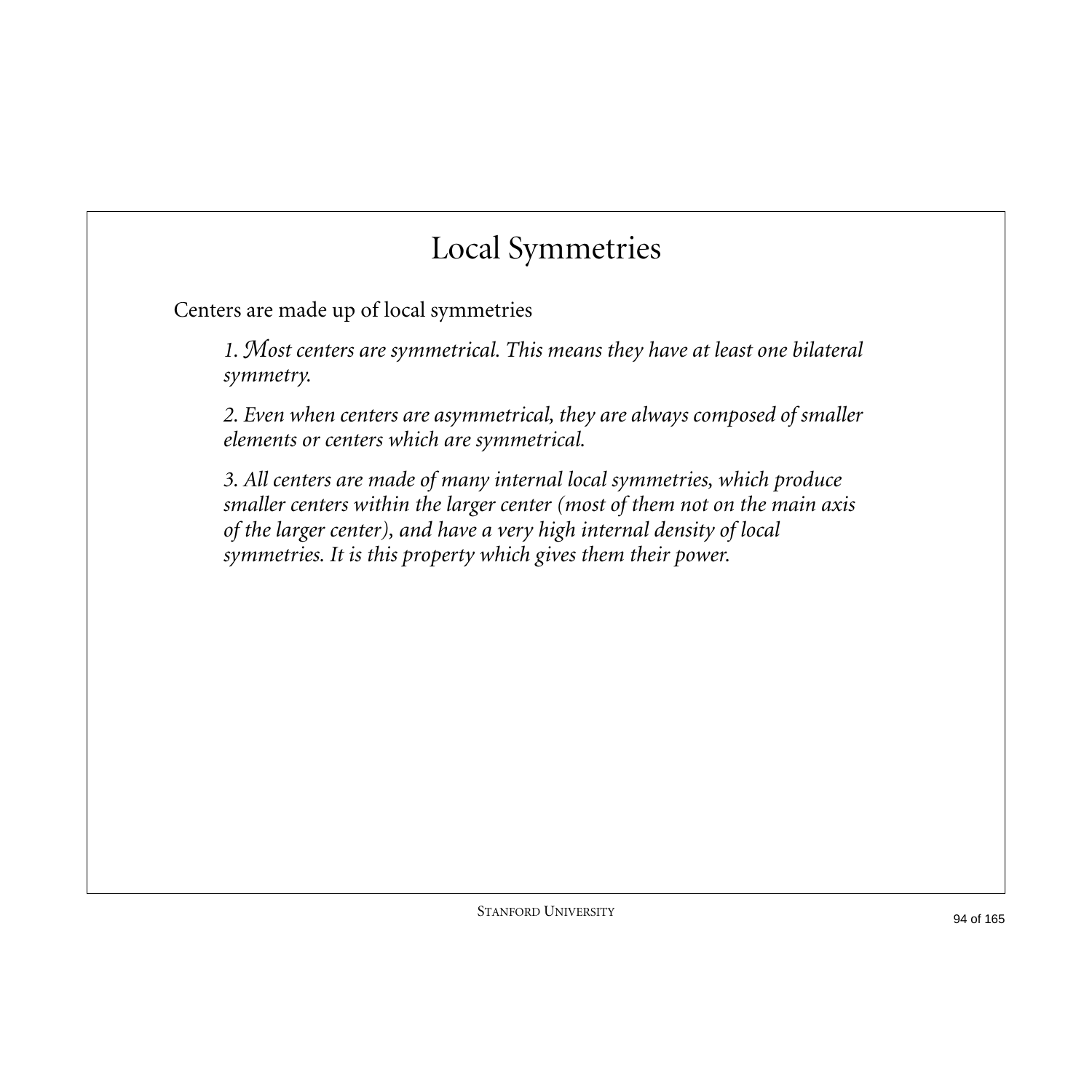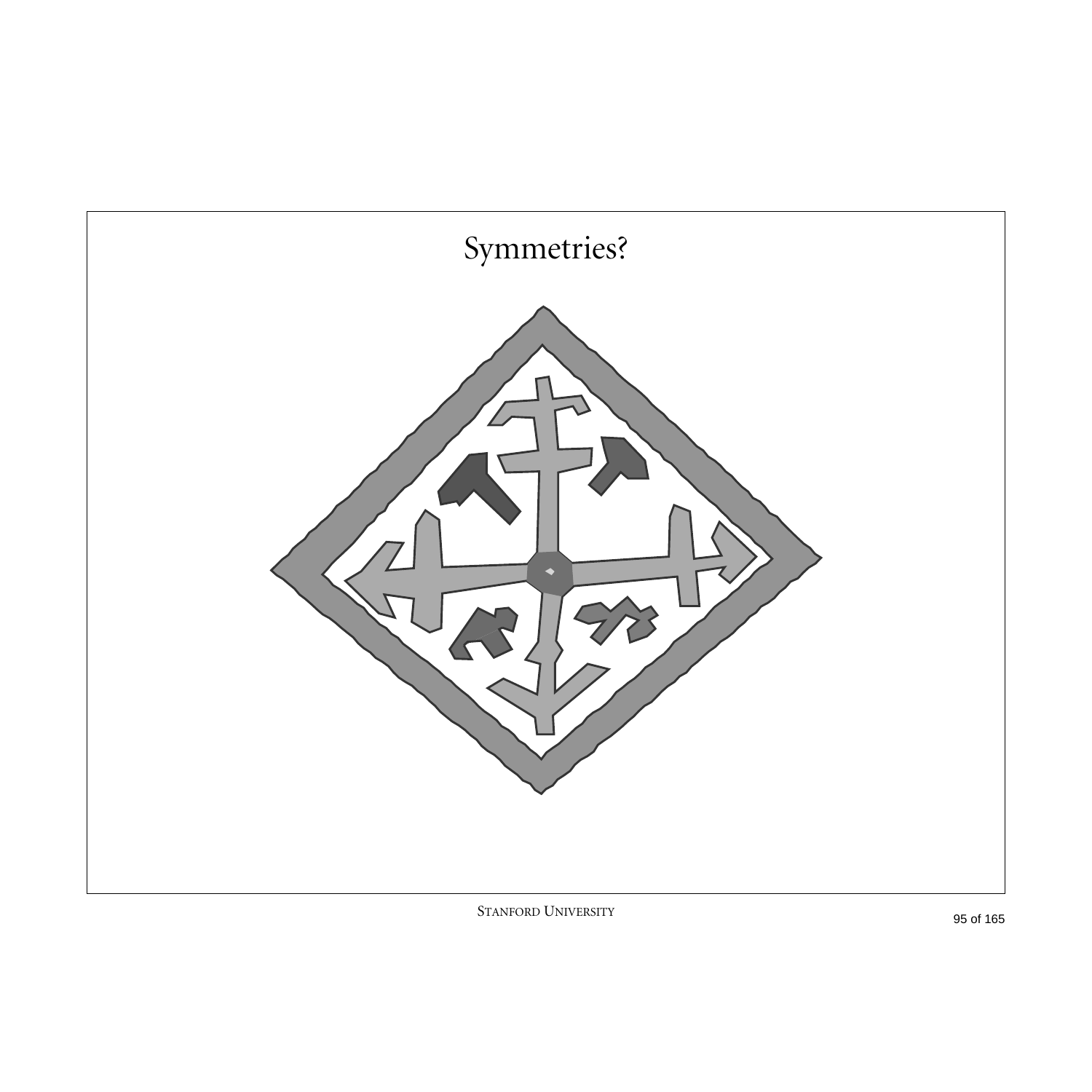## Centers Recursively Defined

*A center will become distinct, and strong, only when it contains, within itself, another center, also strong, and no less than half its own size.*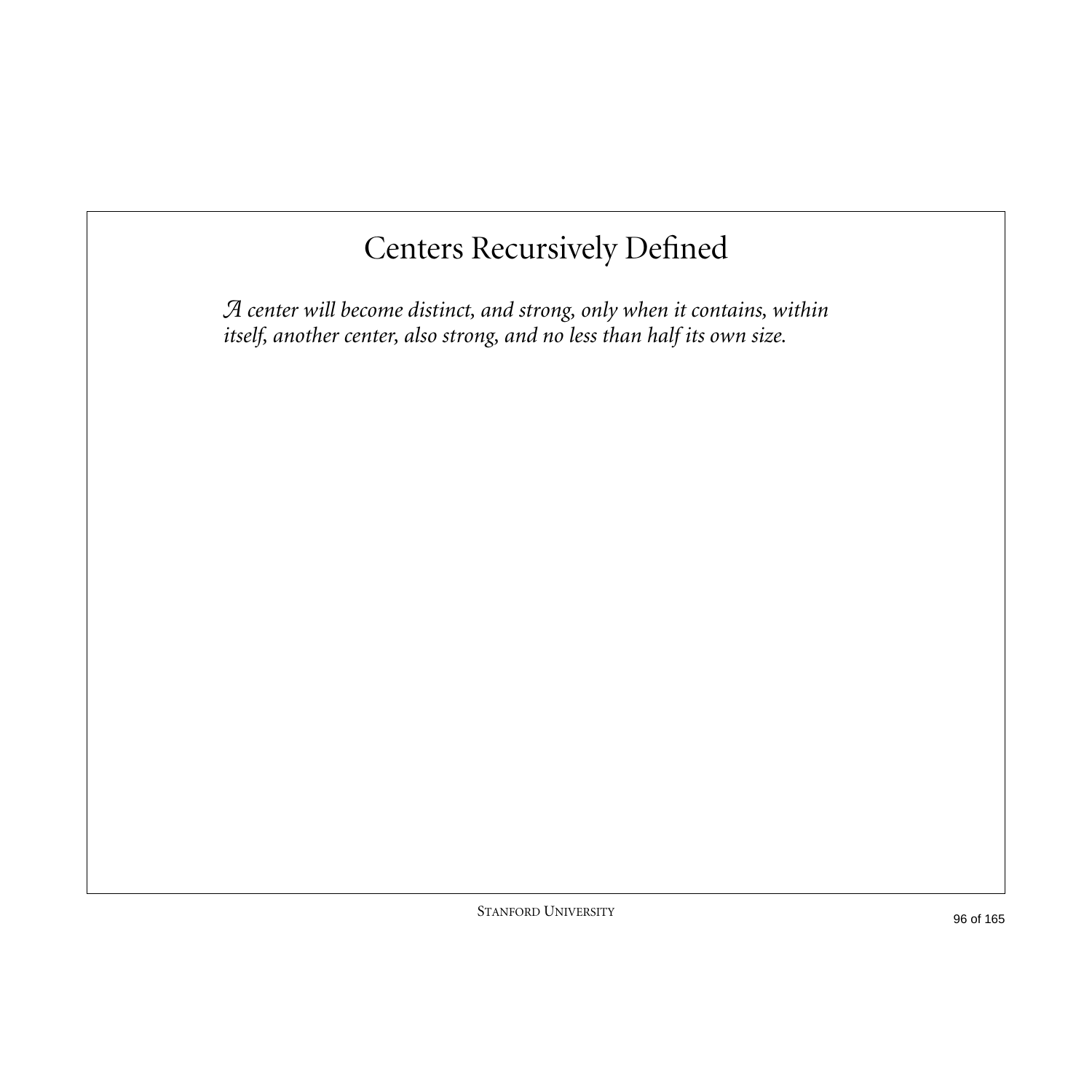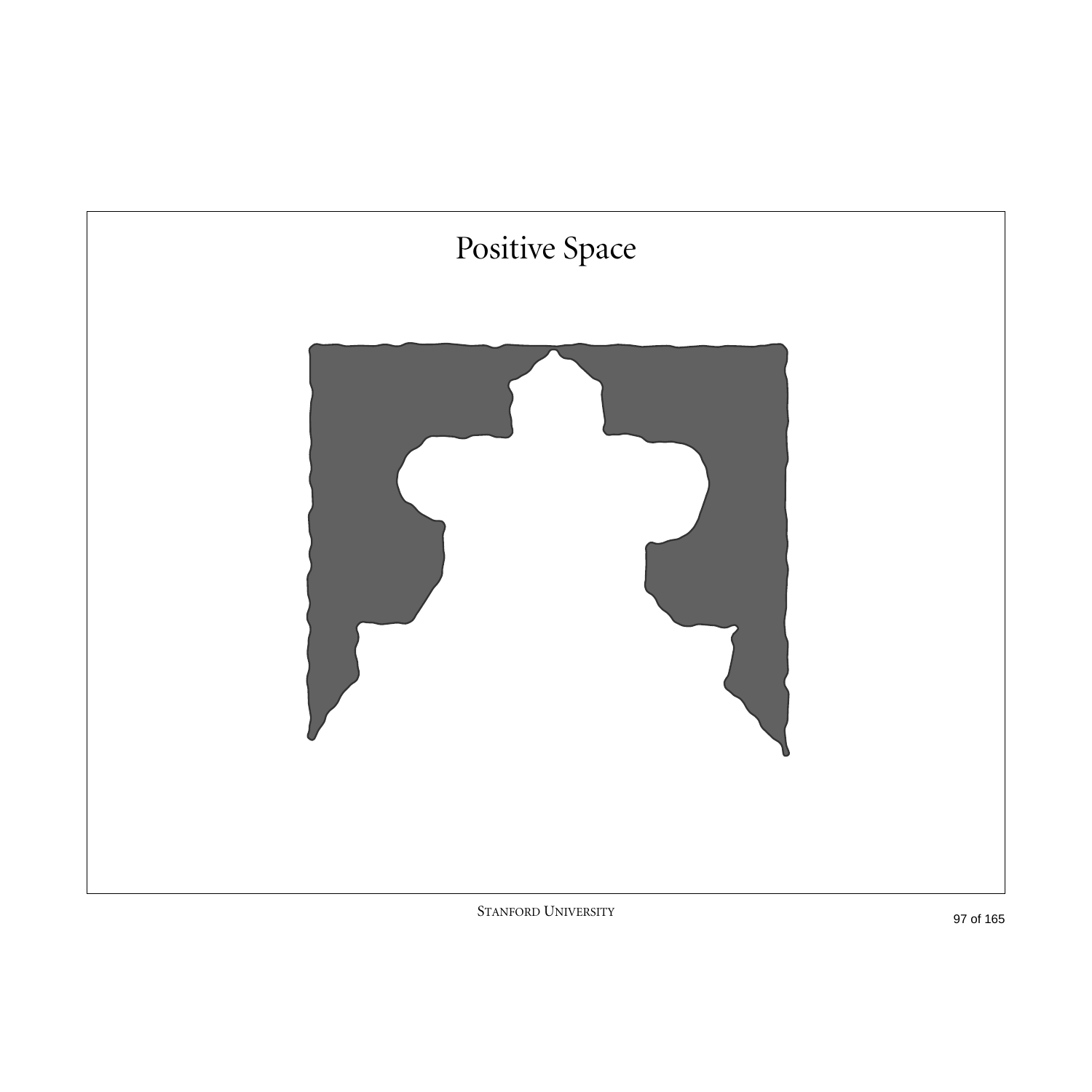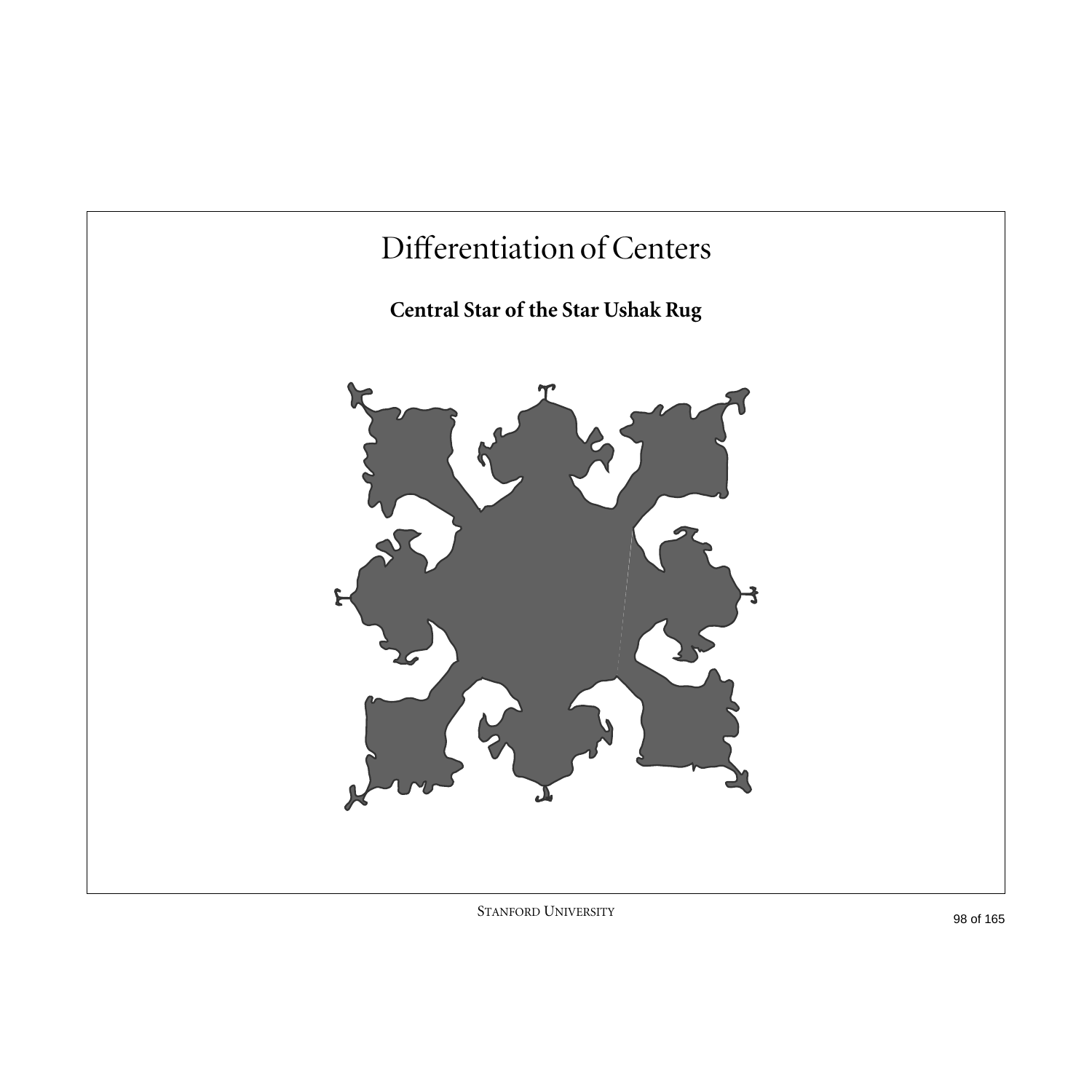## Central Star of the Star Ushak Rug

*1. The centers next to the figure—those created by the space around it—are also very strong.*

*2. These strong centers are extremely* different *in character from the star itself—thus the distinctness is achieved, in part, by the differences between the centers of the figure, and the centers of the ground.*

*3. There are very strong color differences between field and ground.*

*4. The complex character of the boundary line seems, at least in this case, to contribute to the distinctiveness of the form....*

*5. The hierarchy of levels of scale in the centers also help create the effect, by increasing the degree to which the form is perceived as a whole, entity, or being in its own right.*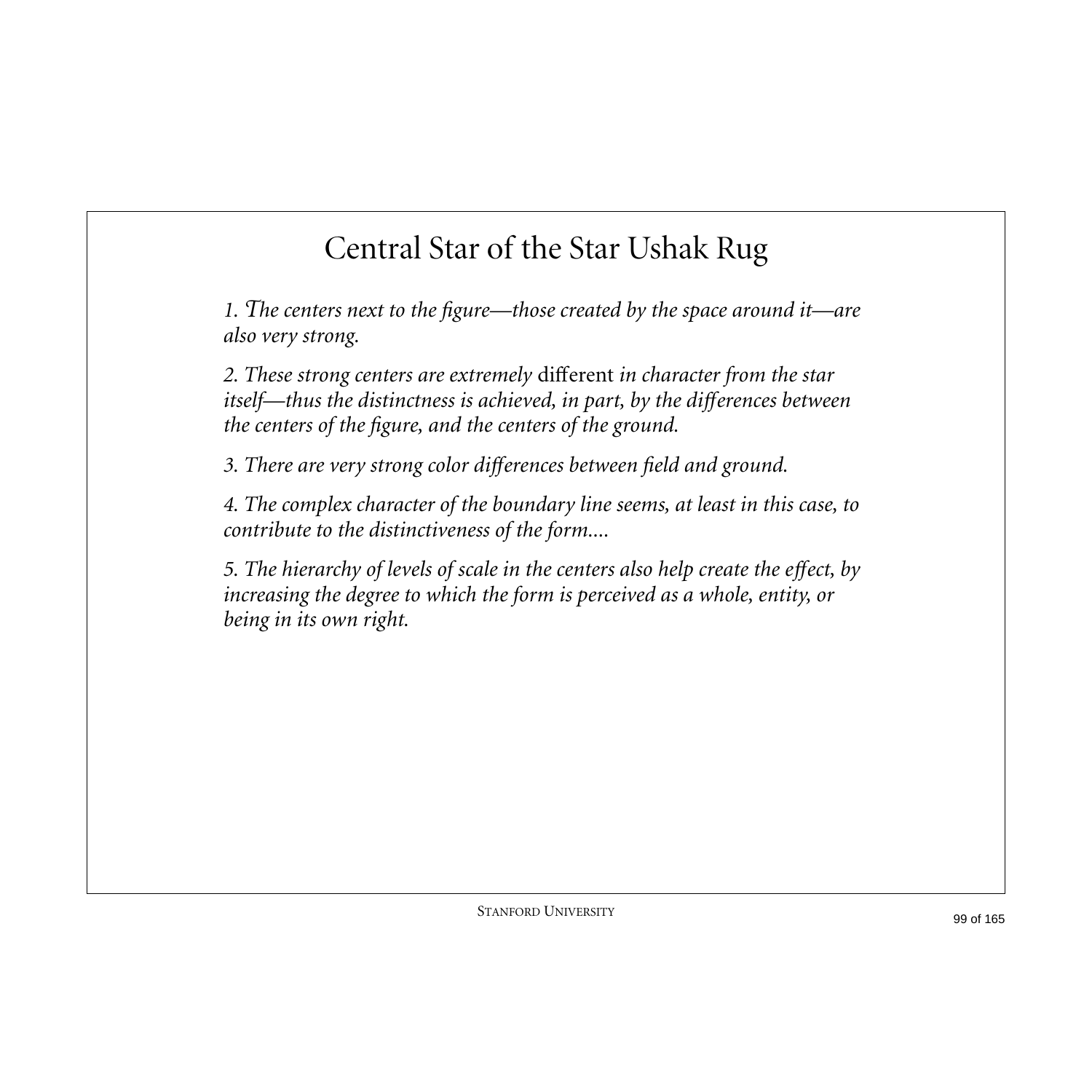## Definition of Centers

*Every successful center is made of a center surrounded by a boundary which is itself made of centers.*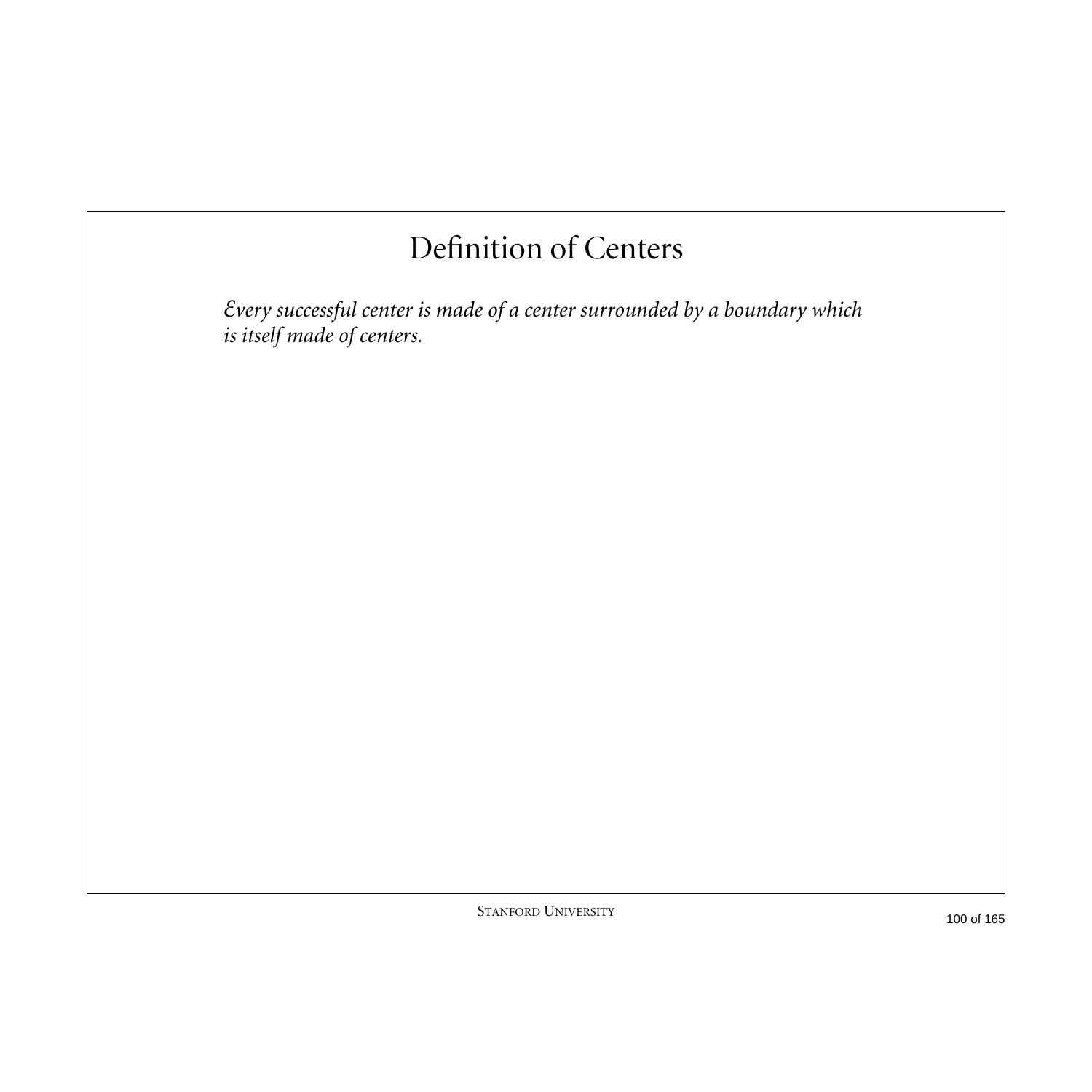

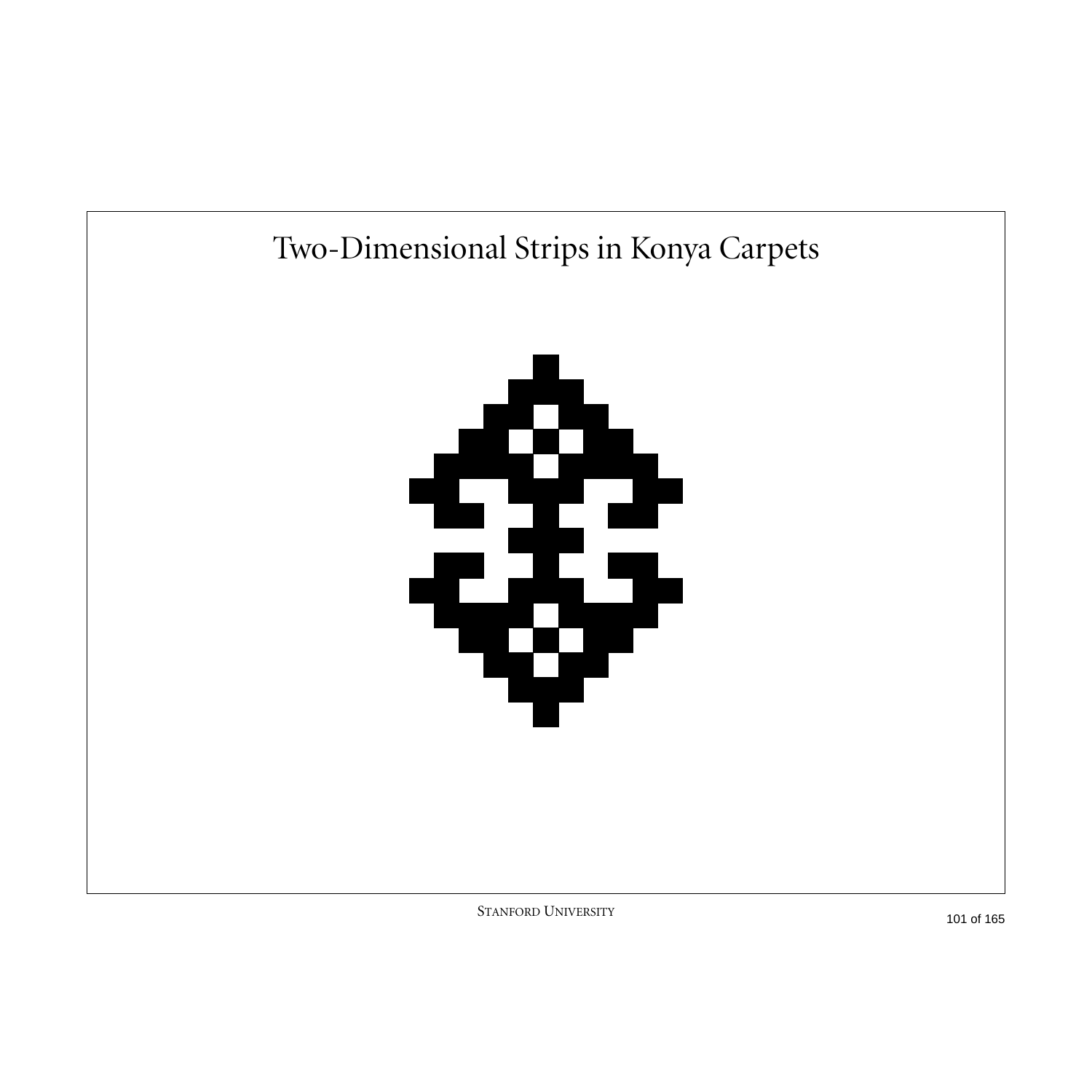## Design Process for Carpets

*...the greatest structures, the greatest centers, are created not within the framework of a standard pattern—no matter how dense the structures it contains—but in a more spontaneous frame of mind, in which the centers lead to other centers, and the structure evolves, almost of its own accord, under completely autonomous or spontaneous circumstances. Under these circumstances the design is not thought out, conceived—it springs into existence, almost more spontaneously, during the process by which it is made.*

*And, of course, this process corresponds more closely to the conditions under which a carpet is actually woven—since working, row by row, knot by knot, and having to create the design as it goes along, without ever seeing the whole, until the carpet itself is actually finished—this condition, which would seem to place such constraint and difficulty on the act of creation—is in fact just that circumstance in which the spontaneous, unconscious knowledge of the maker is most easily released from the domination of thought—and thus allows itself most easily to create the deepest centers of all.*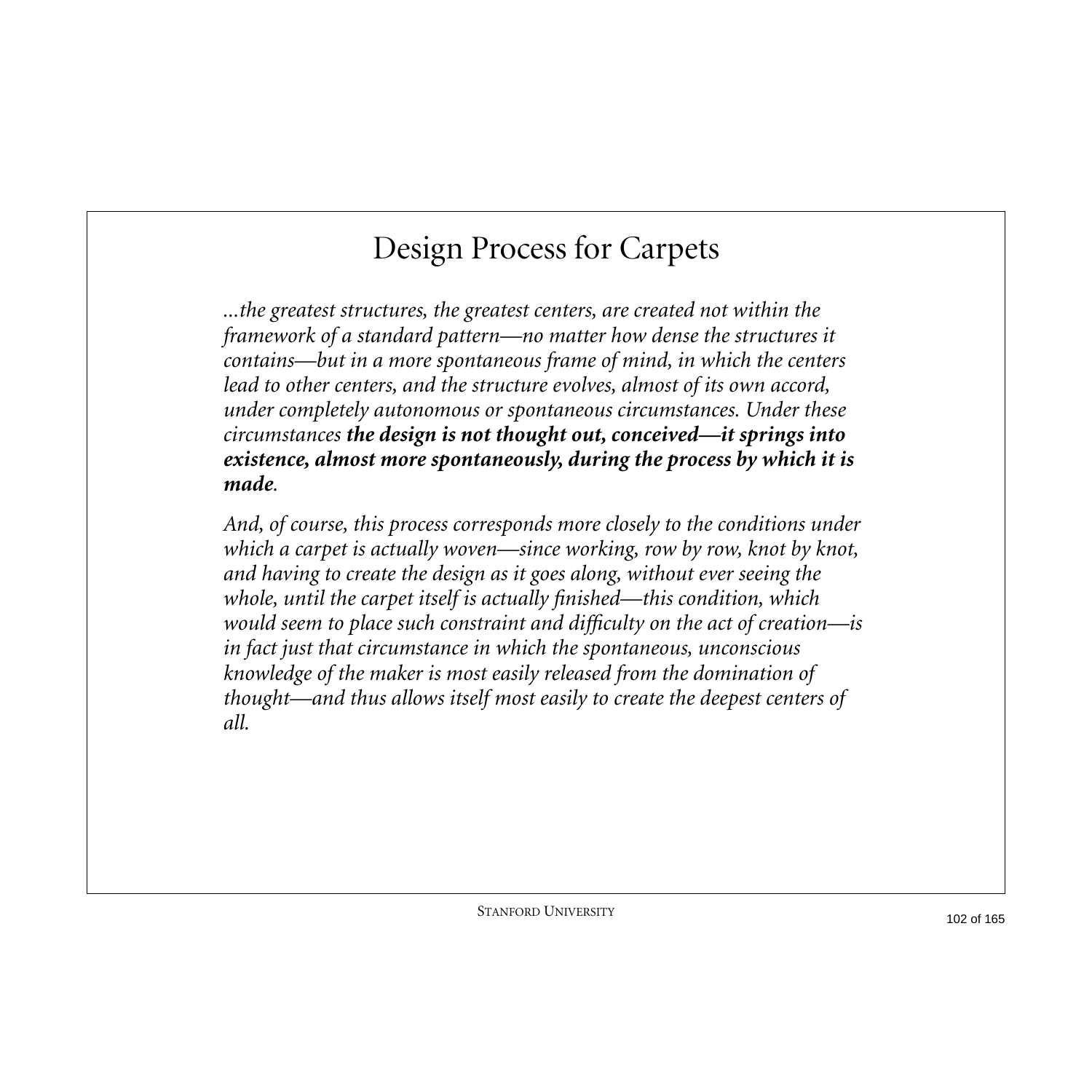## The Emergence of Beings

*I now present the culmination of the argument. This hinges on an extraordinary phenomenon—closely connected to the nature of wholeness and fundamental to the character of great Turkish carpet art. It may be explained in a single sentence:* As a carpet begins to be a center *(and thus to contain the densely packed structure of centers...)*, then, gradually, the carpet as a whole also begins to take on the nature of "being." *We may also say that it begins to be a picture of a human soul.*

*The subject is delicate, because it is not quite clear how to discuss it—not even how to evaluate it—nor even in what field or category to place it. It opens the door to something we can only call "spirit" and to the empirical fact—a fact of psychology if of nothing else—that after all, when a carpet does achieve some greatness, the greatness it achieves seems to lie in the realm of the spirit, not merely in the realm of art.*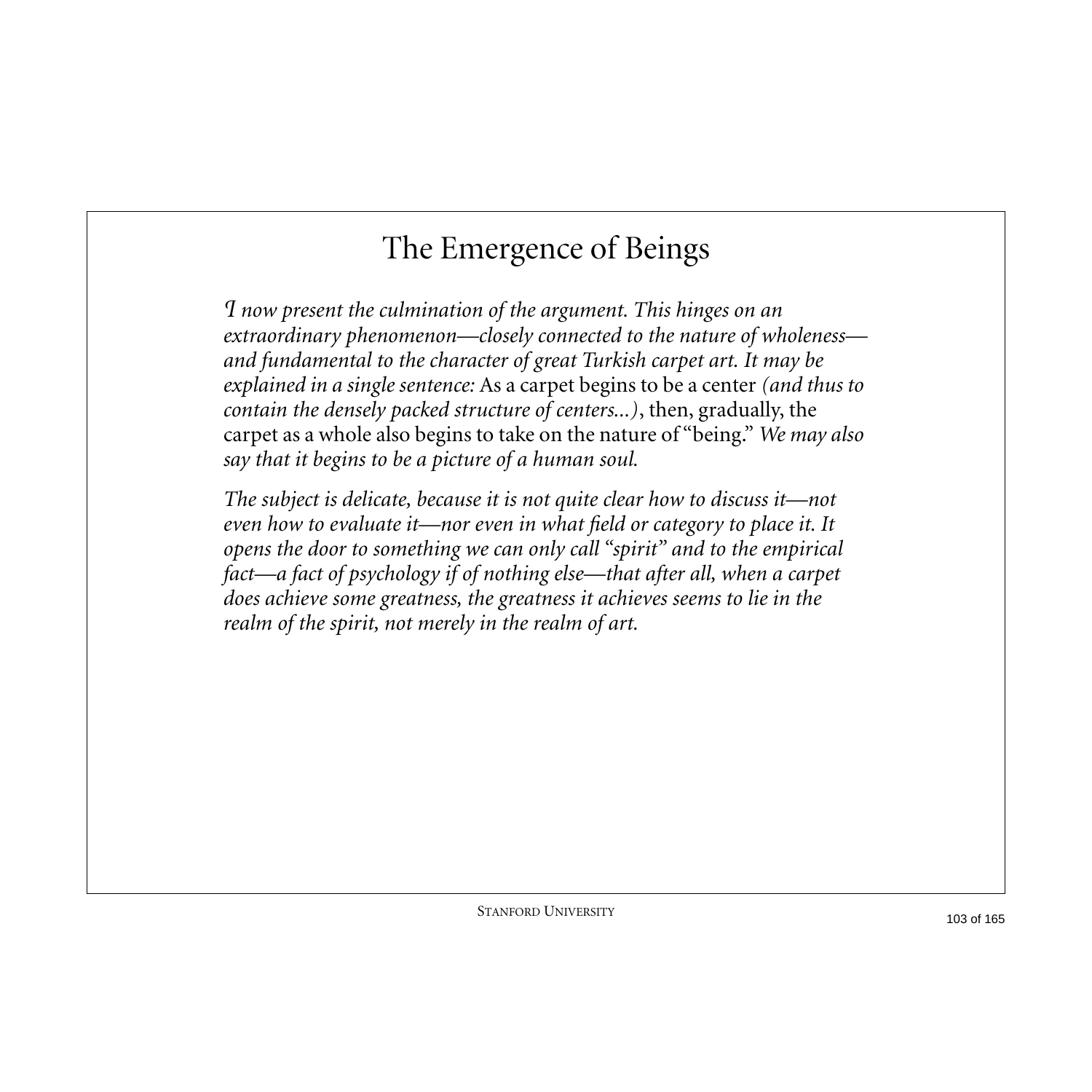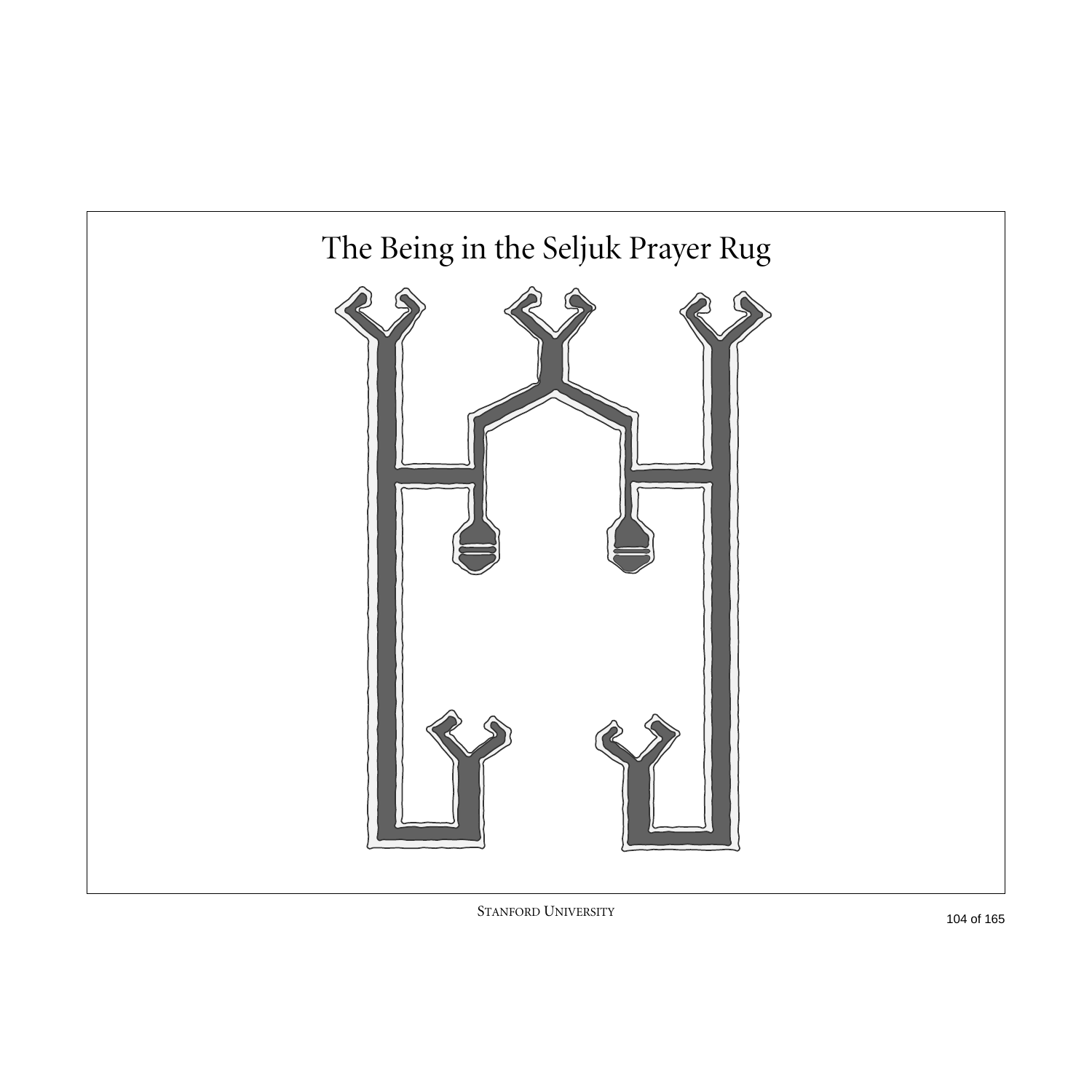# Beginnings

*I see the beginnings of an attitude in which the structure may be understood, concretely, and with a tough mind—not only with an emotional heart. And I see the rebirth of an attitude about the world, perhaps based on new views of ethics, truth, ecology, which will give us a proper ground-stuff for the mental attitude from which these works can spring.*

*I do not believe that these works—the works of the 21st century—will resemble the Turkish carpets in any literal sense. But I believe some form of the same primitive force, the same knowledge of structure, and the same desire to make a work in which the work carries and illuminates the spirit will be present.*

*I am almost certain, that in the 21st century, this ground-stuff will appear.*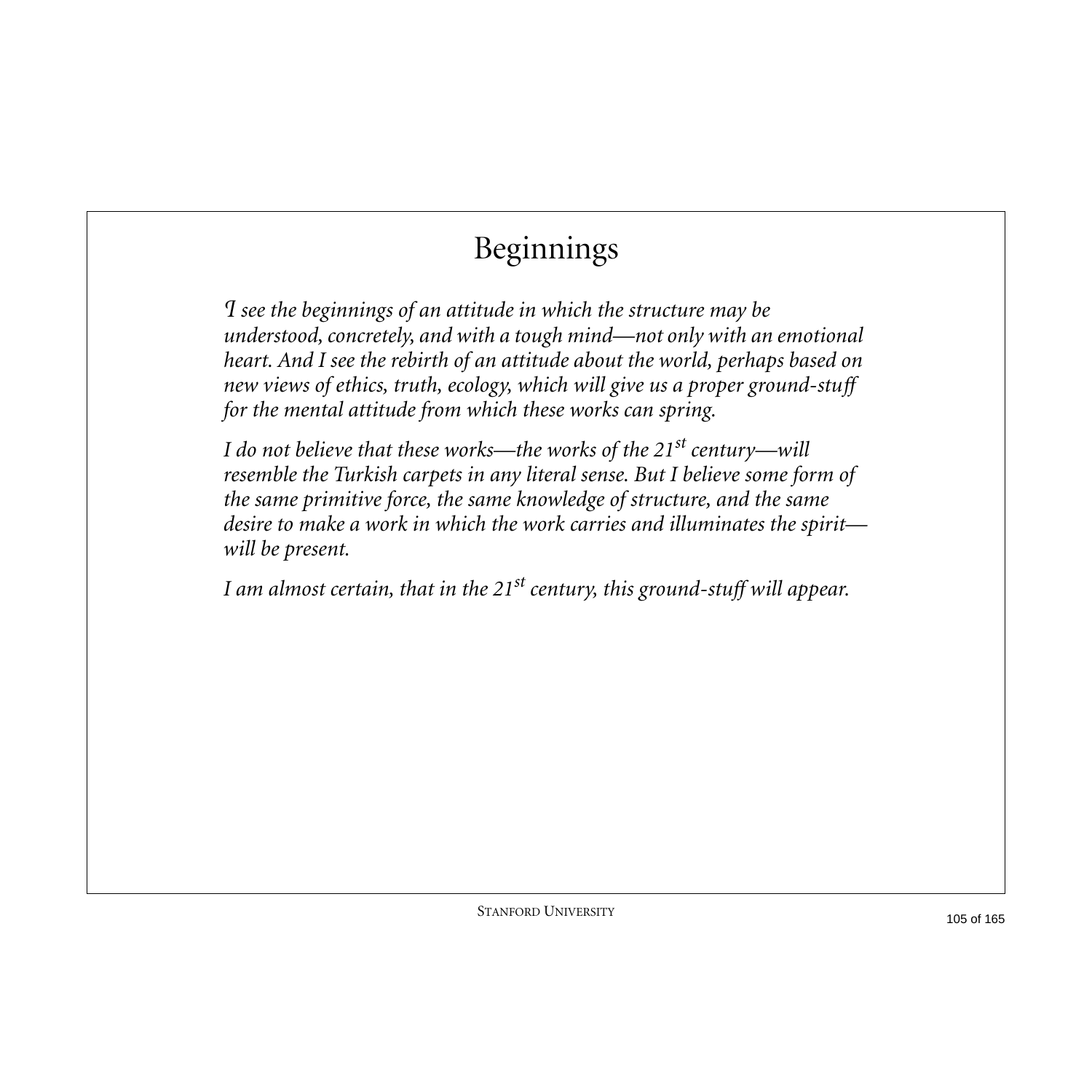#### Is the Story Over?

*In order to better understand how these problems might be solved in software engineering, we might look at where Richard Gabriel's examination of my work stops short and at the remainder of my work, particularly, the progress my colleagues and I have made since 1985. It is in this time period that the goal of our thirty-year program has been achieved for the first time. We have begun to make buildings which really do have the quality I sought for all those years. It may seem immodest, to presuppose such success, but I have been accurate, painfully accurate in my criticism of my own work, for thirty years, so I must also be accurate about our success. This has come about in large part because, since 1983, our group has worked as architects and general contractors. Combining these two aspects of construction in a single office, we have achieved what was impossible when one accepts the split between design and construction. But it has come about, too, because theoretical discoveries, considerably more potent than the pattern language have supplemented the power of the patterns, and the way they work, and their effectiveness.*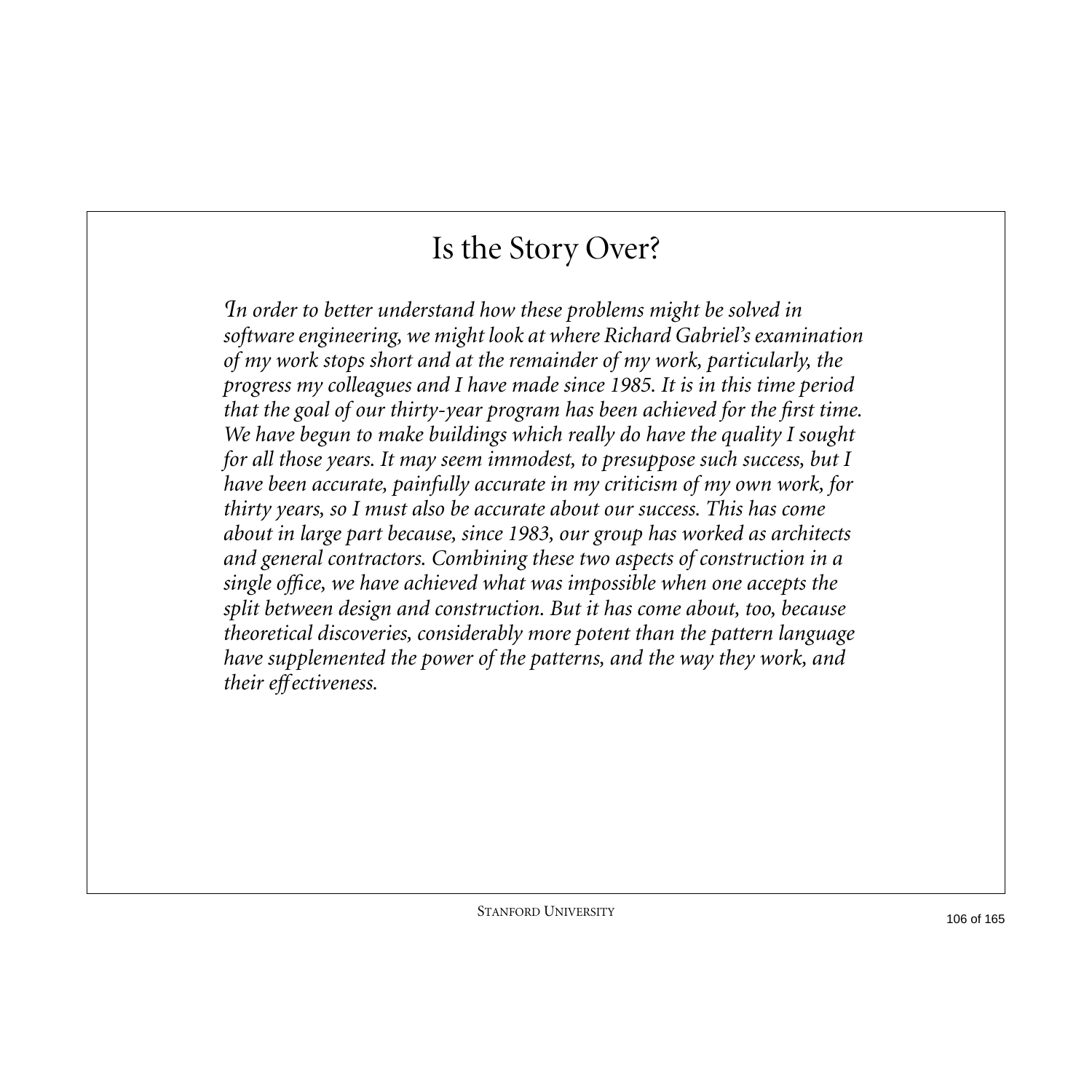#### Is the Story Over?

*The articles describe a number of my building projects that have indeed succeeded; they are both large and small, and include both private and public buildings. The first article gives concrete glimpses of material beauty, achieved in our time. Here the life, dreamed about, experienced in ancient buildings, has been arrived at by powerful new ways of unfolding space. These methods have their origin in pattern languages, but rely on new ways of creating order, in space, by methods that are more similar to biological models, than they are to extant theories of construction. Above all, they reach the life of buildings, by a continuous unfolding process in which structure evolves almost continuously, under the criterion of emerging life, and does not stop until life is actually achieved. The trick is, that this is accomplished with finite means, and without back-tracking. The second article describes the nature of the social process I believe is needed in the design-construction business to get these results; it is a kind of Hippocratic oath for the future. The second shows what kind of social and professional program may be needed to change things effectively in the world. If anything similar is needed for computer programmers, it would be fascinating. Both these articles may have a bearing on the way software people understand this material.*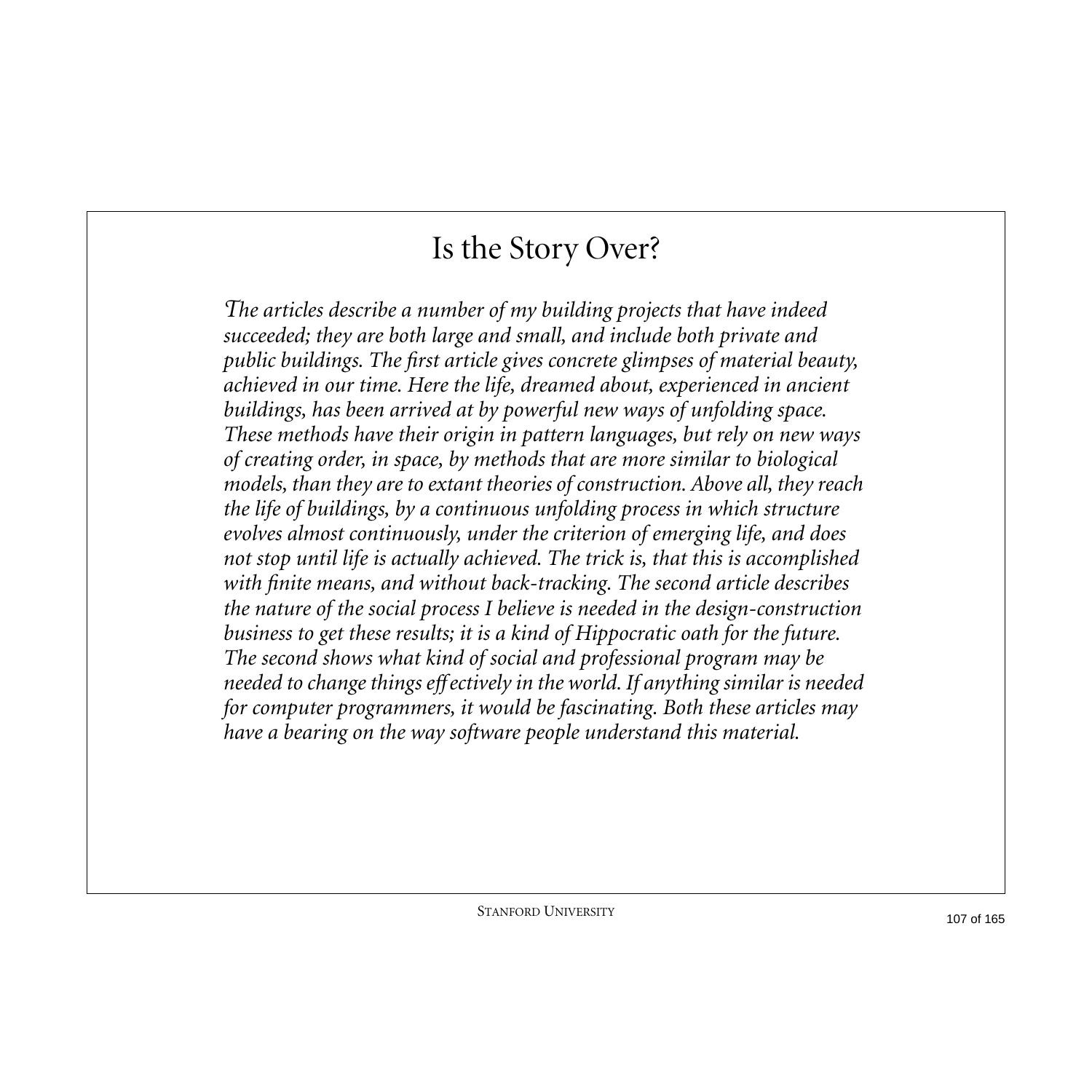#### Is the Story Over?

*A full description of all these new developments, together with a radical new theoretical underpinning, will appear shortly in The Nature of Order, the book on geometry and process which has taken more than 20 years to write, and is just now being published. The book, being published by Oxford, will appear in three volumes: Book 1: The Phenomenon of Life, Book 2: The Process of Creating Life, and Book 3: The Luminous Ground. These three books show in copious detail, with illustrations from many recently-built projects all over the world, how, precisely how, these profound results can be achieved. What is perhaps surprising, is that in these books I have shown, too, that a radical new cosmology is needed to achieve the right results. In architecture, at least, the ideas of A Pattern Language cannot be applied mechanically. Instead, these ideas—patterns—are hardly more than glimpses of a much deeper level of structure, and is ultimately within this deeper level of structure, that the origin of life occurs. The quality without a name, first mentioned in The Timeless Way of Building, finally appears explicitly, at this level of structure.*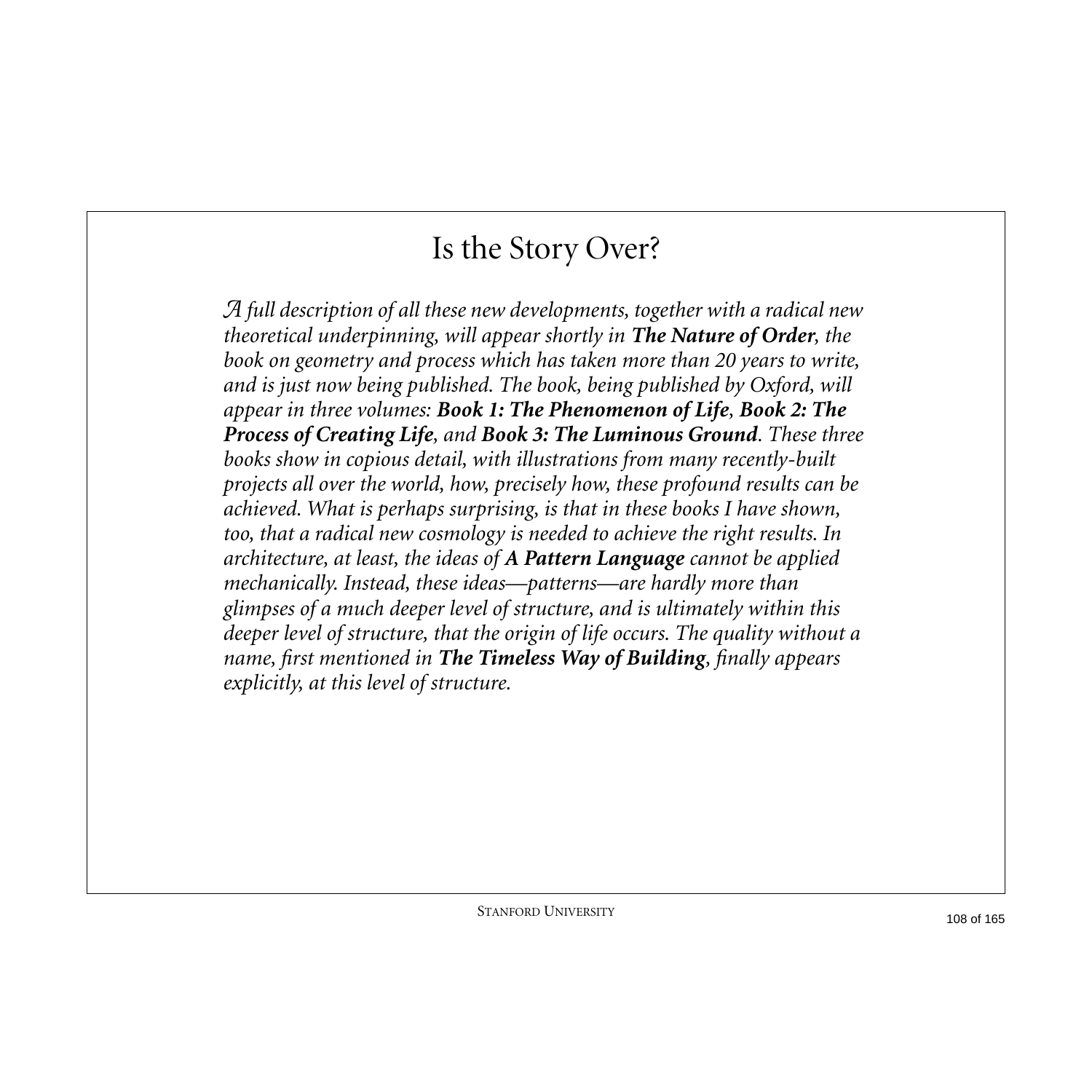#### The Nature of Order

In the Winter of 1997 I obtained draft copies of the first two books of The **Nature of Order**. In those books Alexander presents a new theory of how beauty arises from a field of *centers*. The theory includes a process for creating beauty along with numerous examples.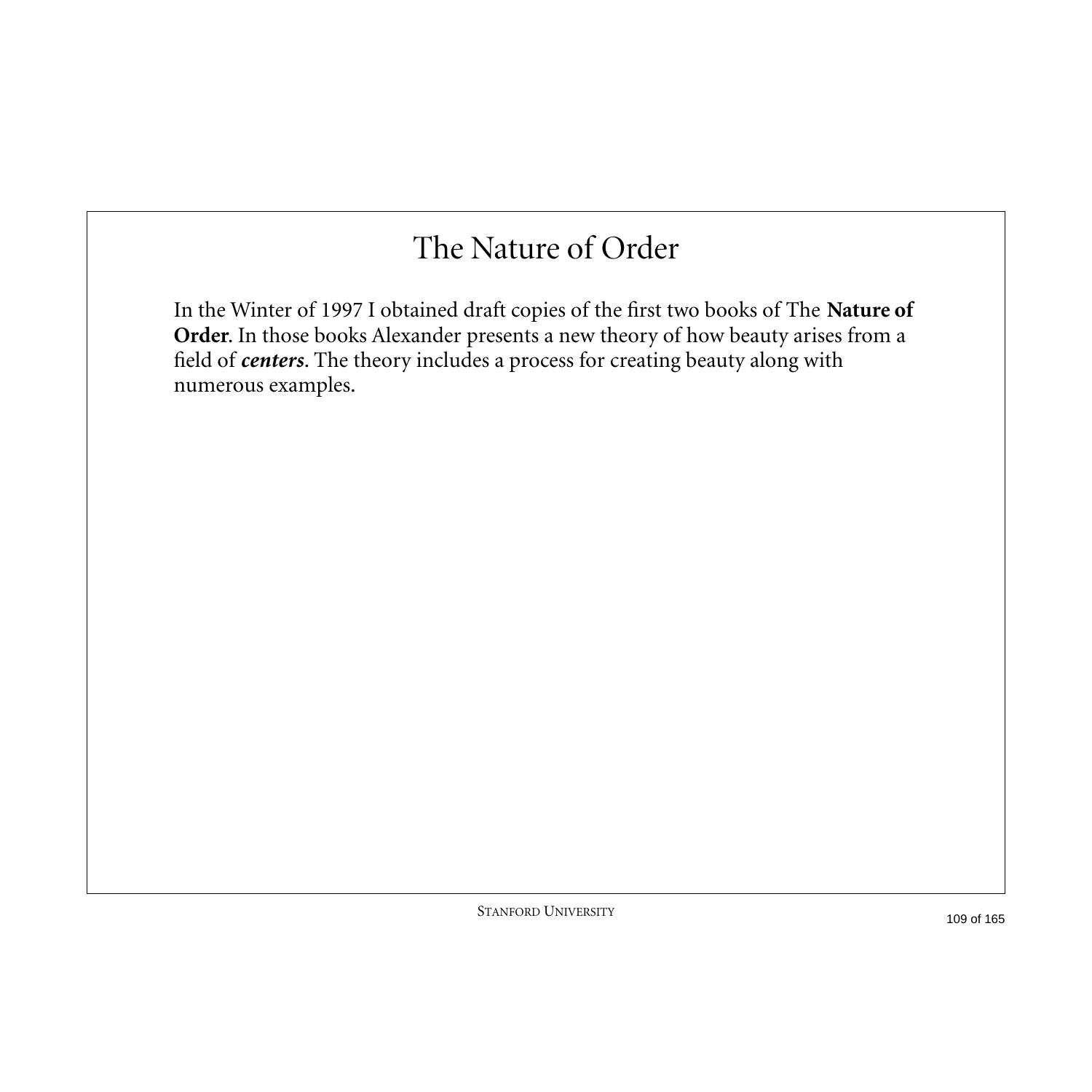#### The Nature of Order

*Our idea of matter is essentially governed by our idea of order. What matter is is governed by our idea of how space can be arranged; and that in turn is governed by our idea of how orderly arrangement in space creates matter.* So it is the nature of order which lies at the root of the whole thing*. Hence the title of this book.*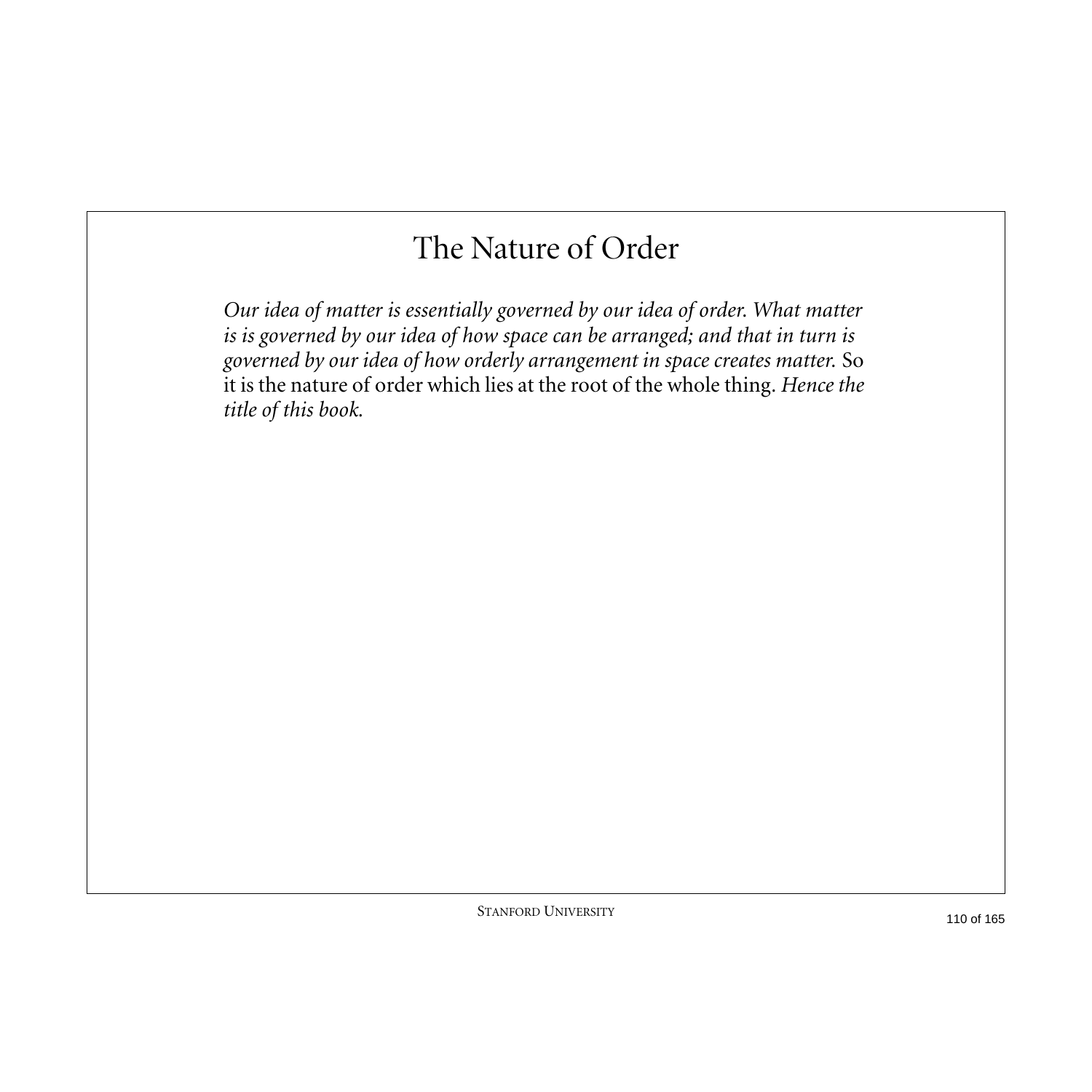#### What is Order?

*What is order? We know that everything in the world around us is governed by an immense orderliness. We experience order every time we take a walk. The grass, the sky, the leaves on the trees, the flowing water in the river, the*  windows in the houses along the street—all of it is immensely orderly. It is *this order which makes us gasp when we take our walk. It is the changing arrangement of the sky, the clouds, the flowers, leaves, the faces round about us, the order, the dazzling geometrical coherence, together with its meaning in our minds. But this geometry which means so much, which makes us feel the presence of order so clearly—we do not have a language for it.*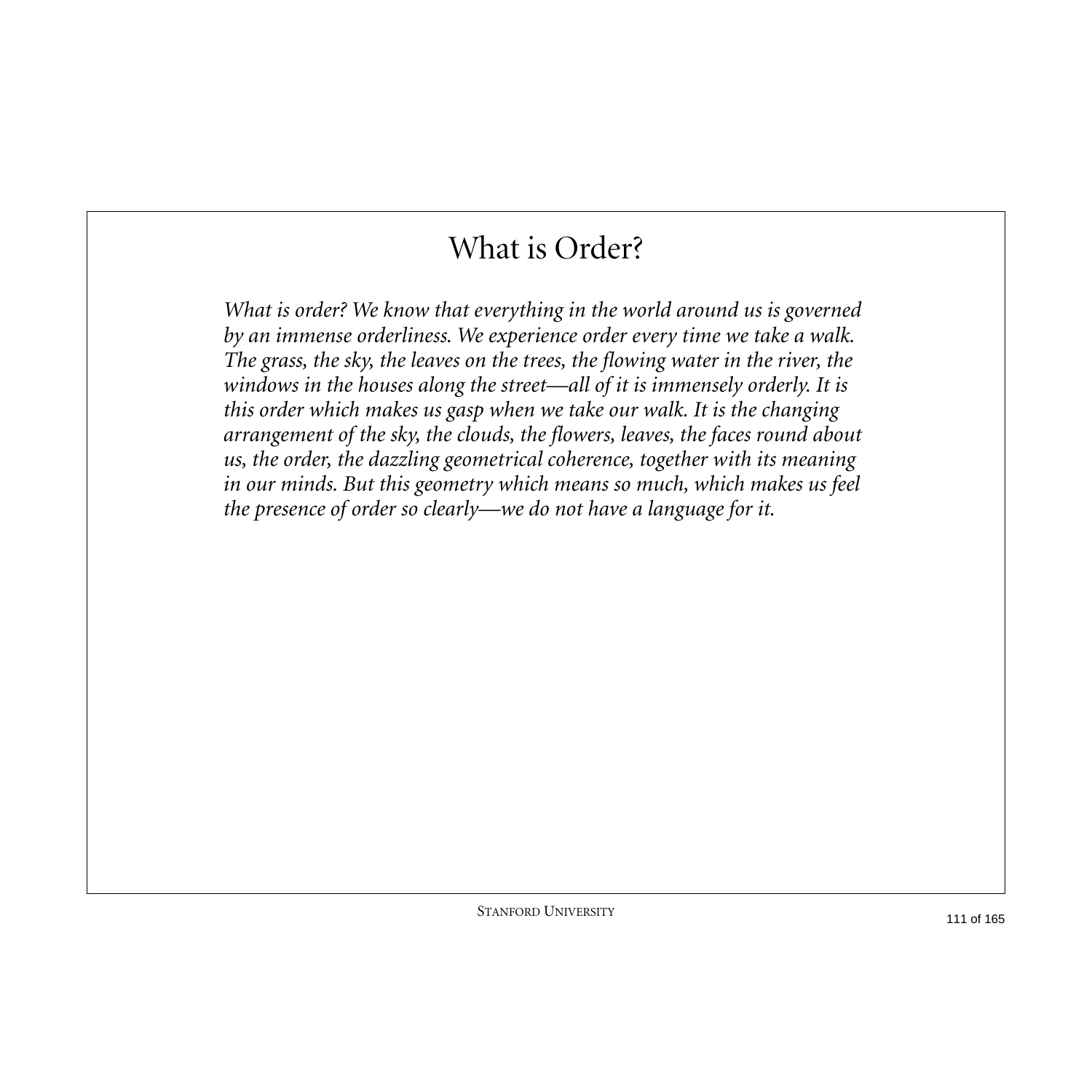## Mechanistic Idea of Order

*The mechanistic idea of order can be traced to Descartes, about 1640. His idea was: If you want to know how something works, you can find out by pretending that it is a machine. You completely isolate the thing you are interested in from everything else, and you just say, suppose that thing, whatever it happens to be—the rolling of a ball, the falling of an apple, anything you want, in isolation—can you invent a mechanical model, a little toy, a mental toy, which does this and this and this, and which has certain rules, which will then replicate the behavior of that thing? It was because of this kind of Cartesian thought that one was able to find out how things work in the modern sense.*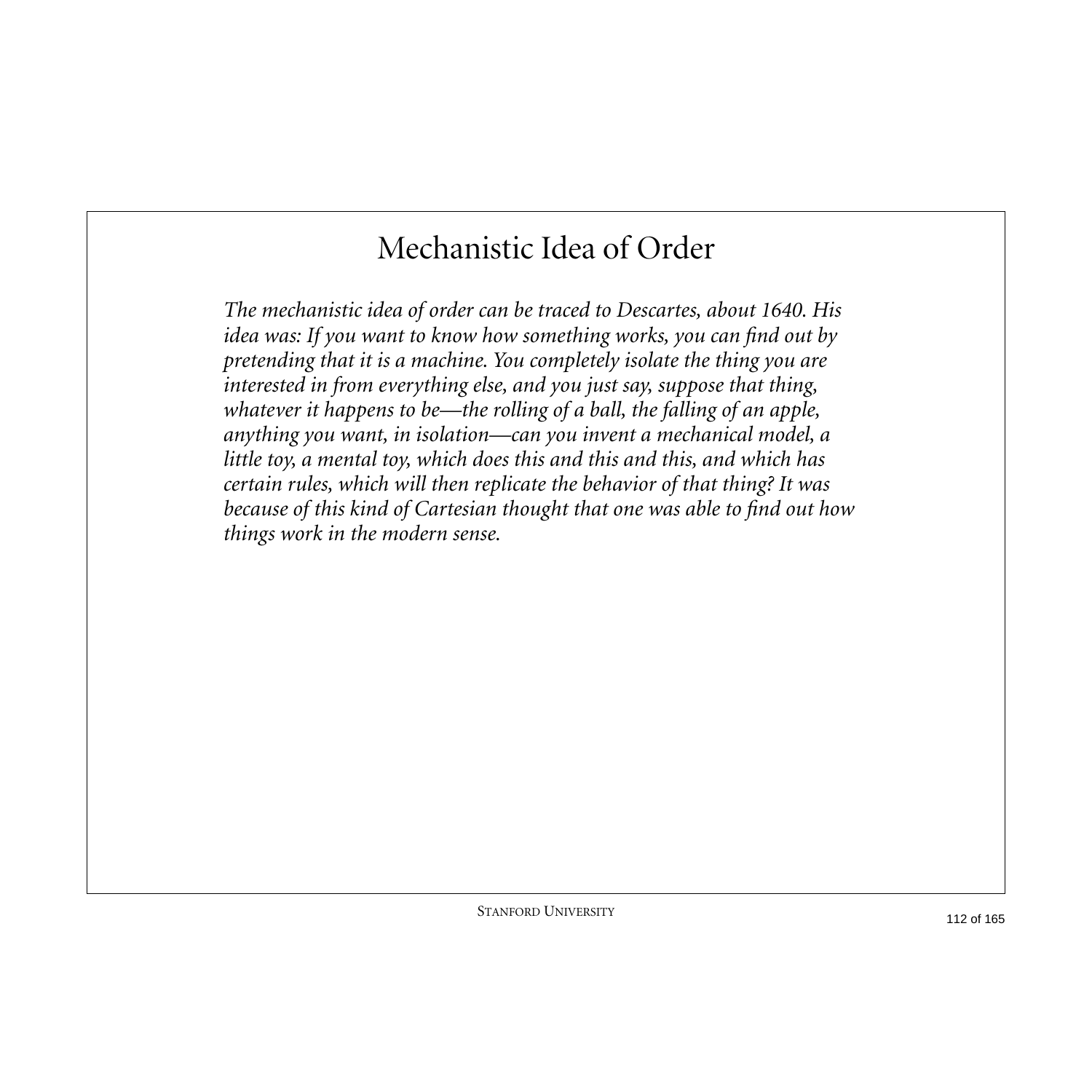### Two Devastating Results

*The appearance of this 20th century mechanistic view had two tremendous consequences, both devastating for artists. The first was that the "I" went out of our world-picture. The picture of the world as a machine doesn't have an "I" in it. The "I", what it means to be a person, the inner experience of being a person, just isn't part of this picture. Of course, it is still there in our experience. But it isn't part of the picture we have of how things are. So what happens? How can you make something which has no "I" in it, when the whole process of making anything comes from the "I"? The process of trying to be an artist in a world which has no sensible notion of "I" and no natural way that the personal inner life can be part of our picture of things—leaves the art of building in a vacuum. You just cannot make sense of it.*

*The second devastating thing that happened with the onset of the 20thcentury mechanistic world-picture was that our understanding about value went out of the world. The picture of the world we have from physics, because it is built only out of mental machines, no longer has any definite feeling of value in it: value has become sidelined as a matter of opinion, not intrinsic to the nature of the world at all.*

*The real nature of this deep order hinges on a simple and fundamental question: "What kinds of statements do we recognize as being true or false?"*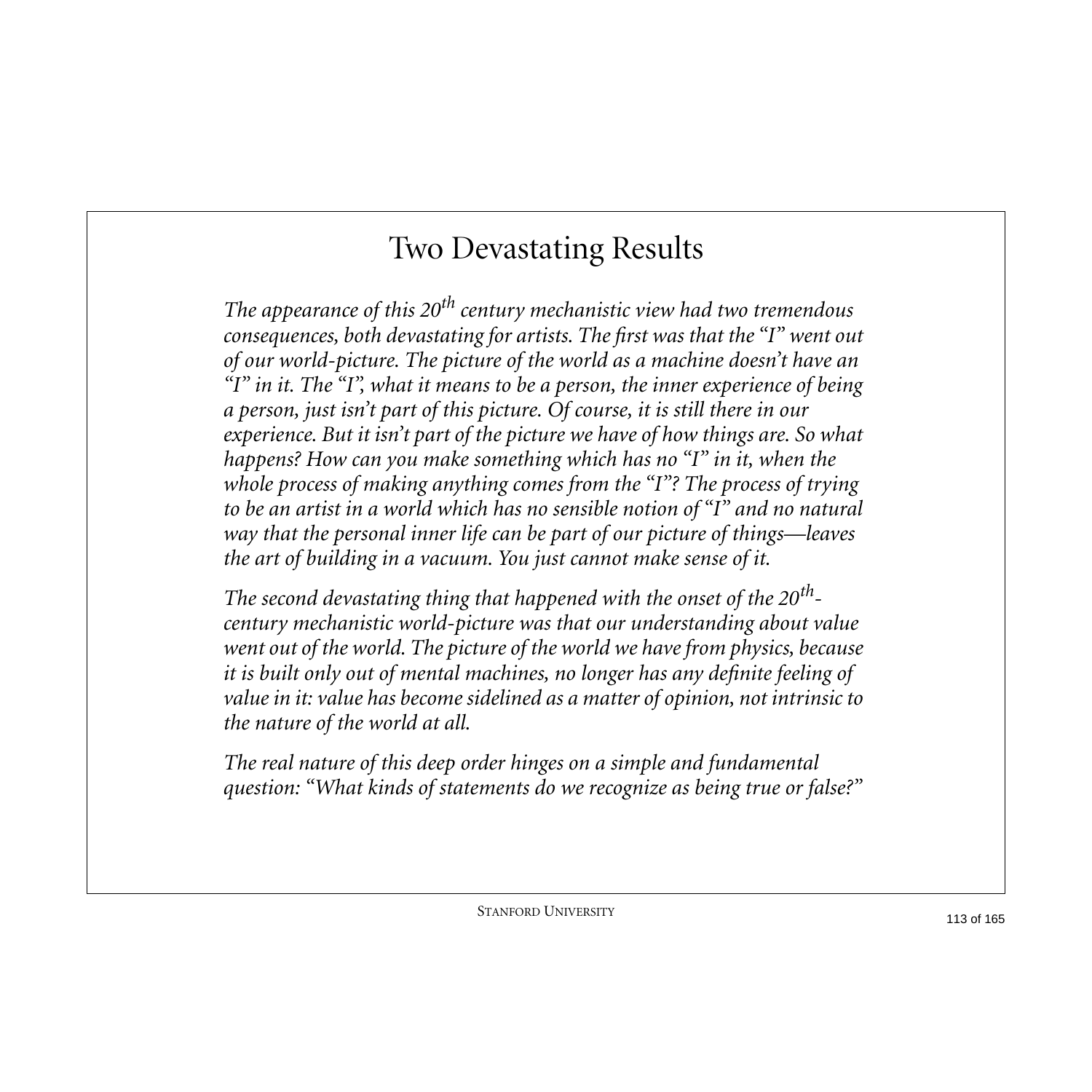# Statements of Fact in the 20<sup>th</sup> Century

*"One door frame is more harmonious and more in keeping with the life of the room than another door frame." "One door creates more life in the room than another door." "A pale yellow on this door has more life than a dark grey." Within the canon of 20th century science, these are not considered statements which can be true or false. They are thought of as statements of opinion. As a matter of principle within the 20th century mechanistic view, statements of this kind may not be considered potentially true or false.*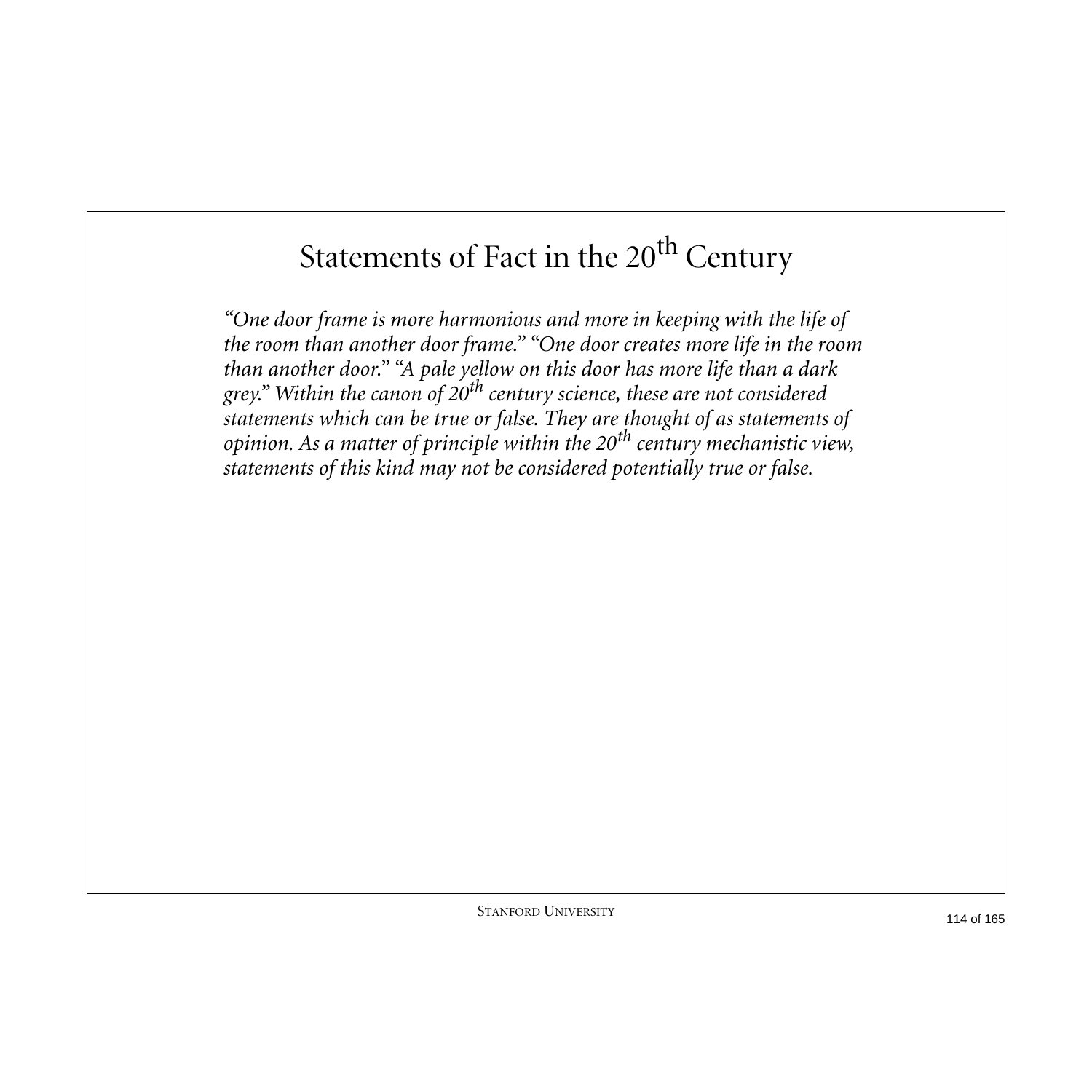## A New Concept of Life

*So—my aim in this book is to create a scientific view of the world in which this concept —that everything has its degree of life—is well defined. We can then ask very precise questions about what must be done to create life in the world—whether in a single room, even in a doorknob, or in a neighborhood, or in a vast region . . . .*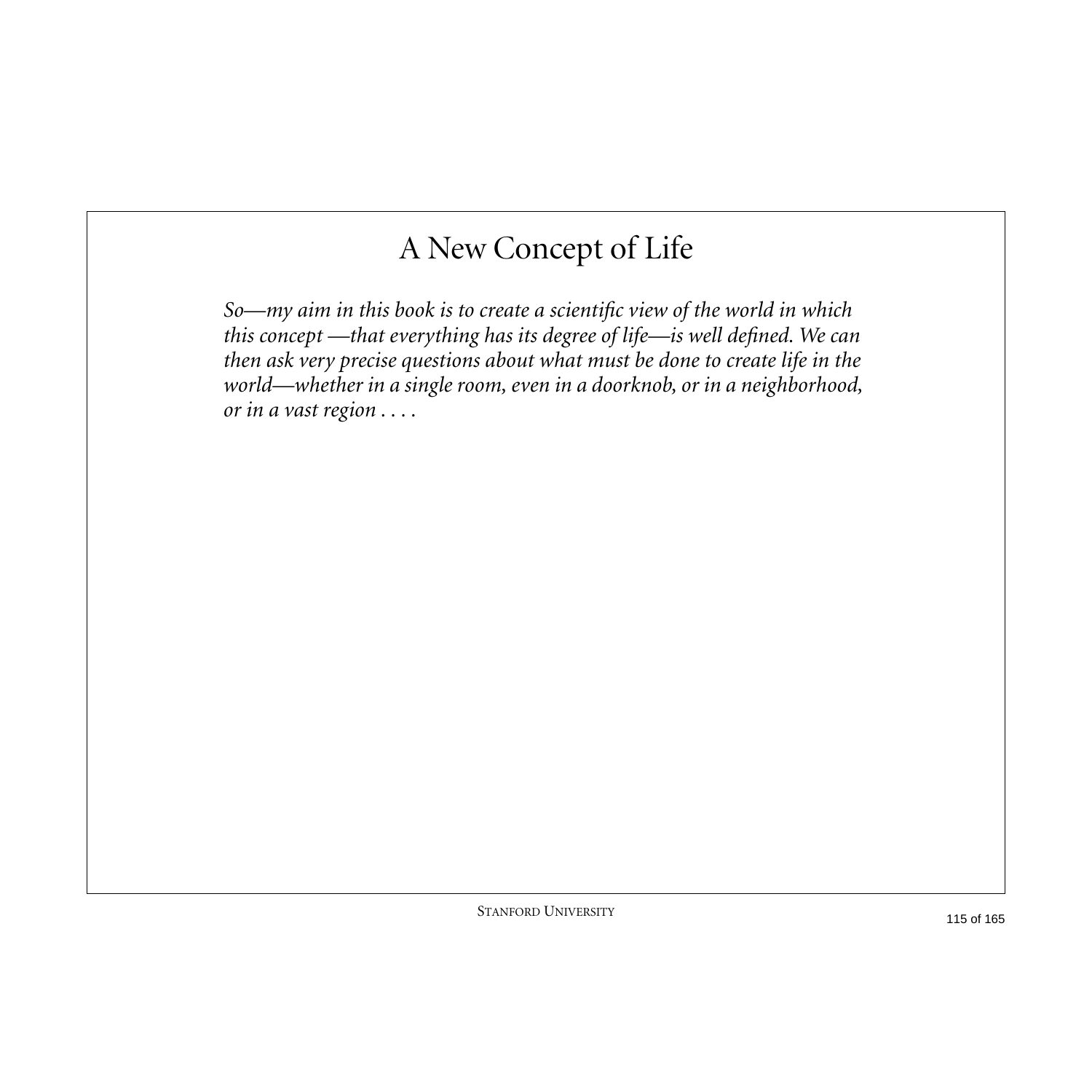### Life

*I claim that this quality is not merely the basis for a distinction between beautiful things and ugly things. It is something which is detectable as a subtle distinction, in every corner of the world, as we walk about, in the most ordinary places, during the most ordinary events. It is a quality which changes from place to place and from moment to moment, and which marks, in varying degrees, every moment, every event, every point in space.*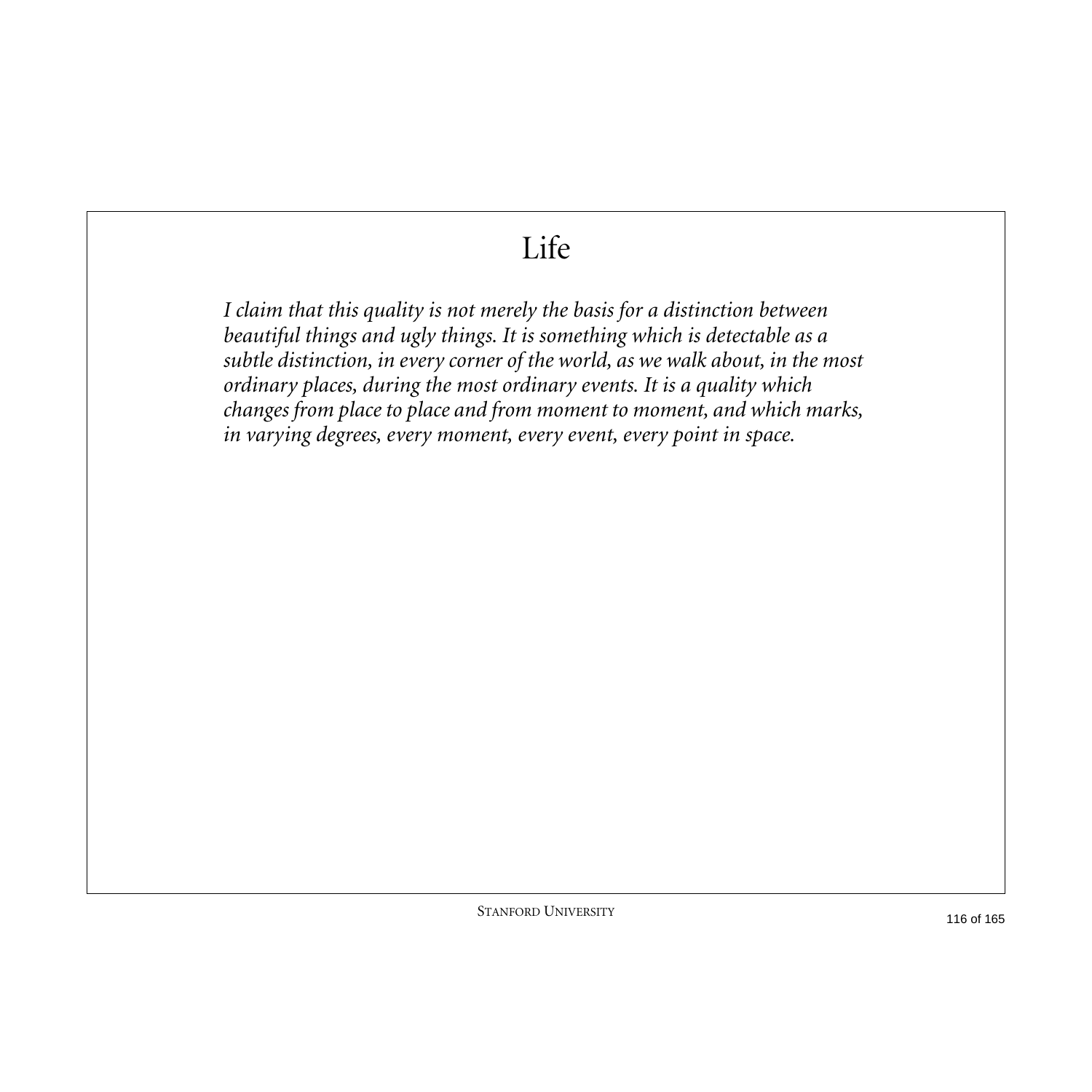## Alexander's Hypothesis

*I state this by means of the following hypothesis:* What we call "life" is a general condition which exists to some degree or other in every part of space: brick, stone, grass river, painting, building, daffodil, human being, forest, city*. And further: The key to this idea is that every part of space every connected region of space, small or large—has some* degree *of life, and that this degree of life is well-defined, objectively existing and measurable.*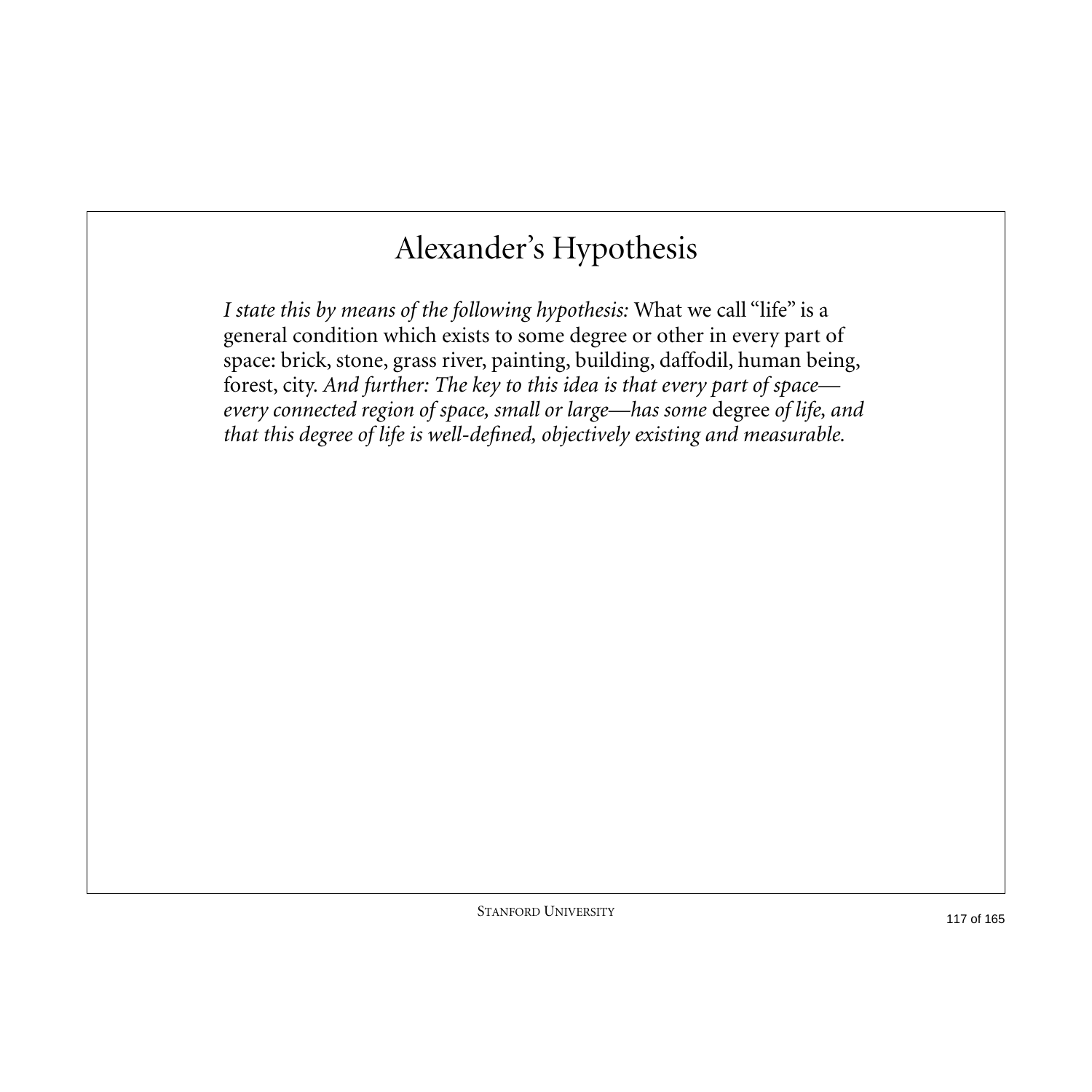#### Centers and Wholeness

*There is a class of entities which I call centers appearing everywhere in space. They appear where they do, as a result of the configuration which appears in the world. Every part of the world, at every scale, has centers appearing in it.*

*The system of these centers pays a vital role in determining what happens in the world. The system as a whole—that is to say, its pattern— is the thing*  which we generally think of when we speak about something as a whole. *Although the system of centers is fluid, and changes from time to time as the configuration and arrangement and conditions all change. Still, at any given moment, these centers form a definite pattern. This pattern of all the centers appearing in a given part of space—constitutes the wholeness of that part of space. It is this structure, which is responsible for its degree of life.*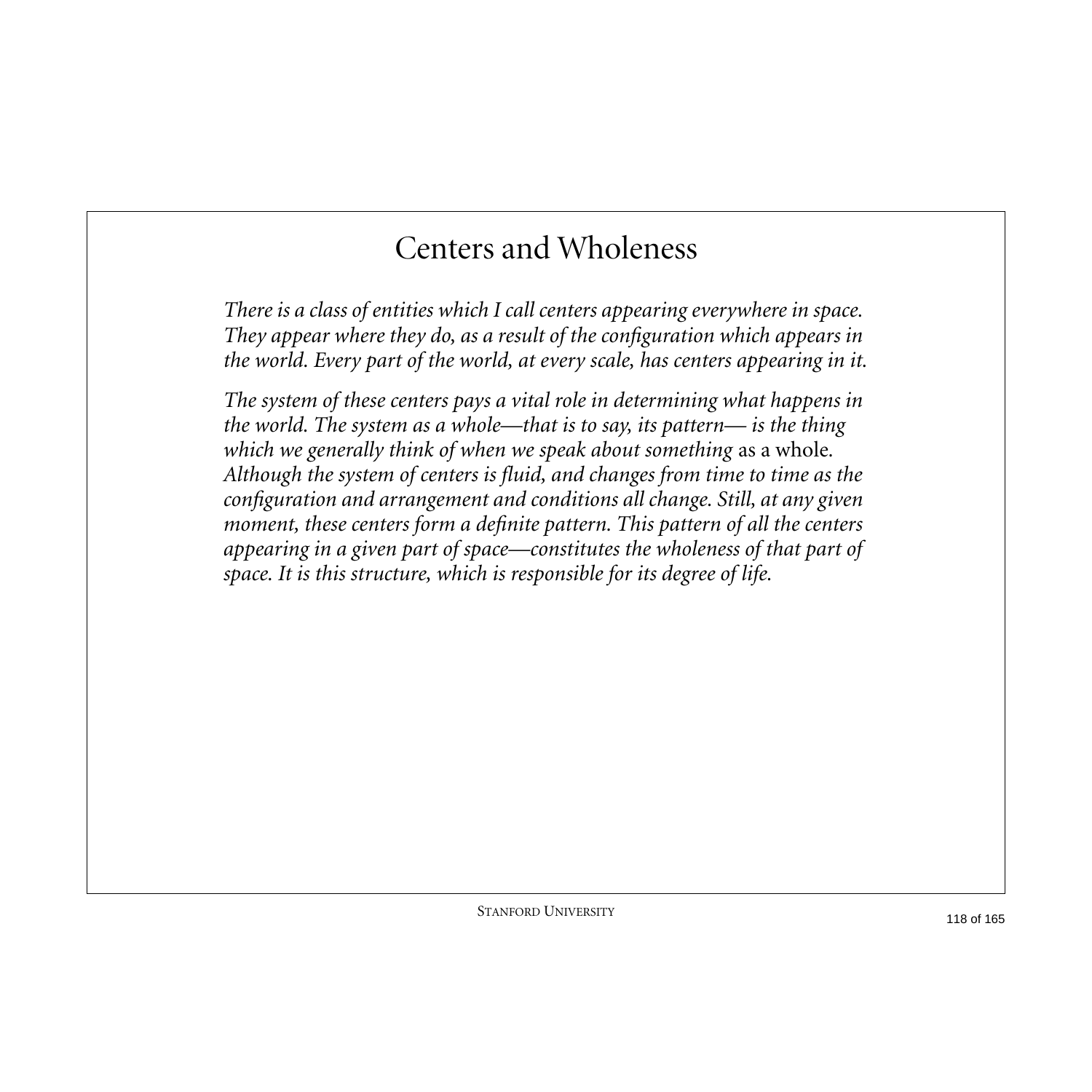#### Wholeness

*The wholeness of a window is the coherence which binds the window together—its sill, glass, the sloping reveals, its mullions, the landscape outside, the light coming in, the soft light on the wall next to the window, the chair drawn up toward the window's light—and the arrangement of the larger entities which makes them one: the space of the window seat which binds reveals, seat, sill, and window plane; the view which combines chair, outdoor landscape, and the glazing bars into a single entity; the light falling on the window reveal and on the floor. In each case the wholeness is defined by the major wholes and the way these wholes are arranged to form still larger wholes.*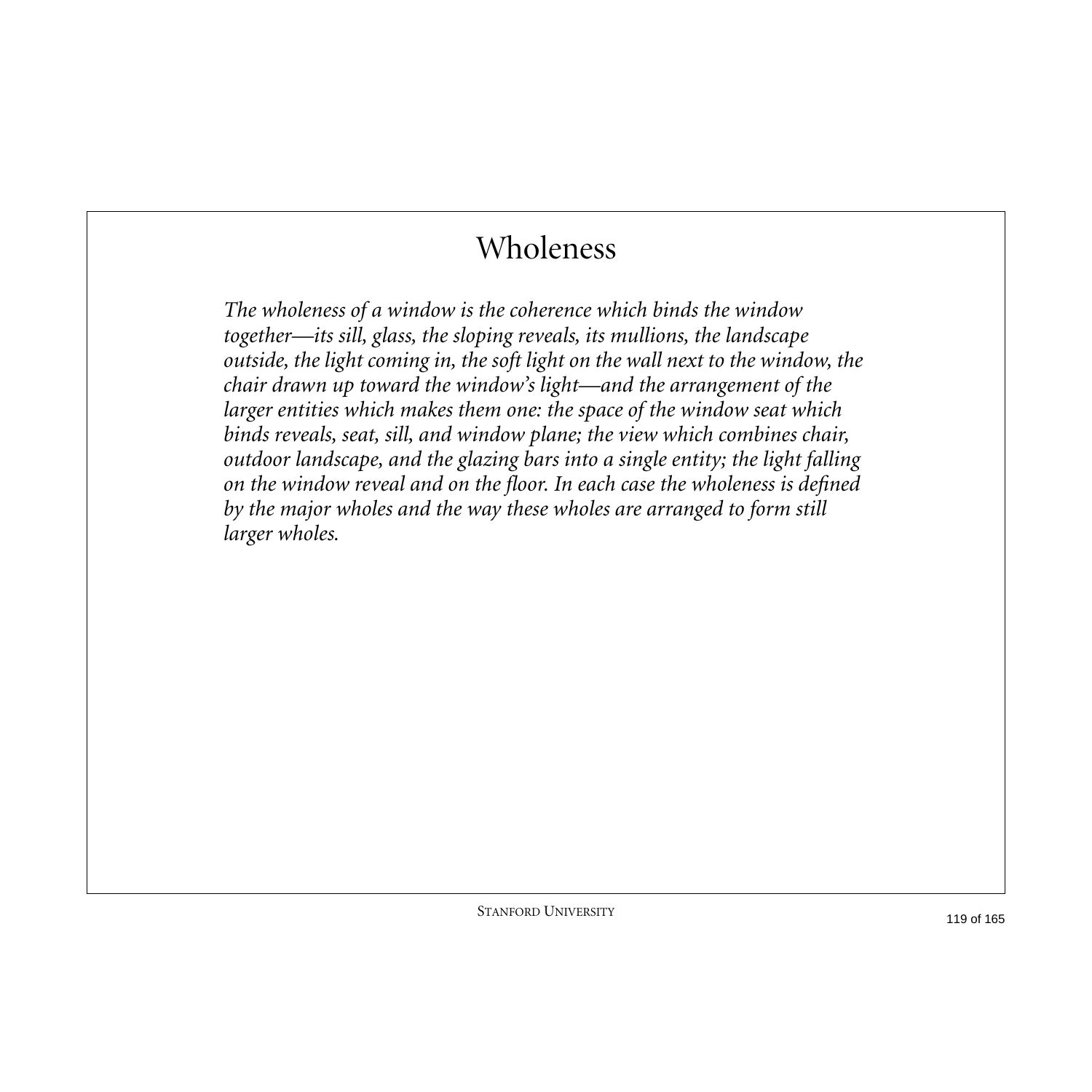#### **Centers**

*<Centers> are those particular identified sets, or systems, which appear within the larger whole as distinct and noticeable parts. They appear because they have noticeable distinctness, which makes them separate out from their surroundings and makes them cohere, and it is from the arrangements of these coherent parts that other coherent parts appear.*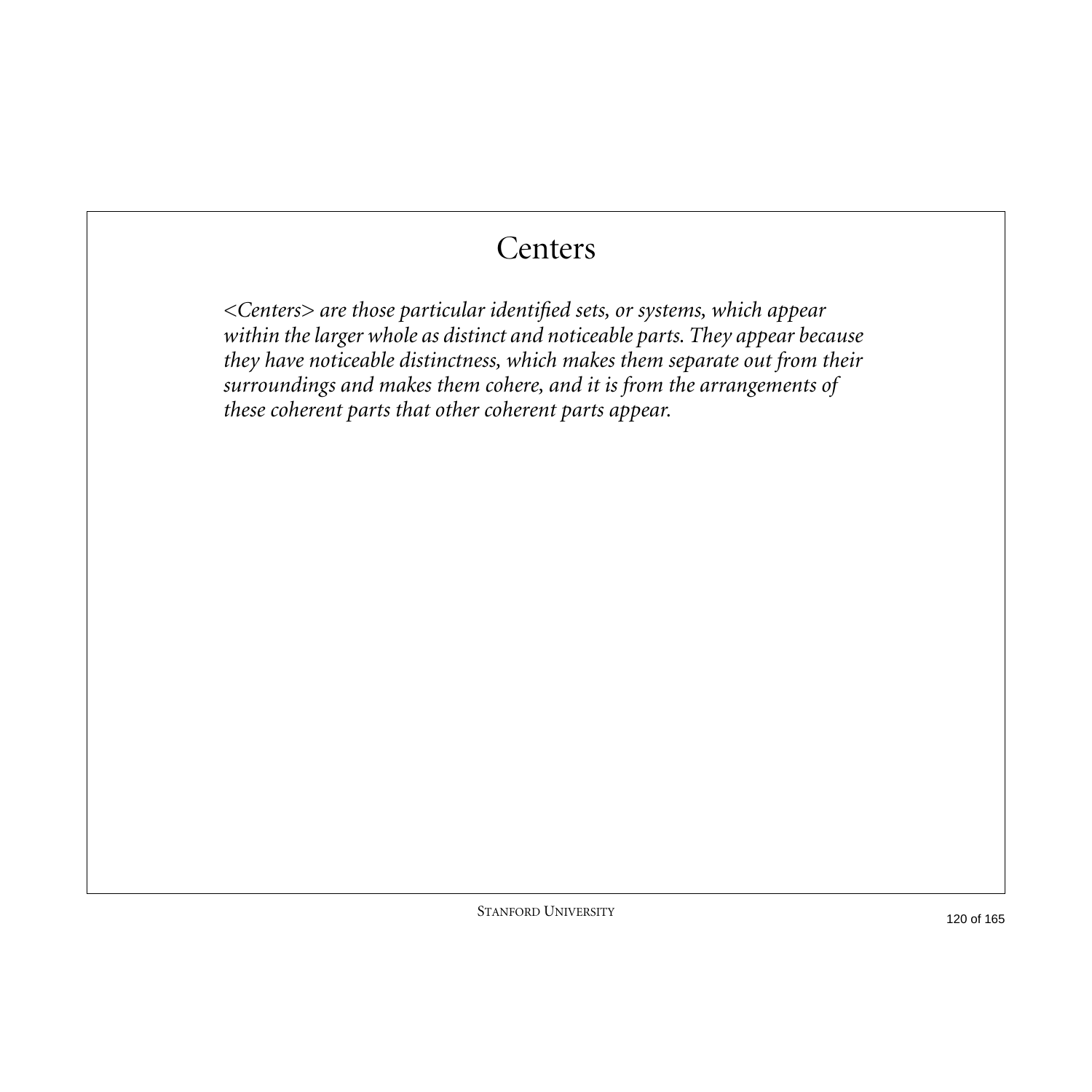#### **Centers**

*The crux of the matter is this: A center is a kind of entity which can be defined only in terms of other centers. Centers are—and can only be—made of other centers.*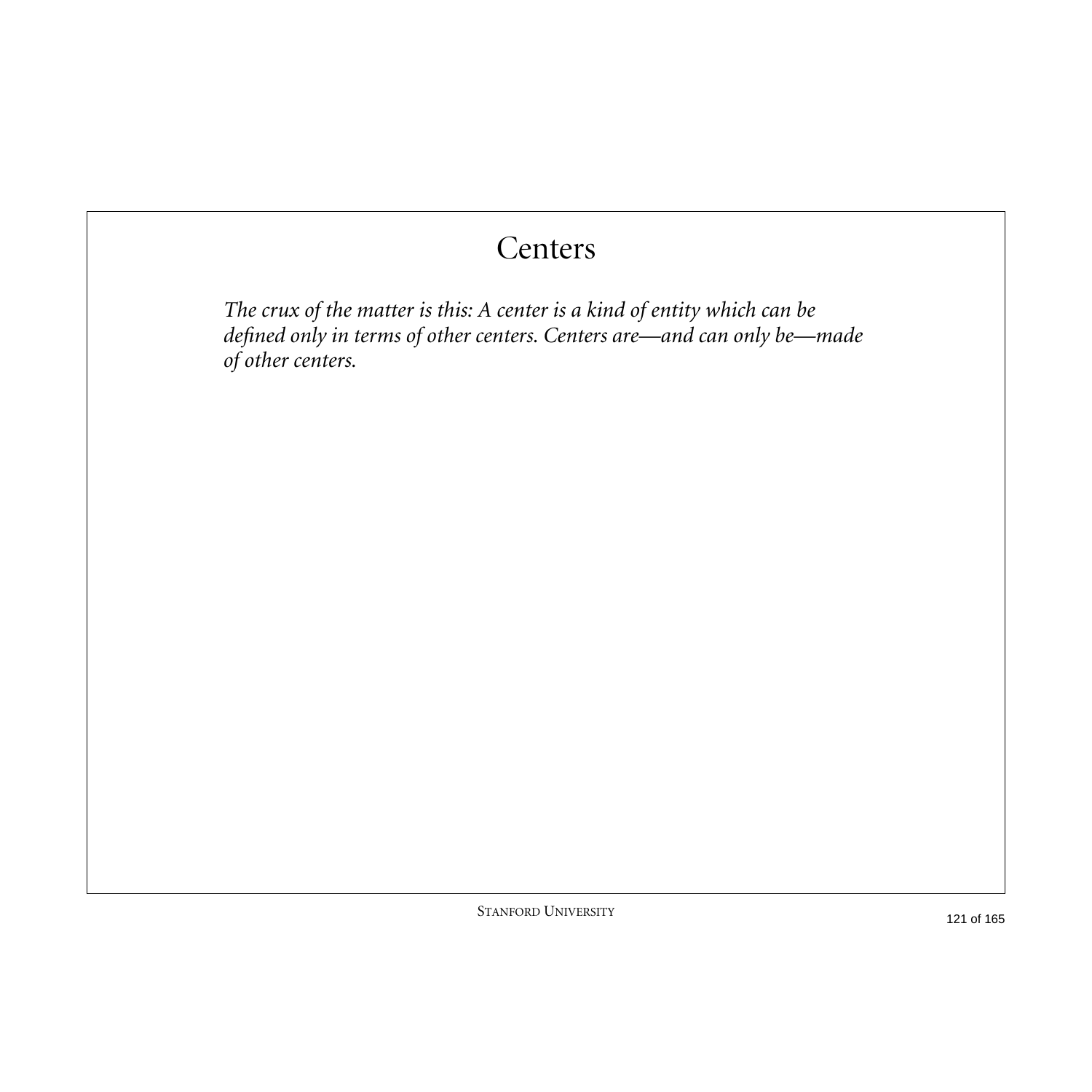## **Centers**

- *1. Centers arise in space.*
- *2. Each center is created by configurations of other centers.*
- *3. Each center has a certain life or intensity. . . . This life or intensity is not inherent in the center by itself, but is a function of the whole configuration in which the center occurs.*
- *4. The life or intensity of one center gets increased or decreased according to the position and intensity of other nearby centers. Above all, centers become most intense when the centers which they are made of help each other.*
- *5. The centers are the fundamental elements of the wholeness, and the degree of wholeness or life, of any given part of* the poem *depends entirely on the presence and structure of the centers there.*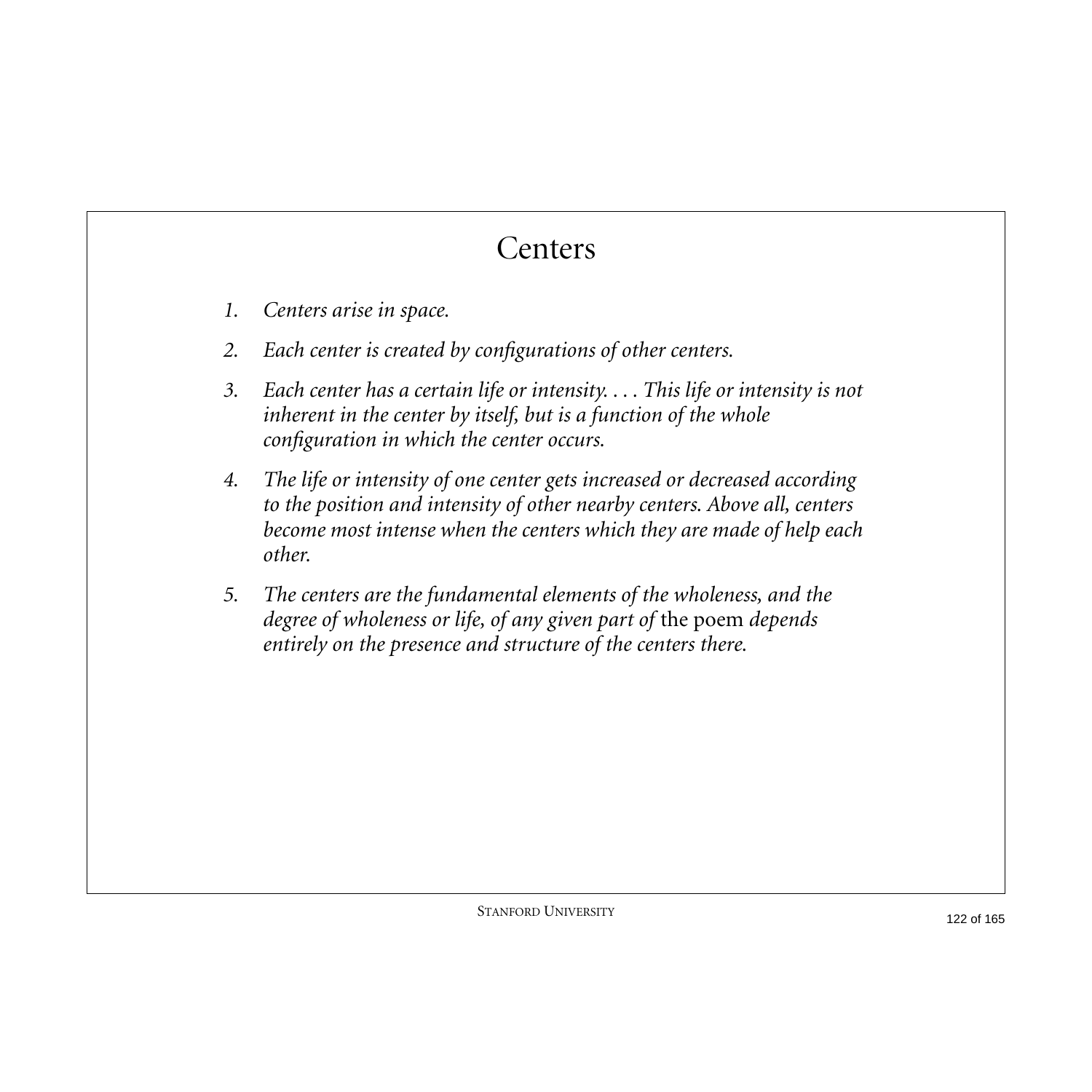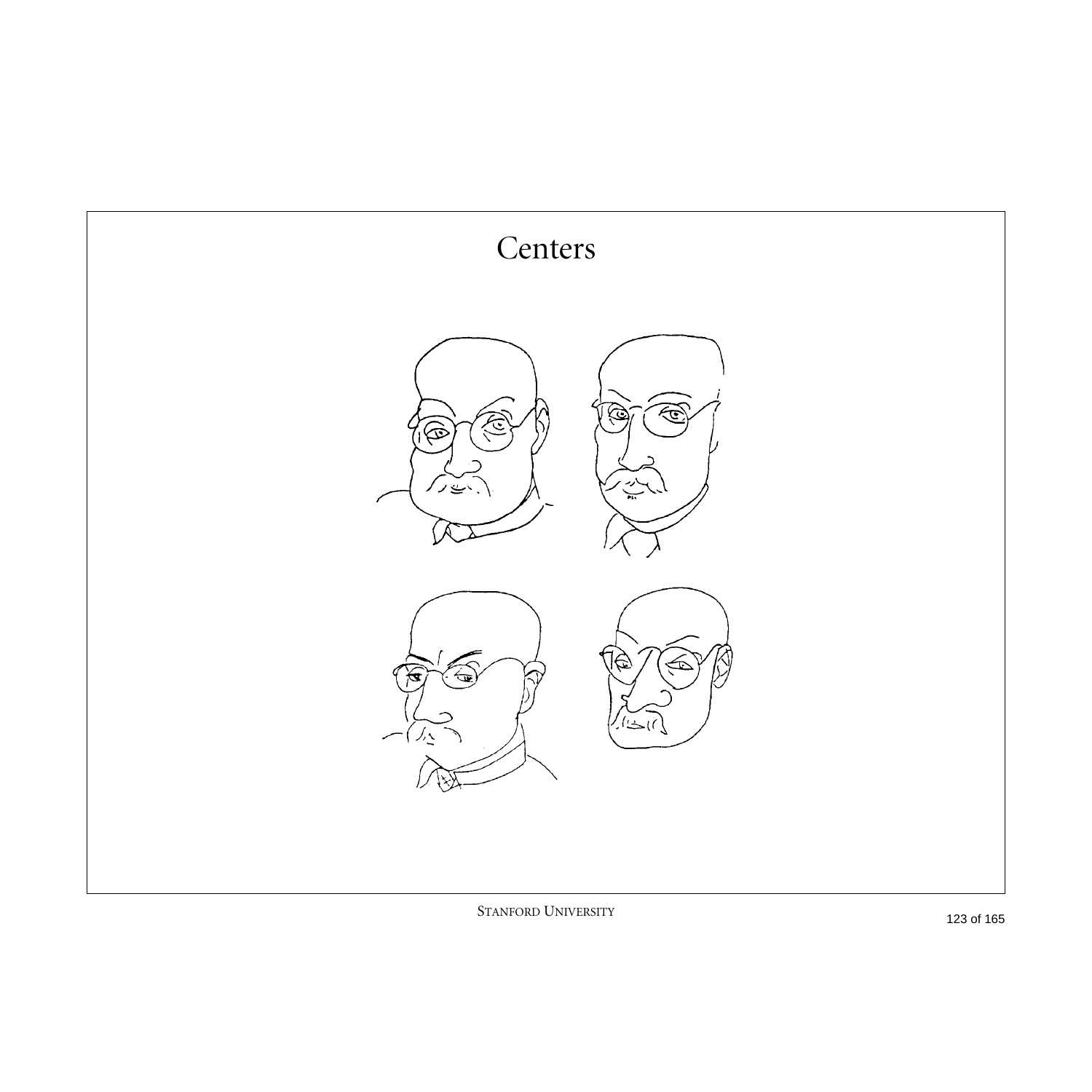# Fifteen Properties

Over a 20+ year period, Alexander examined objects for life and wholeness. He identified 15 structural features which appear again and again in things which have life:

- **•** Levels of Scale
- **•** Strong Centers
- **•** Boundaries
- **•** Repetition
- **•** Positive Space
- **•** Good Shape
- **•** Local Symmetries
- **•** Deep Interlock and Ambiguity
- **•** Contrast
- **•** Gradients
- **•** Roughness
- **•** Echoes
- **•** The Void
- **•** Simplicity and Inner Calm
- **•** Not-Separateness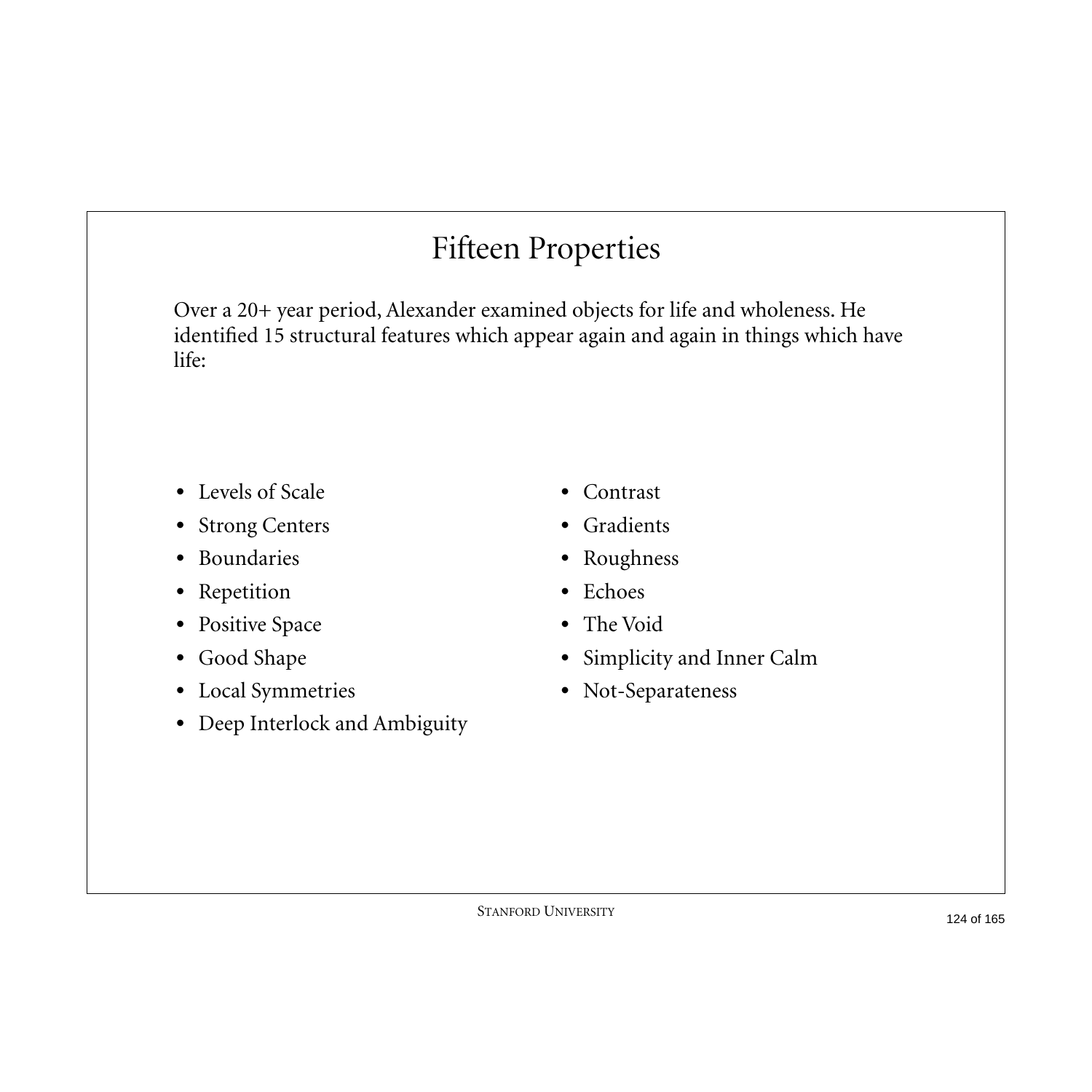## Levels of Scale

- **•** Centers of all sizes
- **•** Centers of all sizes support or help each other
- **•** Small jumps (2:1 to 4:1 is best)

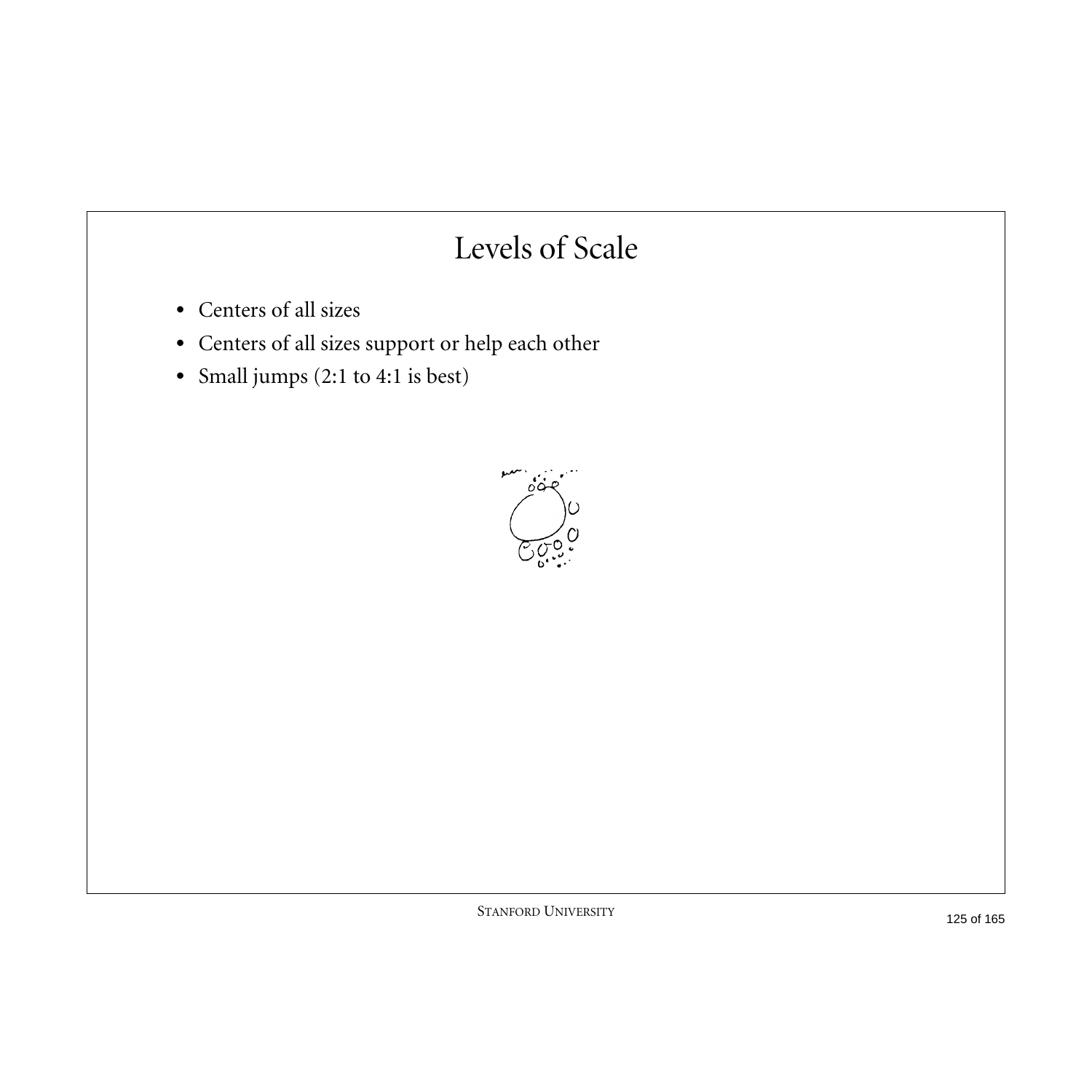## Strong Centers

- **•** Not just centers but strong centers
- **•** A strong center is one toward which other centers point

*. . . the eye rests on it, one keeps coming back to it, going away from it, coming back to it. In short, the entire design sets up a vector field so that every point has the property that from that point the center is in a certain direction . . . .*

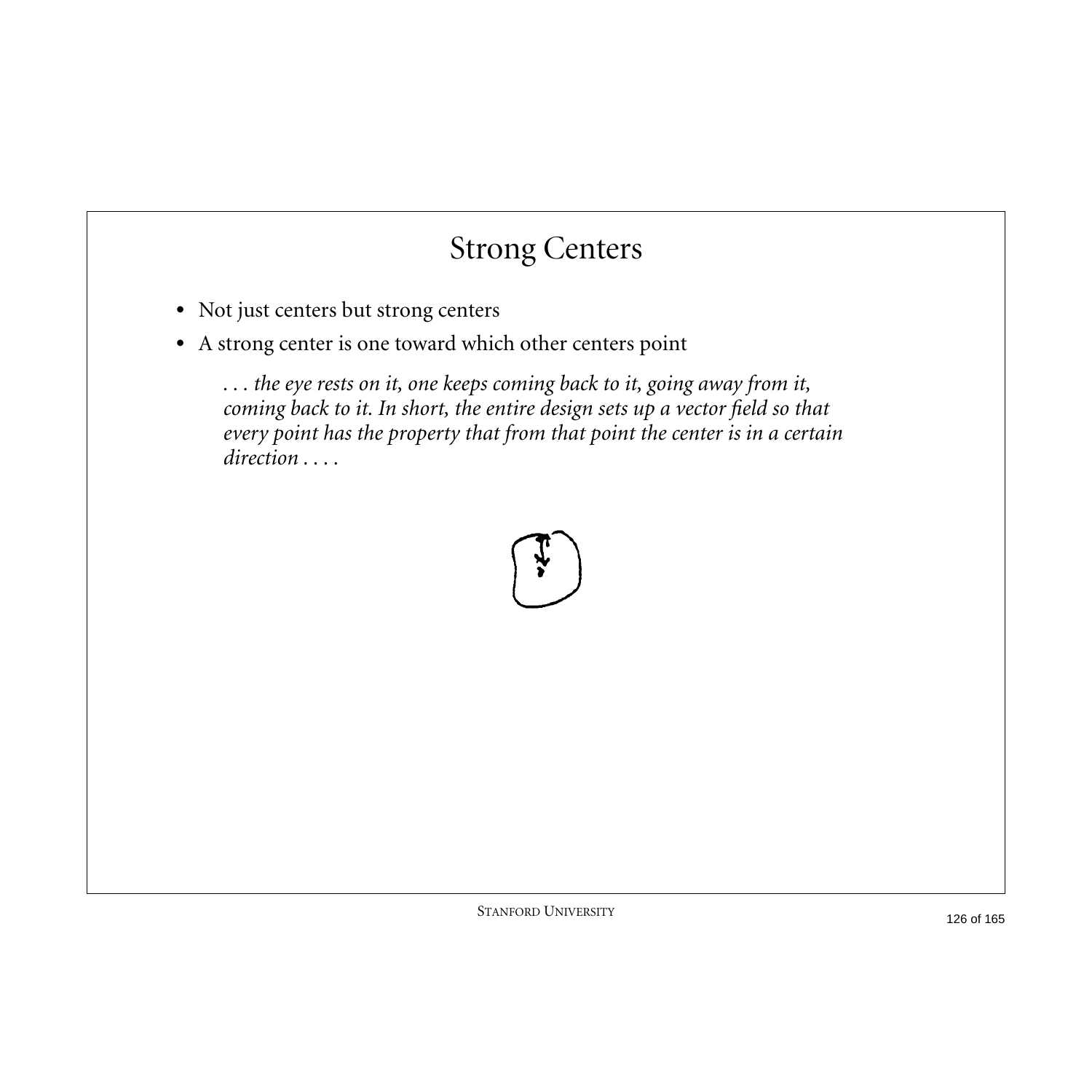## Boundaries

- **•** A boundary separates a center from other centers
- **•** A boundary focuses attention on the center
- **•** A boundary is itself made of centers

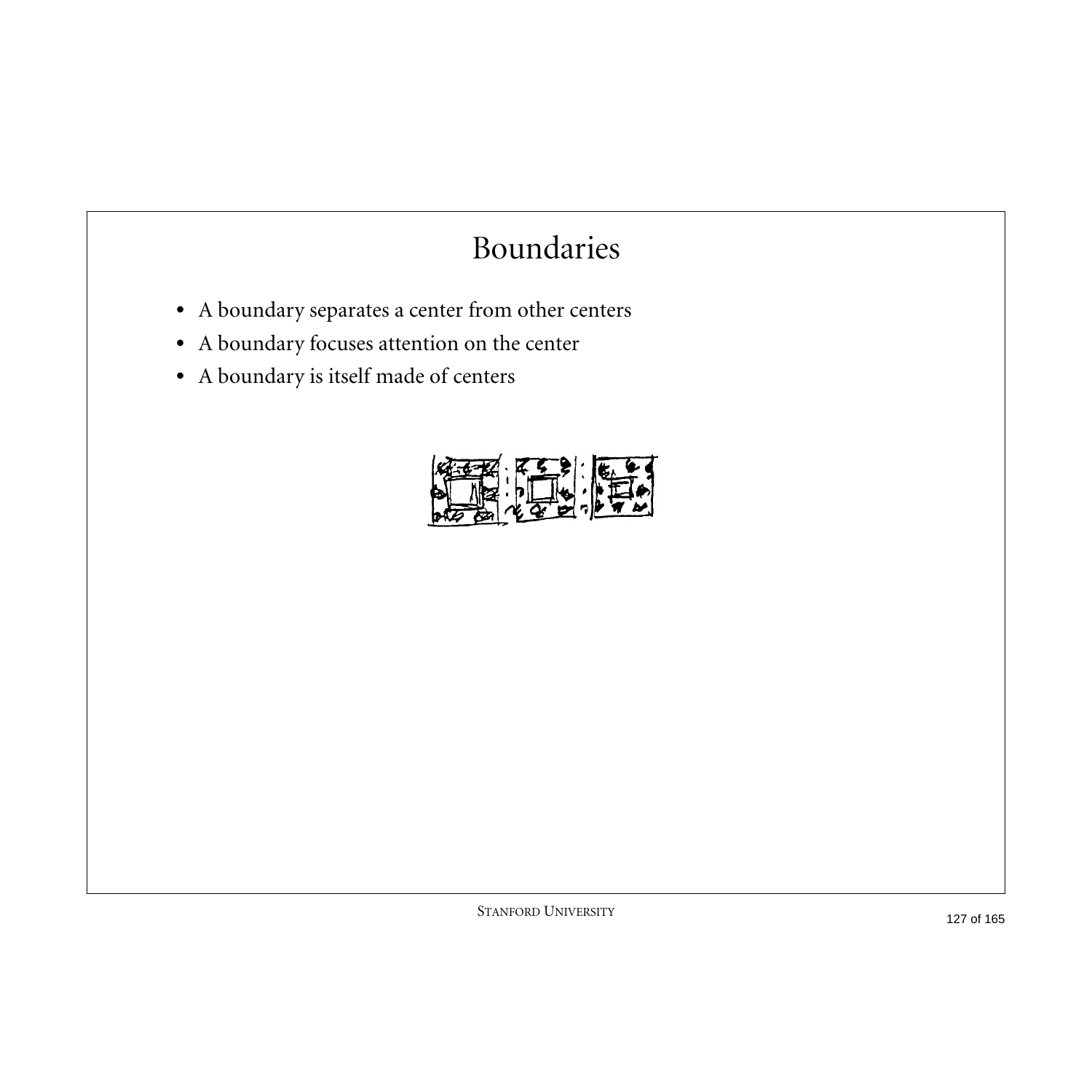## Alternating Repetition

- **•** Strong centers repeated with alternating centers
- **•** Not simple repeating
- **•** Pattern with variation

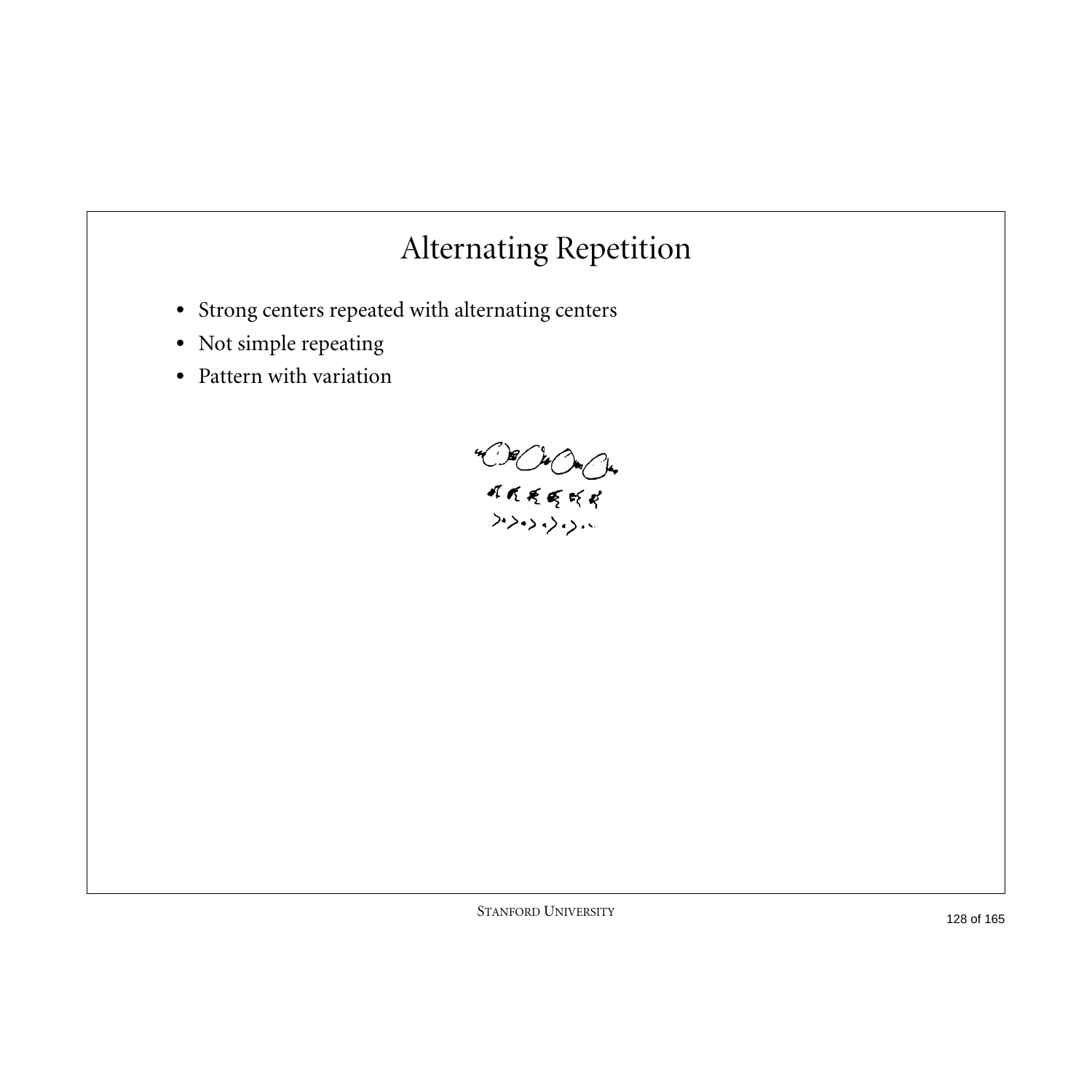## Positive Space

**•** Positive space is the characteristic of a center that moves outward from itself, seemingly oozing life rather than collapsing on itself

*We may see it like ripening corn, each kernel swelling until it meets the others, each one having its own positive shape caused by its growth as a cell from the inside.*

*In poor design, sometimes, in order to give an entity good shape, the background space where it lies has left-over shape, or no shape at all. It is merely left over.*

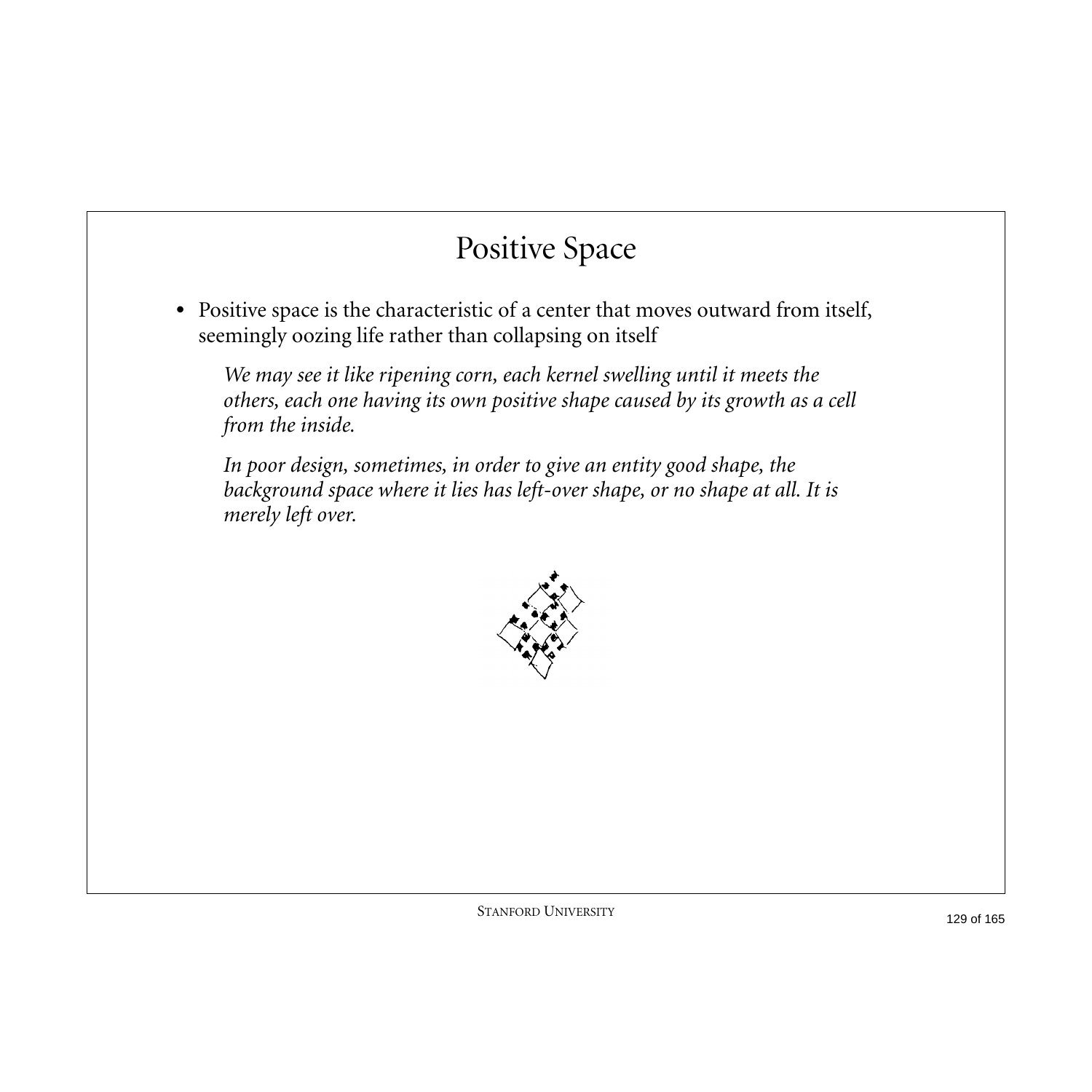# Good Shape

- **•** Good shape is the characteristic of a center that it is somehow beautiful by itself
- **•** A center has good shape when it is reinforced by other centers of good shape
- **•** A center has good shape when it is made of centers of good shape

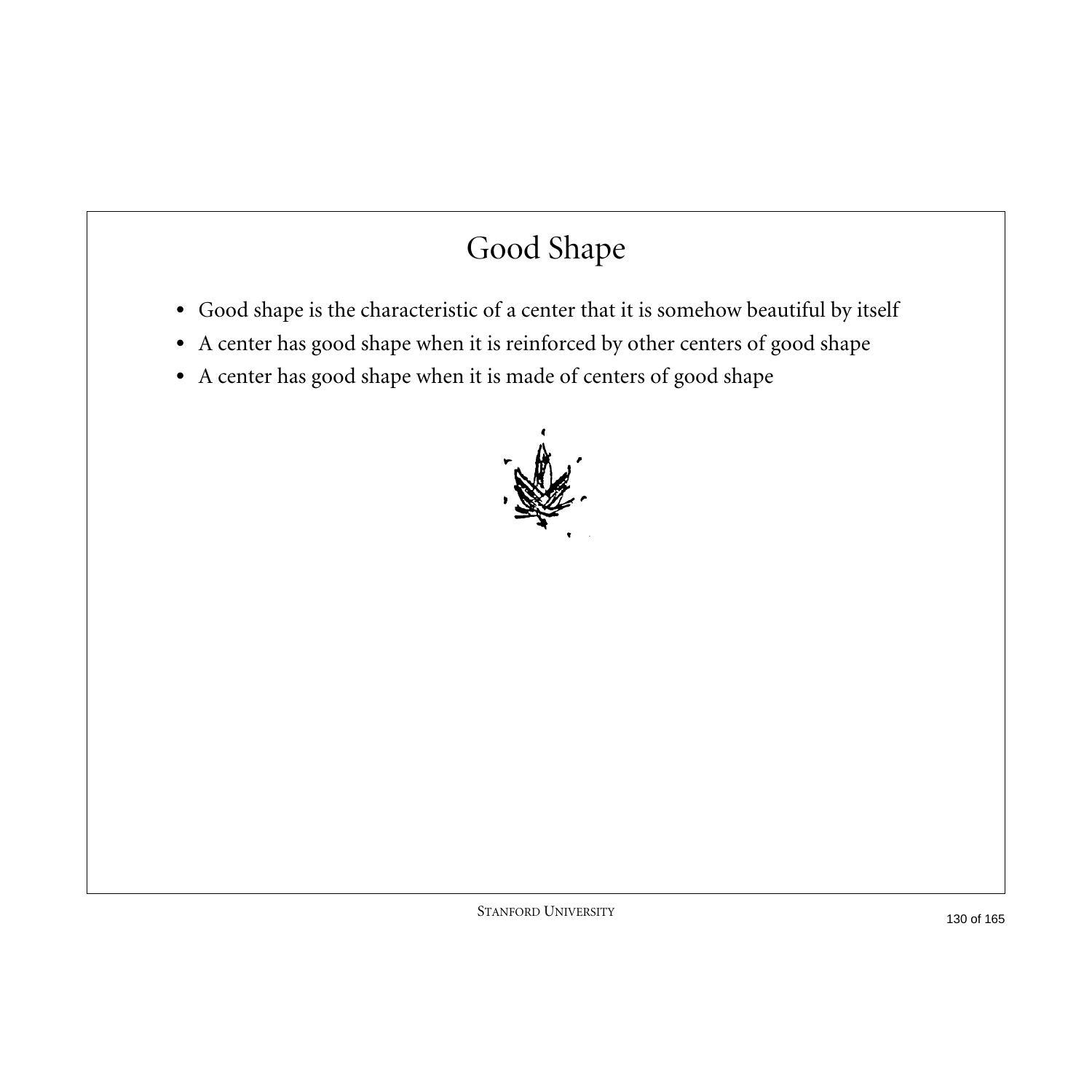#### Local Symmetries

*Wherever there is a local symmetry, there tends to be a center.*

*Living things, though often symmetrical, rarely have perfect symmetry. Indeed, perfect symmetry is often a mark of death in things rather than life.*

*Observe, first, that* overall *symmetry in a system, by itself, is not a strong source of life or wholeness.*

*In general, a large symmetry of the simplified neoclassicist type rarely contributes to the life of a thing, because in any complex whole in the world, there are nearly always complex, asymmetrical forces at work—matters of location, and context, and function—which require that symmetry be broken.*

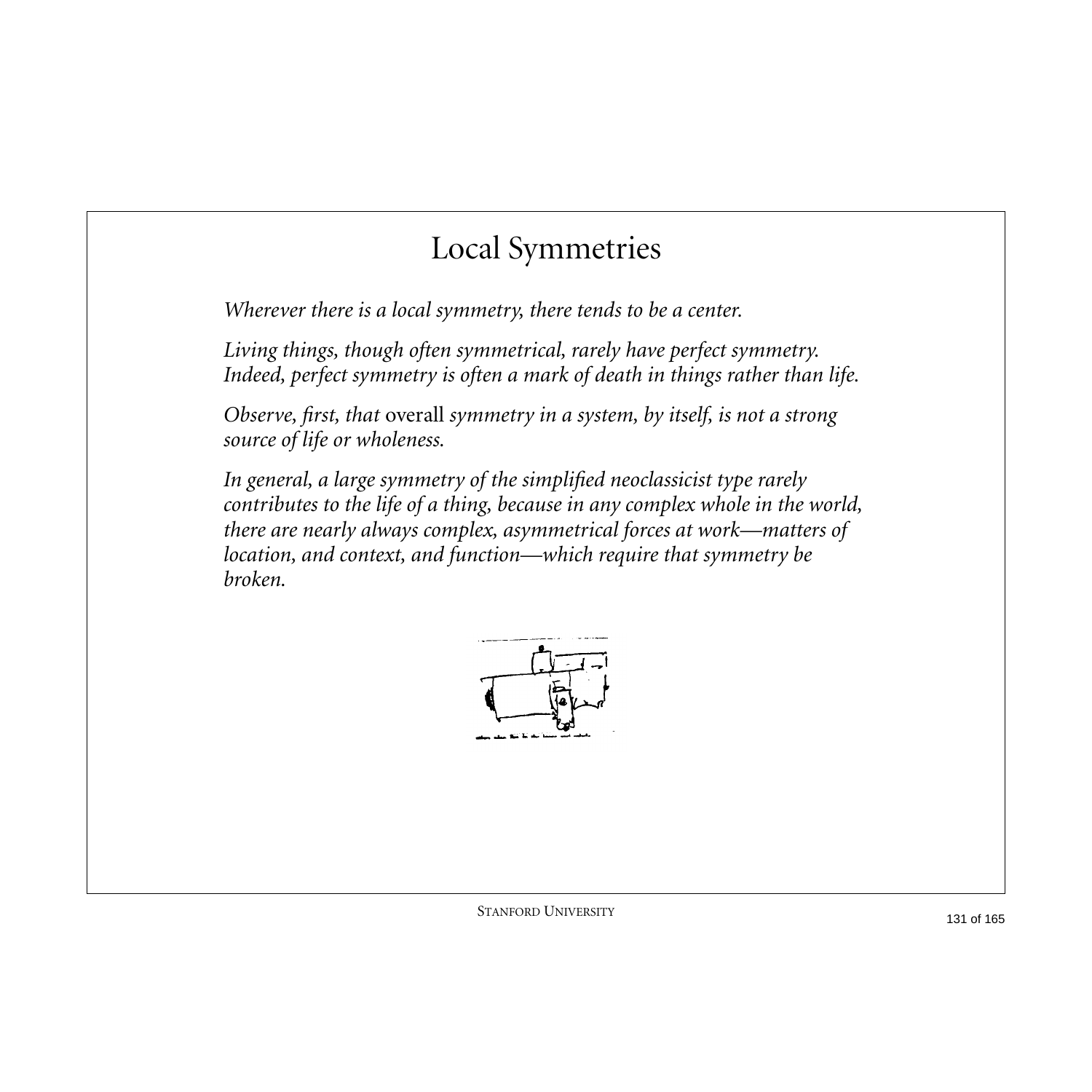## Deep Interlock and Ambiguity

- **•** Centers are sometimes "hooked" into their surroundings
- **•** It is sometimes difficult to disentangle a center from its surroundings
- **•** . . . through actual interlock
- **•** . . . through an ambiguous zone which belongs both to the center and to its surroundings
- **•** A Go board in mid-game

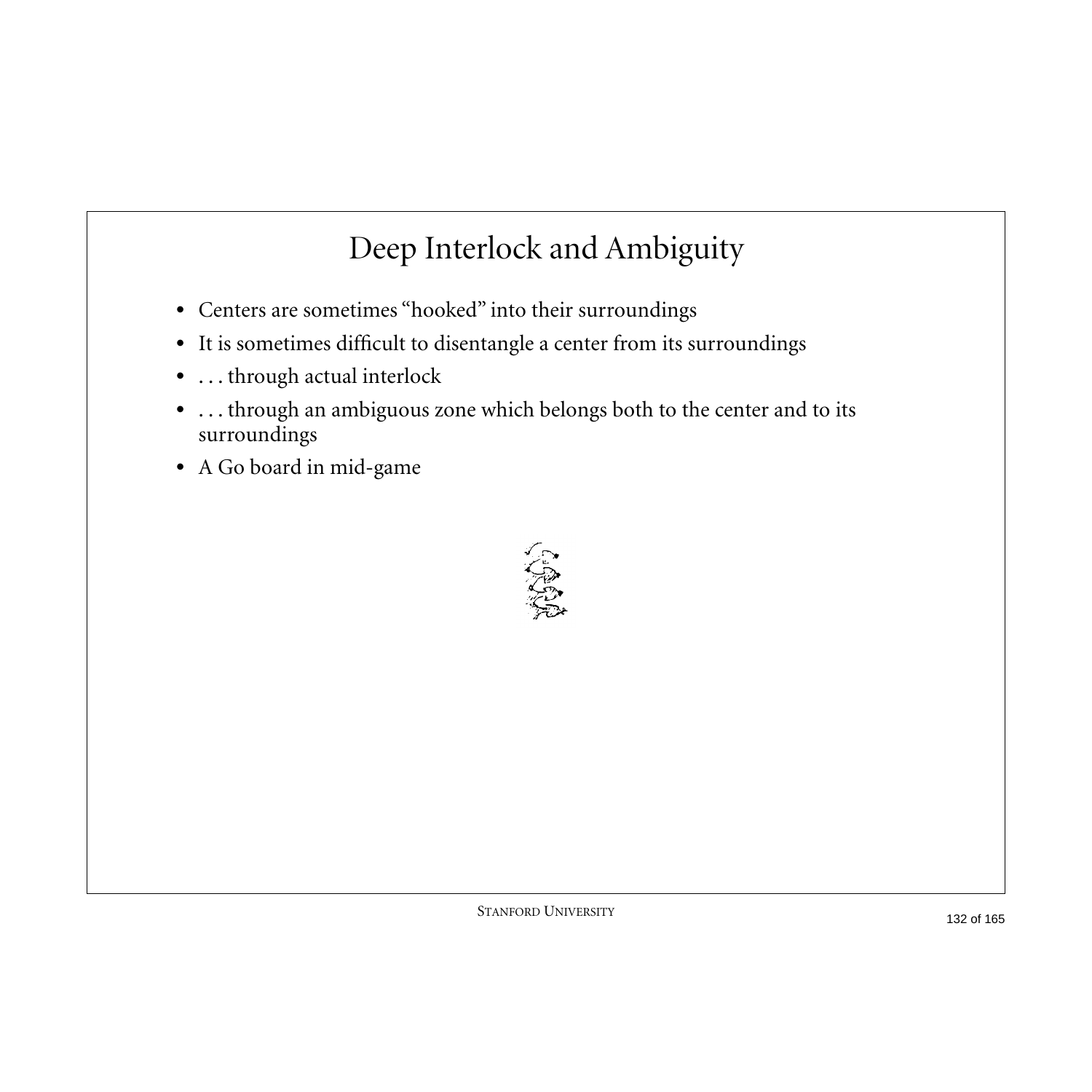## Contrast

*Another feature I have found repeatedly in works of art which have great life is that they often have surprisingly intense contrast in them—far more than one remembers, more than one imagines would be helpful or even possible to sustain.*

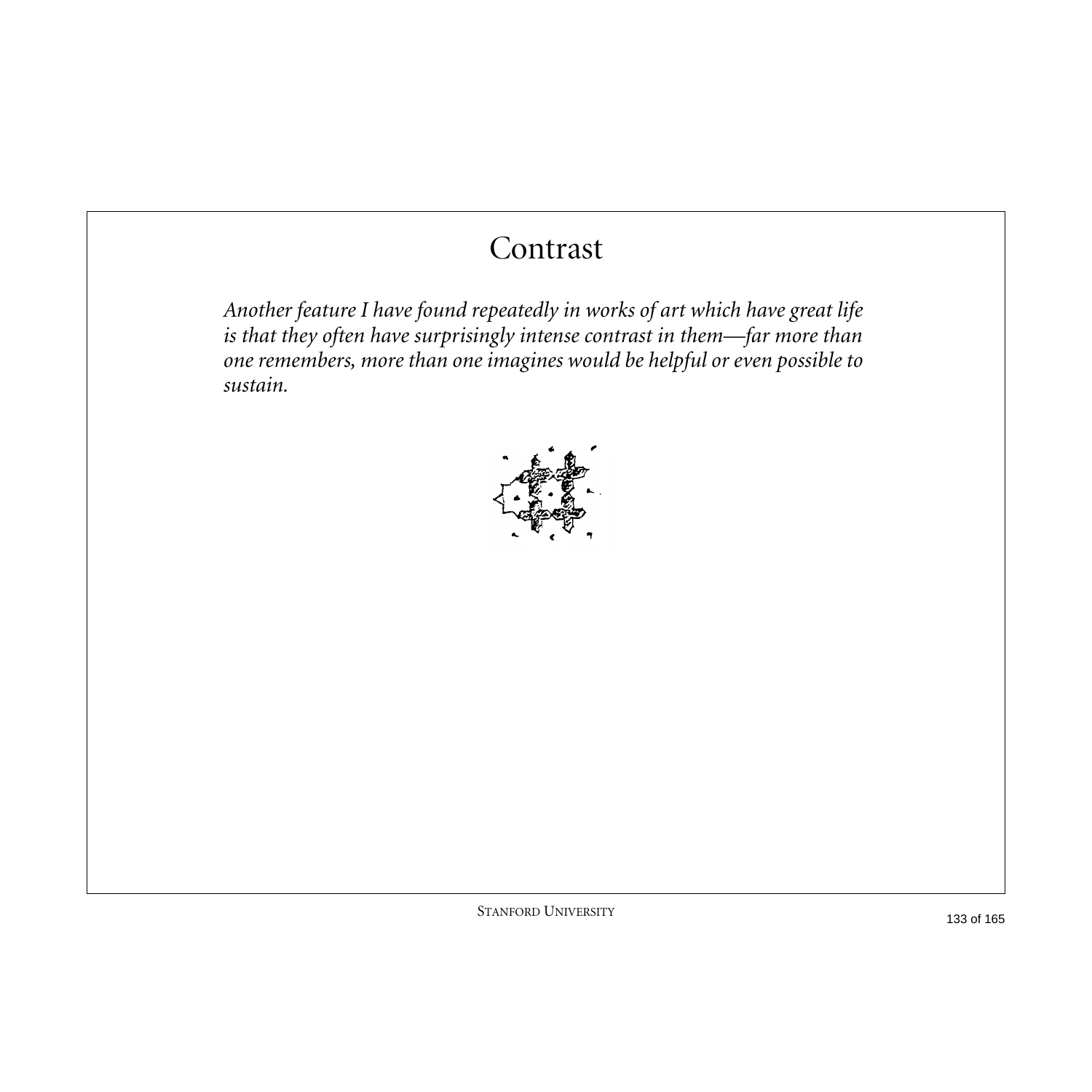## Gradients

*You have noticed I am sure, as I have, that almost anything which has real life has a certain softness. Qualities vary, slowly, subtly, gradually, across the extent of each thing. Gradients occur. One quality changes slowly across space, and becomes another.*

*Almost always the strengthened field-like character of the center is caused, in part, by the fact that an organization of smaller centers creates gradients which "point to" some new and larger virtual center. Sometimes the arrows and gradients set up in the field give the center its primary strength.*

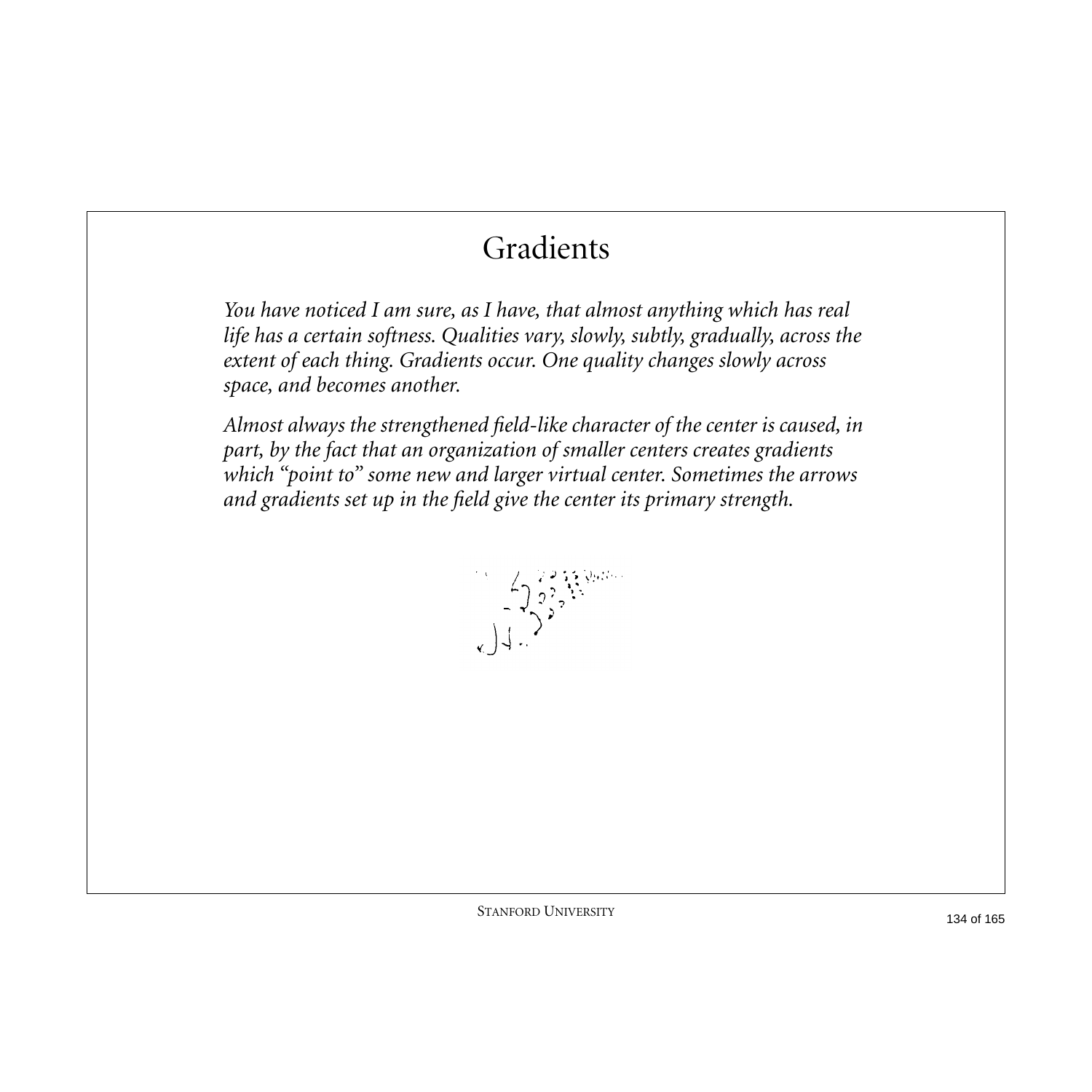# Roughness

*Things which have real life always have a certain ease, a morphological roughness. It is not a residue of technically inferior culture, or the result of handcraft or inaccuracy. It is an essential structural feature which they have and without which a things cannot be whole.*

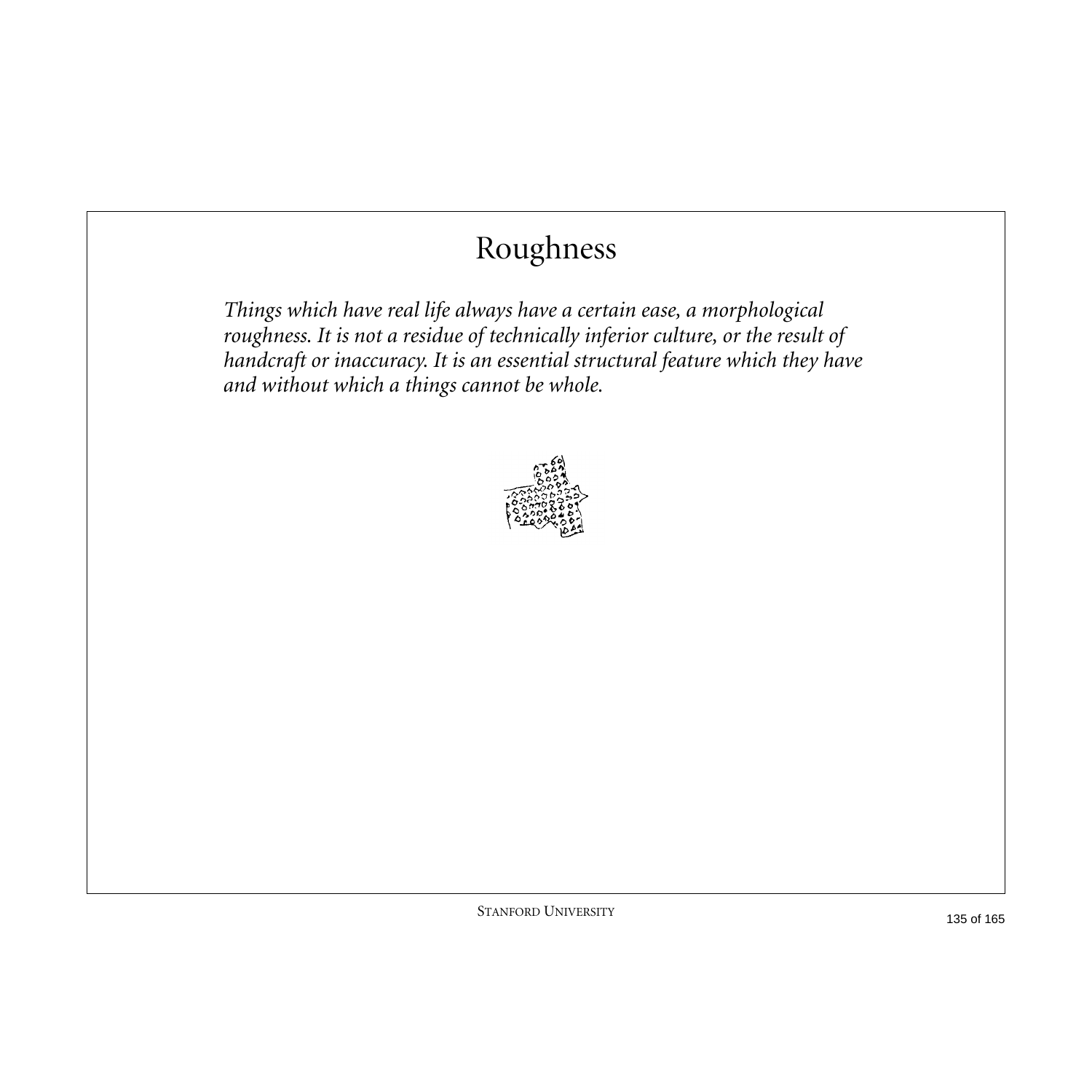# Roughness

*Often the border of an ancient carpet is "irregular" where it goes round the corner—that is, the design breaks, the corner seems "patched together." This does not happen through carelessness or inaccuracy. On the contrary, it happens because the weaver is paying close attention to the positive and negative, to the alternating repetition of the border, to the good shape of each compartment of the wave and each bit of open space—and makes an effort all along the border to be sure these are "just right." To keep all of them just right along the length of the border, some loose and makeshift composition must be done at the corner.*

*If the weaver wanted instead to calculate or plot out a so-called "perfect" solution to the corner, she would then have to abandon her constant paying attention to the right size, right shape, right positive-negative of the border elements, because these would all be determined mechanically by outside considerations—i.e., by the grid of the border. The corner solution would then dominate the design in a way which would destroy the weaver's ability to do what is just right at each point. The life of the design would be destroyed.*

<continued>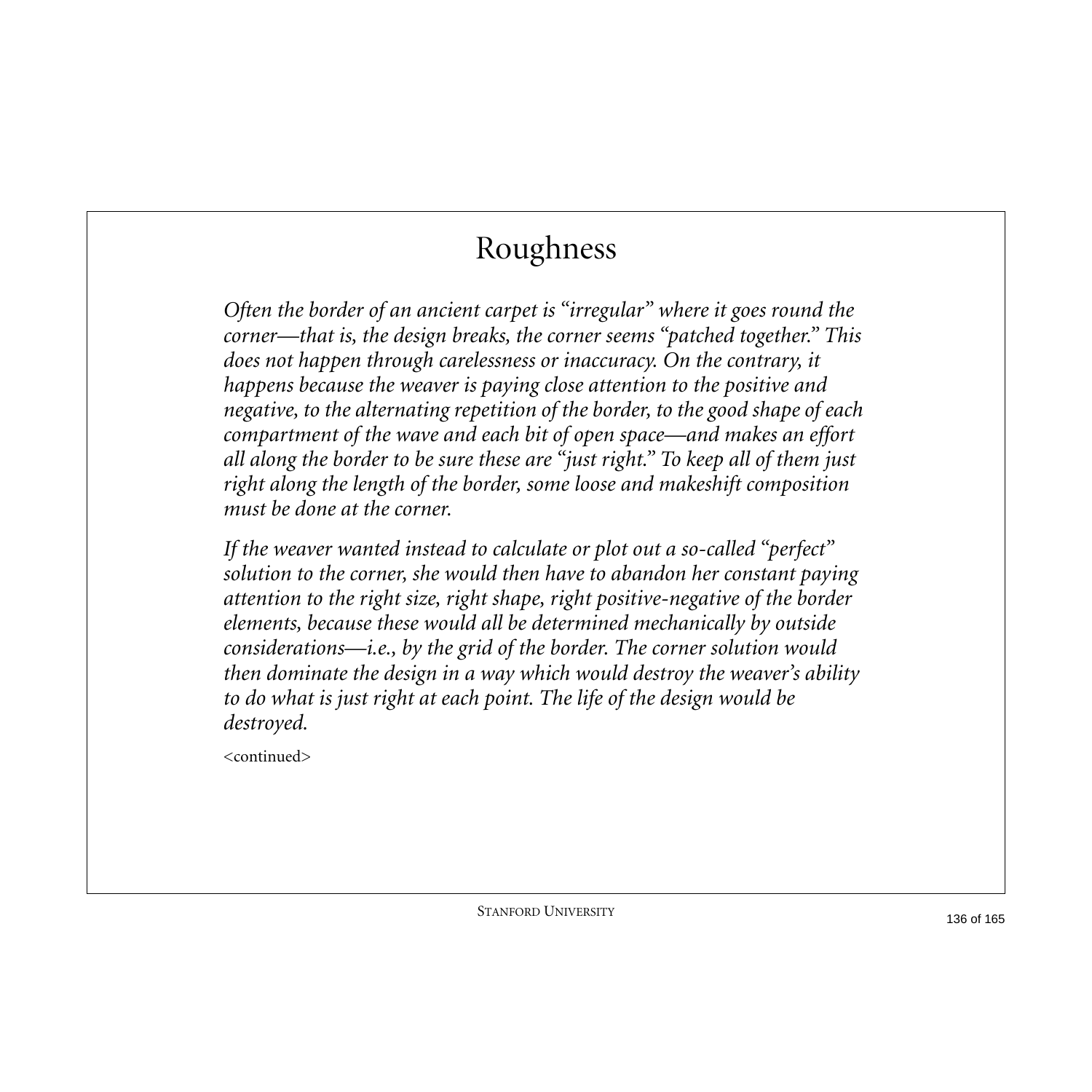# Roughness

*All my examples show how the seemingly rough solution—which seems superficially inaccurate—is in fact more precise, not less so, because it comes about as a result of paying attention to what matters most, and letting go of what matters less. As the power of this completed carpet clearly shows, a perfect corner does not matter nearly as much as the correct balance and positive space in the border.* The seemingly rough arrangement is more precise because it comes from a much more careful guarding of the essential centers in the design*.*

*In a man-made thing, another essential aspect of the property of roughness, is its abandon. Roughness can never be consciously or deliberately created. Then it is merely contrived. To make a thing live, its roughness must be the product of egolessness, the product of no will.*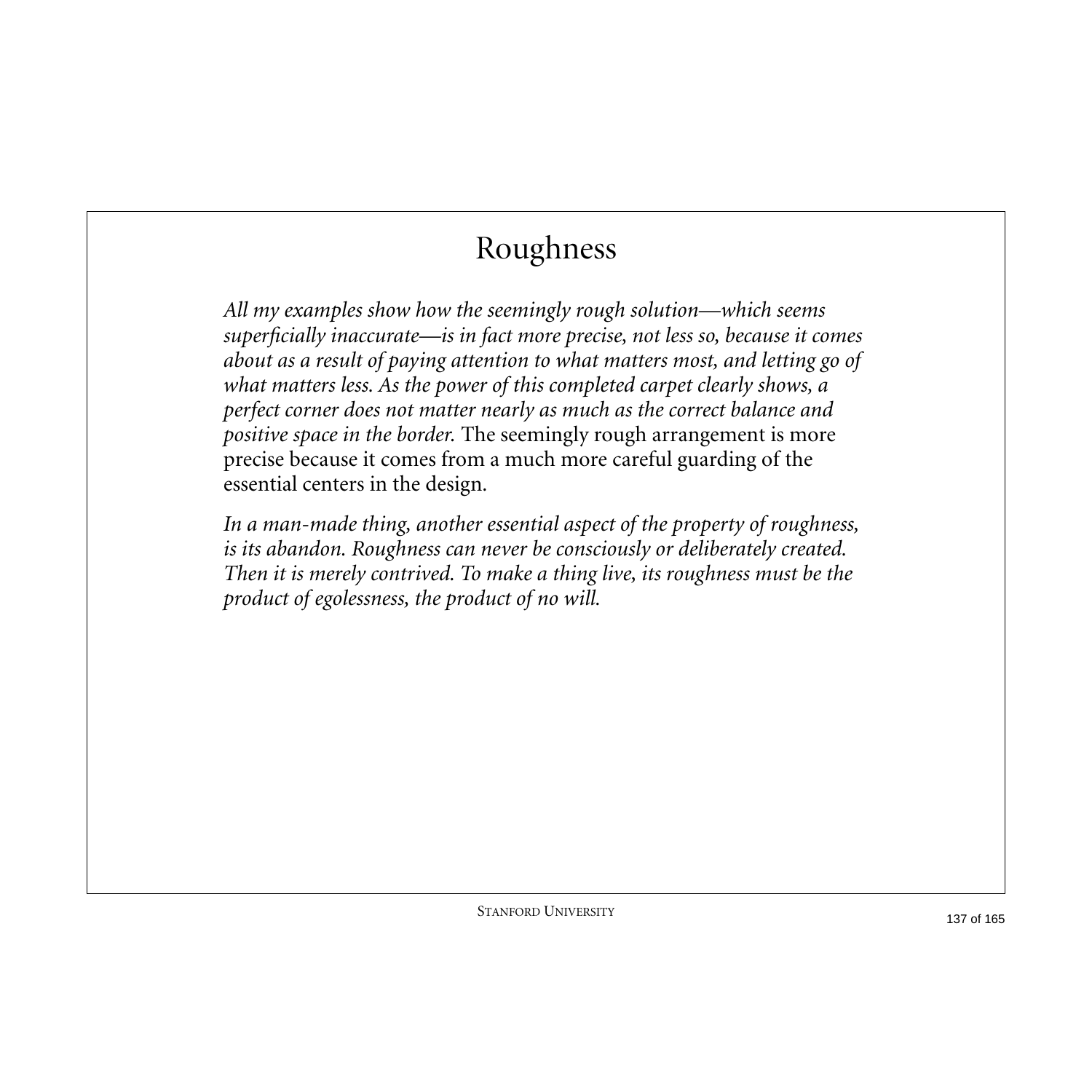## Echoes

*When* Echoes *is present, the various smaller elements and centers, from which the larger centers are made, are all members of the same family, they contain echoes of one another, there are deep internal similarities between them which tie them together to form a single unity.*

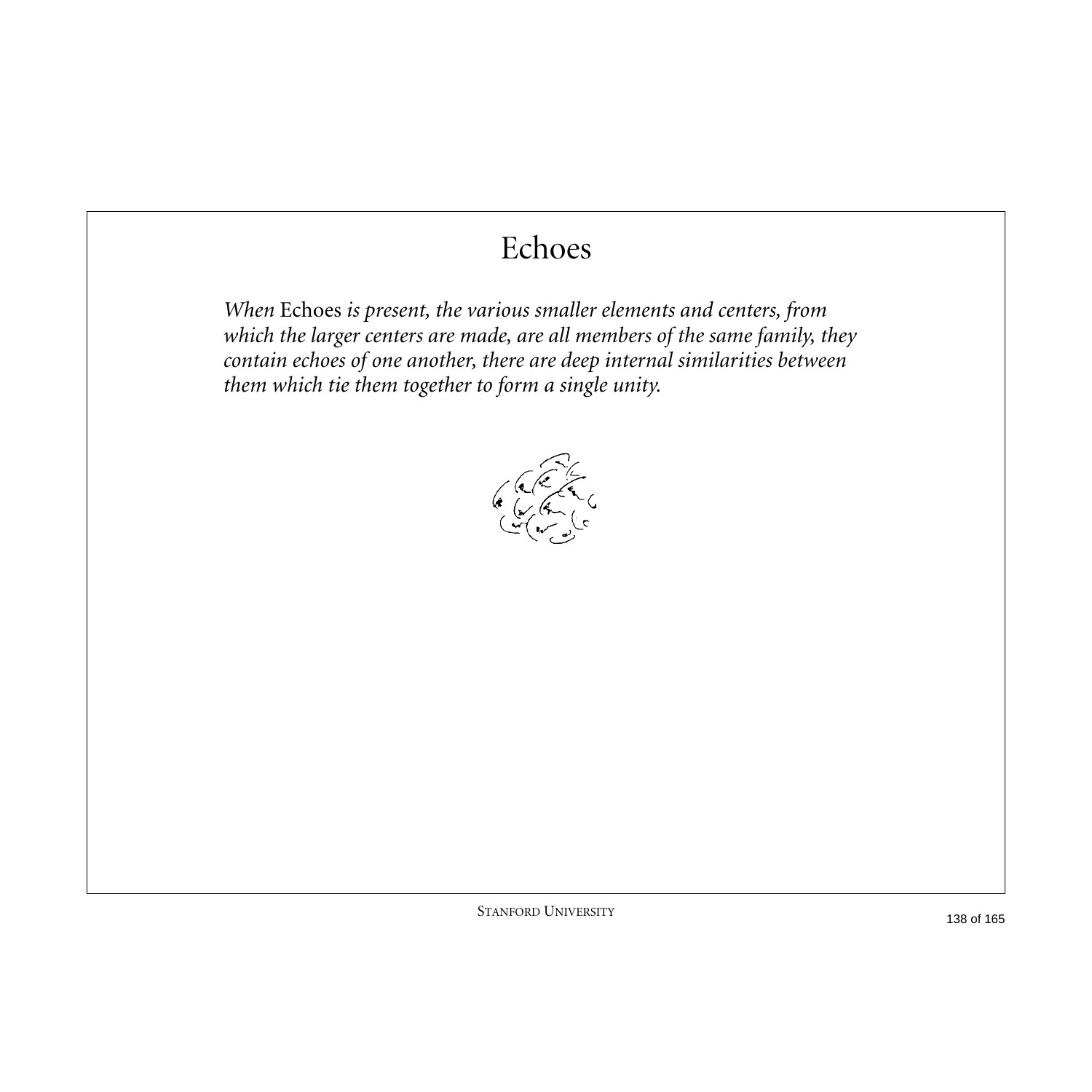# The Void

*In the most profound centers which have perfect wholeness, there is at the heart a void, which is like water, in infinite depth—surrounded by and contrasted with the clutter of the stuff and fabric all around it.*

- **•** The altar
- **•** The empty space at the crossing of a church or mosque

*The need for the void arises in all centers. A cup or a bowl rests, as a living center, on the quiet of the space in the bowl itself, its stillness.*

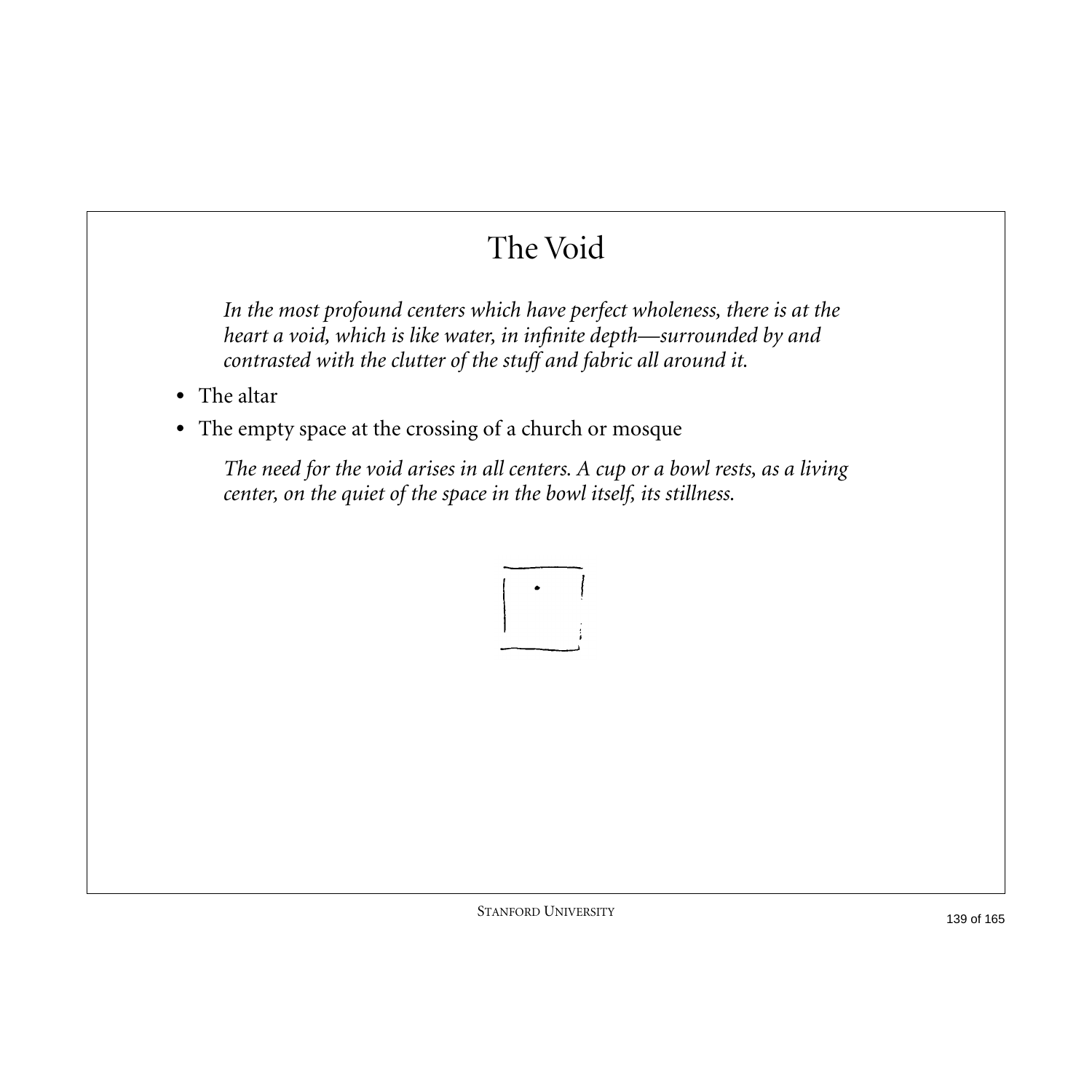## Simplicity and Inner Calm

*It has to do with a certain slowness, majesty, quietness, which I think of as inner calm.*

*This quality comes about when everything unnecessary is removed. All centers that are note actively supporting other centers are stripped out, cut out, excised. What is left, when boiled away, is the structure in a state of inner calm.*

*It is essential that the great beauty and intricacy of ornament go only just far enough to bring this calm into being, and not so far that it destroys it.*

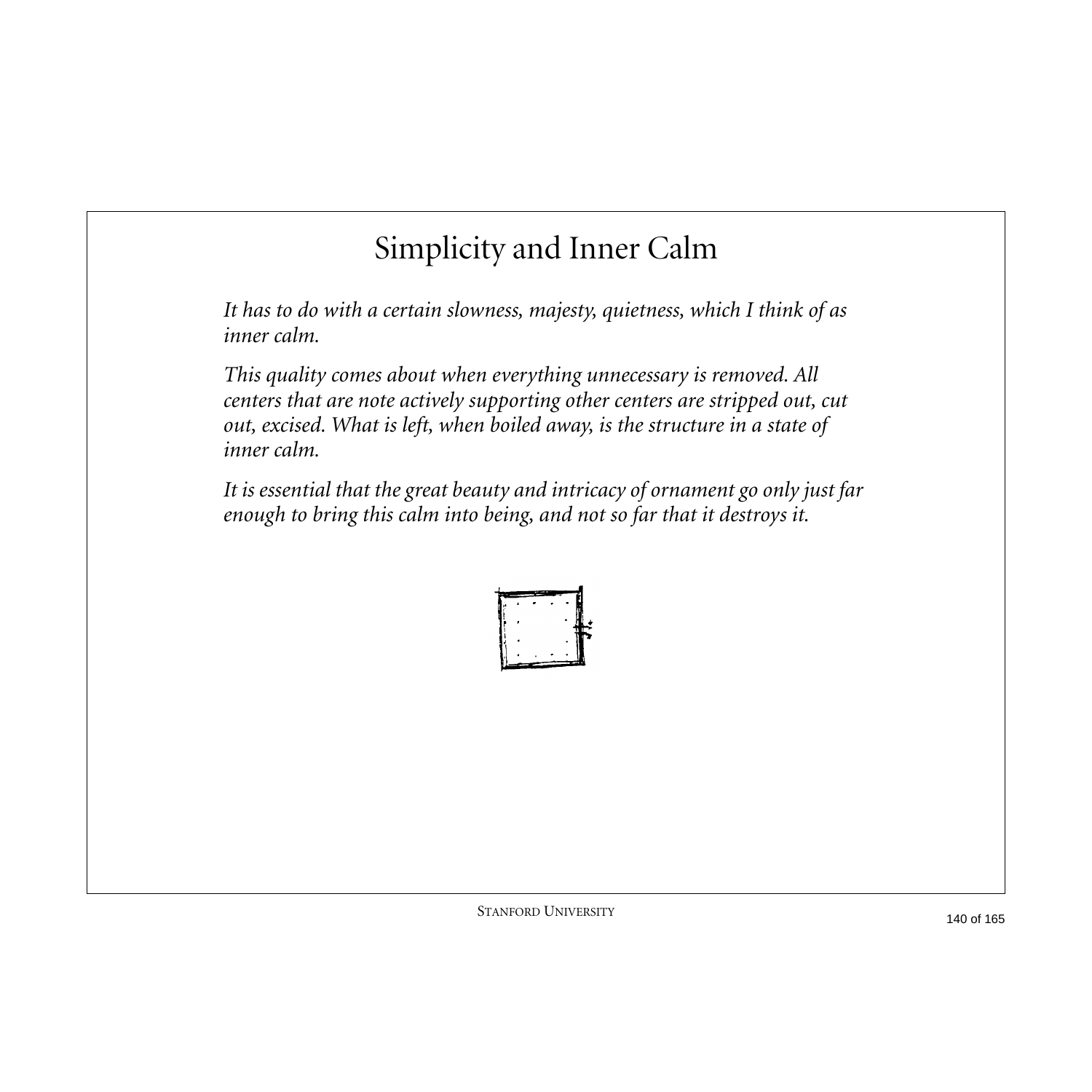# Simplicity and Inner Calm

Shaker furniture:

- **•** *It uses very simple shapes (the actual pieces of wood have simple shapes and are usually close to the form in which they were first milled).*
- **•** *The ornament is very sparse, but does occasionally exist to offset the classical line, with an off curve here or there, but less than in other American pieces.*
- **•** *The proportions are unusual. Pieces are unusually long, unusually high, elongated, tall, broad, etc. They are marked by their proportions as slightly unusual or remarkable—even startling. Often this has a good reason in it (i.e. use all the space available, etc.).*
- **•** *Many of the pieces are strange in some specific way which marks them as indeed unusual. For instance, chest with drawers opening from different sides; two beds sliding under a bigger bed; table with drawers hanging on either side of pedestal; peg boards. Always these "strange" configurations have good reasons and come from an uncompromising steadfastness to function, following the thing to its logical conclusion, refusing to be deterred by convention. An extreme freedom.*

<continued>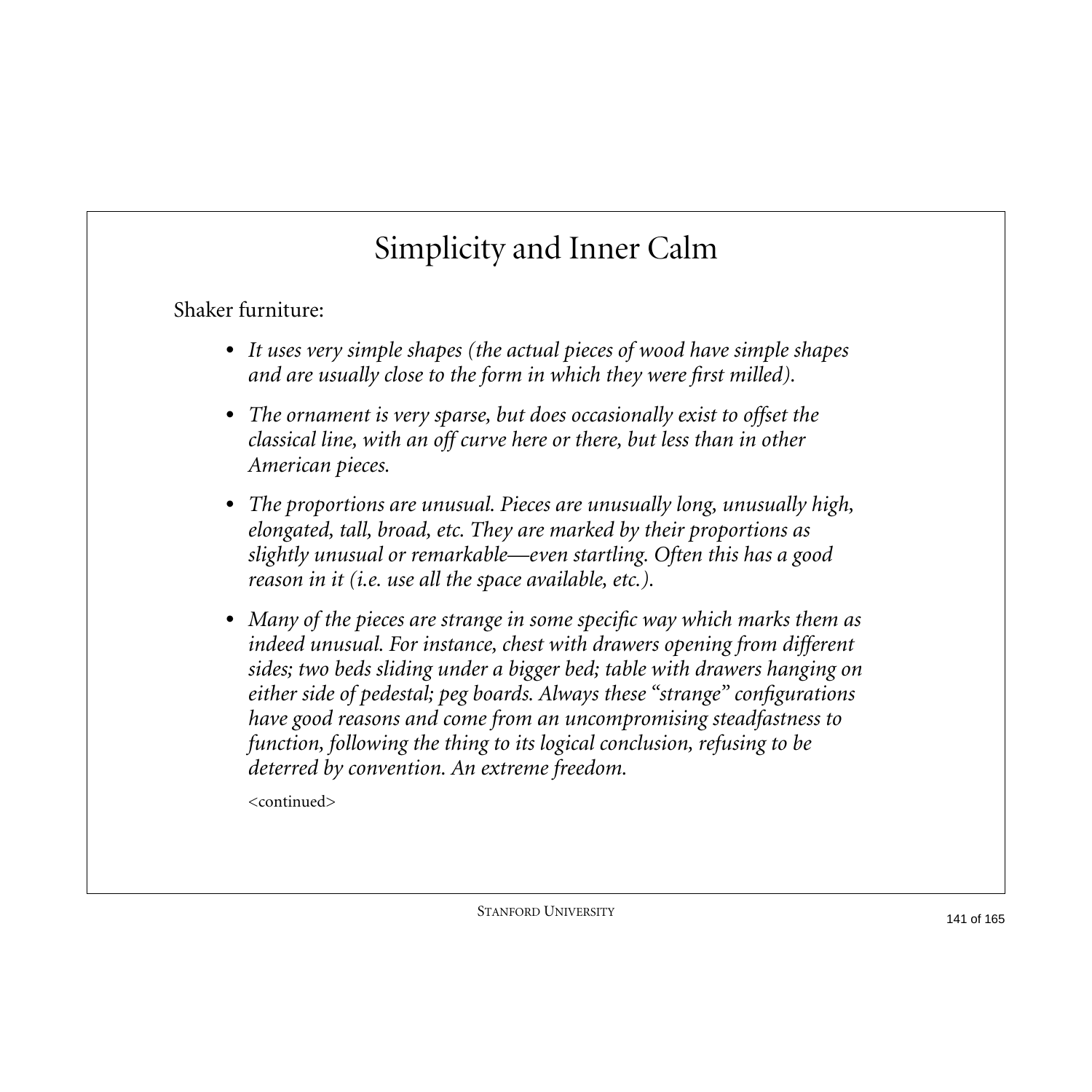## Simplicity and Inner Calm

- **•** *Pieces were colored—beautiful colors, most often worked into the wood (not paint), and coded, yellow, blue, red, green, etc., each for its specific type of furniture. Yet they were always severe. What this means is the essence, but very hard to pin down.*
- **•** *Finally, everything is still, silent.*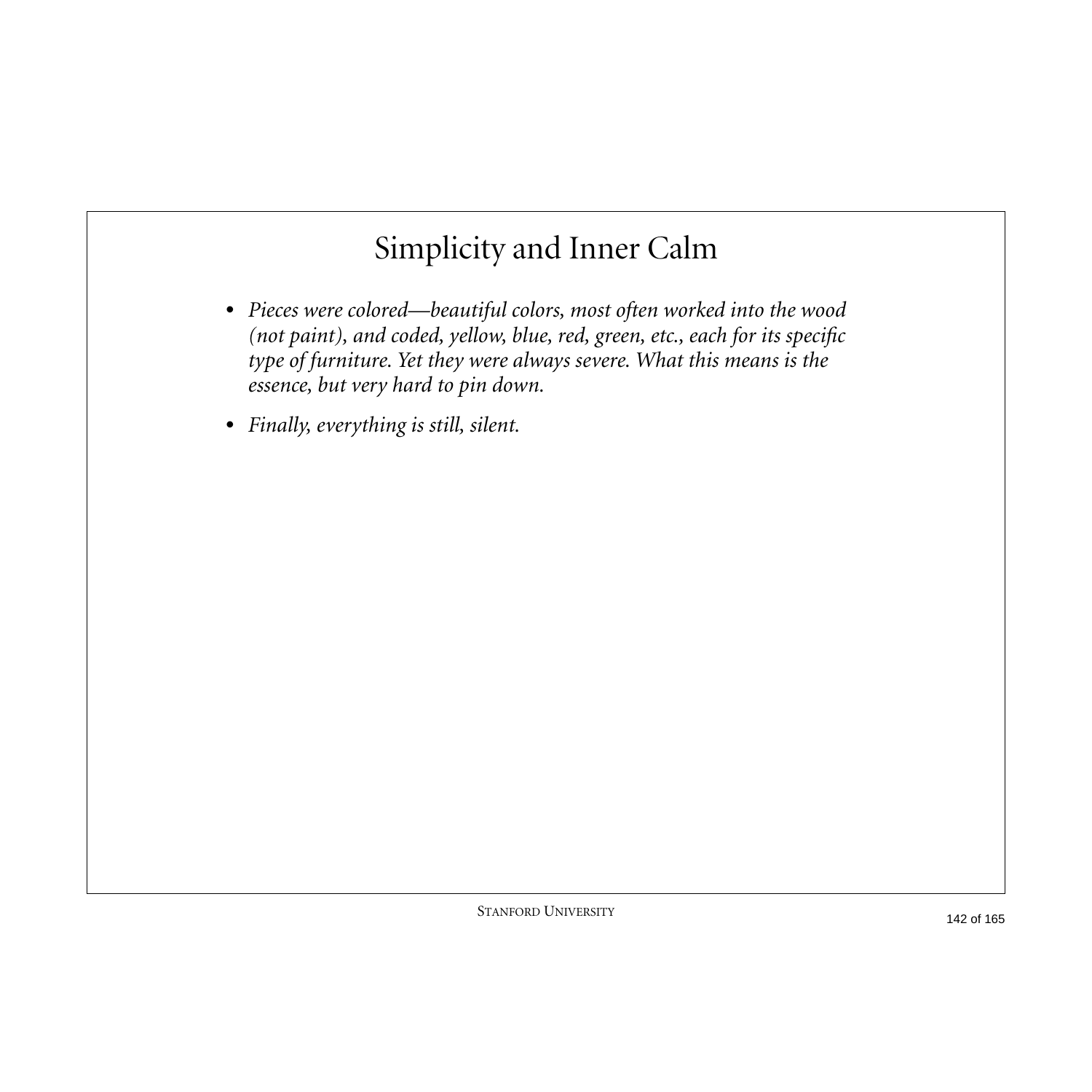#### Not Separateness

*What* Not Separateness *means, quite simply, is that we experience a living whole as being at one with the world, and not separate from it—according to its degree of wholeness.*

*This is, finally, perhaps the most important property of all. In my experiments with shapes and buildings, I have discovered that the other fourteen ways in which centers come to life, will make a center which is compact, beautiful, determined, subtle—but, without this fifteenth property, are still often somehow strangely separate, cut off from what lies around it, lonely, awkward in its loneliness, too brittle, too sharp, perhaps too well delineated—above all too egocentric, because it shouts "Look at me, look at me, look how beautiful I am."*

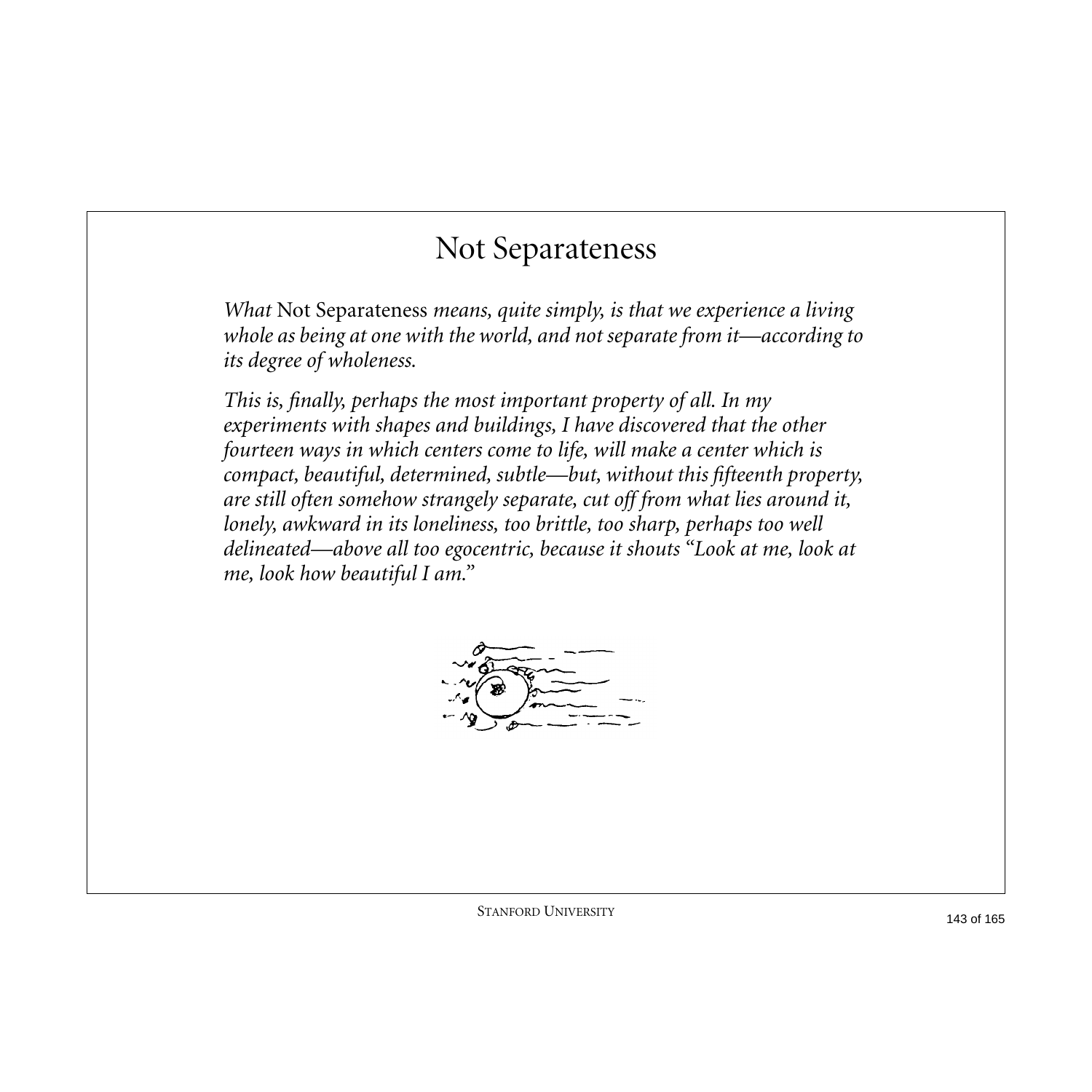#### An Empirical Test for Comparing the Degree of Life of Different Centers (Mirror of the Self)

- **•** *Which of the two seems to generate a greater feeling of life in me?*
- **•** *Which of the two makes me more aware of my own life?*
- **•** *Which of the two makes me feel a greater wholesomeness in myself?*
- **•** *Which of the two is more like my best self, or which of the two seems more like a picture of the self?*
- **•** *Which of the two makes me feel devotion, or inspires devotion in me?*
- **•** *Which of the two makes me more aware of God, or makes me feel close to God?*
- **•** *How do I observe the rising and falling of my humanity: Which of the two causes a greater rising of my humanity?*
- **•** *Which of the two has more feeling in it or, more accurately: Which of the two makes me experience a deeper feeling of unity in myself?*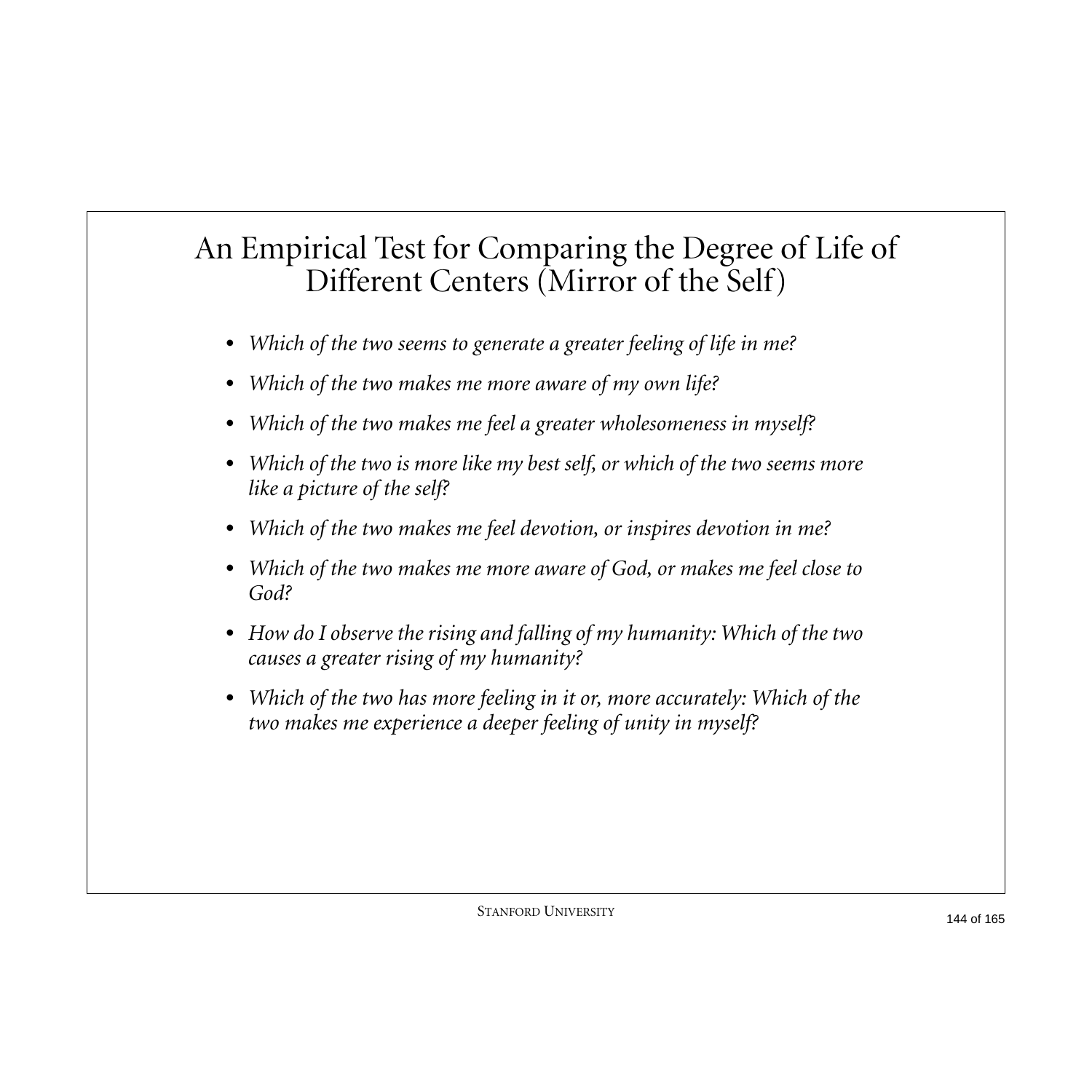# Unfolding

- **•** In nature, order unfolds smoothly
- **•** In general, order emerges from a process which is integral to the thing being created
	- a painting emerges through a seemingly random process of adding and altering paint
	- $\bullet$  a wood carving emerges through a seemingly random process of removing and smoothing wood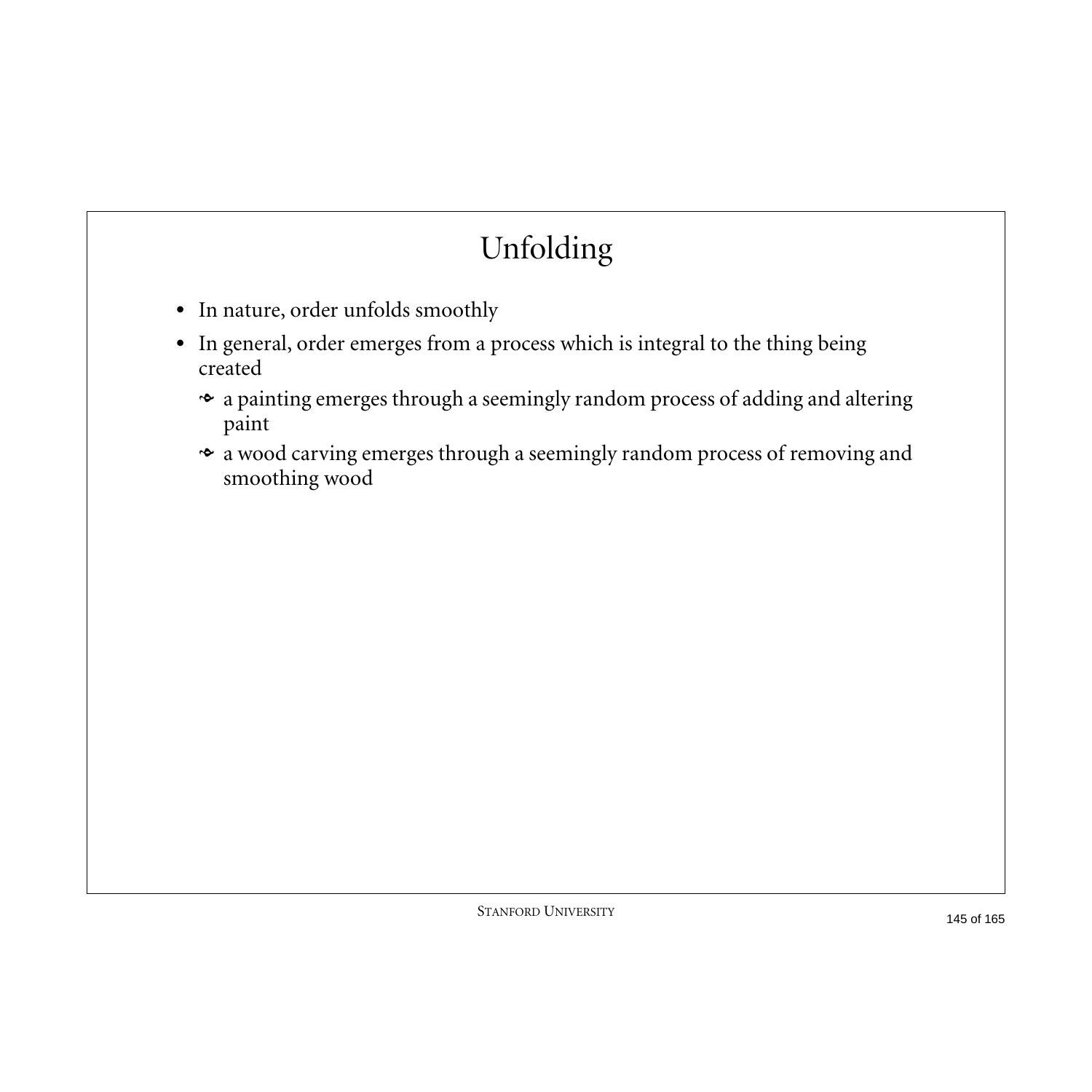#### Structure-Preserving Transformations

A structure-preserving transformation strengthens existing centers by doing one or several of the following:

- **•** adding new centers that reinforce existing ones
- **•** strengthening or developing one or several existing centers into a more complex, stronger center
- **•** removing weak or dysfunctional centers

The process, in general, adds one or several of the 15 characteristics discussed earlier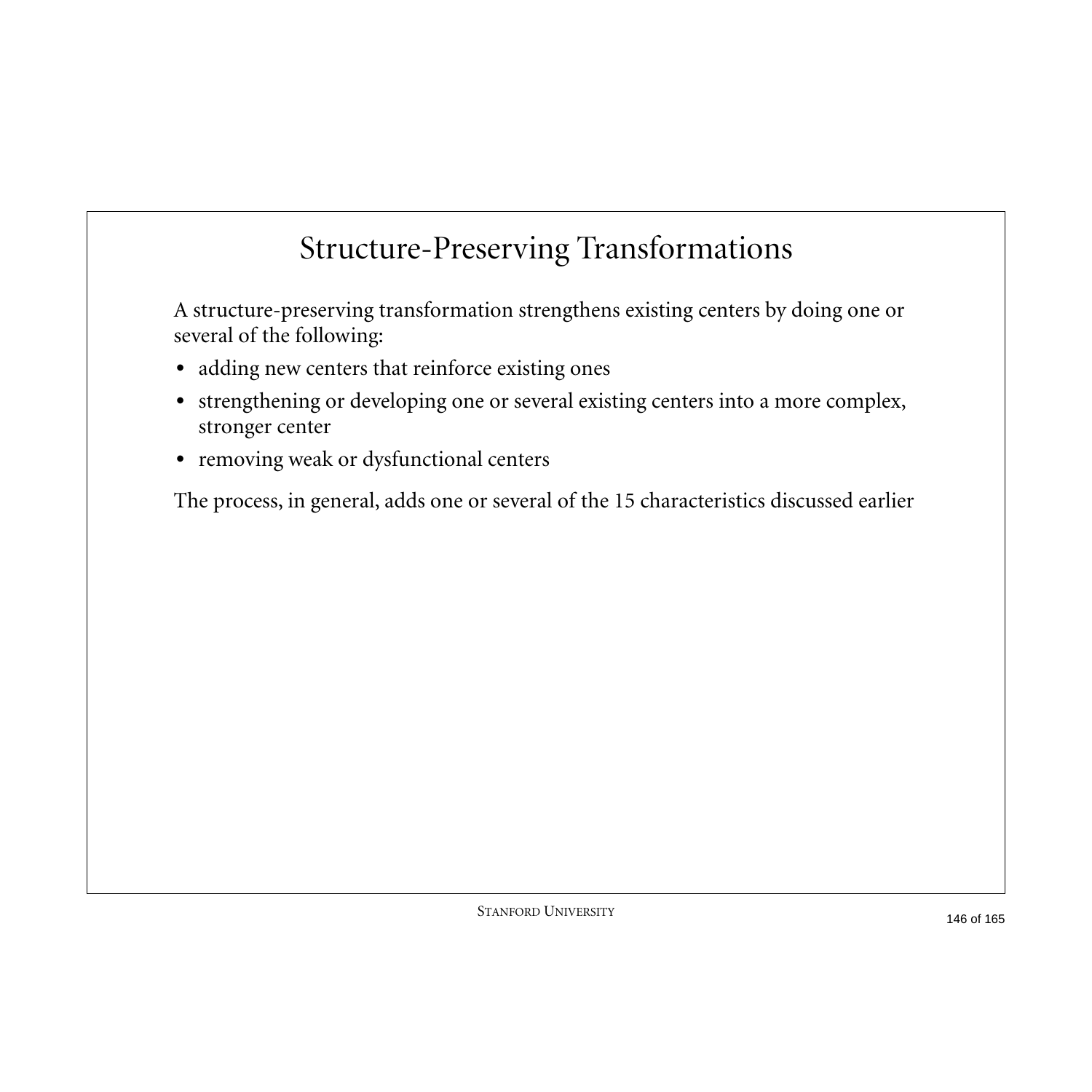### Image-based Architecture and Building

Modern (and post-modern) architecture is based on coming up with a picture or image and then constructing it, usually out of components and modular parts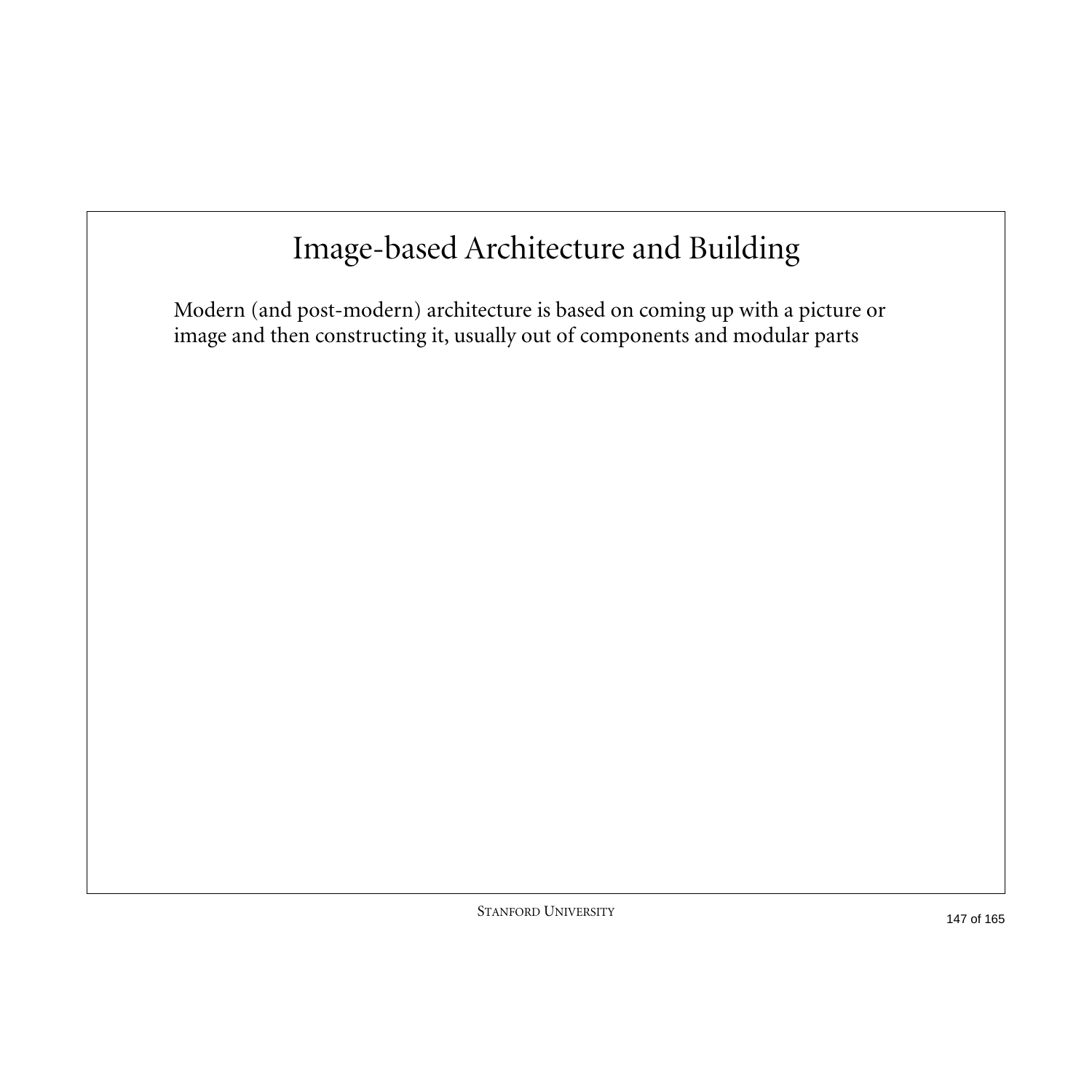### Alexander's Definition of Architecture

*Architecture is just that stuff—material organization—which has unfolded.*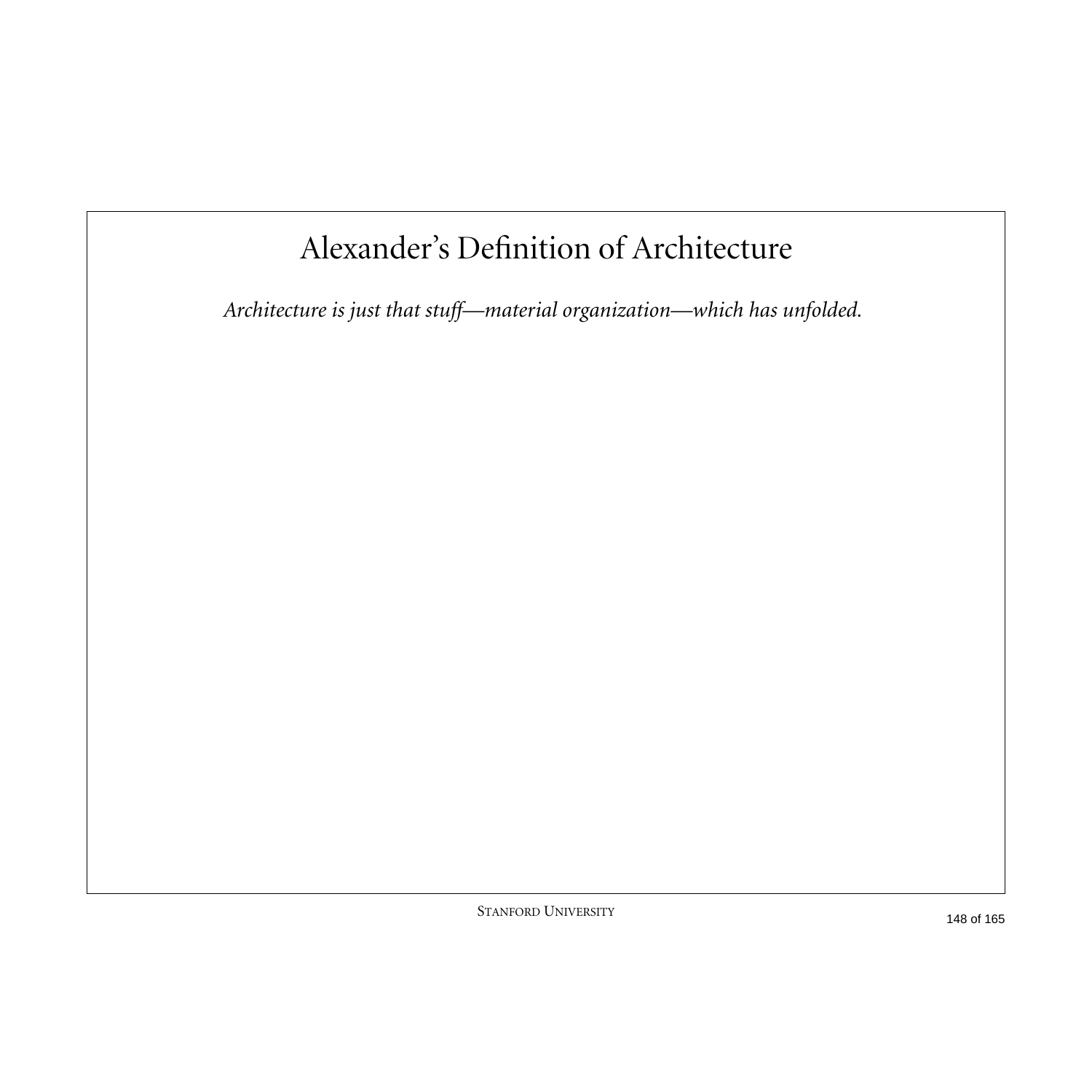#### Four Conditions Necessary for Unfolding to Happen

- **•** *Step-by-Step Adaptation: The process, whether large or small, must be step-by-step, and gradual. Each part of the environment, at every stage of its planning, conception, and construction, must evolve, be developed step-by-step. The form must be created step-by-step, each step being an adaptation in which things get fitted more and more closely to a harmonious whole.*
- **•** *Feedback: To guide the adaptation, at each step in the process there must be a continuous and relatively immediate feedback about whether what has been done is a living structure in sufficient degree. In human society this requires as a minimum a common shared understanding of "life". The process is then capable of adapting to this feedback, instantaneously, so that what has life can be kept and what doesn't have life will be rejected—with agreement—all while the process is going on.*

<continued>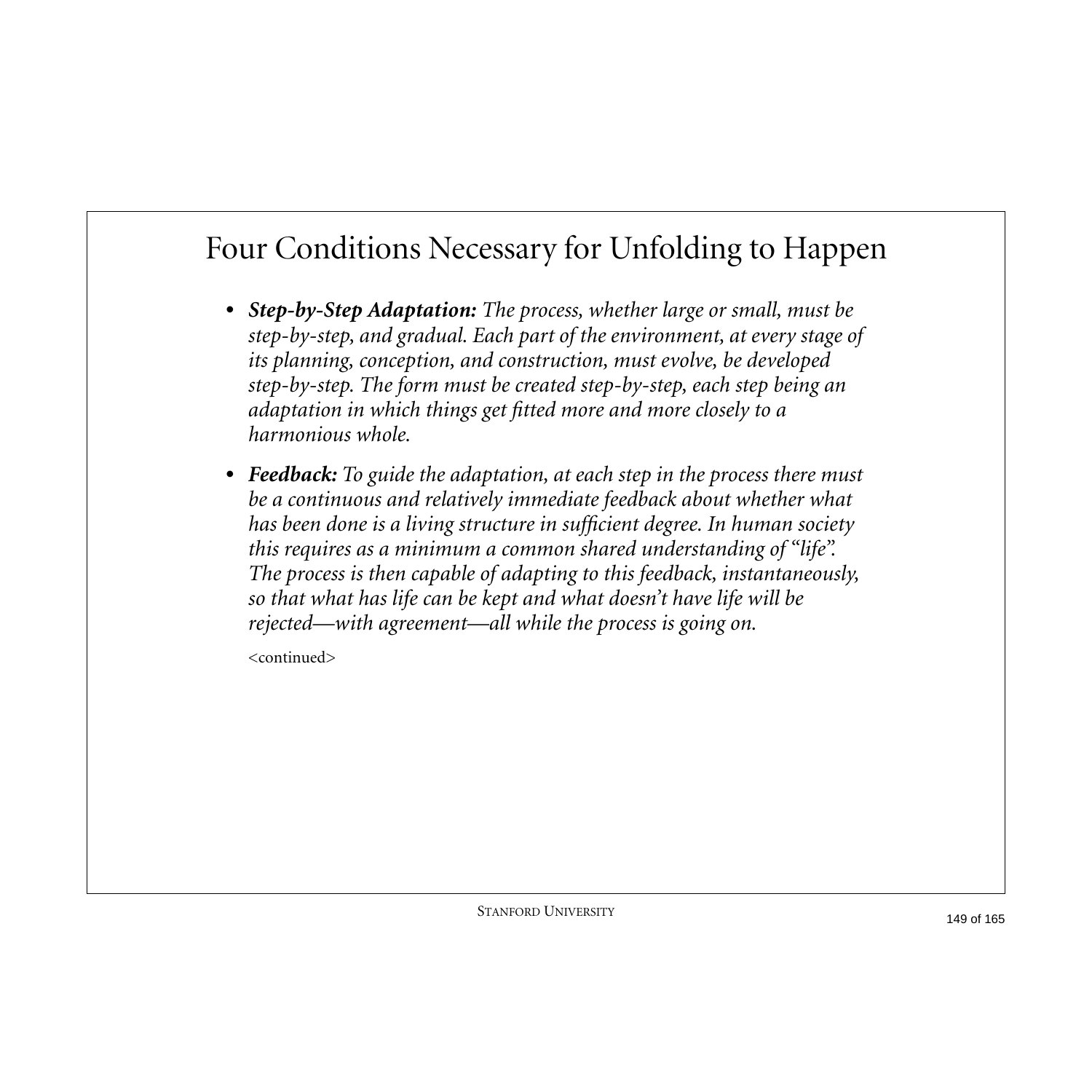#### Four Conditions Necessary for Unfolding to Happen

- **•** *Unpredictability: To make the adaptation successful, the process must be relaxed about the unpredictable character of where it goes. Unfolding cannot occur except in a framework which allows the whole to go where it must go. The dire modern passion for planning and advance control must be replaced by an attitude which recognizes that openness to the future, and lack of predictability, is a condition for success. It must be alright for the thing to become whatever it becomes, under the influence of adaptation and feedback, even though one does not know, in detail, what that thing is going to be.*
- **•** *Awareness of the Whole: Fourth, and this is the most difficult for us, there must be an ever-present awareness of the whole, throughout the process. For the adaptation to allow wholes to unfold successfully, the unfolding must take place within a framework of true awareness of the whole.*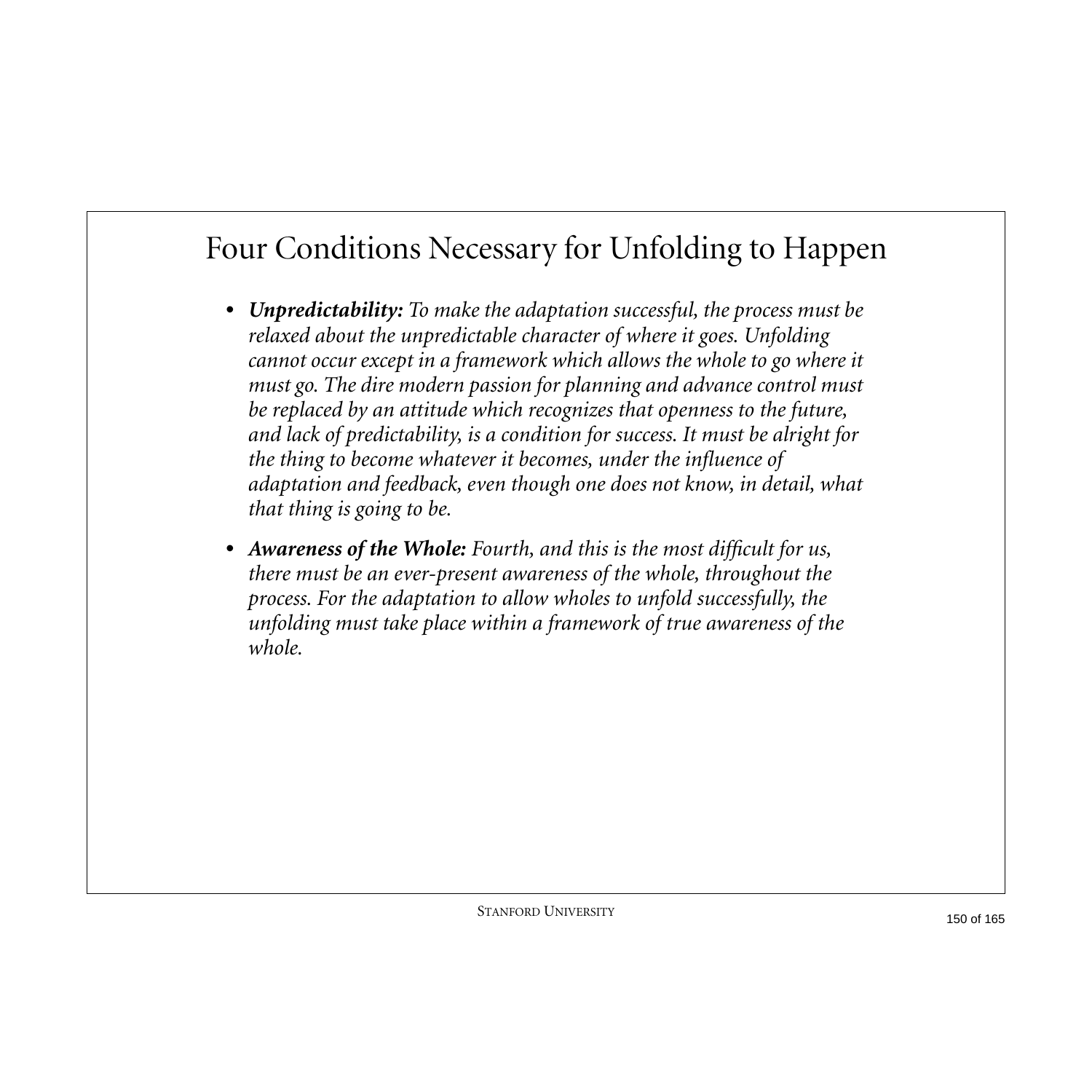#### Fundamental Process (1–5)

- *1. At every step of the process—whether conceiving, designing, making, maintaining, or repairing—we must always be concerned with the whole within which we are making anything. We look at this wholeness, absorb it, try to feel its deep structure.*
- *2. We ask which kind of thing we can do next that will do the most to give this wholeness the most positive increase of life.*
- *3. As we ask this question, we necessarily direct ourselves to centers, the units of energy within the whole, and ask which one center could be created (or extended or intensified or even pruned) that will most increase the life of the whole.*
- *4. As we work to enhance this new living center, we do it in such a way as also to create or intensify (by the same action) the life of some larger center.*
- *5. Simultaneously we also make at least one center of the same size (next to the one we are concentrating on), and one or more smaller centers increasing their life too.*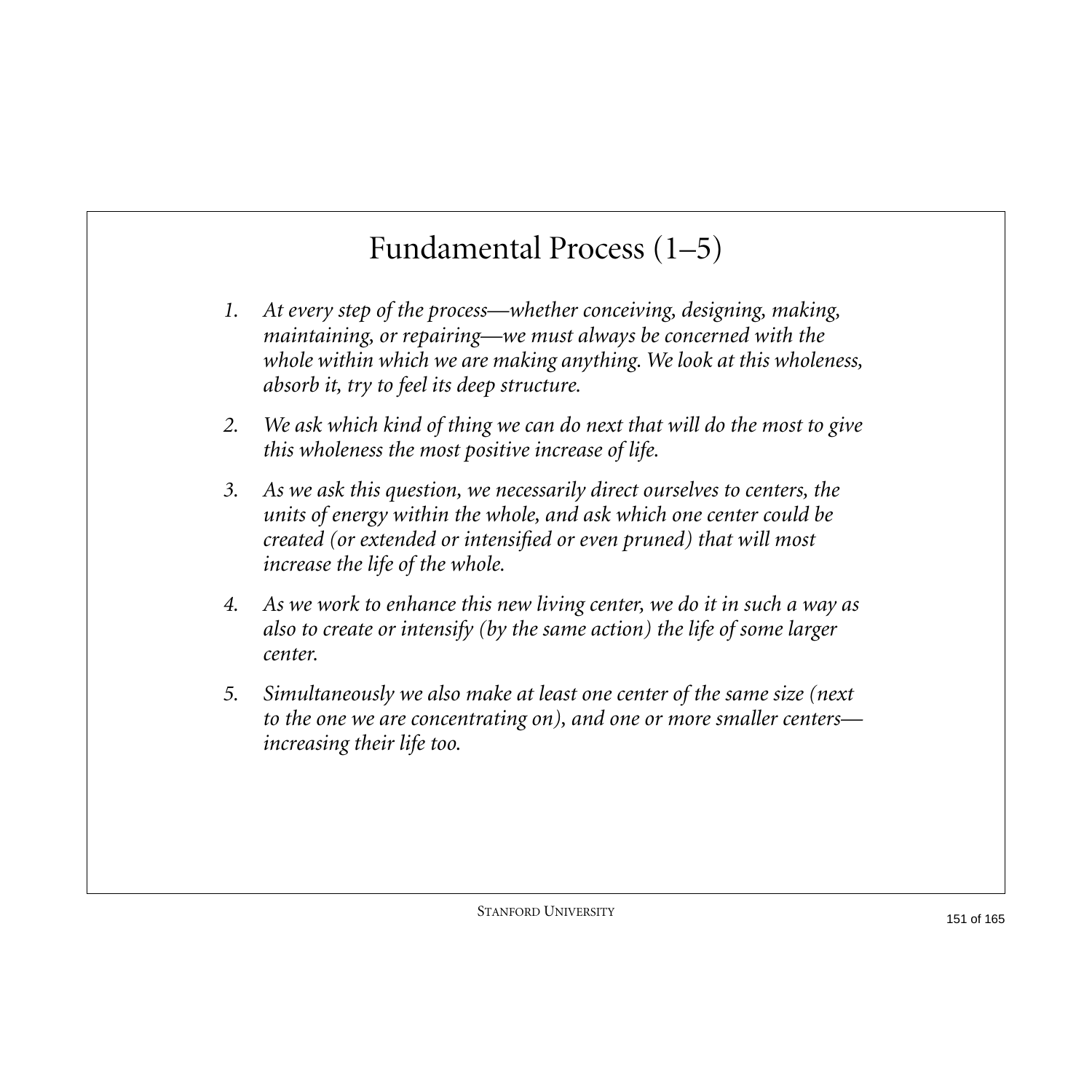#### Fundamental Process (6–8)

- *6. We check to see if what we have done has truly increased the life and feeling of the whole. If the feeling of the whole has not been deepened by the step we have just taken, we wipe it out. Otherwise we go on.*
- *7. We then repeat the entire process, starting at step 1 again, with the newly modified whole.*
- *8. We stop altogether when there is no further step we can take that intensifies the feeling of the whole.*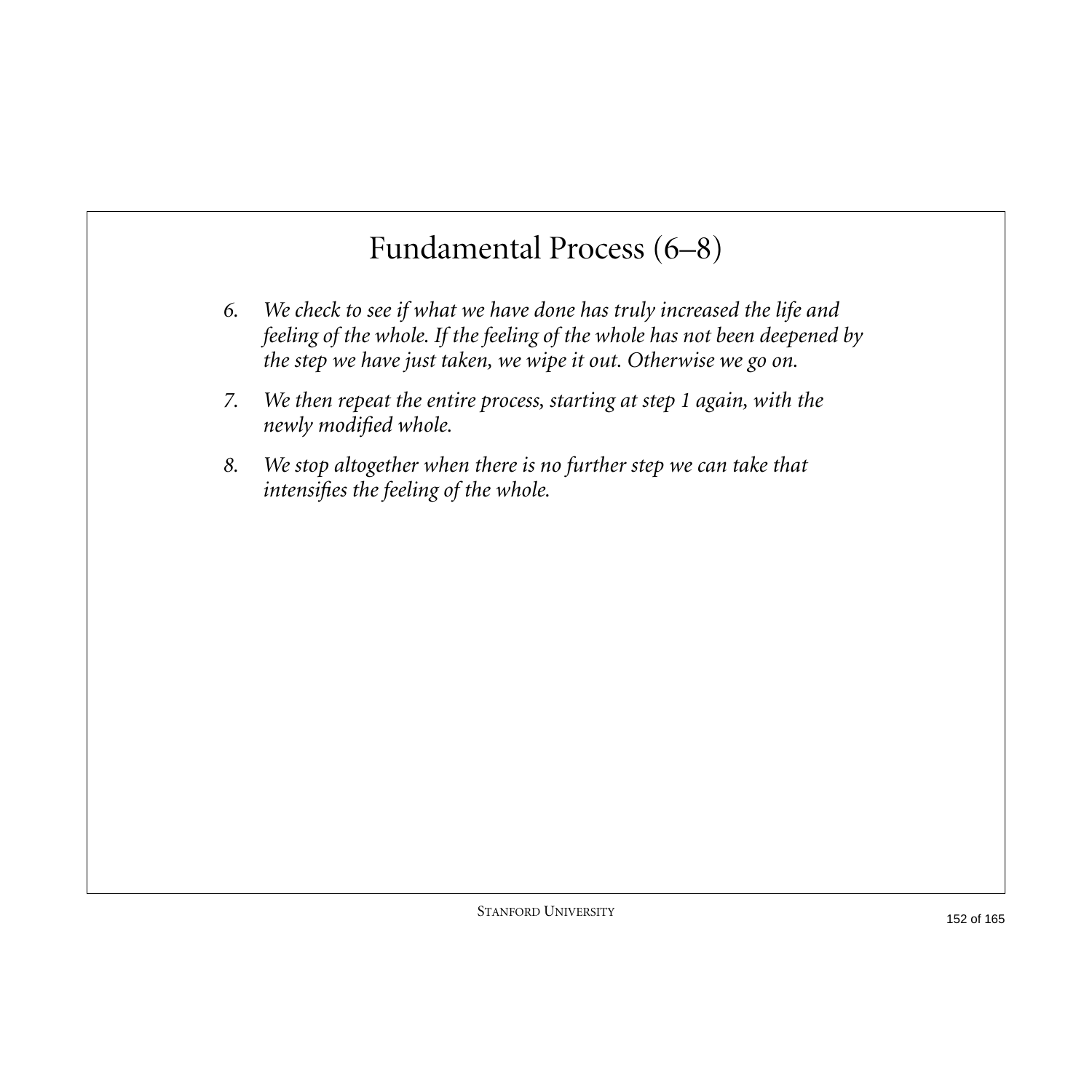### What of Patterns and Pattern Languages?

- **•** The Fundamental Process needs some idea of what is being built:
	- e.g. for a fireplace you need a firebox, a fireback, splayed sides, a hearth, a throat, a smoke shelf, and a chimney
- **•** What you are building has a cultural component because of how cultures have come to live:
	- tea for an Englishman involves sitting on chairs
	- tea for an Indian involves sitting on the floor
- **•** Therefore one needs a set of generic centers
- **•** These generic centers form the pattern language for the project

*The essence of it is that the generic centers must unfold from the culture.*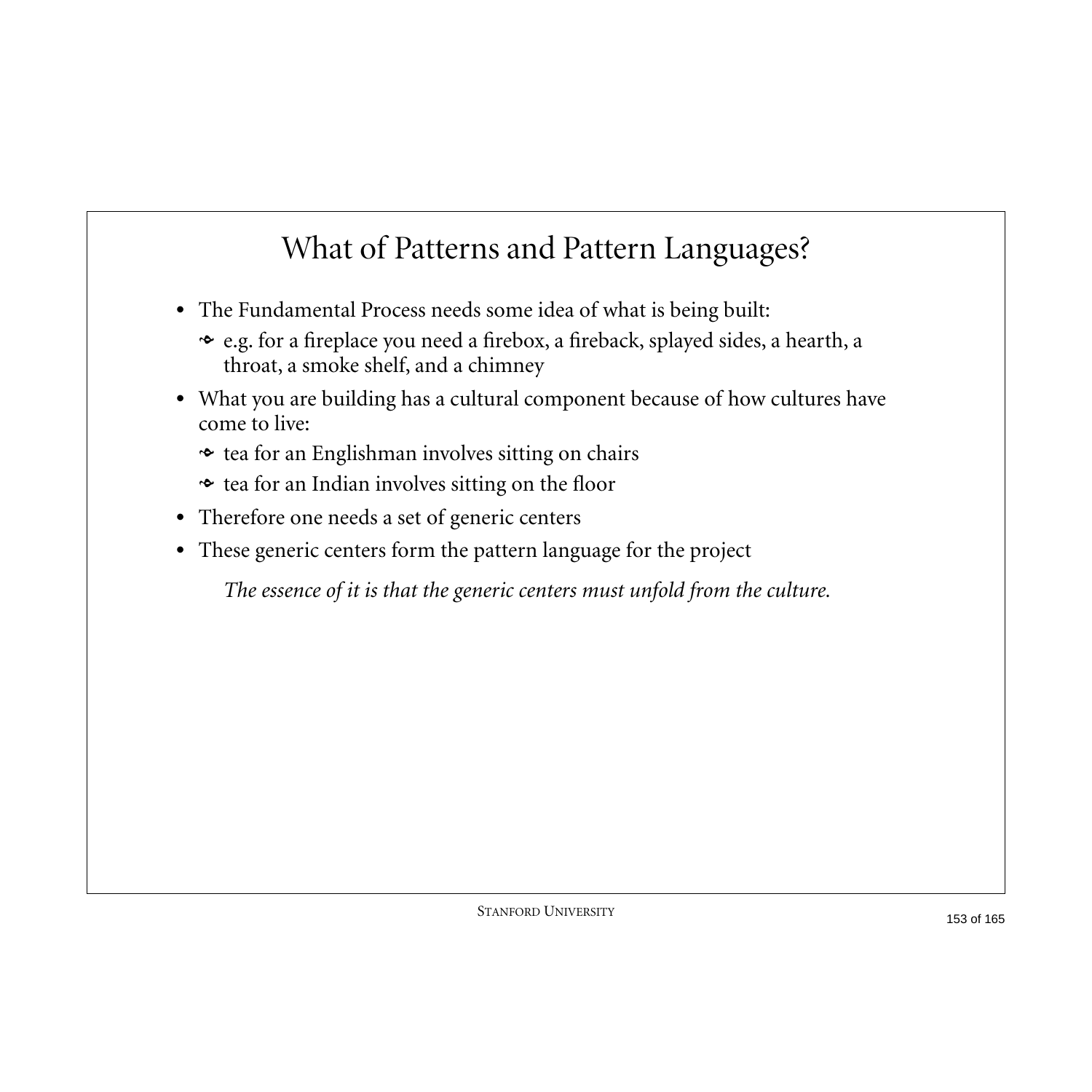#### What of Patterns and Pattern Languages?

*There was always one great difficulty with the theory of pattern languages, and with the languages my colleagues and I, and others, published. Where did the patterns come from?*

*Much of our early work implicitly made use of the idea that good patterns were to be derived, somehow, from existing culture thus ensuring a relation to the subtleties of culture variation, and preserving things that were good and important, which had been swept aside in the onrush of technocivilization. But there was always hanging over this process, a sword of Damocles. If—as a procedure—one takes the patterns from existing culture, then one merely reiterates what is being built. That is not necessarily good.* 

The unfolding process takes existing cultural patterns and moves the culture forward.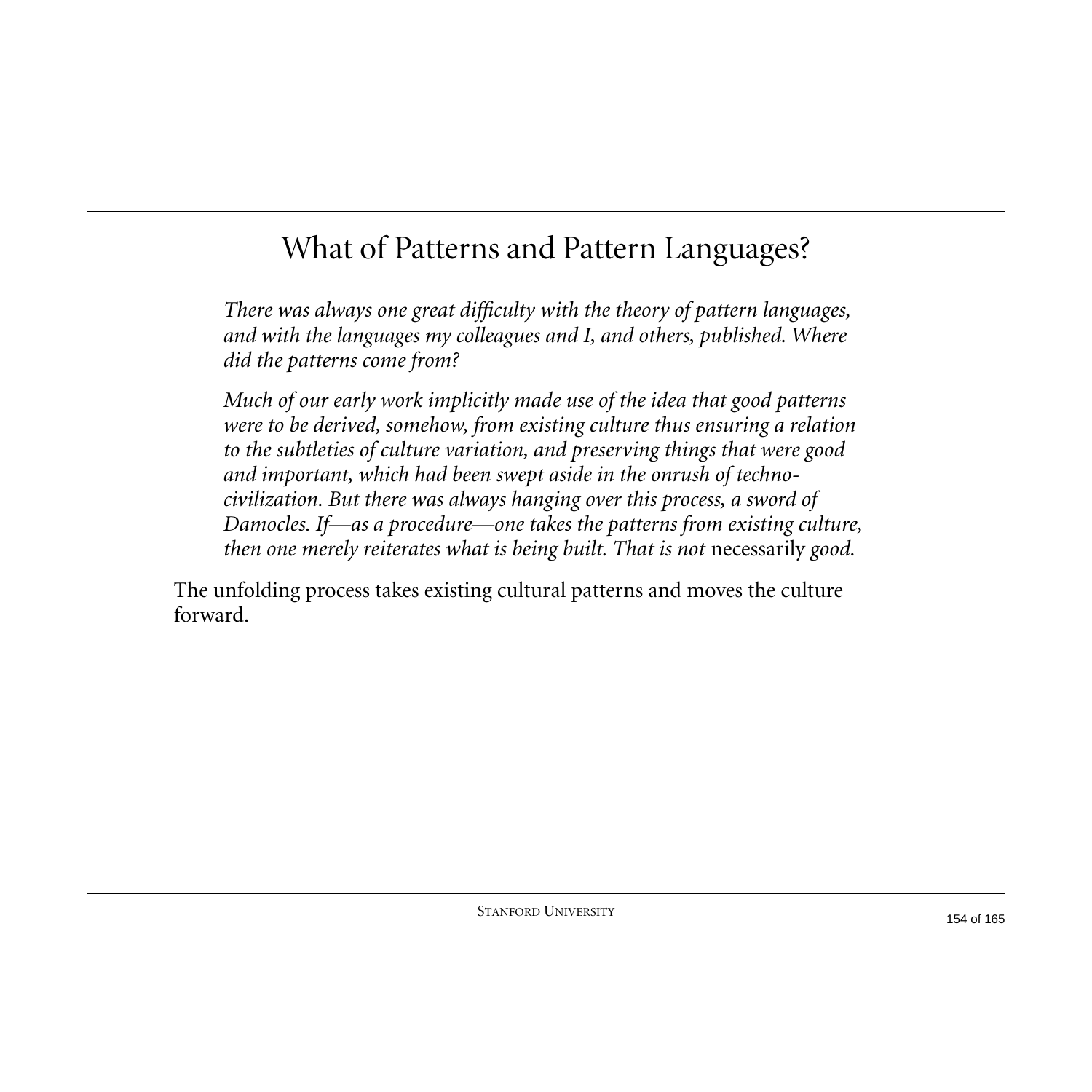#### Sequences

A sequence is the ordering of an unfolding. It is a series of statements that describe the thing to be created.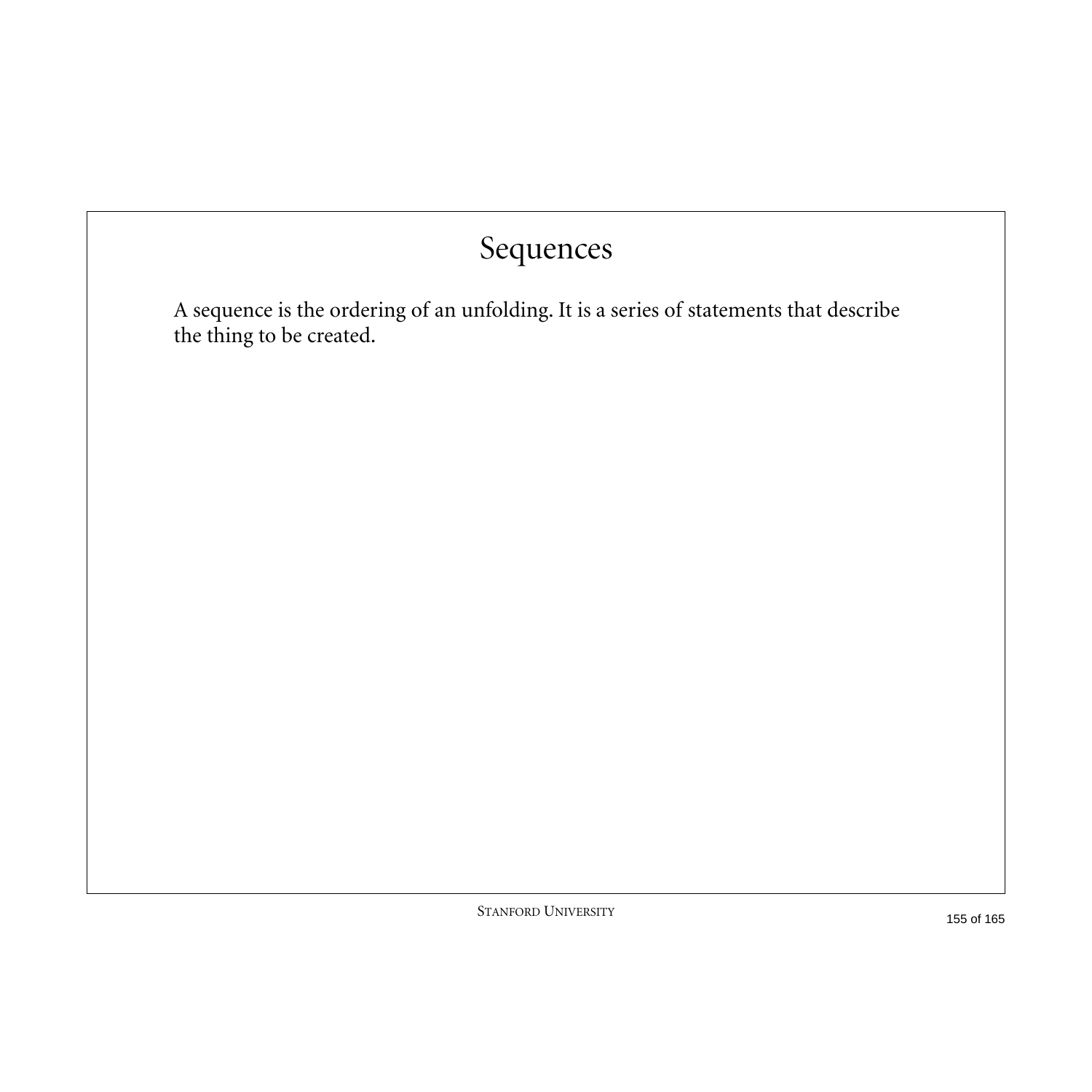- *1. SECLUDED TEA HOUSE. The tea house is in a secluded garden.*
- *2. GARDEN WALL. Some kind of wall or barrier surrounds the entire garden. From inside the garden the public world is not visible, and hardly audible. If there is a family dwelling associated with the tea house, the dwelling may be part of this wall.*
- *3. INNER AND OUTER GARDEN. A low barrier divides the garden into two parts: an outer garden and an inner garden. The tea house is in the inner garden.*
- *4. GARDEN PATH. There is a slightly meandering path running through the outer garden, past the low barrier, and through the inner garden to the tea house.*
- *5. STONE PATH. The meandering garden path is composed of mossy stepping stones, and is loosely bordered by trees and bushes.*
- *6. OUTER GATE. Where the garden path meets the edge of the outer garden there is a gate, connecting the outer garden to the public walk The gate is opaque. There are no direct view of the public path into the outer garden.*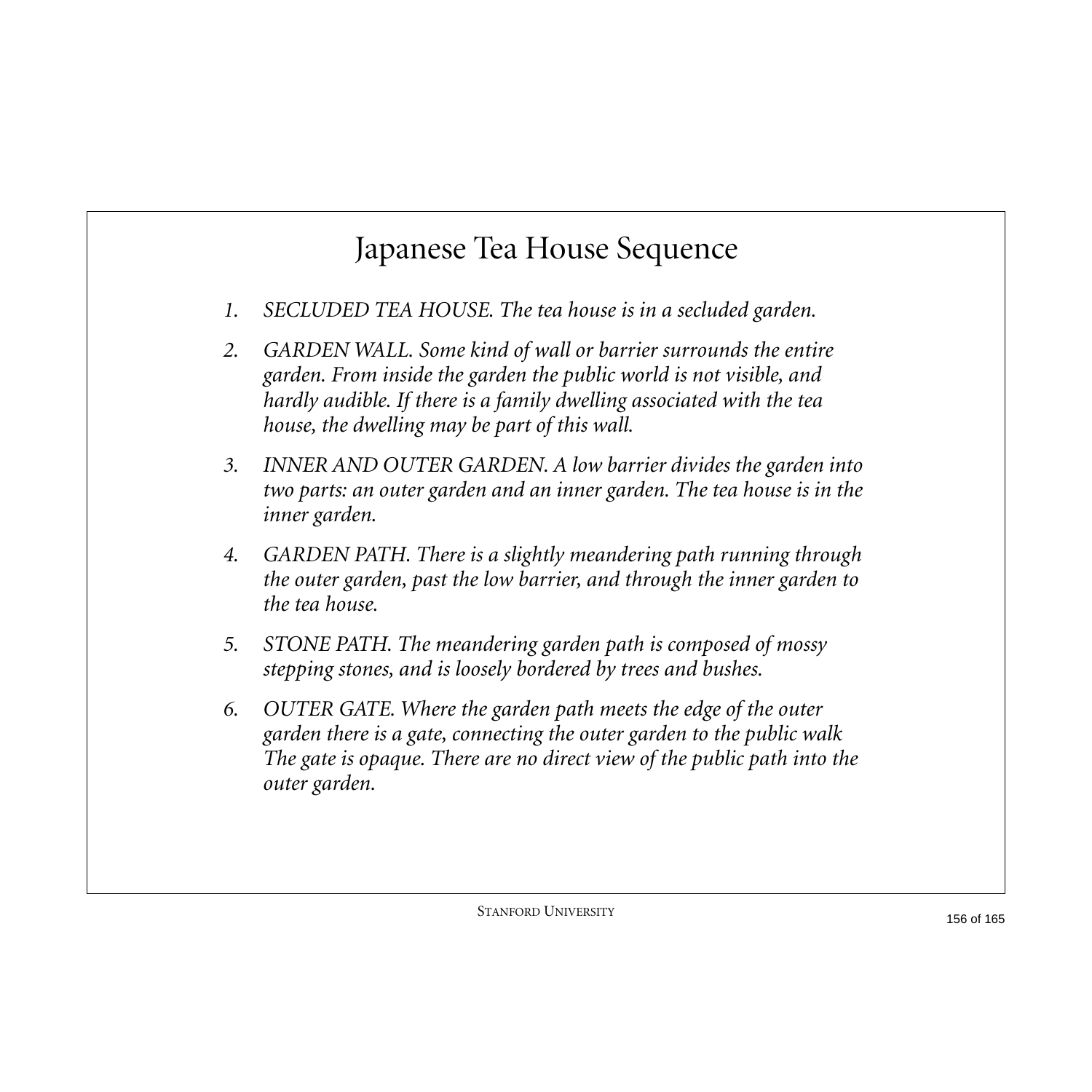- *7. MIDDLE GATE. Where the garden path crosses the low barrier, between the inner garden and the outer garden, there is a gate called the middle gate. The middle gate is small with a roof or low door on hinges.*
- *8. BRANCHING PATHS. In the outer garden the garden path may branch in several places along its length. Any given branching path may or may not lead eventually to the tea house.*
- *9. GUIDE STONES. Where the path branches there are guide stones set near the stepping stones. The host closes off some branches by placing a guide stone on the stepping stone at the branching point. Before the guest arrives on a given day there is only one path open through the garden to the tea house.*
- *10. WAITING BENCH. In the outer garden, near the middle gate, there is a waiting bench. The bench is roughly 7 feet long, and may be covered.*
- *11. WAITING NEAR HOUSE. If there is a family dwelling associated with the tea house, then the waiting bench is usually near the dwelling. If so, the waiting area may be connected with the physical structure of the dwelling.*
- *12. TEA HOUSE APPROACH. The length of the path from the middle gate and waiting bench to the tea house, is rarely more than 20 feet.*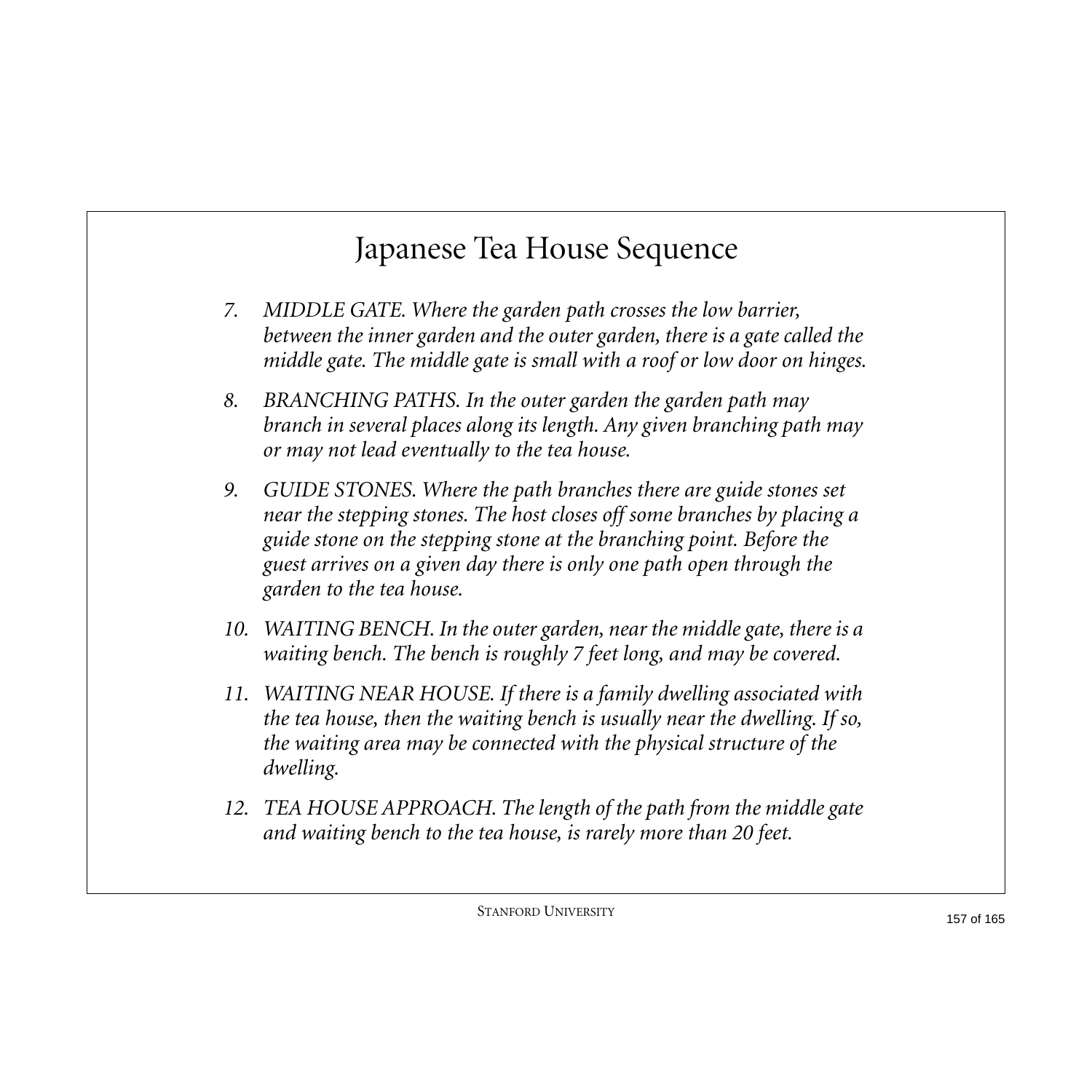- *13. STONE WATER BASIN. Somewhere along this 20 foot path through the inner garden, between the middle gate and tea house, there is a stone water basin and running water.*
- *14. RECESS SHELTER If the tea house is to accommodate long meal sessions, then there is a covered bench a few steps away from the tea house where people can sit and view the garden.*
- *15. KNEELING-IN ENTRANCE. Where the stone path meets the tea house there is a window like entrance—a small opening in the face of the tea house. The entrance is roughly 2 feet high and 2 feet wide, and 2 feet above the path. Thus a man entering must stoop down and kneel in.*
- *16. TEA HOUSE HAS THREE PARTS. The tea house is made up of three parts in plan: the tea-room proper, the tokonoma and an anteroom. The tea-room is the largest part—it is where the guests gather and the tea ritual occurs. The anteroom is a tiny area off the tea room where equipment is kept and some preparation is made. The tokonoma is a shallow alcove off the tea-room where objects, art, and flowers are displayed.*
- *17. SIZE OF THE TEA HOUSE. The floor area of the tea room is limited to four sizes: 1.5 mat, 2 mat, 3 mat and 4.5 mat (a mat is roughly 6'x 3').*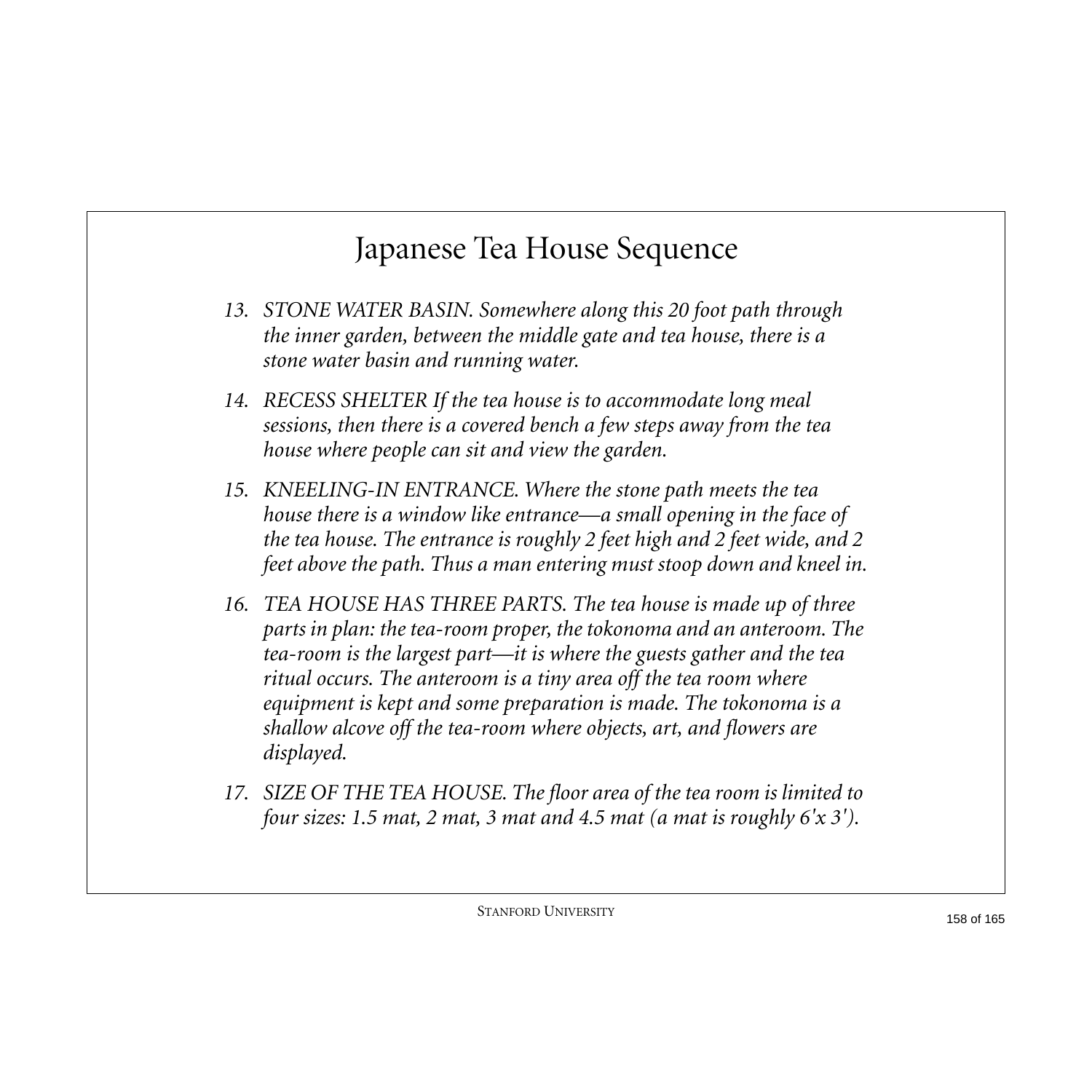- *18. 4.5 MAT CONFIGURATION. In the 4.5 mat tea room, the half mat is placed in the center, and the 4 mats laid evenly around it in a spiral.*
- *19. CENTRAL HEARTH. A small square hearth is fitted into the floor at approximately the center of the tea room. Guests sit on pillows around the heart.*
- *20. HOST'S ENTRANCE. The host enters the tea house through a sliding screen door. The hosts entrance is always in a different wall than the kneeling-in entrance.*
- *21. CEILING HEIGHT. The tea room has a roughly 6.5 foot ceiling in it.*
- *22. DIM LIGHTING. There are very few windows in the tea house walls. Where there are windows they are high, near the ceiling—and placed to give a dim indirect light throughout the tea house.*
- *23. TOKONOMA. The tokonoma is an alcove off the tea room, which is visible on entering the tea house. The size of the tokonoma varies with the size of the tea room. In the smallest tea-house the tokonoma is simply a curve in the wall.*
- *24. TOKONOMA PILLAR. The tokonoma contains a small pillar on which an object, a work of art, or a vase of flowers may be placed. The pillar is made of wood—a kind of wood not used in the rest of the tea house.*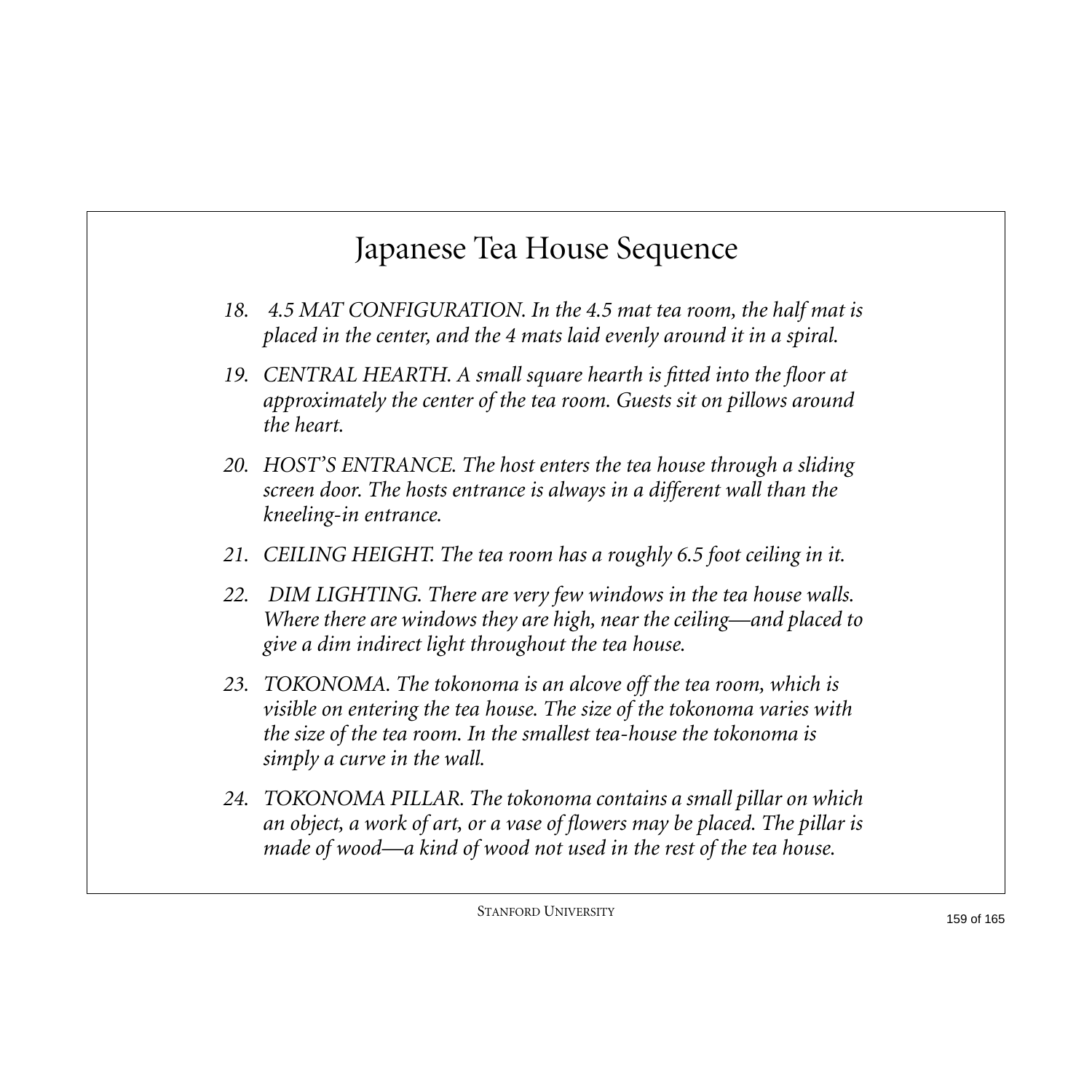#### Sequences

*A generative sequence not only guarantees feasibility and the emergence of a coherent form. It also provides the conditions in which structure-preserving transformations can occur.*

*For instance, in the tea house. if I try to locate the waiting bench too early, at a moment when I do not yet have the location of the middle barrier, the context for placing it does not yet exist. But more important, it is also not possible, in this case, for me to use the waiting bench and its location to preserve the structure of the rest. For the waiting bench to preserve the structure of the garden, I have to put it in at a time when the garden has developed. I can make the structure-preserving process work only if things come* at the right time, in the right order*.*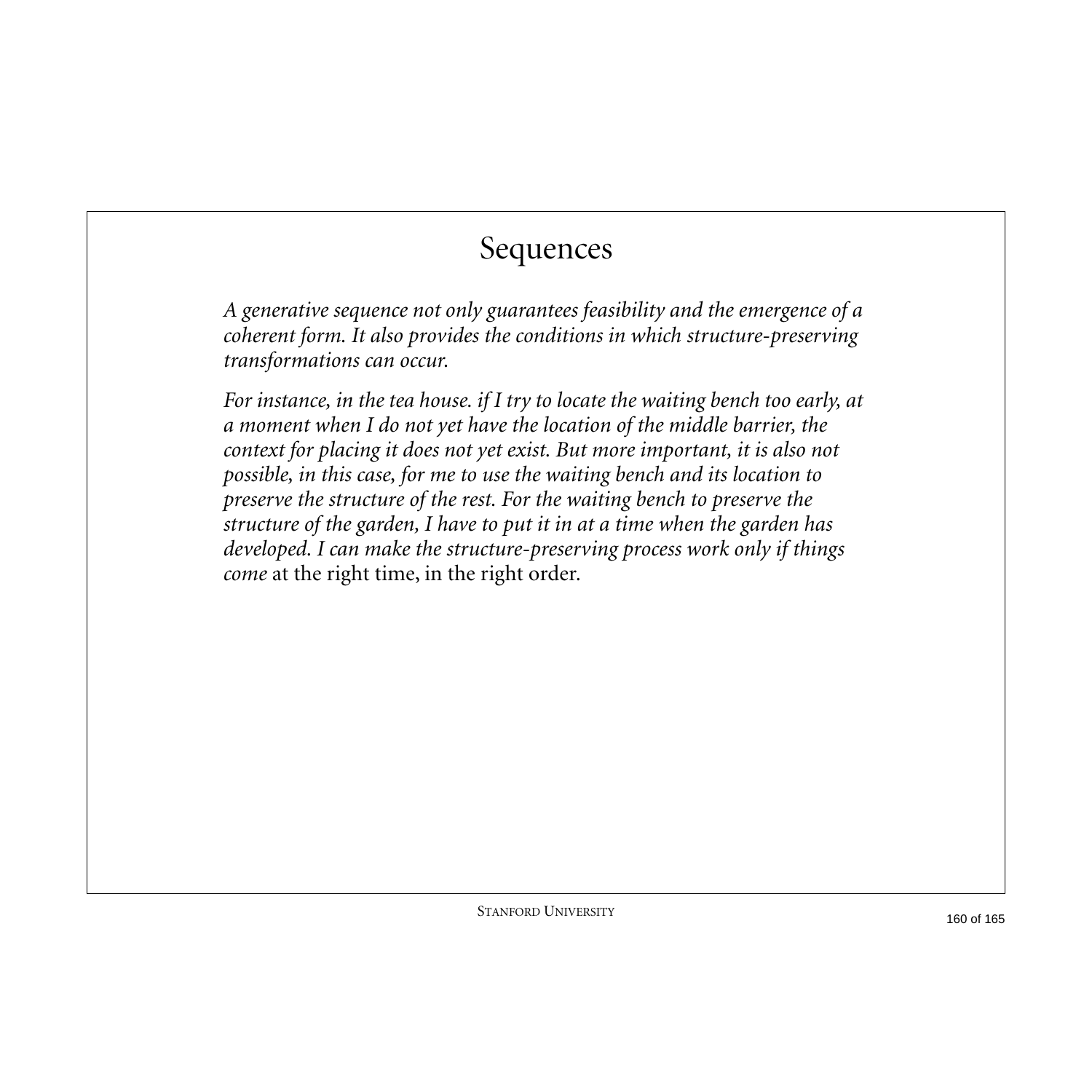#### Sequences

If there is no sequence, the fundamental process guarantees you'll find a good sequence, but it might take more work.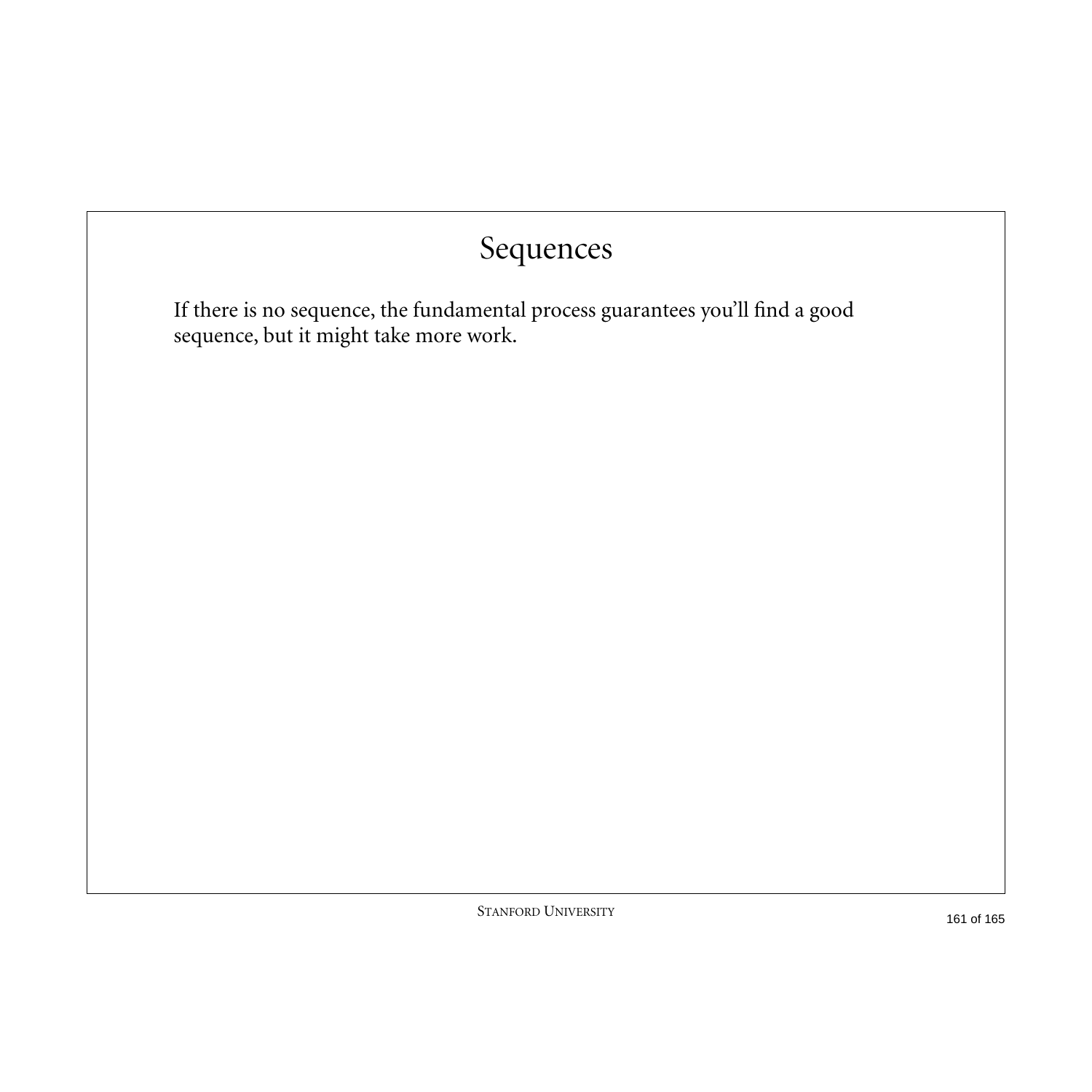#### Design and Construction at the Same Time

*If we look at any one sequence of unfolding, we may think of it as a long sequence of experiments to find out which centers should, most appropriately, unfold next, and in what way they will unfold best, to do the most, for the emerging wholeness. As far as possible, we do this with real life experiments, full size simulations so that one by one we check the various features. Whenever we cannot do real life size experiments, we do the most realistic simulation we can to check experimentally whatever aspect we are trying to fix.*

*As the features get fixed one by one, the whole takes its form. This is the practical way in which the unfolding happens.*

*The experimental nature of this activity is vital. I find that while I am working, I am often wrong ten times for every one time I am right. This is why the experiments are so essential. You cannot tell what next step has the biggest effect on the life and wholeness of the larger whole, without trying things out. This trying out is the human equivalent of the feedback which nature accomplishes in even smaller increments during every physical process. And of course, because you are finding out, you must be wrong some of the time, even much of the time. In many cases, it is by being wrong, by trying things out and seeing how they do not work, that you first get a realistic sense of how to do it differently, and* right*.*

*This is always so, and is fundamental to all success.*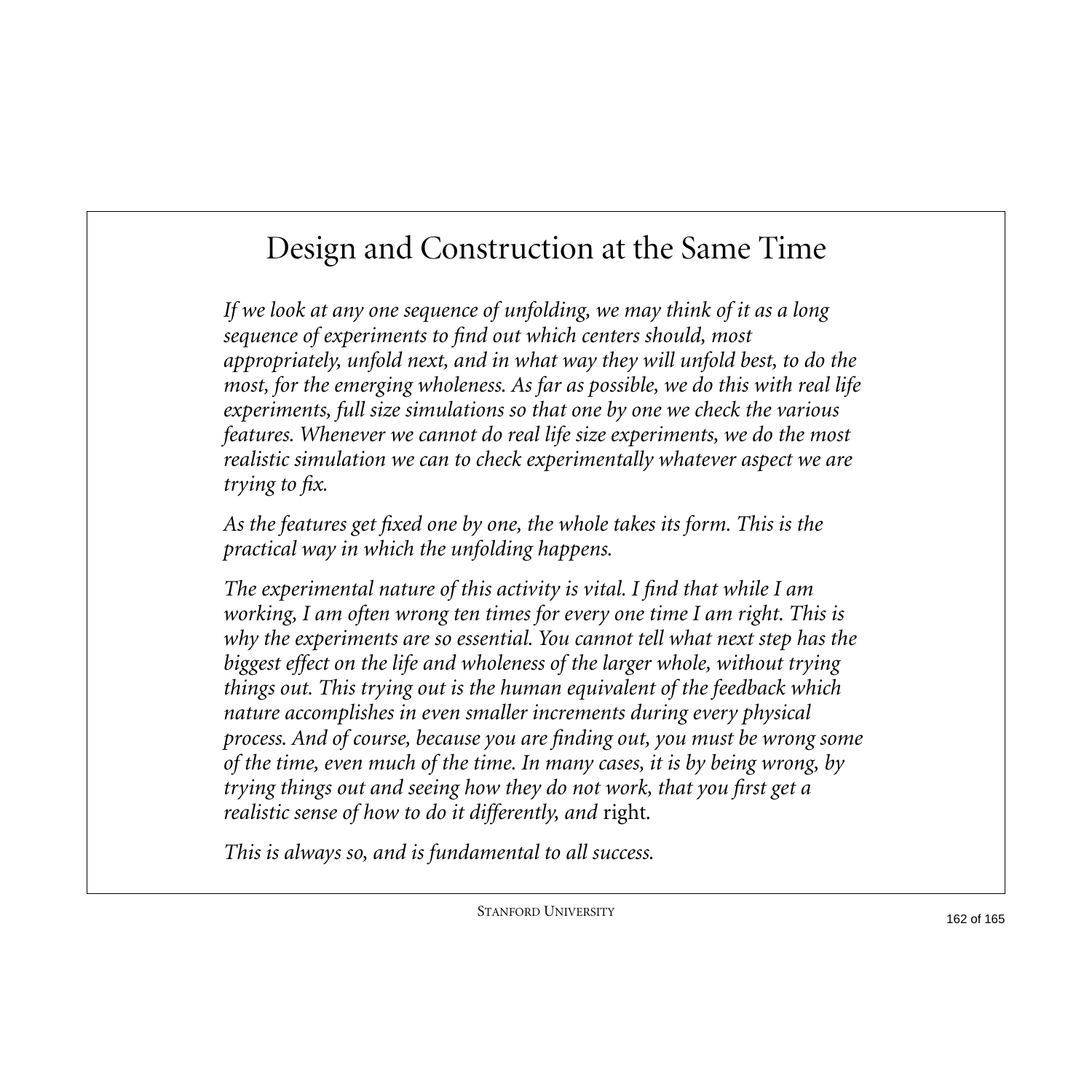# Deep Feeling

In the end, it is the quality that a building can generate deep feelings in people that matters most.

*People are able to judge the whole, to see and experience the whole, by paying attention to the question: Is it increasing my own wholeness? Is it increasing the feeling I experience when in contact with the thing? Is it becoming like a mirror of the self? Is it becoming like the soul? More succinctly, the extent to which a thing is coming to life, can be steered by the extent to which it has deep feeling.*

*. . .*

*Being guided by the whole, and being guided by feeling are thus synonymous. Real feeling, true feeling, is the experience of the whole.*

*This principle may be formulated as an essential rule:* In any building process, the way forward, the next step which is most structure preserving, is that step which intensifies the feeling most*.*

*Feeling gives us our access to structure preserving transformations. It is the process of intensifying deep feeling in the whole which is thus the key of the unfolding process—whenever it is in human hands.*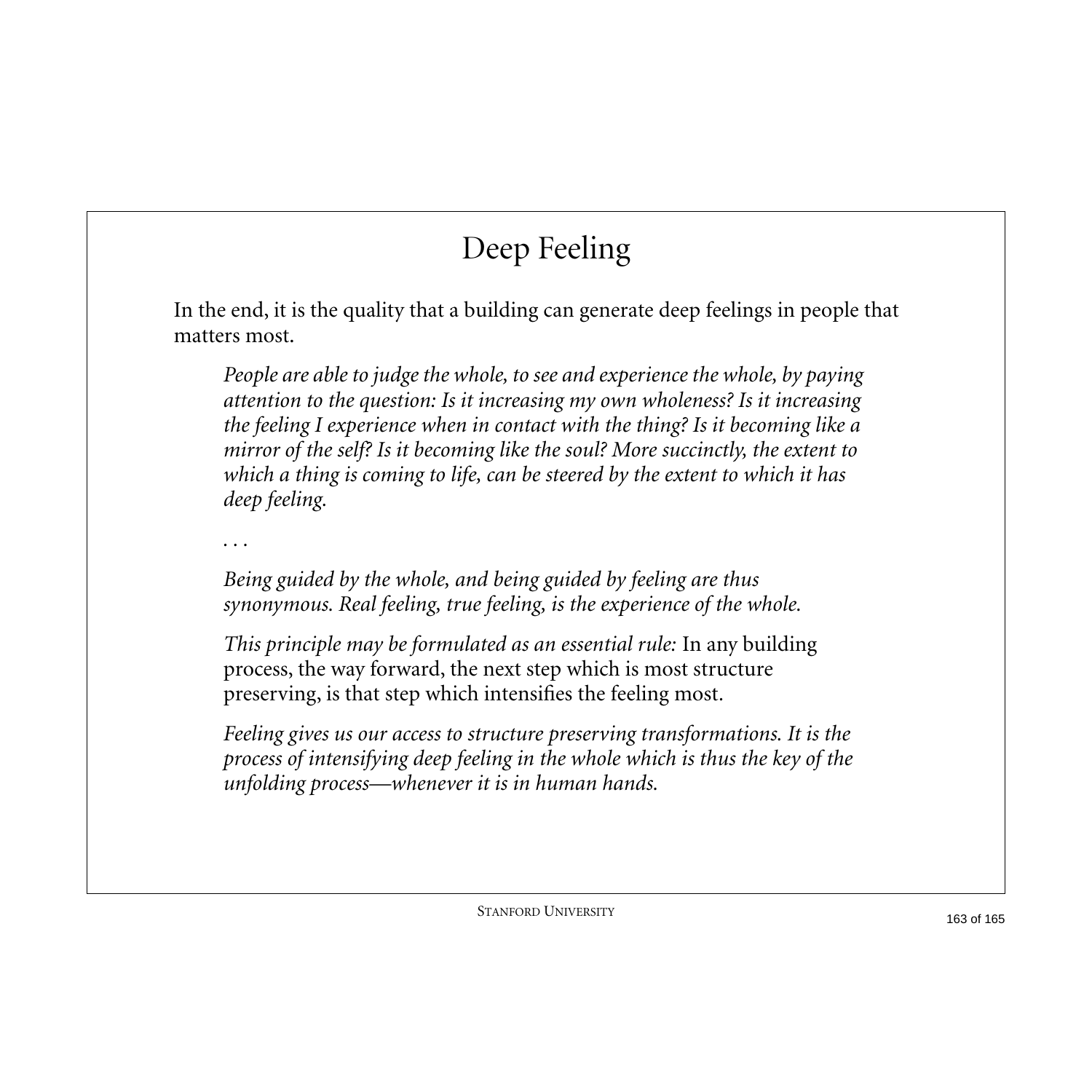## Deep Feeling

*Obviously, the key issue in all these statements is the precise definition of the word "feeling," and what we mean, exactly, by saying that a structure feels right. It requires a holistic, non-emotional approach to feeling, where we ask ourselves to what extent a given structure feels right, in the sense of "possesses life," "possesses unity."*

*This almost rarefied and abstract feeling, going to the highest level, is something very different from rank emotionalism: and it is this which I claim correlates correctly, and universally, with functional rightness.*

It is not an artist expressing or recording feeling or emotion in a work of art—it is making a building (or work of art) generate feeling in people (in me).